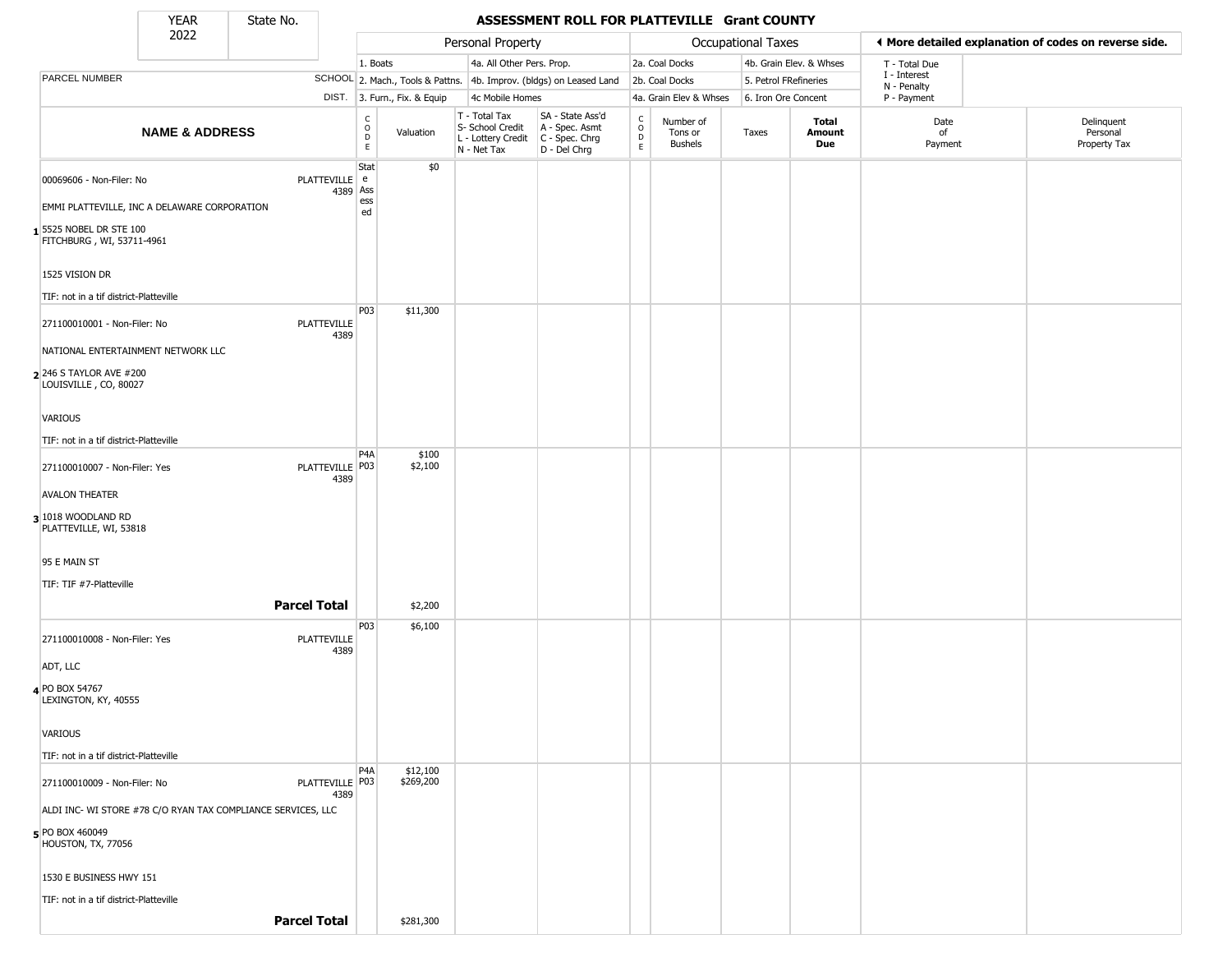|                                                                                                                 | <b>YEAR</b>               | State No.           |                            |                                                 |                              |                                                                        | ASSESSMENT ROLL FOR PLATTEVILLE Grant COUNTY                           |                                             |                                        |                    |                         |                             |                                                       |
|-----------------------------------------------------------------------------------------------------------------|---------------------------|---------------------|----------------------------|-------------------------------------------------|------------------------------|------------------------------------------------------------------------|------------------------------------------------------------------------|---------------------------------------------|----------------------------------------|--------------------|-------------------------|-----------------------------|-------------------------------------------------------|
|                                                                                                                 | 2022                      |                     |                            |                                                 |                              | Personal Property                                                      |                                                                        |                                             |                                        | Occupational Taxes |                         |                             | ◀ More detailed explanation of codes on reverse side. |
|                                                                                                                 |                           |                     |                            | 1. Boats                                        |                              | 4a. All Other Pers. Prop.                                              |                                                                        |                                             | 2a. Coal Docks                         |                    | 4b. Grain Elev. & Whses | T - Total Due               |                                                       |
| PARCEL NUMBER                                                                                                   |                           |                     |                            |                                                 |                              |                                                                        | SCHOOL 2. Mach., Tools & Pattns. 4b. Improv. (bldgs) on Leased Land    |                                             | 2b. Coal Docks                         |                    | 5. Petrol FRefineries   | I - Interest<br>N - Penalty |                                                       |
|                                                                                                                 |                           |                     |                            |                                                 | DIST. 3. Furn., Fix. & Equip | 4c Mobile Homes                                                        |                                                                        |                                             | 4a. Grain Elev & Whses                 |                    | 6. Iron Ore Concent     | P - Payment                 |                                                       |
|                                                                                                                 | <b>NAME &amp; ADDRESS</b> |                     |                            | $\begin{array}{c} C \\ O \\ D \\ E \end{array}$ | Valuation                    | T - Total Tax<br>S- School Credit<br>L - Lottery Credit<br>N - Net Tax | SA - State Ass'd<br>A - Spec. Asmt<br>C - Spec. Chrg<br>$D - Del Chrg$ | $\mathsf{C}$<br>$\circ$<br>$\mathsf D$<br>E | Number of<br>Tons or<br><b>Bushels</b> | Taxes              | Total<br>Amount<br>Due  | Date<br>of<br>Payment       | Delinquent<br>Personal<br>Property Tax                |
| 271100010016 - Non-Filer: No<br>AMERIGAS PROPANE LP<br>6 PO BOX 1240<br>MANCHESTER, NH, 03105<br><b>VARIOUS</b> |                           |                     | <b>PLATTEVILLE</b><br>4389 | P <sub>4</sub> A                                | \$200                        |                                                                        |                                                                        |                                             |                                        |                    |                         |                             |                                                       |
| TIF: not in a tif district-Platteville<br>271100020000 - Non-Filer: No                                          |                           |                     | PLATTEVILLE P03<br>4389    | P <sub>4</sub> A                                | \$200<br>\$51,000            |                                                                        |                                                                        |                                             |                                        |                    |                         |                             |                                                       |
| MARINE CREDIT UNION<br><b>7</b> PO BOX 309<br>ONALASKA, WI, 54650                                               |                           |                     |                            |                                                 |                              |                                                                        |                                                                        |                                             |                                        |                    |                         |                             |                                                       |
| 80 S COURT ST                                                                                                   |                           |                     |                            |                                                 |                              |                                                                        |                                                                        |                                             |                                        |                    |                         |                             |                                                       |
| TIF: TIF #7-Platteville                                                                                         |                           |                     |                            |                                                 |                              |                                                                        |                                                                        |                                             |                                        |                    |                         |                             |                                                       |
|                                                                                                                 |                           | <b>Parcel Total</b> |                            |                                                 | \$51,200                     |                                                                        |                                                                        |                                             |                                        |                    |                         |                             |                                                       |
| 271100030000 - Non-Filer: Yes<br>ANHEUSER-BUSCH INC ATTN: CORP TAX DEPT                                         |                           |                     | <b>PLATTEVILLE</b><br>4389 | P4A                                             | \$300                        |                                                                        |                                                                        |                                             |                                        |                    |                         |                             |                                                       |
| 8 ONE BUSCH PLACE<br>ST LOUIS, MO, 63118                                                                        |                           |                     |                            |                                                 |                              |                                                                        |                                                                        |                                             |                                        |                    |                         |                             |                                                       |
| <b>SIGN</b><br>TIF: not in a tif district-Platteville                                                           |                           |                     |                            |                                                 |                              |                                                                        |                                                                        |                                             |                                        |                    |                         |                             |                                                       |
| 271100030010 - Non-Filer: Yes<br>APPLIED MICRO TECHNOLOGIES                                                     |                           |                     | PLATTEVILLE P03<br>4389    | P <sub>4</sub> A                                | \$100<br>\$13,500            |                                                                        |                                                                        |                                             |                                        |                    |                         |                             |                                                       |
| 9 65 S FOURTH ST<br>PLATTEVILLE, WI, 53818                                                                      |                           |                     |                            |                                                 |                              |                                                                        |                                                                        |                                             |                                        |                    |                         |                             |                                                       |
| 65 S FOURTH ST                                                                                                  |                           |                     |                            |                                                 |                              |                                                                        |                                                                        |                                             |                                        |                    |                         |                             |                                                       |
| TIF: TIF #7-Platteville                                                                                         |                           |                     |                            |                                                 |                              |                                                                        |                                                                        |                                             |                                        |                    |                         |                             |                                                       |
|                                                                                                                 |                           | <b>Parcel Total</b> |                            |                                                 | \$13,600                     |                                                                        |                                                                        |                                             |                                        |                    |                         |                             |                                                       |
| 271100030030 - Non-Filer: Yes<br>FURNITURE MART USA, INC                                                        |                           |                     | PLATTEVILLE P03<br>4389    | P4A                                             | \$1,100<br>\$45,900          |                                                                        |                                                                        |                                             |                                        |                    |                         |                             |                                                       |
| 10 140 E HINKS LN<br>SIOUX FALLS, SD, 57104                                                                     |                           |                     |                            |                                                 |                              |                                                                        |                                                                        |                                             |                                        |                    |                         |                             |                                                       |
| 1525 E BUSINESS HWY 151                                                                                         |                           |                     |                            |                                                 |                              |                                                                        |                                                                        |                                             |                                        |                    |                         |                             |                                                       |
| TIF: not in a tif district-Platteville                                                                          |                           |                     |                            |                                                 |                              |                                                                        |                                                                        |                                             |                                        |                    |                         |                             |                                                       |
|                                                                                                                 |                           | <b>Parcel Total</b> |                            |                                                 | \$47,000                     |                                                                        |                                                                        |                                             |                                        |                    |                         |                             |                                                       |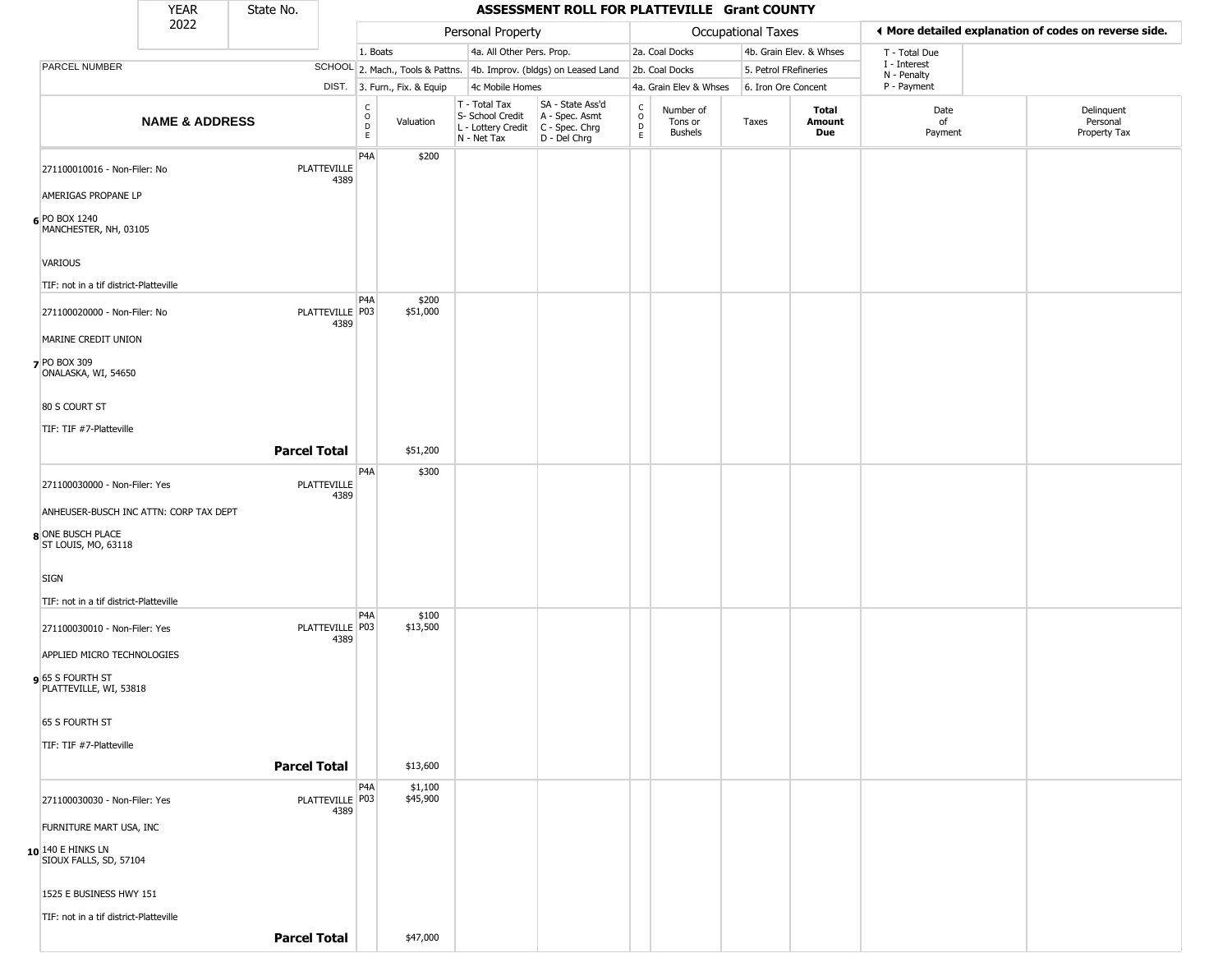|                |                                                         | <b>YEAR</b>               | State No.           |                          |                              |                                                  | ASSESSMENT ROLL FOR PLATTEVILLE Grant COUNTY                                                |                        |                                 |                       |                         |                             |                                                       |
|----------------|---------------------------------------------------------|---------------------------|---------------------|--------------------------|------------------------------|--------------------------------------------------|---------------------------------------------------------------------------------------------|------------------------|---------------------------------|-----------------------|-------------------------|-----------------------------|-------------------------------------------------------|
|                |                                                         | 2022                      |                     |                          |                              | Personal Property                                |                                                                                             |                        |                                 | Occupational Taxes    |                         |                             | ♦ More detailed explanation of codes on reverse side. |
|                |                                                         |                           |                     | 1. Boats                 |                              | 4a. All Other Pers. Prop.                        |                                                                                             |                        | 2a. Coal Docks                  |                       | 4b. Grain Elev. & Whses | T - Total Due               |                                                       |
|                | PARCEL NUMBER                                           |                           |                     |                          |                              |                                                  | SCHOOL 2. Mach., Tools & Pattns. 4b. Improv. (bldgs) on Leased Land                         |                        | 2b. Coal Docks                  | 5. Petrol FRefineries |                         | I - Interest<br>N - Penalty |                                                       |
|                |                                                         |                           |                     |                          | DIST. 3. Furn., Fix. & Equip | 4c Mobile Homes                                  |                                                                                             |                        | 4a. Grain Elev & Whses          | 6. Iron Ore Concent   |                         | P - Payment                 |                                                       |
|                |                                                         | <b>NAME &amp; ADDRESS</b> |                     | C<br>D<br>D<br>E         | Valuation                    | T - Total Tax<br>S- School Credit<br>N - Net Tax | SA - State Ass'd<br>A - Spec. Asmt<br>L - Lottery Credit   C - Spec. Chrg<br>$D - Del Chrg$ | C<br>$\circ$<br>D<br>E | Number of<br>Tons or<br>Bushels | Taxes                 | Total<br>Amount<br>Due  | Date<br>of<br>Payment       | Delinquent<br>Personal<br>Property Tax                |
|                | 271100030035 - Non-Filer: No                            |                           | PLATTEVILLE         | P03<br>4389              | \$8,000                      |                                                  |                                                                                             |                        |                                 |                       |                         |                             |                                                       |
|                | ASIAN CAFE, INC                                         |                           |                     |                          |                              |                                                  |                                                                                             |                        |                                 |                       |                         |                             |                                                       |
|                | 11 300 MCGREGOR PLAZA<br>PLATTEVILLE, WI, 53818         |                           |                     |                          |                              |                                                  |                                                                                             |                        |                                 |                       |                         |                             |                                                       |
|                | 300 MCGREGOR PLAZA                                      |                           |                     |                          |                              |                                                  |                                                                                             |                        |                                 |                       |                         |                             |                                                       |
|                | TIF: TIF #7-Platteville                                 |                           |                     | P03                      |                              |                                                  |                                                                                             |                        |                                 |                       |                         |                             |                                                       |
|                | 271100030050 - Non-Filer: Yes                           |                           | PLATTEVILLE         | 4389                     | \$3,200                      |                                                  |                                                                                             |                        |                                 |                       |                         |                             |                                                       |
|                | 4X INNOVATIONS                                          |                           |                     |                          |                              |                                                  |                                                                                             |                        |                                 |                       |                         |                             |                                                       |
|                | 12 5801 PLEASANT VALLEY RD<br>PLATTEVILLE, WI, 53818    |                           |                     |                          |                              |                                                  |                                                                                             |                        |                                 |                       |                         |                             |                                                       |
| 0              |                                                         |                           |                     |                          |                              |                                                  |                                                                                             |                        |                                 |                       |                         |                             |                                                       |
|                | TIF: not in a tif district-Platteville                  |                           |                     |                          |                              |                                                  |                                                                                             |                        |                                 |                       |                         |                             |                                                       |
|                | 271100040000 - Non-Filer: Yes                           |                           | PLATTEVILLE P03     | P <sub>4</sub> A<br>4389 | \$1,500<br>\$3,100           |                                                  |                                                                                             |                        |                                 |                       |                         |                             |                                                       |
|                | <b>BELTONE</b>                                          |                           |                     |                          |                              |                                                  |                                                                                             |                        |                                 |                       |                         |                             |                                                       |
|                | 13 147 KEYSTONE PKY SUITE 117<br>PLATTEVILLE, WI, 53818 |                           |                     |                          |                              |                                                  |                                                                                             |                        |                                 |                       |                         |                             |                                                       |
|                | 147 KEYSTONE PKY SUITE 117                              |                           |                     |                          |                              |                                                  |                                                                                             |                        |                                 |                       |                         |                             |                                                       |
|                | TIF: TIF #5-Platteville                                 |                           |                     |                          |                              |                                                  |                                                                                             |                        |                                 |                       |                         |                             |                                                       |
|                |                                                         |                           | <b>Parcel Total</b> |                          | \$4,600                      |                                                  |                                                                                             |                        |                                 |                       |                         |                             |                                                       |
|                | 271100050000 - Non-Filer: Yes                           |                           | <b>PLATTEVILLE</b>  | P03                      | \$47,200                     |                                                  |                                                                                             |                        |                                 |                       |                         |                             |                                                       |
|                | SIENNA CREST SUE WHITE                                  |                           | 4389                |                          |                              |                                                  |                                                                                             |                        |                                 |                       |                         |                             |                                                       |
|                | 14 845 MARKET ST<br>OREGON, WI, 53575                   |                           |                     |                          |                              |                                                  |                                                                                             |                        |                                 |                       |                         |                             |                                                       |
| $\overline{0}$ |                                                         |                           |                     |                          |                              |                                                  |                                                                                             |                        |                                 |                       |                         |                             |                                                       |
|                | TIF: not in a tif district-Platteville                  |                           |                     |                          |                              |                                                  |                                                                                             |                        |                                 |                       |                         |                             |                                                       |
|                | 271100050055 - Non-Filer: No                            |                           | PLATTEVILLE P03     | P <sub>4</sub> A         | \$3,800<br>\$143,300         |                                                  |                                                                                             |                        |                                 |                       |                         |                             |                                                       |
|                | <b>AVISTA</b>                                           |                           | 4389                |                          |                              |                                                  |                                                                                             |                        |                                 |                       |                         |                             |                                                       |
|                | 15 7820 REDSKY DR                                       |                           |                     |                          |                              |                                                  |                                                                                             |                        |                                 |                       |                         |                             |                                                       |
|                | CINCINNATI, OH, 45249                                   |                           |                     |                          |                              |                                                  |                                                                                             |                        |                                 |                       |                         |                             |                                                       |
|                | 1575 E BUSINESS HWY 151                                 |                           |                     |                          |                              |                                                  |                                                                                             |                        |                                 |                       |                         |                             |                                                       |
|                | TIF: not in a tif district-Platteville                  |                           |                     |                          |                              |                                                  |                                                                                             |                        |                                 |                       |                         |                             |                                                       |
|                |                                                         |                           | <b>Parcel Total</b> |                          | \$147,100                    |                                                  |                                                                                             |                        |                                 |                       |                         |                             |                                                       |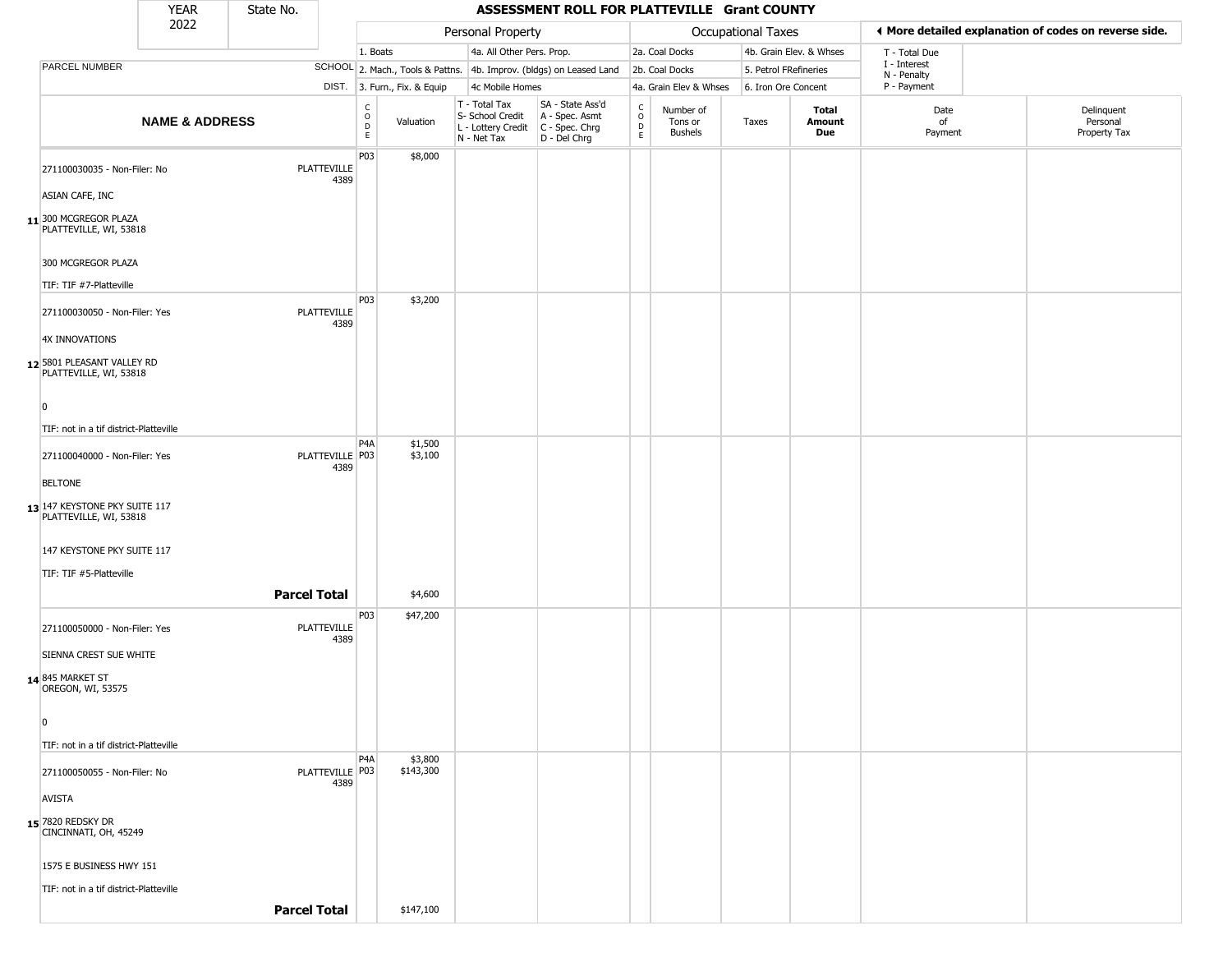|                                                        | <b>YEAR</b>               | State No.           |                            |                                                                       |                                                                        | ASSESSMENT ROLL FOR PLATTEVILLE Grant COUNTY                         |                                    |                                        |                       |                         |                             |                                                       |
|--------------------------------------------------------|---------------------------|---------------------|----------------------------|-----------------------------------------------------------------------|------------------------------------------------------------------------|----------------------------------------------------------------------|------------------------------------|----------------------------------------|-----------------------|-------------------------|-----------------------------|-------------------------------------------------------|
|                                                        | 2022                      |                     |                            |                                                                       | Personal Property                                                      |                                                                      |                                    |                                        | Occupational Taxes    |                         |                             | ♦ More detailed explanation of codes on reverse side. |
|                                                        |                           |                     |                            | 1. Boats                                                              | 4a. All Other Pers. Prop.                                              |                                                                      |                                    | 2a. Coal Docks                         |                       | 4b. Grain Elev. & Whses | T - Total Due               |                                                       |
| PARCEL NUMBER                                          |                           |                     |                            |                                                                       |                                                                        | SCHOOL 2. Mach., Tools & Pattns. 4b. Improv. (bldgs) on Leased Land  |                                    | 2b. Coal Docks                         | 5. Petrol FRefineries |                         | I - Interest<br>N - Penalty |                                                       |
|                                                        |                           |                     |                            | DIST. 3. Furn., Fix. & Equip                                          | 4c Mobile Homes                                                        |                                                                      |                                    | 4a. Grain Elev & Whses                 | 6. Iron Ore Concent   |                         | P - Payment                 |                                                       |
|                                                        | <b>NAME &amp; ADDRESS</b> |                     |                            | $\begin{smallmatrix} C \\ O \\ D \end{smallmatrix}$<br>Valuation<br>E | T - Total Tax<br>S- School Credit<br>L - Lottery Credit<br>N - Net Tax | SA - State Ass'd<br>A - Spec. Asmt<br>C - Spec. Chrg<br>D - Del Chrg | $\rm_{o}^{c}$<br>$\mathsf{D}$<br>E | Number of<br>Tons or<br><b>Bushels</b> | Taxes                 | Total<br>Amount<br>Due  | Date<br>of<br>Payment       | Delinquent<br>Personal<br>Property Tax                |
| 271100060000 - Non-Filer: No                           |                           |                     | PLATTEVILLE<br>4389        | P03<br>\$6,700                                                        |                                                                        |                                                                      |                                    |                                        |                       |                         |                             |                                                       |
| WAYFARER COFFEE LLC                                    |                           |                     |                            |                                                                       |                                                                        |                                                                      |                                    |                                        |                       |                         |                             |                                                       |
| $16$ <sup>10 E MAIN ST</sup><br>PLATTEVILLE, WI, 53818 |                           |                     |                            |                                                                       |                                                                        |                                                                      |                                    |                                        |                       |                         |                             |                                                       |
| 10 E MAIN ST                                           |                           |                     |                            |                                                                       |                                                                        |                                                                      |                                    |                                        |                       |                         |                             |                                                       |
| TIF: TIF #7-Platteville                                |                           |                     |                            |                                                                       |                                                                        |                                                                      |                                    |                                        |                       |                         |                             |                                                       |
| 271100060005 - Non-Filer: Yes                          |                           |                     | PLATTEVILLE P03<br>4389    | P <sub>4</sub> A<br>\$2,400<br>\$9,200                                |                                                                        |                                                                      |                                    |                                        |                       |                         |                             |                                                       |
| BUSCH INSURANCE AGENCY, INC                            |                           |                     |                            |                                                                       |                                                                        |                                                                      |                                    |                                        |                       |                         |                             |                                                       |
| 17 PO BOX 757<br>PLATTEVILLE, WI, 53818                |                           |                     |                            |                                                                       |                                                                        |                                                                      |                                    |                                        |                       |                         |                             |                                                       |
| 147 KEYSTONE PKWY #107                                 |                           |                     |                            |                                                                       |                                                                        |                                                                      |                                    |                                        |                       |                         |                             |                                                       |
| TIF: TIF #5-Platteville                                |                           |                     |                            |                                                                       |                                                                        |                                                                      |                                    |                                        |                       |                         |                             |                                                       |
|                                                        |                           | <b>Parcel Total</b> |                            | \$11,600                                                              |                                                                        |                                                                      |                                    |                                        |                       |                         |                             |                                                       |
|                                                        |                           |                     |                            | P03<br>\$16,100                                                       |                                                                        |                                                                      |                                    |                                        |                       |                         |                             |                                                       |
| 271100070010 - Non-Filer: Yes                          |                           |                     | PLATTEVILLE<br>4389        |                                                                       |                                                                        |                                                                      |                                    |                                        |                       |                         |                             |                                                       |
| <b>DENNIS D BANFIELD</b>                               |                           |                     |                            |                                                                       |                                                                        |                                                                      |                                    |                                        |                       |                         |                             |                                                       |
| 18 60 N SECOND ST<br>PLATTEVILLE, WI, 53818            |                           |                     |                            |                                                                       |                                                                        |                                                                      |                                    |                                        |                       |                         |                             |                                                       |
| 60 N SECOND ST                                         |                           |                     |                            |                                                                       |                                                                        |                                                                      |                                    |                                        |                       |                         |                             |                                                       |
| TIF: TIF #7-Platteville                                |                           |                     |                            |                                                                       |                                                                        |                                                                      |                                    |                                        |                       |                         |                             |                                                       |
| 271100080000 - Non-Filer: Yes                          |                           |                     | <b>PLATTEVILLE</b><br>4389 | P <sub>0</sub> 3<br>\$100                                             |                                                                        |                                                                      |                                    |                                        |                       |                         |                             |                                                       |
| DRIFTLESS MARKET BUILDING LLC                          |                           |                     |                            |                                                                       |                                                                        |                                                                      |                                    |                                        |                       |                         |                             |                                                       |
| 19 95 W MAIN ST<br>PLATTEVILLE, WI, 53818              |                           |                     |                            |                                                                       |                                                                        |                                                                      |                                    |                                        |                       |                         |                             |                                                       |
| 95 W MAIN ST                                           |                           |                     |                            |                                                                       |                                                                        |                                                                      |                                    |                                        |                       |                         |                             |                                                       |
| TIF: TIF #7-Platteville                                |                           |                     |                            |                                                                       |                                                                        |                                                                      |                                    |                                        |                       |                         |                             |                                                       |
| 271100080010 - Non-Filer: Yes                          |                           |                     | <b>PLATTEVILLE</b><br>4389 | P03<br>\$8,000                                                        |                                                                        |                                                                      |                                    |                                        |                       |                         |                             |                                                       |
| DEAN'S CLEANING SERVICE                                |                           |                     |                            |                                                                       |                                                                        |                                                                      |                                    |                                        |                       |                         |                             |                                                       |
| 20 975 E MADISON ST<br>PLATTEVILLE, WI, 53818          |                           |                     |                            |                                                                       |                                                                        |                                                                      |                                    |                                        |                       |                         |                             |                                                       |
| $\Omega$                                               |                           |                     |                            |                                                                       |                                                                        |                                                                      |                                    |                                        |                       |                         |                             |                                                       |
| TIF: not in a tif district-Platteville                 |                           |                     |                            |                                                                       |                                                                        |                                                                      |                                    |                                        |                       |                         |                             |                                                       |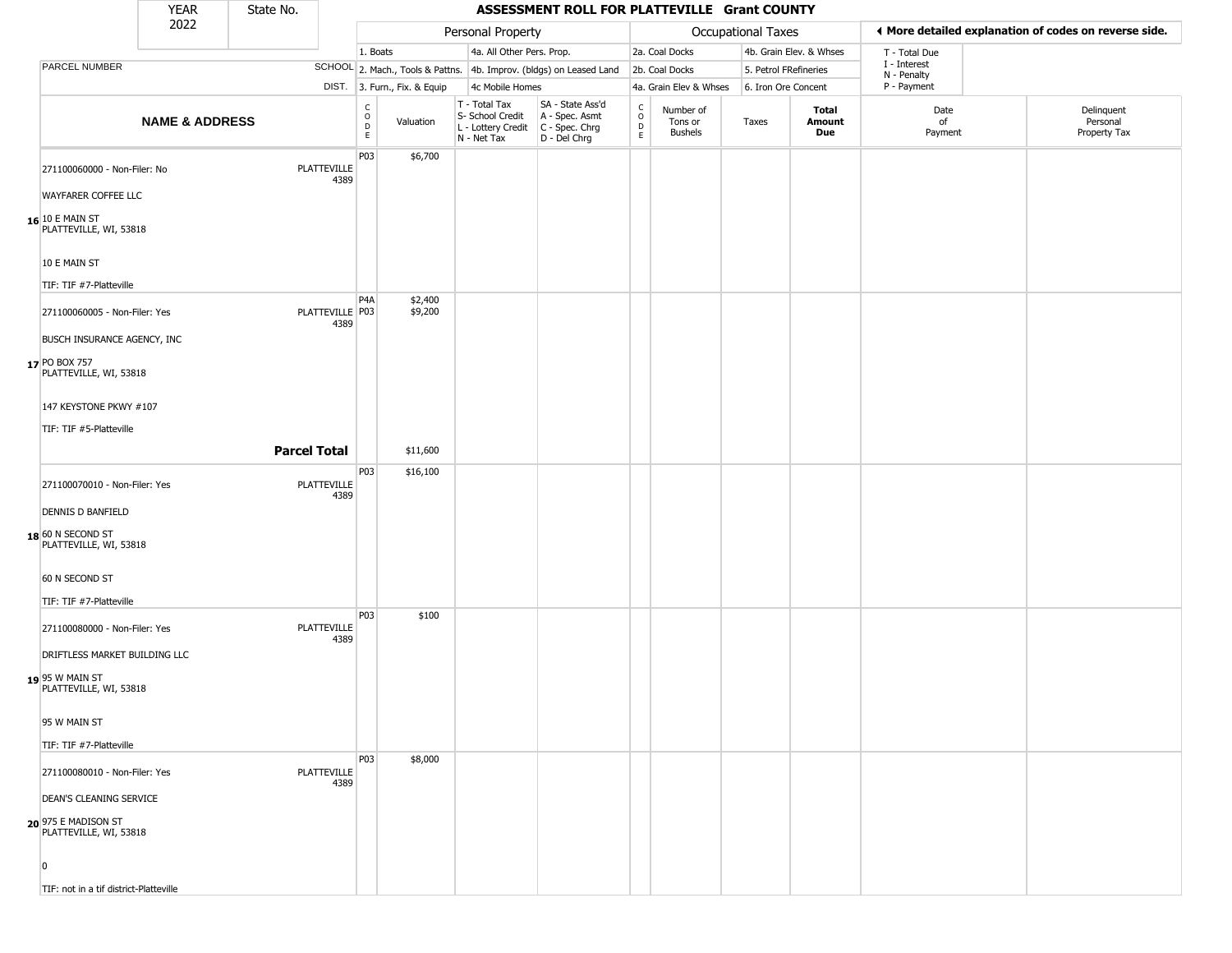|                                                       | <b>YEAR</b>                            | State No.           |                            |                                    |                              |                              |                           | ASSESSMENT ROLL FOR PLATTEVILLE Grant COUNTY                                            |                                 |                                        |                       |                         |                             |                                                       |
|-------------------------------------------------------|----------------------------------------|---------------------|----------------------------|------------------------------------|------------------------------|------------------------------|---------------------------|-----------------------------------------------------------------------------------------|---------------------------------|----------------------------------------|-----------------------|-------------------------|-----------------------------|-------------------------------------------------------|
|                                                       | 2022                                   |                     |                            |                                    |                              |                              | Personal Property         |                                                                                         |                                 |                                        | Occupational Taxes    |                         |                             | ◀ More detailed explanation of codes on reverse side. |
|                                                       |                                        |                     |                            | 1. Boats                           |                              |                              | 4a. All Other Pers. Prop. |                                                                                         |                                 | 2a. Coal Docks                         |                       | 4b. Grain Elev. & Whses | T - Total Due               |                                                       |
| PARCEL NUMBER                                         |                                        |                     |                            |                                    |                              |                              |                           | SCHOOL 2. Mach., Tools & Pattns. 4b. Improv. (bldgs) on Leased Land                     |                                 | 2b. Coal Docks                         | 5. Petrol FRefineries |                         | I - Interest<br>N - Penalty |                                                       |
|                                                       |                                        |                     |                            |                                    | DIST. 3. Furn., Fix. & Equip |                              | 4c Mobile Homes           |                                                                                         |                                 | 4a. Grain Elev & Whses                 | 6. Iron Ore Concent   |                         | P - Payment                 |                                                       |
|                                                       | <b>NAME &amp; ADDRESS</b>              |                     |                            | $\frac{c}{0}$<br>$\mathsf{D}$<br>E | Valuation                    | T - Total Tax<br>N - Net Tax | S- School Credit          | SA - State Ass'd<br>A - Spec. Asmt<br>L - Lottery Credit C - Spec. Chrg<br>D - Del Chrg | $\rm _o^C$<br>$\mathsf{D}$<br>E | Number of<br>Tons or<br><b>Bushels</b> | Taxes                 | Total<br>Amount<br>Due  | Date<br>of<br>Payment       | Delinquent<br>Personal<br>Property Tax                |
|                                                       | 271100090000 - Non-Filer: Yes          |                     | PLATTEVILLE P4A<br>4389    | P03                                | \$3,500<br>\$3,600           |                              |                           |                                                                                         |                                 |                                        |                       |                         |                             |                                                       |
| NEW IMAGE SALON, LLC                                  |                                        |                     |                            |                                    |                              |                              |                           |                                                                                         |                                 |                                        |                       |                         |                             |                                                       |
| $21$ 315 E MAIN ST<br>PLATTEVILLE, WI, 53818          |                                        |                     |                            |                                    |                              |                              |                           |                                                                                         |                                 |                                        |                       |                         |                             |                                                       |
| 315 E MAIN ST                                         |                                        |                     |                            |                                    |                              |                              |                           |                                                                                         |                                 |                                        |                       |                         |                             |                                                       |
| TIF: TIF #7-Platteville                               |                                        |                     |                            |                                    |                              |                              |                           |                                                                                         |                                 |                                        |                       |                         |                             |                                                       |
|                                                       |                                        | <b>Parcel Total</b> |                            |                                    | \$7,100                      |                              |                           |                                                                                         |                                 |                                        |                       |                         |                             |                                                       |
|                                                       | 271100100000 - Non-Filer: No           |                     | <b>PLATTEVILLE</b><br>4389 | P03                                | \$500                        |                              |                           |                                                                                         |                                 |                                        |                       |                         |                             |                                                       |
|                                                       | BEL-AIRE HOME IMPROVEMENTS JOHN DUGGAN |                     |                            |                                    |                              |                              |                           |                                                                                         |                                 |                                        |                       |                         |                             |                                                       |
| 22 PO BOX 504<br>PLATTEVILLE, WI, 53818               |                                        |                     |                            |                                    |                              |                              |                           |                                                                                         |                                 |                                        |                       |                         |                             |                                                       |
| 63 MEANS DR                                           |                                        |                     |                            |                                    |                              |                              |                           |                                                                                         |                                 |                                        |                       |                         |                             |                                                       |
|                                                       | TIF: not in a tif district-Platteville |                     |                            |                                    |                              |                              |                           |                                                                                         |                                 |                                        |                       |                         |                             |                                                       |
|                                                       | 271100110010 - Non-Filer: Yes          |                     | PLATTEVILLE<br>4389        | P03                                | \$101,400                    |                              |                           |                                                                                         |                                 |                                        |                       |                         |                             |                                                       |
| MELBY-BENDORF                                         |                                        |                     |                            |                                    |                              |                              |                           |                                                                                         |                                 |                                        |                       |                         |                             |                                                       |
| 23 PO BOX 245<br>PLATTEVILLE, WI, 53818               |                                        |                     |                            |                                    |                              |                              |                           |                                                                                         |                                 |                                        |                       |                         |                             |                                                       |
| 1245 N WATER ST                                       |                                        |                     |                            |                                    |                              |                              |                           |                                                                                         |                                 |                                        |                       |                         |                             |                                                       |
|                                                       | TIF: not in a tif district-Platteville |                     |                            |                                    |                              |                              |                           |                                                                                         |                                 |                                        |                       |                         |                             |                                                       |
|                                                       | 271100150000 - Non-Filer: No           |                     | PLATTEVILLE P03<br>4389    | P <sub>4</sub> A                   | \$600<br>\$1,400             |                              |                           |                                                                                         |                                 |                                        |                       |                         |                             |                                                       |
| SCOTT & HEENAN, LLC                                   |                                        |                     |                            |                                    |                              |                              |                           |                                                                                         |                                 |                                        |                       |                         |                             |                                                       |
| 24 15 W PINE ST, PO BOX 428<br>PLATTEVILLE, WI, 53818 |                                        |                     |                            |                                    |                              |                              |                           |                                                                                         |                                 |                                        |                       |                         |                             |                                                       |
| 15 W PINE ST                                          |                                        |                     |                            |                                    |                              |                              |                           |                                                                                         |                                 |                                        |                       |                         |                             |                                                       |
| TIF: TIF #7-Platteville                               |                                        |                     |                            |                                    |                              |                              |                           |                                                                                         |                                 |                                        |                       |                         |                             |                                                       |
|                                                       |                                        | <b>Parcel Total</b> |                            |                                    | \$2,000                      |                              |                           |                                                                                         |                                 |                                        |                       |                         |                             |                                                       |
|                                                       |                                        |                     |                            | P03                                | \$1,100                      |                              |                           |                                                                                         |                                 |                                        |                       |                         |                             |                                                       |
|                                                       | 271100150010 - Non-Filer: Yes          |                     | PLATTEVILLE<br>4389        |                                    |                              |                              |                           |                                                                                         |                                 |                                        |                       |                         |                             |                                                       |
| <b>BOB'S BASEBALL DUGOUT</b>                          |                                        |                     |                            |                                    |                              |                              |                           |                                                                                         |                                 |                                        |                       |                         |                             |                                                       |
| 25 75 W MAIN ST<br>PLATTEVILLE, WI, 53818             |                                        |                     |                            |                                    |                              |                              |                           |                                                                                         |                                 |                                        |                       |                         |                             |                                                       |
| 75 W MAIN ST                                          |                                        |                     |                            |                                    |                              |                              |                           |                                                                                         |                                 |                                        |                       |                         |                             |                                                       |
| TIF: TIF #7-Platteville                               |                                        |                     |                            |                                    |                              |                              |                           |                                                                                         |                                 |                                        |                       |                         |                             |                                                       |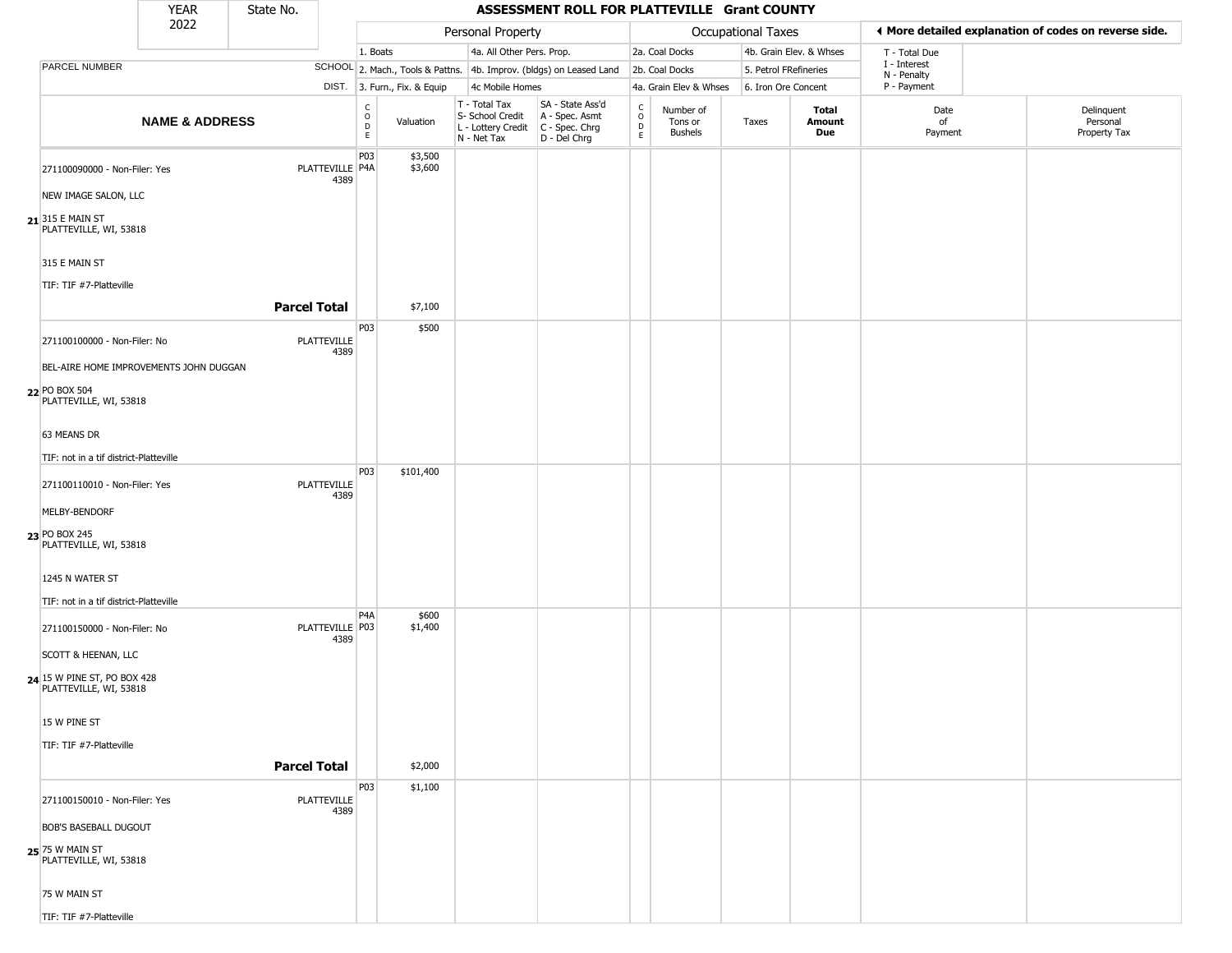|                                                   | <b>YEAR</b>               | State No. |                            |                                              |                              |                                                                                         | ASSESSMENT ROLL FOR PLATTEVILLE Grant COUNTY                        |                                            |                                 |                     |                         |                             |                                                       |
|---------------------------------------------------|---------------------------|-----------|----------------------------|----------------------------------------------|------------------------------|-----------------------------------------------------------------------------------------|---------------------------------------------------------------------|--------------------------------------------|---------------------------------|---------------------|-------------------------|-----------------------------|-------------------------------------------------------|
|                                                   | 2022                      |           |                            |                                              |                              | Personal Property                                                                       |                                                                     |                                            |                                 | Occupational Taxes  |                         |                             | ◀ More detailed explanation of codes on reverse side. |
|                                                   |                           |           |                            | 1. Boats                                     |                              | 4a. All Other Pers. Prop.                                                               |                                                                     |                                            | 2a. Coal Docks                  |                     | 4b. Grain Elev. & Whses | T - Total Due               |                                                       |
| PARCEL NUMBER                                     |                           |           |                            |                                              |                              |                                                                                         | SCHOOL 2. Mach., Tools & Pattns. 4b. Improv. (bldgs) on Leased Land |                                            | 2b. Coal Docks                  |                     | 5. Petrol FRefineries   | I - Interest<br>N - Penalty |                                                       |
|                                                   |                           |           |                            |                                              | DIST. 3. Furn., Fix. & Equip | 4c Mobile Homes                                                                         |                                                                     |                                            | 4a. Grain Elev & Whses          | 6. Iron Ore Concent |                         | P - Payment                 |                                                       |
|                                                   | <b>NAME &amp; ADDRESS</b> |           |                            | $\begin{array}{c}\nC \\ O \\ D\n\end{array}$ | Valuation                    | T - Total Tax<br>S- School Credit<br>L - Lottery Credit   C - Spec. Chrg<br>N - Net Tax | SA - State Ass'd<br>A - Spec. Asmt<br>D - Del Chrg                  | $\begin{array}{c} C \\ 0 \\ E \end{array}$ | Number of<br>Tons or<br>Bushels | Taxes               | Total<br>Amount<br>Due  | Date<br>of<br>Payment       | Delinquent<br>Personal<br>Property Tax                |
| 271100160010 - Non-Filer: Yes                     |                           |           | <b>PLATTEVILLE</b><br>4389 | P03                                          | \$2,300                      |                                                                                         |                                                                     |                                            |                                 |                     |                         |                             |                                                       |
| DOWN AT THE BOONDOCK, LLC ANGEL HENRY             |                           |           |                            |                                              |                              |                                                                                         |                                                                     |                                            |                                 |                     |                         |                             |                                                       |
| 26 70 N 2ND ST<br>PLATTEVILLE, WI, 53818          |                           |           |                            |                                              |                              |                                                                                         |                                                                     |                                            |                                 |                     |                         |                             |                                                       |
| 70 N 2ND ST                                       |                           |           |                            |                                              |                              |                                                                                         |                                                                     |                                            |                                 |                     |                         |                             |                                                       |
| TIF: TIF #7-Platteville                           |                           |           |                            |                                              |                              |                                                                                         |                                                                     |                                            |                                 |                     |                         |                             |                                                       |
| 271100170000 - Non-Filer: Yes                     |                           |           | PLATTEVILLE<br>4389        | P03                                          | \$13,000                     |                                                                                         |                                                                     |                                            |                                 |                     |                         |                             |                                                       |
| <b>RENTAL PROPERTIES</b>                          |                           |           |                            |                                              |                              |                                                                                         |                                                                     |                                            |                                 |                     |                         |                             |                                                       |
| 27 810 SIEMERS ST<br>PLATTEVILLE, WI, 53818       |                           |           |                            |                                              |                              |                                                                                         |                                                                     |                                            |                                 |                     |                         |                             |                                                       |
| 0                                                 |                           |           |                            |                                              |                              |                                                                                         |                                                                     |                                            |                                 |                     |                         |                             |                                                       |
| TIF: not in a tif district-Platteville            |                           |           |                            |                                              |                              |                                                                                         |                                                                     |                                            |                                 |                     |                         |                             |                                                       |
| 271100170010 - Non-Filer: No                      |                           |           | <b>PLATTEVILLE</b><br>4389 | <b>P03</b>                                   | \$60,700                     |                                                                                         |                                                                     |                                            |                                 |                     |                         |                             |                                                       |
| MIDWESTONE BANK                                   |                           |           |                            |                                              |                              |                                                                                         |                                                                     |                                            |                                 |                     |                         |                             |                                                       |
| 28 102 S CLINTON ST<br>IOWA CITY, IA, 52244       |                           |           |                            |                                              |                              |                                                                                         |                                                                     |                                            |                                 |                     |                         |                             |                                                       |
| 130 MCGREGOR PLAZA                                |                           |           |                            |                                              |                              |                                                                                         |                                                                     |                                            |                                 |                     |                         |                             |                                                       |
| TIF: TIF #7-Platteville                           |                           |           |                            |                                              |                              |                                                                                         |                                                                     |                                            |                                 |                     |                         |                             |                                                       |
| 271100210000 - Non-Filer: No                      |                           |           | <b>PLATTEVILLE</b><br>4389 | P03                                          | \$1,600                      |                                                                                         |                                                                     |                                            |                                 |                     |                         |                             |                                                       |
| <b>XEROX CORPORATION</b>                          |                           |           |                            |                                              |                              |                                                                                         |                                                                     |                                            |                                 |                     |                         |                             |                                                       |
| 29 PO BOX 9601<br>WEBSTER, NY, 14580              |                           |           |                            |                                              |                              |                                                                                         |                                                                     |                                            |                                 |                     |                         |                             |                                                       |
| 500 E BUS HWY 151                                 |                           |           |                            |                                              |                              |                                                                                         |                                                                     |                                            |                                 |                     |                         |                             |                                                       |
| TIF: not in a tif district-Platteville            |                           |           |                            |                                              |                              |                                                                                         |                                                                     |                                            |                                 |                     |                         |                             |                                                       |
| 271100230000 - Non-Filer: No                      |                           |           | PLATTEVILLE P03<br>4389    | P <sub>4</sub> A                             | \$500<br>\$13,200            |                                                                                         |                                                                     |                                            |                                 |                     |                         |                             |                                                       |
| DOLLAR TREE STORES, INC                           |                           |           |                            |                                              |                              |                                                                                         |                                                                     |                                            |                                 |                     |                         |                             |                                                       |
| 30 PO BOX 460389 - DEPT 120<br>HOUSTON, TX, 77056 |                           |           |                            |                                              |                              |                                                                                         |                                                                     |                                            |                                 |                     |                         |                             |                                                       |
| 1845 PROGRESSIVE PKWY                             |                           |           |                            |                                              |                              |                                                                                         |                                                                     |                                            |                                 |                     |                         |                             |                                                       |
| TIF: TIF #5-Platteville                           |                           |           |                            |                                              |                              |                                                                                         |                                                                     |                                            |                                 |                     |                         |                             |                                                       |
|                                                   |                           |           | <b>Parcel Total</b>        |                                              | \$13,700                     |                                                                                         |                                                                     |                                            |                                 |                     |                         |                             |                                                       |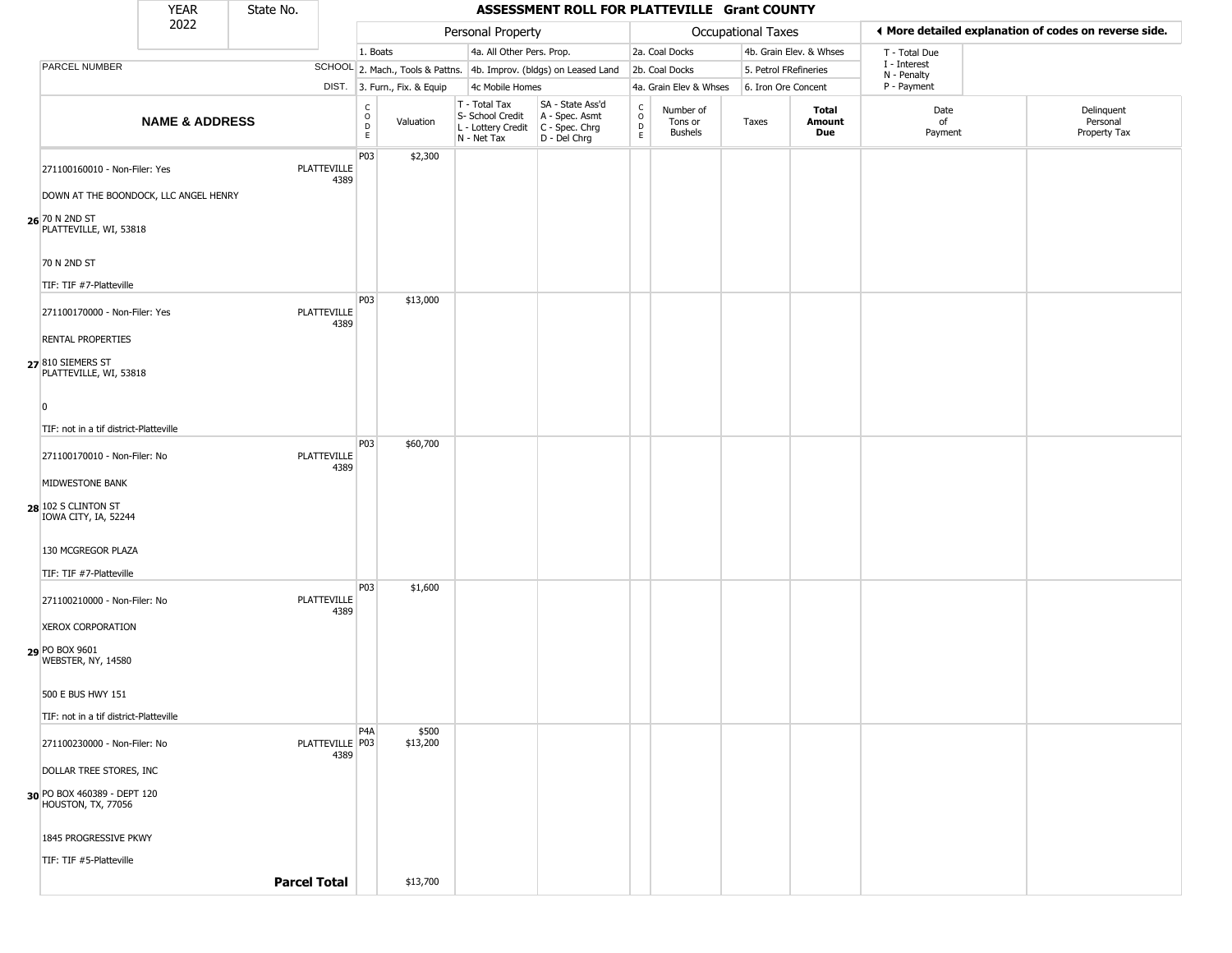|                                                           | YEAR                      | State No. |                            |                                    |                              |                                                                                         | ASSESSMENT ROLL FOR PLATTEVILLE Grant COUNTY                        |                         |                                        |                           |                         |                             |                                                       |
|-----------------------------------------------------------|---------------------------|-----------|----------------------------|------------------------------------|------------------------------|-----------------------------------------------------------------------------------------|---------------------------------------------------------------------|-------------------------|----------------------------------------|---------------------------|-------------------------|-----------------------------|-------------------------------------------------------|
|                                                           | 2022                      |           |                            |                                    |                              | Personal Property                                                                       |                                                                     |                         |                                        | <b>Occupational Taxes</b> |                         |                             | ♦ More detailed explanation of codes on reverse side. |
|                                                           |                           |           |                            | 1. Boats                           |                              | 4a. All Other Pers. Prop.                                                               |                                                                     |                         | 2a. Coal Docks                         |                           | 4b. Grain Elev. & Whses | T - Total Due               |                                                       |
| PARCEL NUMBER                                             |                           |           |                            |                                    |                              |                                                                                         | SCHOOL 2. Mach., Tools & Pattns. 4b. Improv. (bldgs) on Leased Land |                         | 2b. Coal Docks                         |                           | 5. Petrol FRefineries   | I - Interest<br>N - Penalty |                                                       |
|                                                           |                           |           |                            |                                    | DIST. 3. Furn., Fix. & Equip | 4c Mobile Homes                                                                         |                                                                     |                         | 4a. Grain Elev & Whses                 |                           | 6. Iron Ore Concent     | P - Payment                 |                                                       |
|                                                           | <b>NAME &amp; ADDRESS</b> |           |                            | C<br>$\overline{D}$<br>$\mathsf E$ | Valuation                    | T - Total Tax<br>S- School Credit<br>L - Lottery Credit   C - Spec. Chrg<br>N - Net Tax | SA - State Ass'd<br>A - Spec. Asmt<br>D - Del Chrg                  | $\frac{c}{0}$<br>D<br>E | Number of<br>Tons or<br><b>Bushels</b> | Taxes                     | Total<br>Amount<br>Due  | Date<br>of<br>Payment       | Delinquent<br>Personal<br>Property Tax                |
| 271100240000 - Non-Filer: Yes                             |                           |           | PLATTEVILLE   P03<br>4389  | P <sub>4</sub> A                   | \$5,900<br>\$12,700          |                                                                                         |                                                                     |                         |                                        |                           |                         |                             |                                                       |
| BEMOBILE, INC                                             |                           |           |                            |                                    |                              |                                                                                         |                                                                     |                         |                                        |                           |                         |                             |                                                       |
| 31 1845 PROGRESSIVE PKWY, STE 3<br>PLATTEVILLE, WI, 53818 |                           |           |                            |                                    |                              |                                                                                         |                                                                     |                         |                                        |                           |                         |                             |                                                       |
| 1845 PROGRESSIVE PKWY, STE 3                              |                           |           |                            |                                    |                              |                                                                                         |                                                                     |                         |                                        |                           |                         |                             |                                                       |
| TIF: TIF #5-Platteville                                   |                           |           | <b>Parcel Total</b>        |                                    | \$18,600                     |                                                                                         |                                                                     |                         |                                        |                           |                         |                             |                                                       |
| 271100250000 - Non-Filer: Yes                             |                           |           | <b>PLATTEVILLE</b><br>4389 | P <sub>4</sub> A                   | \$200                        |                                                                                         |                                                                     |                         |                                        |                           |                         |                             |                                                       |
| CENTURY 21 AFFILIATED                                     |                           |           |                            |                                    |                              |                                                                                         |                                                                     |                         |                                        |                           |                         |                             |                                                       |
| 32 221 WEST BELTLINE HWY<br>MADISON, WI, 53713            |                           |           |                            |                                    |                              |                                                                                         |                                                                     |                         |                                        |                           |                         |                             |                                                       |
| 530 S WATER ST                                            |                           |           |                            |                                    |                              |                                                                                         |                                                                     |                         |                                        |                           |                         |                             |                                                       |
| TIF: not in a tif district-Platteville                    |                           |           |                            |                                    |                              |                                                                                         |                                                                     |                         |                                        |                           |                         |                             |                                                       |
| 271100260000 - Non-Filer: No                              |                           |           | PLATTEVILLE<br>4389        | <b>P03</b>                         | \$2,200                      |                                                                                         |                                                                     |                         |                                        |                           |                         |                             |                                                       |
| A & M BRIDAL BOUTIQUE                                     |                           |           |                            |                                    |                              |                                                                                         |                                                                     |                         |                                        |                           |                         |                             |                                                       |
| 33 40 E MAIN ST<br>PLATTEVILLE, WI, 53818                 |                           |           |                            |                                    |                              |                                                                                         |                                                                     |                         |                                        |                           |                         |                             |                                                       |
| 40 E MAIN ST                                              |                           |           |                            |                                    |                              |                                                                                         |                                                                     |                         |                                        |                           |                         |                             |                                                       |
| TIF: TIF #7-Platteville                                   |                           |           |                            |                                    |                              |                                                                                         |                                                                     |                         |                                        |                           |                         |                             |                                                       |
| 271100270000 - Non-Filer: Yes                             |                           |           | PLATTEVILLE<br>4389        | P03                                | \$200                        |                                                                                         |                                                                     |                         |                                        |                           |                         |                             |                                                       |
| <b>KIM LUCKEY</b>                                         |                           |           |                            |                                    |                              |                                                                                         |                                                                     |                         |                                        |                           |                         |                             |                                                       |
| 34 850 W PARKVIEW DR<br>RICHLAND CENTER, WI, 53581        |                           |           |                            |                                    |                              |                                                                                         |                                                                     |                         |                                        |                           |                         |                             |                                                       |
| 1250 E BUS HWY 151, STE F                                 |                           |           |                            |                                    |                              |                                                                                         |                                                                     |                         |                                        |                           |                         |                             |                                                       |
| TIF: not in a tif district-Platteville                    |                           |           |                            | P <sub>4</sub> A                   | \$5,100                      |                                                                                         |                                                                     |                         |                                        |                           |                         |                             |                                                       |
| 271100280000 - Non-Filer: No                              |                           |           | PLATTEVILLE P03<br>4389    |                                    | \$31,100                     |                                                                                         |                                                                     |                         |                                        |                           |                         |                             |                                                       |
| HIBBETT RETAIL, INC DBA HIBBETT SPORTS #828               |                           |           |                            |                                    |                              |                                                                                         |                                                                     |                         |                                        |                           |                         |                             |                                                       |
| 35 2500 WESTIELDDR STE 1-202<br>ELGIN, IL, 60124          |                           |           |                            |                                    |                              |                                                                                         |                                                                     |                         |                                        |                           |                         |                             |                                                       |
| 1845 PROGRESSIVE PKWY, STE 2                              |                           |           |                            |                                    |                              |                                                                                         |                                                                     |                         |                                        |                           |                         |                             |                                                       |
| TIF: TIF #5-Platteville                                   |                           |           |                            |                                    |                              |                                                                                         |                                                                     |                         |                                        |                           |                         |                             |                                                       |
|                                                           |                           |           | <b>Parcel Total</b>        |                                    | \$36,200                     |                                                                                         |                                                                     |                         |                                        |                           |                         |                             |                                                       |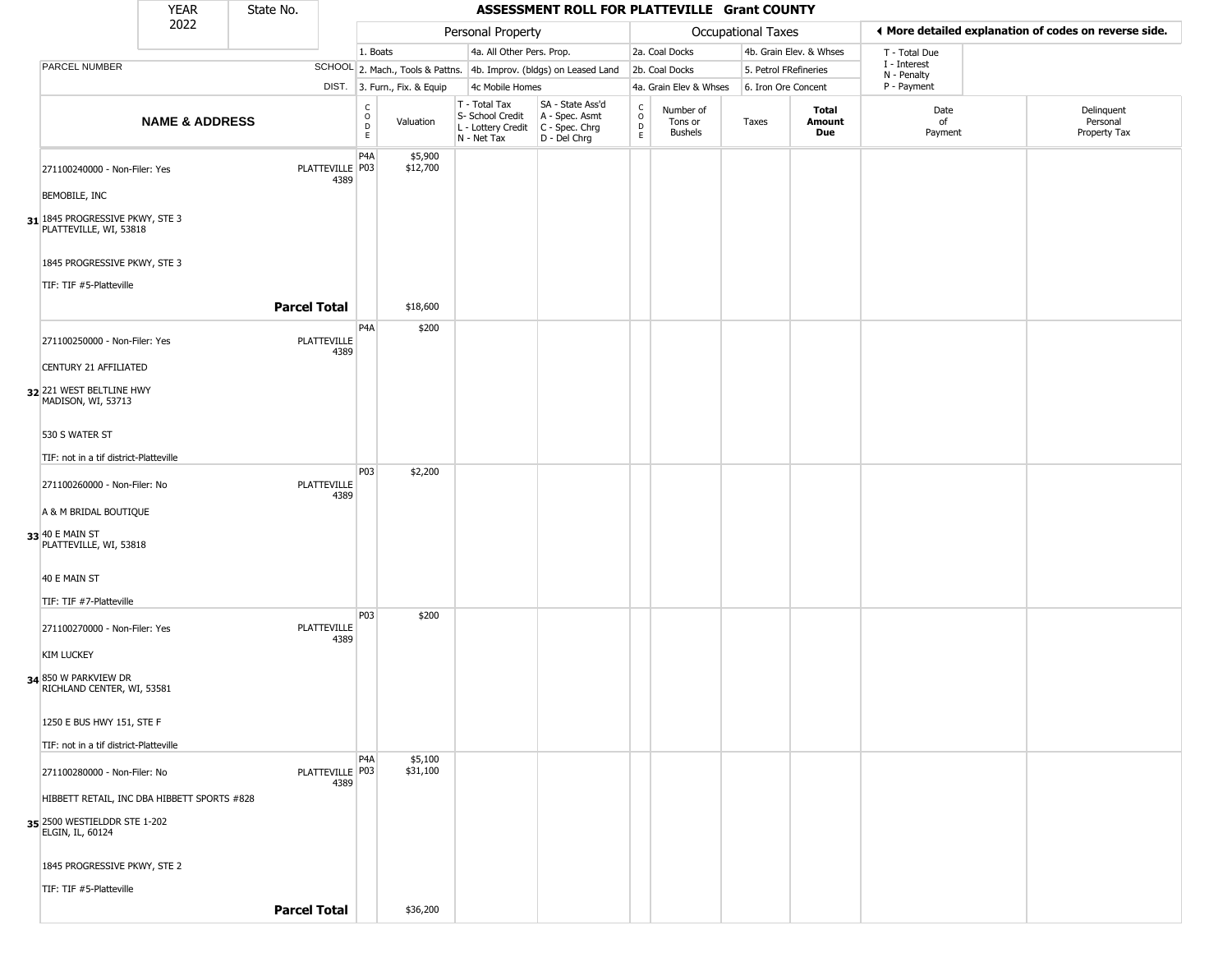|                                                         | <b>YEAR</b>               | State No.           |                         |                                                          |                              |                                                                        | ASSESSMENT ROLL FOR PLATTEVILLE Grant COUNTY                           |                                                 |                                        |                       |                         |                             |                                                       |
|---------------------------------------------------------|---------------------------|---------------------|-------------------------|----------------------------------------------------------|------------------------------|------------------------------------------------------------------------|------------------------------------------------------------------------|-------------------------------------------------|----------------------------------------|-----------------------|-------------------------|-----------------------------|-------------------------------------------------------|
|                                                         | 2022                      |                     |                         |                                                          |                              | Personal Property                                                      |                                                                        |                                                 |                                        | Occupational Taxes    |                         |                             | ◀ More detailed explanation of codes on reverse side. |
|                                                         |                           |                     |                         | 1. Boats                                                 |                              | 4a. All Other Pers. Prop.                                              |                                                                        |                                                 | 2a. Coal Docks                         |                       | 4b. Grain Elev. & Whses | T - Total Due               |                                                       |
| PARCEL NUMBER                                           |                           |                     |                         |                                                          |                              |                                                                        | SCHOOL 2. Mach., Tools & Pattns. 4b. Improv. (bldgs) on Leased Land    |                                                 | 2b. Coal Docks                         | 5. Petrol FRefineries |                         | I - Interest<br>N - Penalty |                                                       |
|                                                         |                           |                     |                         |                                                          | DIST. 3. Furn., Fix. & Equip | 4c Mobile Homes                                                        |                                                                        |                                                 | 4a. Grain Elev & Whses                 | 6. Iron Ore Concent   |                         | P - Payment                 |                                                       |
|                                                         | <b>NAME &amp; ADDRESS</b> |                     |                         | $\begin{matrix} 0 \\ 0 \\ D \end{matrix}$<br>$\mathsf E$ | Valuation                    | T - Total Tax<br>S- School Credit<br>L - Lottery Credit<br>N - Net Tax | SA - State Ass'd<br>A - Spec. Asmt<br>$C - Spec. Chrg$<br>D - Del Chrg | $\begin{array}{c} C \\ O \\ D \\ E \end{array}$ | Number of<br>Tons or<br><b>Bushels</b> | Taxes                 | Total<br>Amount<br>Due  | Date<br>of<br>Payment       | Delinquent<br>Personal<br>Property Tax                |
| 271100290000 - Non-Filer: Yes                           |                           |                     | PLATTEVILLE<br>4389     | P03                                                      | \$25,700                     |                                                                        |                                                                        |                                                 |                                        |                       |                         |                             |                                                       |
| BROTHERS ON SECOND                                      |                           |                     |                         |                                                          |                              |                                                                        |                                                                        |                                                 |                                        |                       |                         |                             |                                                       |
| 36 90 N SECOND ST<br>PLATTEVILLE, WI, 53818             |                           |                     |                         |                                                          |                              |                                                                        |                                                                        |                                                 |                                        |                       |                         |                             |                                                       |
| 90 N SECOND ST                                          |                           |                     |                         |                                                          |                              |                                                                        |                                                                        |                                                 |                                        |                       |                         |                             |                                                       |
| TIF: TIF #7-Platteville                                 |                           |                     |                         |                                                          |                              |                                                                        |                                                                        |                                                 |                                        |                       |                         |                             |                                                       |
| 271100340000 - Non-Filer: Yes<br><b>BULLSEYE SPORTS</b> |                           |                     | PLATTEVILLE<br>4389     | P03                                                      | \$7,300                      |                                                                        |                                                                        |                                                 |                                        |                       |                         |                             |                                                       |
|                                                         |                           |                     |                         |                                                          |                              |                                                                        |                                                                        |                                                 |                                        |                       |                         |                             |                                                       |
| 37 45 W MAIN ST<br>PLATTEVILLE, WI, 53818               |                           |                     |                         |                                                          |                              |                                                                        |                                                                        |                                                 |                                        |                       |                         |                             |                                                       |
| 45 W MAIN ST                                            |                           |                     |                         |                                                          |                              |                                                                        |                                                                        |                                                 |                                        |                       |                         |                             |                                                       |
| TIF: TIF #7-Platteville                                 |                           |                     |                         |                                                          |                              |                                                                        |                                                                        |                                                 |                                        |                       |                         |                             |                                                       |
| 271100370000 - Non-Filer: Yes                           |                           |                     | PLATTEVILLE<br>4389     | P03                                                      | \$50,000                     |                                                                        |                                                                        |                                                 |                                        |                       |                         |                             |                                                       |
| <b>COUNTRY KITCHEN</b>                                  |                           |                     |                         |                                                          |                              |                                                                        |                                                                        |                                                 |                                        |                       |                         |                             |                                                       |
| 38 65 E BUSINESS HWY 151<br>PLATTEVILLE, WI, 53818      |                           |                     |                         |                                                          |                              |                                                                        |                                                                        |                                                 |                                        |                       |                         |                             |                                                       |
| 65 E BUSINESS HWY 151                                   |                           |                     |                         |                                                          |                              |                                                                        |                                                                        |                                                 |                                        |                       |                         |                             |                                                       |
| TIF: not in a tif district-Platteville                  |                           |                     |                         |                                                          |                              |                                                                        |                                                                        |                                                 |                                        |                       |                         |                             |                                                       |
| 271100390000 - Non-Filer: Yes                           |                           |                     | PLATTEVILLE P03<br>4389 | P <sub>4</sub> A                                         | \$100<br>\$1,700             |                                                                        |                                                                        |                                                 |                                        |                       |                         |                             |                                                       |
| L & Y UNITED HOMETOWN LAUNDRY LLC                       |                           |                     |                         |                                                          |                              |                                                                        |                                                                        |                                                 |                                        |                       |                         |                             |                                                       |
| 39 1017 N EDGE TRAIL<br><b>VERONA, WI, 53593</b>        |                           |                     |                         |                                                          |                              |                                                                        |                                                                        |                                                 |                                        |                       |                         |                             |                                                       |
| 455 W ADAMS ST                                          |                           |                     |                         |                                                          |                              |                                                                        |                                                                        |                                                 |                                        |                       |                         |                             |                                                       |
| TIF: not in a tif district-Platteville                  |                           |                     |                         |                                                          |                              |                                                                        |                                                                        |                                                 |                                        |                       |                         |                             |                                                       |
|                                                         |                           | <b>Parcel Total</b> |                         |                                                          | \$1,800                      |                                                                        |                                                                        |                                                 |                                        |                       |                         |                             |                                                       |
|                                                         |                           |                     |                         | P03                                                      | \$2,900                      |                                                                        |                                                                        |                                                 |                                        |                       |                         |                             |                                                       |
| 271100400000 - Non-Filer: Yes                           |                           |                     | PLATTEVILLE<br>4389     |                                                          |                              |                                                                        |                                                                        |                                                 |                                        |                       |                         |                             |                                                       |
| MUSIC TOGETHER                                          |                           |                     |                         |                                                          |                              |                                                                        |                                                                        |                                                 |                                        |                       |                         |                             |                                                       |
| 40 1043 WOODLAND RD<br>PLATTEVILLE, WI, 53818           |                           |                     |                         |                                                          |                              |                                                                        |                                                                        |                                                 |                                        |                       |                         |                             |                                                       |
| $\overline{0}$                                          |                           |                     |                         |                                                          |                              |                                                                        |                                                                        |                                                 |                                        |                       |                         |                             |                                                       |
| TIF: not in a tif district-Platteville                  |                           |                     |                         |                                                          |                              |                                                                        |                                                                        |                                                 |                                        |                       |                         |                             |                                                       |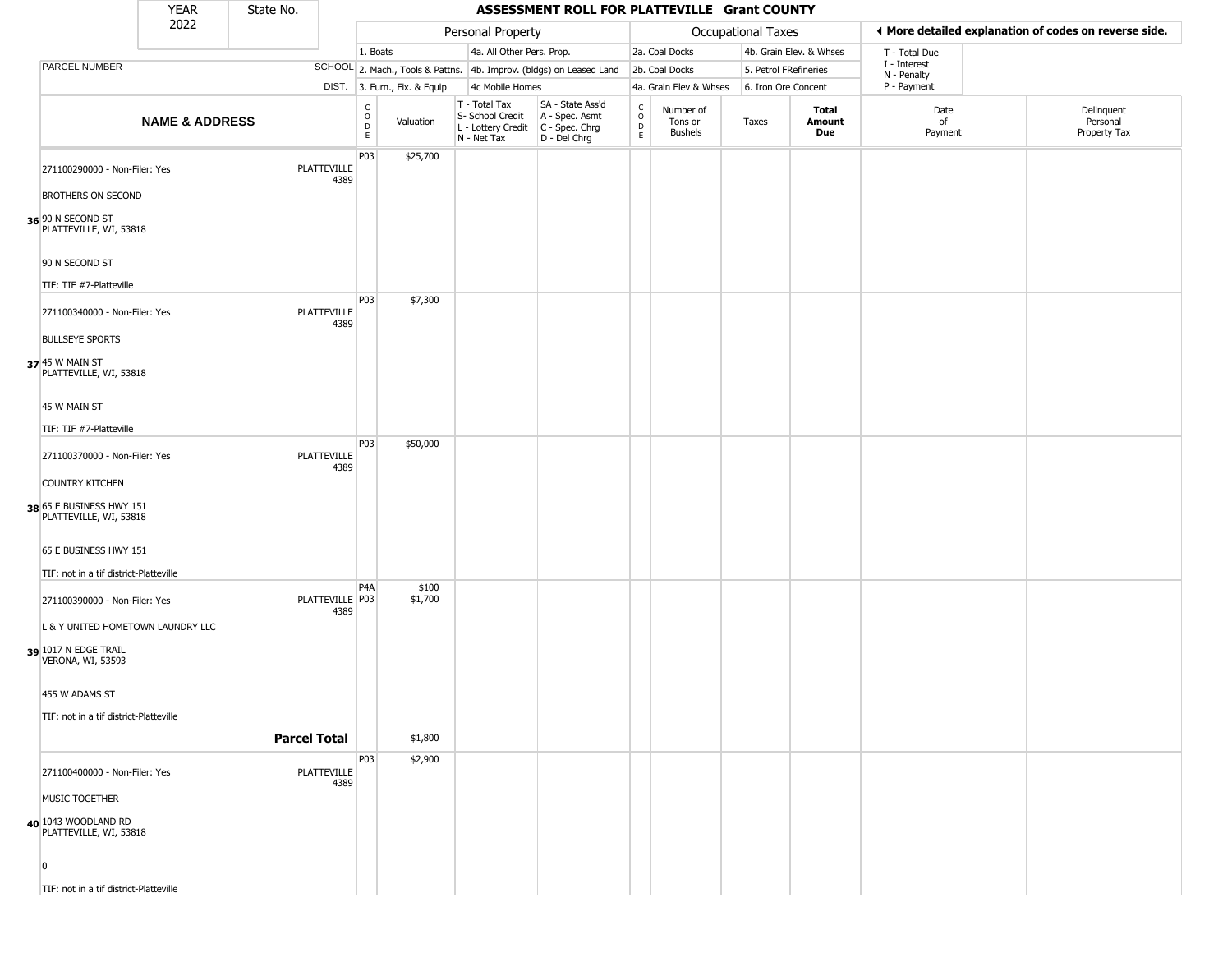|                                                               | <b>YEAR</b>                                                                     | State No.           |                                                          |                              |                                                                        | ASSESSMENT ROLL FOR PLATTEVILLE Grant COUNTY                           |                                   |                                        |                       |                         |                             |                                                       |
|---------------------------------------------------------------|---------------------------------------------------------------------------------|---------------------|----------------------------------------------------------|------------------------------|------------------------------------------------------------------------|------------------------------------------------------------------------|-----------------------------------|----------------------------------------|-----------------------|-------------------------|-----------------------------|-------------------------------------------------------|
|                                                               | 2022                                                                            |                     |                                                          |                              | Personal Property                                                      |                                                                        |                                   |                                        | Occupational Taxes    |                         |                             | ◀ More detailed explanation of codes on reverse side. |
|                                                               |                                                                                 |                     |                                                          | 1. Boats                     | 4a. All Other Pers. Prop.                                              |                                                                        |                                   | 2a. Coal Docks                         |                       | 4b. Grain Elev. & Whses | T - Total Due               |                                                       |
| PARCEL NUMBER                                                 |                                                                                 |                     |                                                          |                              |                                                                        | SCHOOL 2. Mach., Tools & Pattns. 4b. Improv. (bldgs) on Leased Land    |                                   | 2b. Coal Docks                         | 5. Petrol FRefineries |                         | I - Interest<br>N - Penalty |                                                       |
|                                                               |                                                                                 |                     |                                                          | DIST. 3. Furn., Fix. & Equip | 4c Mobile Homes                                                        |                                                                        |                                   | 4a. Grain Elev & Whses                 | 6. Iron Ore Concent   |                         | P - Payment                 |                                                       |
|                                                               | <b>NAME &amp; ADDRESS</b>                                                       |                     | $\begin{matrix} 0 \\ 0 \\ D \end{matrix}$<br>$\mathsf E$ | Valuation                    | T - Total Tax<br>S- School Credit<br>L - Lottery Credit<br>N - Net Tax | SA - State Ass'd<br>A - Spec. Asmt<br>$C - Spec. Chrg$<br>D - Del Chrg | $\frac{c}{0}$<br>$\mathsf D$<br>E | Number of<br>Tons or<br><b>Bushels</b> | Taxes                 | Total<br>Amount<br>Due  | Date<br>of<br>Payment       | Delinquent<br>Personal<br>Property Tax                |
| 41 585 ROUNTREE AVE                                           | 271100410000 - Non-Filer: Yes<br>LAUFENBERG & LARSON PROPERTIES LLC             | <b>PLATTEVILLE</b>  | P03<br>4389                                              | \$9,000                      |                                                                        |                                                                        |                                   |                                        |                       |                         |                             |                                                       |
| PLATTEVILLE, WI, 53818<br>15 HARRISON ST                      |                                                                                 |                     |                                                          |                              |                                                                        |                                                                        |                                   |                                        |                       |                         |                             |                                                       |
|                                                               | TIF: not in a tif district-Platteville                                          |                     |                                                          |                              |                                                                        |                                                                        |                                   |                                        |                       |                         |                             |                                                       |
|                                                               | 271100440000 - Non-Filer: No<br>WALGREEN CO - 001 DBA: WALGREEN CO, 12498-S-PPT | PLATTEVILLE P03     | P <sub>4</sub> A<br>4389                                 | \$500<br>\$118,600           |                                                                        |                                                                        |                                   |                                        |                       |                         |                             |                                                       |
| 42 300 WILMOT RD #3301<br>DEERFIELD, IL, 60015<br>675 S WATER |                                                                                 |                     |                                                          |                              |                                                                        |                                                                        |                                   |                                        |                       |                         |                             |                                                       |
|                                                               |                                                                                 |                     |                                                          |                              |                                                                        |                                                                        |                                   |                                        |                       |                         |                             |                                                       |
|                                                               | TIF: not in a tif district-Platteville                                          |                     |                                                          |                              |                                                                        |                                                                        |                                   |                                        |                       |                         |                             |                                                       |
|                                                               |                                                                                 | <b>Parcel Total</b> |                                                          | \$119,100                    |                                                                        |                                                                        |                                   |                                        |                       |                         |                             |                                                       |
| THE WORKS                                                     | 271100450000 - Non-Filer: Yes                                                   | PLATTEVILLE P4A     | P <sub>0</sub> 3<br>4389                                 | \$500<br>\$600               |                                                                        |                                                                        |                                   |                                        |                       |                         |                             |                                                       |
|                                                               |                                                                                 |                     |                                                          |                              |                                                                        |                                                                        |                                   |                                        |                       |                         |                             |                                                       |
| 43 685 S CHESTNUT ST<br>PLATTEVILLE, WI, 53818                |                                                                                 |                     |                                                          |                              |                                                                        |                                                                        |                                   |                                        |                       |                         |                             |                                                       |
| 685 S CHESTNUT ST                                             |                                                                                 |                     |                                                          |                              |                                                                        |                                                                        |                                   |                                        |                       |                         |                             |                                                       |
|                                                               | TIF: not in a tif district-Platteville                                          | <b>Parcel Total</b> |                                                          | \$1,100                      |                                                                        |                                                                        |                                   |                                        |                       |                         |                             |                                                       |
|                                                               | 271100470000 - Non-Filer: No                                                    | PLATTEVILLE P03     | P4A<br>4389                                              | \$29,300<br>\$30,700         |                                                                        |                                                                        |                                   |                                        |                       |                         |                             |                                                       |
|                                                               | GENERAL PARTS DISTRIBUTION LLC RYAN, LLC                                        |                     |                                                          |                              |                                                                        |                                                                        |                                   |                                        |                       |                         |                             |                                                       |
| 44 PO BOX 56607<br>ATLANTA, GA, 30343                         |                                                                                 |                     |                                                          |                              |                                                                        |                                                                        |                                   |                                        |                       |                         |                             |                                                       |
| 1400 E BUSINESS HWY 151                                       |                                                                                 |                     |                                                          |                              |                                                                        |                                                                        |                                   |                                        |                       |                         |                             |                                                       |
|                                                               | TIF: not in a tif district-Platteville                                          |                     |                                                          |                              |                                                                        |                                                                        |                                   |                                        |                       |                         |                             |                                                       |
|                                                               |                                                                                 | <b>Parcel Total</b> |                                                          | \$60,000                     |                                                                        |                                                                        |                                   |                                        |                       |                         |                             |                                                       |
|                                                               |                                                                                 |                     | P03                                                      | \$900                        |                                                                        |                                                                        |                                   |                                        |                       |                         |                             |                                                       |
|                                                               | 271100480000 - Non-Filer: Yes                                                   | PLATTEVILLE         | 4389                                                     |                              |                                                                        |                                                                        |                                   |                                        |                       |                         |                             |                                                       |
| BETTY LOU CAUFFMAN                                            |                                                                                 |                     |                                                          |                              |                                                                        |                                                                        |                                   |                                        |                       |                         |                             |                                                       |
| 45 W6586 COUNTY RD A<br>ELKHORN, WI, 53121                    |                                                                                 |                     |                                                          |                              |                                                                        |                                                                        |                                   |                                        |                       |                         |                             |                                                       |
| 85 W MAIN ST                                                  |                                                                                 |                     |                                                          |                              |                                                                        |                                                                        |                                   |                                        |                       |                         |                             |                                                       |
| TIF: TIF #7-Platteville                                       |                                                                                 |                     |                                                          |                              |                                                                        |                                                                        |                                   |                                        |                       |                         |                             |                                                       |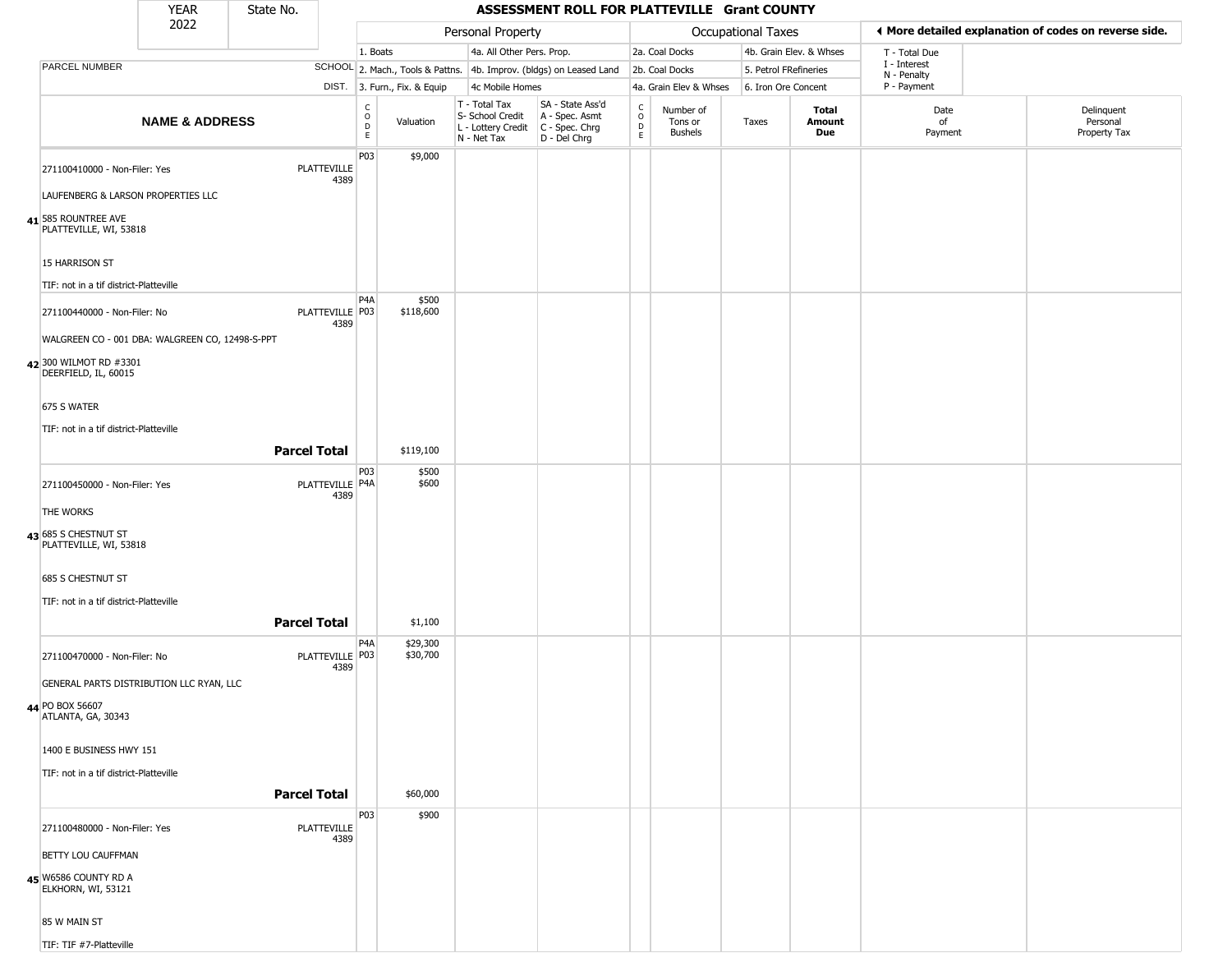|                                                                            | <b>YEAR</b>                                | State No. |                            |                                                 |                              |                                                                        | ASSESSMENT ROLL FOR PLATTEVILLE Grant COUNTY                           |                                        |                                        |                    |                         |                             |                                                       |
|----------------------------------------------------------------------------|--------------------------------------------|-----------|----------------------------|-------------------------------------------------|------------------------------|------------------------------------------------------------------------|------------------------------------------------------------------------|----------------------------------------|----------------------------------------|--------------------|-------------------------|-----------------------------|-------------------------------------------------------|
|                                                                            | 2022                                       |           |                            |                                                 |                              | Personal Property                                                      |                                                                        |                                        |                                        | Occupational Taxes |                         |                             | ◀ More detailed explanation of codes on reverse side. |
|                                                                            |                                            |           |                            | 1. Boats                                        |                              | 4a. All Other Pers. Prop.                                              |                                                                        |                                        | 2a. Coal Docks                         |                    | 4b. Grain Elev. & Whses | T - Total Due               |                                                       |
| PARCEL NUMBER                                                              |                                            |           |                            |                                                 |                              |                                                                        | SCHOOL 2. Mach., Tools & Pattns. 4b. Improv. (bldgs) on Leased Land    |                                        | 2b. Coal Docks                         |                    | 5. Petrol FRefineries   | I - Interest<br>N - Penalty |                                                       |
|                                                                            |                                            |           |                            |                                                 | DIST. 3. Furn., Fix. & Equip | 4c Mobile Homes                                                        |                                                                        |                                        | 4a. Grain Elev & Whses                 |                    | 6. Iron Ore Concent     | P - Payment                 |                                                       |
|                                                                            | <b>NAME &amp; ADDRESS</b>                  |           |                            | $\begin{array}{c} C \\ O \\ D \\ E \end{array}$ | Valuation                    | T - Total Tax<br>S- School Credit<br>L - Lottery Credit<br>N - Net Tax | SA - State Ass'd<br>A - Spec. Asmt<br>$C - Spec. Chrg$<br>D - Del Chrg | $_{\rm o}^{\rm c}$<br>D<br>$\mathsf E$ | Number of<br>Tons or<br><b>Bushels</b> | Taxes              | Total<br>Amount<br>Due  | Date<br>of<br>Payment       | Delinquent<br>Personal<br>Property Tax                |
| 271100490000 - Non-Filer: No                                               | PLATTEVILLE CABLE C/O DUFF & PHELPS, LLC   |           | PLATTEVILLE P03<br>4389    | P <sub>4</sub> A                                | \$900<br>\$90,600            |                                                                        |                                                                        |                                        |                                        |                    |                         |                             |                                                       |
| 46 PO BOX 2629<br>ADDISON, TX, 75001                                       |                                            |           |                            |                                                 |                              |                                                                        |                                                                        |                                        |                                        |                    |                         |                             |                                                       |
| <b>VARIOUS</b><br>TIF: not in a tif district-Platteville                   |                                            |           |                            |                                                 |                              |                                                                        |                                                                        |                                        |                                        |                    |                         |                             |                                                       |
|                                                                            |                                            |           | <b>Parcel Total</b>        |                                                 | \$91,500                     |                                                                        |                                                                        |                                        |                                        |                    |                         |                             |                                                       |
| 271100490010 - Non-Filer: Yes                                              |                                            |           | PLATTEVILLE   P03<br>4389  | P <sub>4</sub> A                                | \$1,100<br>\$14,500          |                                                                        |                                                                        |                                        |                                        |                    |                         |                             |                                                       |
| <b>CHINA BUFFET</b><br>47 455 E BUSINESS HWY 151<br>PLATTEVILLE, WI, 53818 |                                            |           |                            |                                                 |                              |                                                                        |                                                                        |                                        |                                        |                    |                         |                             |                                                       |
| 455 E BUSINESS HWY 151                                                     |                                            |           |                            |                                                 |                              |                                                                        |                                                                        |                                        |                                        |                    |                         |                             |                                                       |
| TIF: not in a tif district-Platteville                                     |                                            |           | <b>Parcel Total</b>        |                                                 | \$15,600                     |                                                                        |                                                                        |                                        |                                        |                    |                         |                             |                                                       |
| 271100490040 - Non-Filer: Yes                                              |                                            |           | <b>PLATTEVILLE</b><br>4389 | P03                                             | \$10,000                     |                                                                        |                                                                        |                                        |                                        |                    |                         |                             |                                                       |
| <b>CHANDLER'S BAR &amp; GRILL</b>                                          |                                            |           |                            |                                                 |                              |                                                                        |                                                                        |                                        |                                        |                    |                         |                             |                                                       |
| 48 60 E MINERAL ST<br>PLATTEVILLE, WI, 53818                               |                                            |           |                            |                                                 |                              |                                                                        |                                                                        |                                        |                                        |                    |                         |                             |                                                       |
| 60 E MINERAL ST                                                            |                                            |           |                            |                                                 |                              |                                                                        |                                                                        |                                        |                                        |                    |                         |                             |                                                       |
| TIF: TIF #7-Platteville<br>271100500000 - Non-Filer: Yes                   |                                            |           | PLATTEVILLE   P4A<br>4389  | P03                                             | \$100<br>\$300               |                                                                        |                                                                        |                                        |                                        |                    |                         |                             |                                                       |
| PAULINE F CHANDLER                                                         |                                            |           |                            |                                                 |                              |                                                                        |                                                                        |                                        |                                        |                    |                         |                             |                                                       |
| 49 670 N COURT ST<br>PLATTEVILLE, WI, 53818                                |                                            |           |                            |                                                 |                              |                                                                        |                                                                        |                                        |                                        |                    |                         |                             |                                                       |
| 1190 E MINERAL ST                                                          |                                            |           |                            |                                                 |                              |                                                                        |                                                                        |                                        |                                        |                    |                         |                             |                                                       |
| TIF: not in a tif district-Platteville                                     |                                            |           | <b>Parcel Total</b>        |                                                 |                              |                                                                        |                                                                        |                                        |                                        |                    |                         |                             |                                                       |
|                                                                            |                                            |           |                            | P03                                             | \$400<br>\$21,900            |                                                                        |                                                                        |                                        |                                        |                    |                         |                             |                                                       |
| 271100500002 - Non-Filer: No                                               |                                            |           | PLATTEVILLE<br>4389        |                                                 |                              |                                                                        |                                                                        |                                        |                                        |                    |                         |                             |                                                       |
|                                                                            | CHIROPRACTIC ASSOCIATES OF PLATTEVILLE LLC |           |                            |                                                 |                              |                                                                        |                                                                        |                                        |                                        |                    |                         |                             |                                                       |
| 50 470 S WATER ST<br>PLATTEVILLE, WI, 53818                                |                                            |           |                            |                                                 |                              |                                                                        |                                                                        |                                        |                                        |                    |                         |                             |                                                       |
| 470 S WATER ST                                                             |                                            |           |                            |                                                 |                              |                                                                        |                                                                        |                                        |                                        |                    |                         |                             |                                                       |

TIF: not in a tif district-Platteville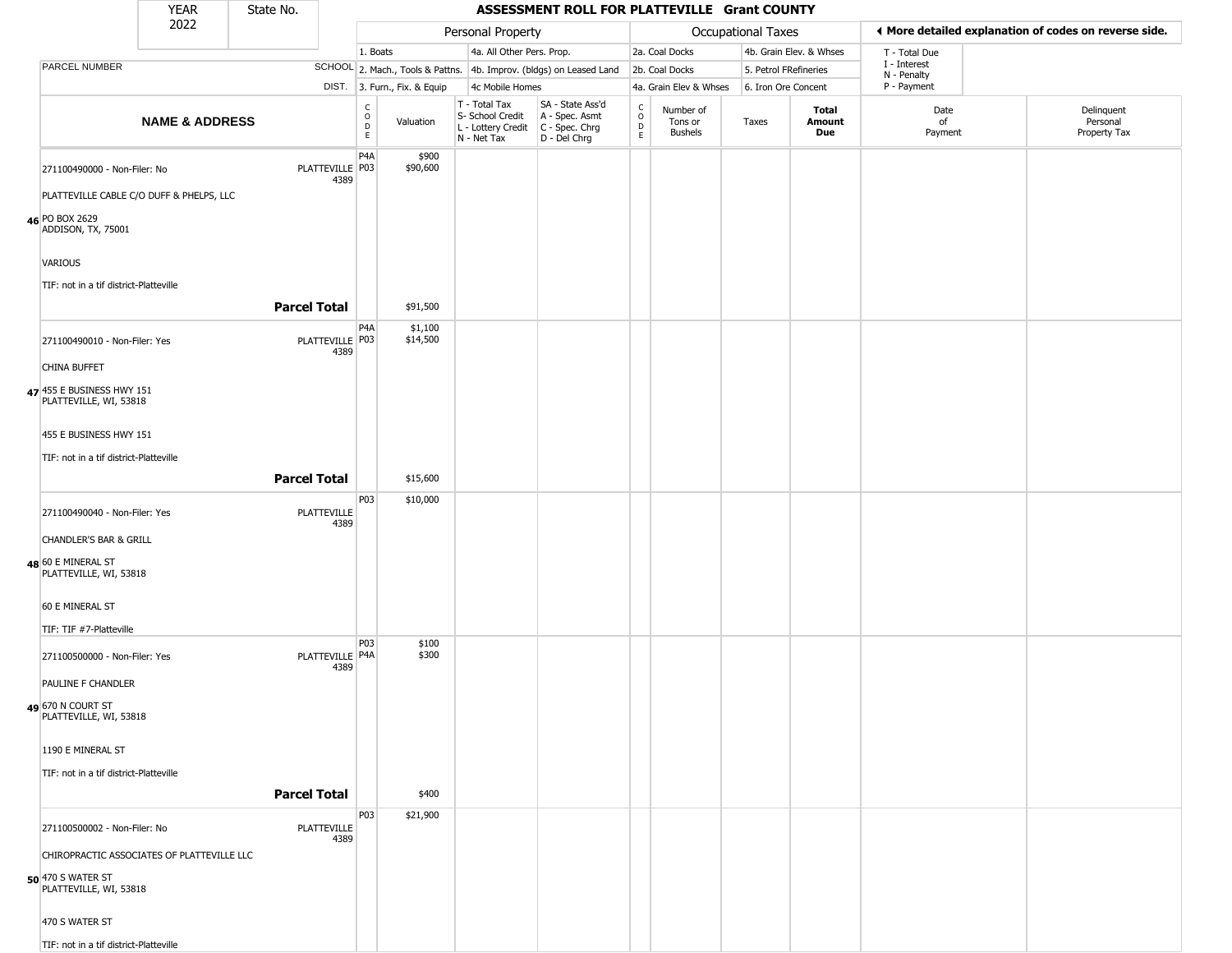|                                                          | <b>YEAR</b>               | State No.           |                           |                                                |                              |                                                                        | ASSESSMENT ROLL FOR PLATTEVILLE Grant COUNTY                         |                                            |                                        |       |                               |                             |                                                       |
|----------------------------------------------------------|---------------------------|---------------------|---------------------------|------------------------------------------------|------------------------------|------------------------------------------------------------------------|----------------------------------------------------------------------|--------------------------------------------|----------------------------------------|-------|-------------------------------|-----------------------------|-------------------------------------------------------|
|                                                          | 2022                      |                     |                           |                                                |                              | Personal Property                                                      |                                                                      |                                            | Occupational Taxes                     |       |                               |                             | ♦ More detailed explanation of codes on reverse side. |
|                                                          |                           |                     |                           | 1. Boats                                       |                              | 4a. All Other Pers. Prop.                                              |                                                                      |                                            | 2a. Coal Docks                         |       | 4b. Grain Elev. & Whses       | T - Total Due               |                                                       |
| PARCEL NUMBER                                            |                           |                     |                           |                                                |                              |                                                                        | SCHOOL 2. Mach., Tools & Pattns. 4b. Improv. (bldgs) on Leased Land  |                                            | 2b. Coal Docks                         |       | 5. Petrol FRefineries         | I - Interest<br>N - Penalty |                                                       |
|                                                          |                           |                     |                           |                                                | DIST. 3. Furn., Fix. & Equip | 4c Mobile Homes                                                        |                                                                      |                                            | 4a. Grain Elev & Whses                 |       | 6. Iron Ore Concent           | P - Payment                 |                                                       |
|                                                          | <b>NAME &amp; ADDRESS</b> |                     |                           | $\begin{matrix} 0 \\ 0 \\ D \end{matrix}$<br>E | Valuation                    | T - Total Tax<br>S- School Credit<br>L - Lottery Credit<br>N - Net Tax | SA - State Ass'd<br>A - Spec. Asmt<br>C - Spec. Chrg<br>D - Del Chrg | C<br>$\circ$<br>$\mathsf D$<br>$\mathsf E$ | Number of<br>Tons or<br><b>Bushels</b> | Taxes | <b>Total</b><br>Amount<br>Due | Date<br>of<br>Payment       | Delinquent<br>Personal<br>Property Tax                |
| 271100500003 - Non-Filer: Yes<br>CHERYL'S COSTUME CLOSET |                           |                     | PLATTEVILLE<br>4389       | P03                                            | \$2,400                      |                                                                        |                                                                      |                                            |                                        |       |                               |                             |                                                       |
| $51$ 93 E MAIN ST<br>PLATTEVILLE, WI, 53818              |                           |                     |                           |                                                |                              |                                                                        |                                                                      |                                            |                                        |       |                               |                             |                                                       |
| 93 E MAIN ST                                             |                           |                     |                           |                                                |                              |                                                                        |                                                                      |                                            |                                        |       |                               |                             |                                                       |
| TIF: TIF #7-Platteville                                  |                           |                     |                           | <b>P03</b>                                     | \$1,000                      |                                                                        |                                                                      |                                            |                                        |       |                               |                             |                                                       |
| 271100500004 - Non-Filer: No                             |                           |                     | PLATTEVILLE   P4A<br>4389 |                                                | \$2,000                      |                                                                        |                                                                      |                                            |                                        |       |                               |                             |                                                       |
| ONE MAIN FINANCIAL LLC - 2936                            |                           |                     |                           |                                                |                              |                                                                        |                                                                      |                                            |                                        |       |                               |                             |                                                       |
| 52 125 E JOHN CARPENTER FREEWAY<br>IRVING, TX, 75062     |                           |                     |                           |                                                |                              |                                                                        |                                                                      |                                            |                                        |       |                               |                             |                                                       |
| 1180 BIG JACK RD                                         |                           |                     |                           |                                                |                              |                                                                        |                                                                      |                                            |                                        |       |                               |                             |                                                       |
| TIF: not in a tif district-Platteville                   |                           |                     |                           |                                                |                              |                                                                        |                                                                      |                                            |                                        |       |                               |                             |                                                       |
|                                                          |                           | <b>Parcel Total</b> |                           |                                                | \$3,000                      |                                                                        |                                                                      |                                            |                                        |       |                               |                             |                                                       |
| 271100500010 - Non-Filer: No                             |                           |                     | PLATTEVILLE P03<br>4389   | P <sub>4</sub> A                               | \$25,000<br>\$75,500         |                                                                        |                                                                      |                                            |                                        |       |                               |                             |                                                       |
| <b>CLARE BANK</b>                                        |                           |                     |                           |                                                |                              |                                                                        |                                                                      |                                            |                                        |       |                               |                             |                                                       |
| 53 345 W PINE ST<br>PLATTEVILLE, WI, 53818               |                           |                     |                           |                                                |                              |                                                                        |                                                                      |                                            |                                        |       |                               |                             |                                                       |
| 345 W PINE ST                                            |                           |                     |                           |                                                |                              |                                                                        |                                                                      |                                            |                                        |       |                               |                             |                                                       |
| TIF: not in a tif district-Platteville                   |                           |                     |                           |                                                |                              |                                                                        |                                                                      |                                            |                                        |       |                               |                             |                                                       |
|                                                          |                           | <b>Parcel Total</b> |                           |                                                | \$100,500                    |                                                                        |                                                                      |                                            |                                        |       |                               |                             |                                                       |
| 271100530000 - Non-Filer: Yes                            |                           |                     | PLATTEVILLE<br>4389       | P03                                            | \$3,900                      |                                                                        |                                                                      |                                            |                                        |       |                               |                             |                                                       |
| JR MAIN STREET LLC                                       |                           |                     |                           |                                                |                              |                                                                        |                                                                      |                                            |                                        |       |                               |                             |                                                       |
| 54 7727 ELLENBORO RD<br>LANCASTER, WI, 53813             |                           |                     |                           |                                                |                              |                                                                        |                                                                      |                                            |                                        |       |                               |                             |                                                       |
| 0                                                        |                           |                     |                           |                                                |                              |                                                                        |                                                                      |                                            |                                        |       |                               |                             |                                                       |
| TIF: TIF #7-Platteville                                  |                           |                     |                           |                                                |                              |                                                                        |                                                                      |                                            |                                        |       |                               |                             |                                                       |
| 271100550000 - Non-Filer: No                             |                           |                     | PLATTEVILLE P03<br>4389   | P <sub>4</sub> A                               | \$300<br>\$1,100             |                                                                        |                                                                      |                                            |                                        |       |                               |                             |                                                       |
| POTTERTON RULE, INC                                      |                           |                     |                           |                                                |                              |                                                                        |                                                                      |                                            |                                        |       |                               |                             |                                                       |
| 55 158 N IOWA ST<br>DODGEVILLE, WI, 53533                |                           |                     |                           |                                                |                              |                                                                        |                                                                      |                                            |                                        |       |                               |                             |                                                       |
| 370 BUSINESS HIGHWAY 151                                 |                           |                     |                           |                                                |                              |                                                                        |                                                                      |                                            |                                        |       |                               |                             |                                                       |
| TIF: not in a tif district-Platteville                   |                           |                     |                           |                                                |                              |                                                                        |                                                                      |                                            |                                        |       |                               |                             |                                                       |

**Parcel Total** \$1,400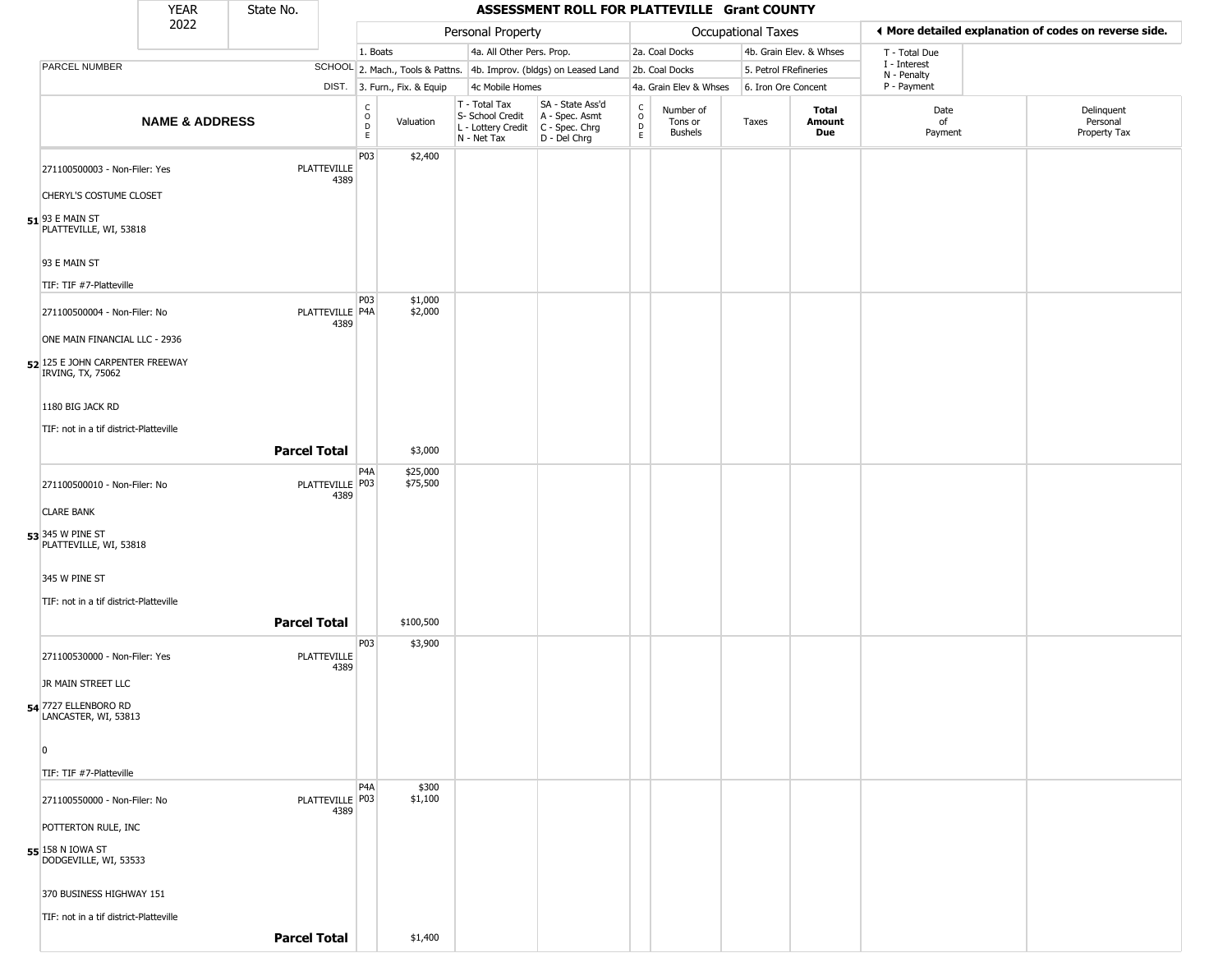|                                                                                     | <b>YEAR</b>               | State No.           |                            |                                             |                              |                                                                                         | ASSESSMENT ROLL FOR PLATTEVILLE Grant COUNTY                        |                                 |                                        |                           |                         |                             |                                                       |
|-------------------------------------------------------------------------------------|---------------------------|---------------------|----------------------------|---------------------------------------------|------------------------------|-----------------------------------------------------------------------------------------|---------------------------------------------------------------------|---------------------------------|----------------------------------------|---------------------------|-------------------------|-----------------------------|-------------------------------------------------------|
|                                                                                     | 2022                      |                     |                            |                                             |                              | Personal Property                                                                       |                                                                     |                                 |                                        | <b>Occupational Taxes</b> |                         |                             | ◀ More detailed explanation of codes on reverse side. |
|                                                                                     |                           |                     |                            | 1. Boats                                    |                              | 4a. All Other Pers. Prop.                                                               |                                                                     |                                 | 2a. Coal Docks                         |                           | 4b. Grain Elev. & Whses | T - Total Due               |                                                       |
| PARCEL NUMBER                                                                       |                           |                     |                            |                                             |                              |                                                                                         | SCHOOL 2. Mach., Tools & Pattns. 4b. Improv. (bldgs) on Leased Land |                                 | 2b. Coal Docks                         | 5. Petrol FRefineries     |                         | I - Interest<br>N - Penalty |                                                       |
|                                                                                     |                           |                     |                            |                                             | DIST. 3. Furn., Fix. & Equip | 4c Mobile Homes                                                                         |                                                                     |                                 | 4a. Grain Elev & Whses                 | 6. Iron Ore Concent       |                         | P - Payment                 |                                                       |
|                                                                                     | <b>NAME &amp; ADDRESS</b> |                     |                            | $\frac{C}{O}$<br>$\mathsf D$<br>$\mathsf E$ | Valuation                    | T - Total Tax<br>S- School Credit<br>L - Lottery Credit   C - Spec. Chrg<br>N - Net Tax | SA - State Ass'd<br>A - Spec. Asmt<br>D - Del Chrg                  | $\int_{0}^{c}$<br>$\frac{D}{E}$ | Number of<br>Tons or<br><b>Bushels</b> | Taxes                     | Total<br>Amount<br>Due  | Date<br>of<br>Payment       | Delinquent<br>Personal<br>Property Tax                |
| 271100570000 - Non-Filer: No<br>THE COCA-COLA COMPANY FOUNTAIN PROPERTY TAX - NAT 8 |                           |                     | <b>PLATTEVILLE</b><br>4389 | P4A                                         | \$11,500                     |                                                                                         |                                                                     |                                 |                                        |                           |                         |                             |                                                       |
| 56 PO BOX 1734<br>ATLANTA, GA, 30301                                                |                           |                     |                            |                                             |                              |                                                                                         |                                                                     |                                 |                                        |                           |                         |                             |                                                       |
| VARIOUS                                                                             |                           |                     |                            |                                             |                              |                                                                                         |                                                                     |                                 |                                        |                           |                         |                             |                                                       |
| TIF: not in a tif district-Platteville                                              |                           |                     |                            | P <sub>4</sub> A                            | \$200                        |                                                                                         |                                                                     |                                 |                                        |                           |                         |                             |                                                       |
| 271100590011 - Non-Filer: No<br>CC OF MADISON, INC                                  |                           |                     | PLATTEVILLE P03<br>4389    |                                             | \$2,800                      |                                                                                         |                                                                     |                                 |                                        |                           |                         |                             |                                                       |
| 57 1001 FOURIER DR STE 200<br>MADISON, WI, 53717                                    |                           |                     |                            |                                             |                              |                                                                                         |                                                                     |                                 |                                        |                           |                         |                             |                                                       |
| 1800 PROGRESSIVE PKWY                                                               |                           |                     |                            |                                             |                              |                                                                                         |                                                                     |                                 |                                        |                           |                         |                             |                                                       |
| TIF: TIF #5-Platteville                                                             |                           | <b>Parcel Total</b> |                            |                                             | \$3,000                      |                                                                                         |                                                                     |                                 |                                        |                           |                         |                             |                                                       |
| 271100590015 - Non-Filer: No                                                        |                           |                     | PLATTEVILLE P03<br>4389    | P <sub>4</sub> A                            | \$1,100<br>\$2,700           |                                                                                         |                                                                     |                                 |                                        |                           |                         |                             |                                                       |
| COTTONWOOD FINANCIAL #219 DBA THE CASH STORE                                        |                           |                     |                            |                                             |                              |                                                                                         |                                                                     |                                 |                                        |                           |                         |                             |                                                       |
| 58 2100 W WALNUT HILL LN STE 300<br>IRVING, TX, 75038                               |                           |                     |                            |                                             |                              |                                                                                         |                                                                     |                                 |                                        |                           |                         |                             |                                                       |
| 135 S WATER ST                                                                      |                           |                     |                            |                                             |                              |                                                                                         |                                                                     |                                 |                                        |                           |                         |                             |                                                       |
| TIF: not in a tif district-Platteville                                              |                           | <b>Parcel Total</b> |                            |                                             | \$3,800                      |                                                                                         |                                                                     |                                 |                                        |                           |                         |                             |                                                       |
| 271100590020 - Non-Filer: No                                                        |                           |                     | PLATTEVILLE P03<br>4389    | P4A                                         | \$3,500<br>\$155,000         |                                                                                         |                                                                     |                                 |                                        |                           |                         |                             |                                                       |
| COUNTRY INNS & SUITES JEFF RUHR                                                     |                           |                     |                            |                                             |                              |                                                                                         |                                                                     |                                 |                                        |                           |                         |                             |                                                       |
| 59 3030 HARBOR LANE N #210<br>PLYMOUTH, MN, 55447                                   |                           |                     |                            |                                             |                              |                                                                                         |                                                                     |                                 |                                        |                           |                         |                             |                                                       |
| 630 S WATER ST                                                                      |                           |                     |                            |                                             |                              |                                                                                         |                                                                     |                                 |                                        |                           |                         |                             |                                                       |
| TIF: not in a tif district-Platteville                                              |                           | <b>Parcel Total</b> |                            |                                             | \$158,500                    |                                                                                         |                                                                     |                                 |                                        |                           |                         |                             |                                                       |
| 271100620010 - Non-Filer: No                                                        |                           |                     | PLATTEVILLE<br>4389        | P03                                         | \$3,700                      |                                                                                         |                                                                     |                                 |                                        |                           |                         |                             |                                                       |
| CUTTIN' UP INC                                                                      |                           |                     |                            |                                             |                              |                                                                                         |                                                                     |                                 |                                        |                           |                         |                             |                                                       |
| 60 70 W MAIN ST<br>PLATTEVILLE, WI, 53818                                           |                           |                     |                            |                                             |                              |                                                                                         |                                                                     |                                 |                                        |                           |                         |                             |                                                       |
| 70 W MAIN ST                                                                        |                           |                     |                            |                                             |                              |                                                                                         |                                                                     |                                 |                                        |                           |                         |                             |                                                       |
| TIF: TIF #7-Platteville                                                             |                           |                     |                            |                                             |                              |                                                                                         |                                                                     |                                 |                                        |                           |                         |                             |                                                       |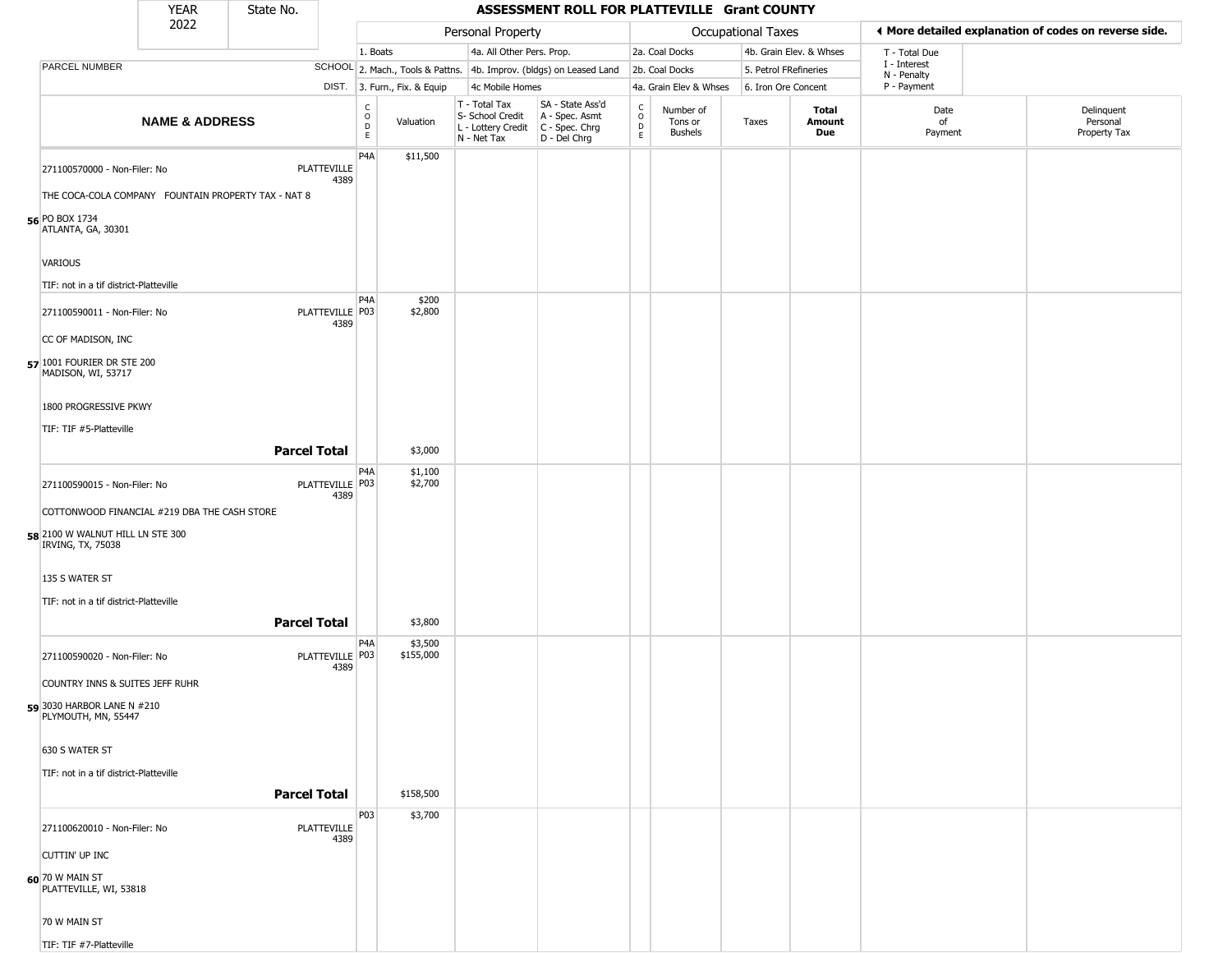|                                                                  | <b>YEAR</b>               | State No.           |                         |                                   |                              |                                                                        | ASSESSMENT ROLL FOR PLATTEVILLE Grant COUNTY                         |                                            |                                        |                       |                         |                             |                                                       |
|------------------------------------------------------------------|---------------------------|---------------------|-------------------------|-----------------------------------|------------------------------|------------------------------------------------------------------------|----------------------------------------------------------------------|--------------------------------------------|----------------------------------------|-----------------------|-------------------------|-----------------------------|-------------------------------------------------------|
|                                                                  | 2022                      |                     |                         |                                   |                              | Personal Property                                                      |                                                                      |                                            |                                        | Occupational Taxes    |                         |                             | ◀ More detailed explanation of codes on reverse side. |
|                                                                  |                           |                     |                         | 1. Boats                          |                              | 4a. All Other Pers. Prop.                                              |                                                                      |                                            | 2a. Coal Docks                         |                       | 4b. Grain Elev. & Whses | T - Total Due               |                                                       |
| PARCEL NUMBER                                                    |                           |                     |                         |                                   |                              |                                                                        | SCHOOL 2. Mach., Tools & Pattns. 4b. Improv. (bldgs) on Leased Land  |                                            | 2b. Coal Docks                         | 5. Petrol FRefineries |                         | I - Interest<br>N - Penalty |                                                       |
|                                                                  |                           |                     |                         |                                   | DIST. 3. Furn., Fix. & Equip | 4c Mobile Homes                                                        |                                                                      |                                            | 4a. Grain Elev & Whses                 | 6. Iron Ore Concent   |                         | P - Payment                 |                                                       |
|                                                                  | <b>NAME &amp; ADDRESS</b> |                     |                         | $\frac{C}{O}$<br>D<br>$\mathsf E$ | Valuation                    | T - Total Tax<br>S- School Credit<br>L - Lottery Credit<br>N - Net Tax | SA - State Ass'd<br>A - Spec. Asmt<br>C - Spec. Chrg<br>D - Del Chrg | $\begin{array}{c} C \\ O \\ E \end{array}$ | Number of<br>Tons or<br><b>Bushels</b> | Taxes                 | Total<br>Amount<br>Due  | Date<br>of<br>Payment       | Delinquent<br>Personal<br>Property Tax                |
| 271100630000 - Non-Filer: Yes<br>DRIFTLESS MARKET PROPERTIES LLC |                           |                     | PLATTEVILLE<br>4389     | P03                               | \$23,300                     |                                                                        |                                                                      |                                            |                                        |                       |                         |                             |                                                       |
|                                                                  |                           |                     |                         |                                   |                              |                                                                        |                                                                      |                                            |                                        |                       |                         |                             |                                                       |
| $61$ <sup>405</sup> LUTHERAN ST<br>PLATTEVILLE, WI, 53818        |                           |                     |                         |                                   |                              |                                                                        |                                                                      |                                            |                                        |                       |                         |                             |                                                       |
| 95 W MAIN ST                                                     |                           |                     |                         |                                   |                              |                                                                        |                                                                      |                                            |                                        |                       |                         |                             |                                                       |
| TIF: TIF #7-Platteville                                          |                           |                     |                         |                                   |                              |                                                                        |                                                                      |                                            |                                        |                       |                         |                             |                                                       |
| 271100640001 - Non-Filer: No                                     |                           |                     | PLATTEVILLE P03<br>4389 | P <sub>4</sub> A                  | \$300<br>\$126,600           |                                                                        |                                                                      |                                            |                                        |                       |                         |                             |                                                       |
| PW RETAIL FOODS LLC                                              |                           |                     |                         |                                   |                              |                                                                        |                                                                      |                                            |                                        |                       |                         |                             |                                                       |
| 62 2215 UNION RD<br>SHEBOYGAN, WI, 53081                         |                           |                     |                         |                                   |                              |                                                                        |                                                                      |                                            |                                        |                       |                         |                             |                                                       |
| 255 MCGREGOR PLAZA                                               |                           |                     |                         |                                   |                              |                                                                        |                                                                      |                                            |                                        |                       |                         |                             |                                                       |
| TIF: TIF #7-Platteville                                          |                           |                     |                         |                                   |                              |                                                                        |                                                                      |                                            |                                        |                       |                         |                             |                                                       |
|                                                                  |                           | <b>Parcel Total</b> |                         |                                   | \$126,900                    |                                                                        |                                                                      |                                            |                                        |                       |                         |                             |                                                       |
|                                                                  |                           |                     |                         |                                   |                              |                                                                        |                                                                      |                                            |                                        |                       |                         |                             |                                                       |
| 271100650000 - Non-Filer: Yes                                    |                           |                     | PLATTEVILLE<br>4389     | P <sub>03</sub>                   | \$1,100                      |                                                                        |                                                                      |                                            |                                        |                       |                         |                             |                                                       |
| JACQUELINE L DIETER                                              |                           |                     |                         |                                   |                              |                                                                        |                                                                      |                                            |                                        |                       |                         |                             |                                                       |
| 63 29790 MITCHELL HOLLOW RD<br>PLATTEVILLE, WI, 53818            |                           |                     |                         |                                   |                              |                                                                        |                                                                      |                                            |                                        |                       |                         |                             |                                                       |
| 915 W MADISON CIRCLE                                             |                           |                     |                         |                                   |                              |                                                                        |                                                                      |                                            |                                        |                       |                         |                             |                                                       |
| TIF: not in a tif district-Platteville                           |                           |                     |                         |                                   |                              |                                                                        |                                                                      |                                            |                                        |                       |                         |                             |                                                       |
| 271100680000 - Non-Filer: Yes                                    |                           |                     | PLATTEVILLE<br>4389     | P03                               | \$44,800                     |                                                                        |                                                                      |                                            |                                        |                       |                         |                             |                                                       |
| RICH & JUNNIES COIN INC                                          |                           |                     |                         |                                   |                              |                                                                        |                                                                      |                                            |                                        |                       |                         |                             |                                                       |
| 64 2095 KERPER BLVD<br>DUBUQUE, IA, 52001                        |                           |                     |                         |                                   |                              |                                                                        |                                                                      |                                            |                                        |                       |                         |                             |                                                       |
| $\overline{0}$                                                   |                           |                     |                         |                                   |                              |                                                                        |                                                                      |                                            |                                        |                       |                         |                             |                                                       |
| TIF: not in a tif district-Platteville                           |                           |                     |                         |                                   |                              |                                                                        |                                                                      |                                            |                                        |                       |                         |                             |                                                       |
|                                                                  |                           |                     |                         | P4A                               | \$10,700                     |                                                                        |                                                                      |                                            |                                        |                       |                         |                             |                                                       |
| 271100700000 - Non-Filer: No                                     |                           |                     | PLATTEVILLE P03<br>4389 |                                   | \$41,900                     |                                                                        |                                                                      |                                            |                                        |                       |                         |                             |                                                       |
| DELTA 3 ENGINEERING INC                                          |                           |                     |                         |                                   |                              |                                                                        |                                                                      |                                            |                                        |                       |                         |                             |                                                       |
| 65 875 S CHESTNUT ST<br>PLATTEVILLE, WI, 53818                   |                           |                     |                         |                                   |                              |                                                                        |                                                                      |                                            |                                        |                       |                         |                             |                                                       |
| 875 S CHESTNUT ST                                                |                           |                     |                         |                                   |                              |                                                                        |                                                                      |                                            |                                        |                       |                         |                             |                                                       |
| TIF: not in a tif district-Platteville                           |                           |                     |                         |                                   |                              |                                                                        |                                                                      |                                            |                                        |                       |                         |                             |                                                       |
|                                                                  |                           | <b>Parcel Total</b> |                         |                                   | \$52,600                     |                                                                        |                                                                      |                                            |                                        |                       |                         |                             |                                                       |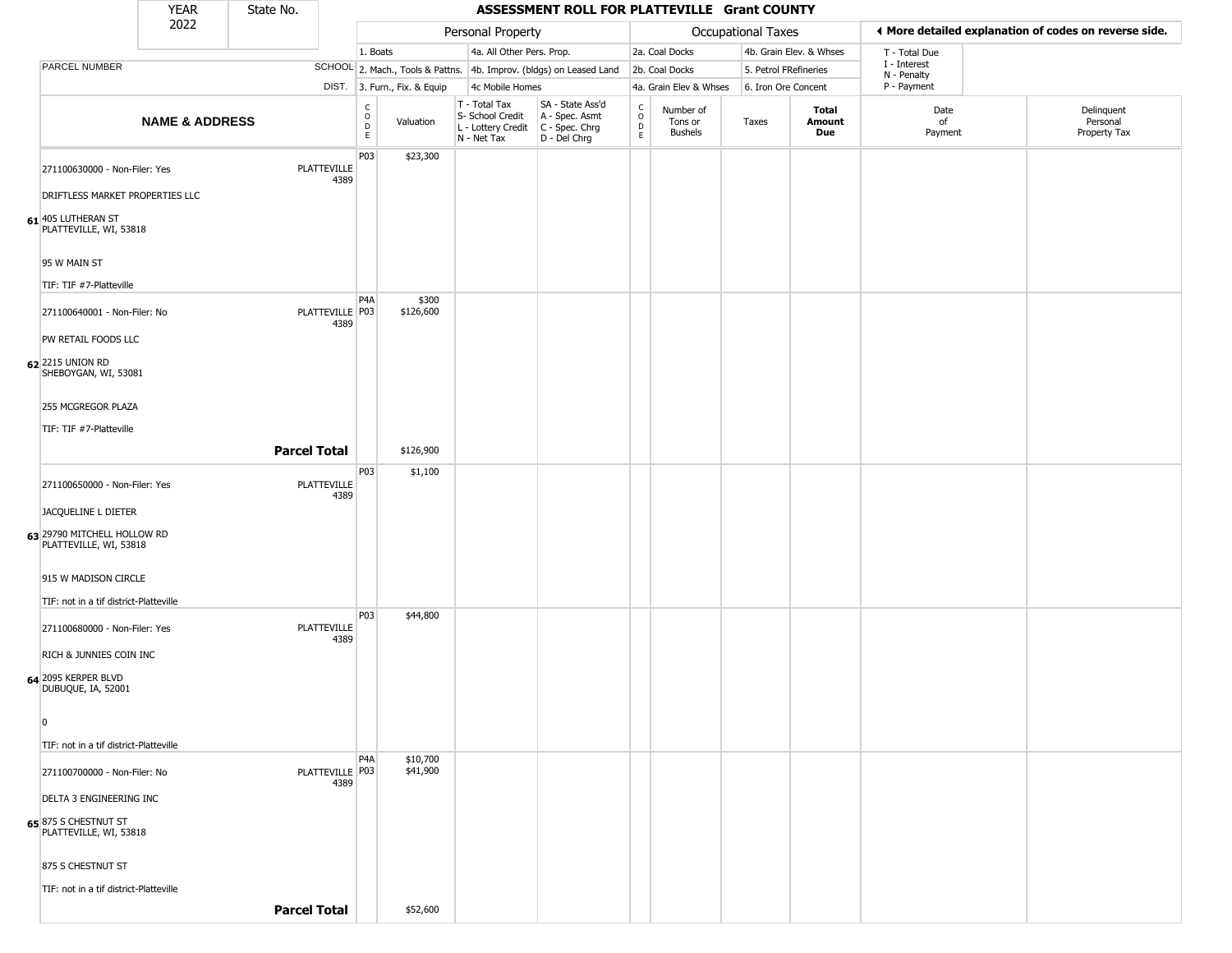|                                                                   | <b>YEAR</b>               | State No.           |                           |                                                        |                              |                              |                                        | ASSESSMENT ROLL FOR PLATTEVILLE Grant COUNTY                           |                                             |                                 |                       |                         |                             |                                                       |
|-------------------------------------------------------------------|---------------------------|---------------------|---------------------------|--------------------------------------------------------|------------------------------|------------------------------|----------------------------------------|------------------------------------------------------------------------|---------------------------------------------|---------------------------------|-----------------------|-------------------------|-----------------------------|-------------------------------------------------------|
|                                                                   | 2022                      |                     |                           |                                                        |                              |                              | Personal Property                      |                                                                        |                                             |                                 | Occupational Taxes    |                         |                             | ◀ More detailed explanation of codes on reverse side. |
|                                                                   |                           |                     |                           | 1. Boats                                               |                              |                              | 4a. All Other Pers. Prop.              |                                                                        |                                             | 2a. Coal Docks                  |                       | 4b. Grain Elev. & Whses | T - Total Due               |                                                       |
| PARCEL NUMBER                                                     |                           |                     |                           |                                                        |                              |                              |                                        | SCHOOL 2. Mach., Tools & Pattns. 4b. Improv. (bldgs) on Leased Land    |                                             | 2b. Coal Docks                  | 5. Petrol FRefineries |                         | I - Interest<br>N - Penalty |                                                       |
|                                                                   |                           |                     |                           |                                                        | DIST. 3. Furn., Fix. & Equip |                              | 4c Mobile Homes                        |                                                                        |                                             | 4a. Grain Elev & Whses          | 6. Iron Ore Concent   |                         | P - Payment                 |                                                       |
|                                                                   | <b>NAME &amp; ADDRESS</b> |                     |                           | $\mathsf{C}$<br>$\circ$<br>$\mathsf{D}$<br>$\mathsf E$ | Valuation                    | T - Total Tax<br>N - Net Tax | S- School Credit<br>L - Lottery Credit | SA - State Ass'd<br>A - Spec. Asmt<br>$C - Spec. Chrg$<br>D - Del Chrg | $\frac{c}{0}$<br>$\mathsf D$<br>$\mathsf E$ | Number of<br>Tons or<br>Bushels | Taxes                 | Total<br>Amount<br>Due  | Date<br>of<br>Payment       | Delinquent<br>Personal<br>Property Tax                |
| 271100700010 - Non-Filer: No                                      |                           |                     | PLATTEVILLE<br>4389       | P03                                                    | \$11,000                     |                              |                                        |                                                                        |                                             |                                 |                       |                         |                             |                                                       |
| DIRECTV, LLC c/o KROLL LLC                                        |                           |                     |                           |                                                        |                              |                              |                                        |                                                                        |                                             |                                 |                       |                         |                             |                                                       |
| 66 PO BOX 2789<br>ADDISON, TX, 75001                              |                           |                     |                           |                                                        |                              |                              |                                        |                                                                        |                                             |                                 |                       |                         |                             |                                                       |
| <b>VARIOUS</b>                                                    |                           |                     |                           |                                                        |                              |                              |                                        |                                                                        |                                             |                                 |                       |                         |                             |                                                       |
| TIF: not in a tif district-Platteville                            |                           |                     |                           | P <sub>4</sub> A                                       | \$5,100                      |                              |                                        |                                                                        |                                             |                                 |                       |                         |                             |                                                       |
| 271100700050 - Non-Filer: No                                      |                           |                     | PLATTEVILLE   P03<br>4389 |                                                        | \$15,800                     |                              |                                        |                                                                        |                                             |                                 |                       |                         |                             |                                                       |
| DUBEST PIZZA, INC DBA DOMINO'S PIZZA                              |                           |                     |                           |                                                        |                              |                              |                                        |                                                                        |                                             |                                 |                       |                         |                             |                                                       |
| 67 7764 SILVER OAKS DR<br>DUBUQUE, IA, 52003                      |                           |                     |                           |                                                        |                              |                              |                                        |                                                                        |                                             |                                 |                       |                         |                             |                                                       |
| 490 E BUSINESS HIGHWAY 151                                        |                           |                     |                           |                                                        |                              |                              |                                        |                                                                        |                                             |                                 |                       |                         |                             |                                                       |
| TIF: not in a tif district-Platteville                            |                           |                     |                           |                                                        |                              |                              |                                        |                                                                        |                                             |                                 |                       |                         |                             |                                                       |
|                                                                   |                           | <b>Parcel Total</b> |                           |                                                        | \$20,900                     |                              |                                        |                                                                        |                                             |                                 |                       |                         |                             |                                                       |
| 271100710000 - Non-Filer: No                                      |                           |                     | PLATTEVILLE<br>4389       | P03                                                    | \$4,400                      |                              |                                        |                                                                        |                                             |                                 |                       |                         |                             |                                                       |
| DOWNTOWN DESIGNS SALON & SPA LLC                                  |                           |                     |                           |                                                        |                              |                              |                                        |                                                                        |                                             |                                 |                       |                         |                             |                                                       |
| 68 60 E MAIN ST<br>PLATTEVILLE, WI, 53818                         |                           |                     |                           |                                                        |                              |                              |                                        |                                                                        |                                             |                                 |                       |                         |                             |                                                       |
| 60 E MAIN ST                                                      |                           |                     |                           |                                                        |                              |                              |                                        |                                                                        |                                             |                                 |                       |                         |                             |                                                       |
| TIF: TIF #7-Platteville                                           |                           |                     |                           |                                                        |                              |                              |                                        |                                                                        |                                             |                                 |                       |                         |                             |                                                       |
| 271100720000 - Non-Filer: Yes                                     |                           |                     | PLATTEVILLE<br>4389       | P03                                                    | \$6,400                      |                              |                                        |                                                                        |                                             |                                 |                       |                         |                             |                                                       |
| DONISI DAVID RENTALS                                              |                           |                     |                           |                                                        |                              |                              |                                        |                                                                        |                                             |                                 |                       |                         |                             |                                                       |
| 69 790 WALNUT DELL RD<br>PLATTEVILLE, WI, 53818<br>$\overline{0}$ |                           |                     |                           |                                                        |                              |                              |                                        |                                                                        |                                             |                                 |                       |                         |                             |                                                       |
| TIF: not in a tif district-Platteville                            |                           |                     |                           |                                                        |                              |                              |                                        |                                                                        |                                             |                                 |                       |                         |                             |                                                       |
| 271100720050 - Non-Filer: Yes                                     |                           |                     | PLATTEVILLE P03           | P <sub>4</sub> A                                       | \$20,200<br>\$188,700        |                              |                                        |                                                                        |                                             |                                 |                       |                         |                             |                                                       |
| <b>FARM &amp; FLEET</b>                                           |                           |                     | 4389                      |                                                        |                              |                              |                                        |                                                                        |                                             |                                 |                       |                         |                             |                                                       |
| 70 PO BOX 5391                                                    |                           |                     |                           |                                                        |                              |                              |                                        |                                                                        |                                             |                                 |                       |                         |                             |                                                       |
| JANESVILLE, WI, 53547                                             |                           |                     |                           |                                                        |                              |                              |                                        |                                                                        |                                             |                                 |                       |                         |                             |                                                       |
| 1535 E BUS HWY 151                                                |                           |                     |                           |                                                        |                              |                              |                                        |                                                                        |                                             |                                 |                       |                         |                             |                                                       |
| TIF: not in a tif district-Platteville                            |                           |                     |                           |                                                        |                              |                              |                                        |                                                                        |                                             |                                 |                       |                         |                             |                                                       |
|                                                                   |                           | <b>Parcel Total</b> |                           |                                                        | \$208,900                    |                              |                                        |                                                                        |                                             |                                 |                       |                         |                             |                                                       |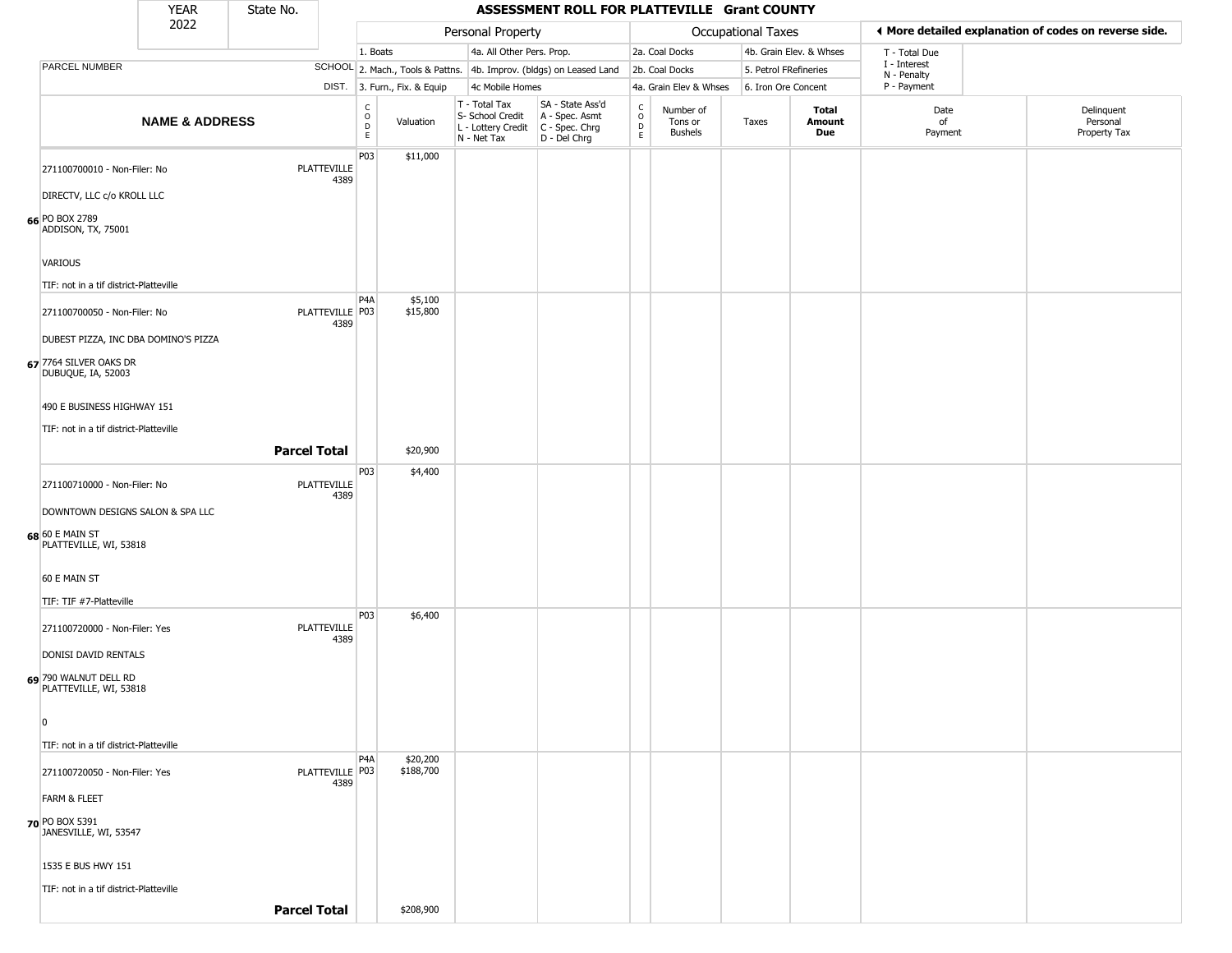|                                                  | <b>YEAR</b>               | State No.                 |                  |                              |                                                  | ASSESSMENT ROLL FOR PLATTEVILLE Grant COUNTY                                              |                                            |                                        |                    |                         |                             |                                                       |
|--------------------------------------------------|---------------------------|---------------------------|------------------|------------------------------|--------------------------------------------------|-------------------------------------------------------------------------------------------|--------------------------------------------|----------------------------------------|--------------------|-------------------------|-----------------------------|-------------------------------------------------------|
|                                                  | 2022                      |                           |                  |                              | Personal Property                                |                                                                                           |                                            |                                        | Occupational Taxes |                         |                             | ◀ More detailed explanation of codes on reverse side. |
|                                                  |                           |                           | 1. Boats         |                              | 4a. All Other Pers. Prop.                        |                                                                                           |                                            | 2a. Coal Docks                         |                    | 4b. Grain Elev. & Whses | T - Total Due               |                                                       |
| PARCEL NUMBER                                    |                           |                           |                  |                              |                                                  | SCHOOL 2. Mach., Tools & Pattns. 4b. Improv. (bldgs) on Leased Land                       |                                            | 2b. Coal Docks                         |                    | 5. Petrol FRefineries   | I - Interest<br>N - Penalty |                                                       |
|                                                  |                           |                           |                  | DIST. 3. Furn., Fix. & Equip | 4c Mobile Homes                                  |                                                                                           |                                            | 4a. Grain Elev & Whses                 |                    | 6. Iron Ore Concent     | P - Payment                 |                                                       |
|                                                  | <b>NAME &amp; ADDRESS</b> |                           | C<br>D<br>D<br>E | Valuation                    | T - Total Tax<br>S- School Credit<br>N - Net Tax | SA - State Ass'd<br>A - Spec. Asmt<br>L - Lottery Credit   C - Spec. Chrg<br>D - Del Chrg | $\begin{array}{c} C \\ 0 \\ E \end{array}$ | Number of<br>Tons or<br><b>Bushels</b> | Taxes              | Total<br>Amount<br>Due  | Date<br>of<br>Payment       | Delinquent<br>Personal<br>Property Tax                |
| 271100730000 - Non-Filer: No                     |                           | PLATTEVILLE<br>4389       | P03              | \$400                        |                                                  |                                                                                           |                                            |                                        |                    |                         |                             |                                                       |
| <b>LARRY DROESSLER</b>                           |                           |                           |                  |                              |                                                  |                                                                                           |                                            |                                        |                    |                         |                             |                                                       |
| 71 400 E HWY 151<br>PLATTEVILLE, WI, 53818       |                           |                           |                  |                              |                                                  |                                                                                           |                                            |                                        |                    |                         |                             |                                                       |
| 400 BUSINESS HIGHWAY 151                         |                           |                           |                  |                              |                                                  |                                                                                           |                                            |                                        |                    |                         |                             |                                                       |
| TIF: not in a tif district-Platteville           |                           |                           | P03              | \$5,200                      |                                                  |                                                                                           |                                            |                                        |                    |                         |                             |                                                       |
| 271100740000 - Non-Filer: Yes                    |                           | PLATTEVILLE<br>4389       |                  |                              |                                                  |                                                                                           |                                            |                                        |                    |                         |                             |                                                       |
| US TAX & SERVICE                                 |                           |                           |                  |                              |                                                  |                                                                                           |                                            |                                        |                    |                         |                             |                                                       |
| 72 52 MEANS DR STE 105<br>PLATTEVILLE, WI, 53818 |                           |                           |                  |                              |                                                  |                                                                                           |                                            |                                        |                    |                         |                             |                                                       |
| $\overline{0}$                                   |                           |                           |                  |                              |                                                  |                                                                                           |                                            |                                        |                    |                         |                             |                                                       |
| TIF: not in a tif district-Platteville           |                           |                           |                  |                              |                                                  |                                                                                           |                                            |                                        |                    |                         |                             |                                                       |
| 271100750012 - Non-Filer: No                     |                           | PLATTEVILLE               | P03              | \$33,700                     |                                                  |                                                                                           |                                            |                                        |                    |                         |                             |                                                       |
| <b>DISH NETWORK, LLC</b>                         |                           | 4389                      |                  |                              |                                                  |                                                                                           |                                            |                                        |                    |                         |                             |                                                       |
| 73 PO BOX 6623<br>ENGLEWOOD, CO, 80155           |                           |                           |                  |                              |                                                  |                                                                                           |                                            |                                        |                    |                         |                             |                                                       |
| VARIOUS                                          |                           |                           |                  |                              |                                                  |                                                                                           |                                            |                                        |                    |                         |                             |                                                       |
| TIF: not in a tif district-Platteville           |                           |                           |                  |                              |                                                  |                                                                                           |                                            |                                        |                    |                         |                             |                                                       |
| 271100750020 - Non-Filer: No                     |                           | PLATTEVILLE   P03<br>4389 | P <sub>4</sub> A | \$500<br>\$795,700           |                                                  |                                                                                           |                                            |                                        |                    |                         |                             |                                                       |
| DUPACO COMMUNITY CREDIT UNION                    |                           |                           |                  |                              |                                                  |                                                                                           |                                            |                                        |                    |                         |                             |                                                       |
| 74 PO BOX 32<br>PLATTEVILLE, WI, 53818           |                           |                           |                  |                              |                                                  |                                                                                           |                                            |                                        |                    |                         |                             |                                                       |
| 1100 E BUSINESS HIGHWAY 151                      |                           |                           |                  |                              |                                                  |                                                                                           |                                            |                                        |                    |                         |                             |                                                       |
| TIF: not in a tif district-Platteville           |                           |                           |                  |                              |                                                  |                                                                                           |                                            |                                        |                    |                         |                             |                                                       |
|                                                  |                           | <b>Parcel Total</b>       |                  | \$796,200                    |                                                  |                                                                                           |                                            |                                        |                    |                         |                             |                                                       |
|                                                  |                           |                           | P <sub>4</sub> A | \$300                        |                                                  |                                                                                           |                                            |                                        |                    |                         |                             |                                                       |
| 271100760000 - Non-Filer: Yes                    |                           | PLATTEVILLE P03<br>4389   |                  | \$2,700                      |                                                  |                                                                                           |                                            |                                        |                    |                         |                             |                                                       |
| EASTMAN CARTWRIGHT LUMBER CO                     |                           |                           |                  |                              |                                                  |                                                                                           |                                            |                                        |                    |                         |                             |                                                       |
| 75 PO BOX 270<br>LANCASTER, WI, 53813            |                           |                           |                  |                              |                                                  |                                                                                           |                                            |                                        |                    |                         |                             |                                                       |
| 350 E MAIN ST                                    |                           |                           |                  |                              |                                                  |                                                                                           |                                            |                                        |                    |                         |                             |                                                       |
| TIF: TIF #7-Platteville                          |                           |                           |                  |                              |                                                  |                                                                                           |                                            |                                        |                    |                         |                             |                                                       |
|                                                  |                           | <b>Parcel Total</b>       |                  | \$3,000                      |                                                  |                                                                                           |                                            |                                        |                    |                         |                             |                                                       |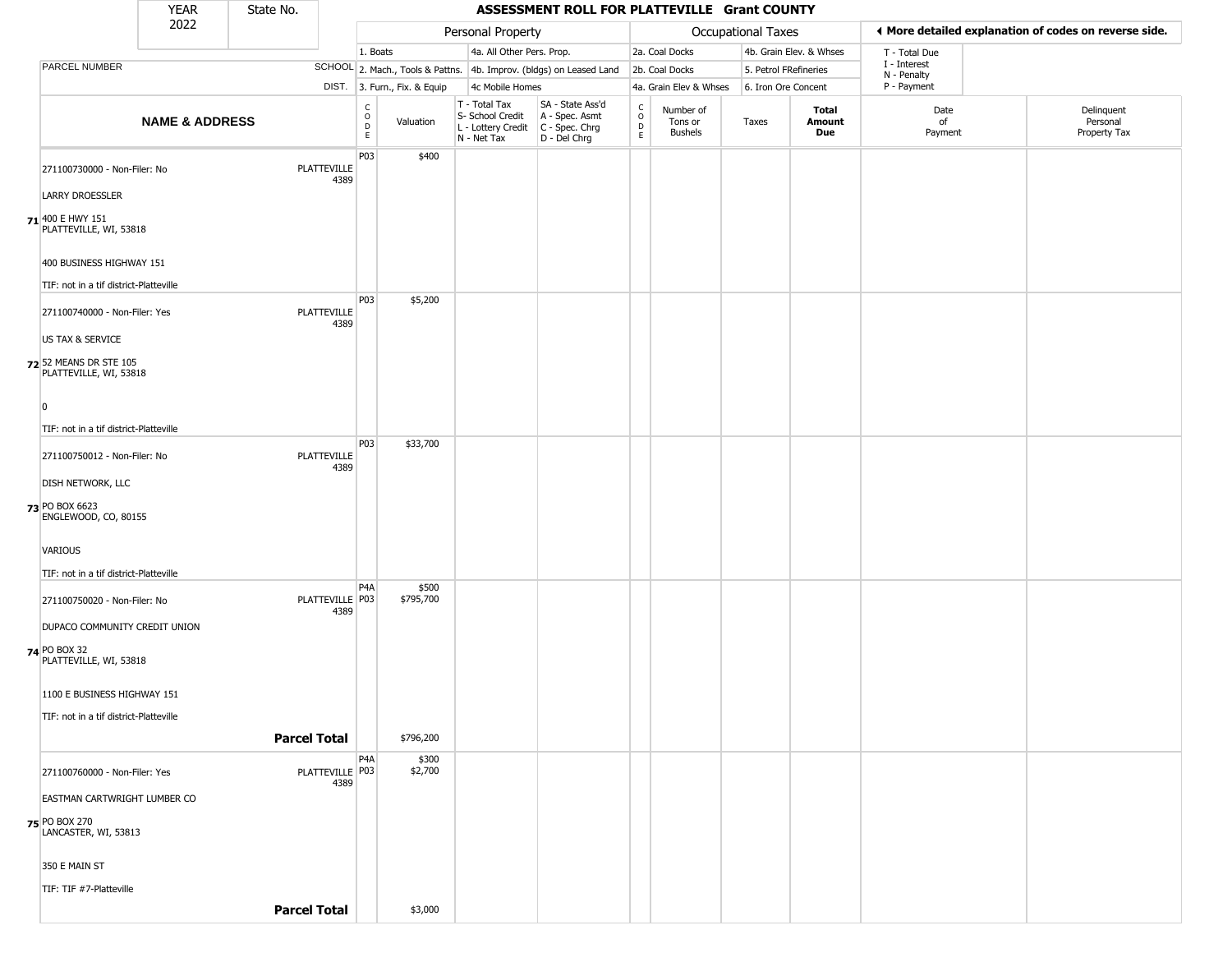|                                                            | <b>YEAR</b>               | State No.           |                                                 |                              |                                                                                         | ASSESSMENT ROLL FOR PLATTEVILLE Grant COUNTY                        |                                |                                        |                       |                         |                             |                                                       |
|------------------------------------------------------------|---------------------------|---------------------|-------------------------------------------------|------------------------------|-----------------------------------------------------------------------------------------|---------------------------------------------------------------------|--------------------------------|----------------------------------------|-----------------------|-------------------------|-----------------------------|-------------------------------------------------------|
|                                                            | 2022                      |                     |                                                 |                              | Personal Property                                                                       |                                                                     |                                |                                        | Occupational Taxes    |                         |                             | ♦ More detailed explanation of codes on reverse side. |
|                                                            |                           |                     |                                                 | 1. Boats                     | 4a. All Other Pers. Prop.                                                               |                                                                     |                                | 2a. Coal Docks                         |                       | 4b. Grain Elev. & Whses | T - Total Due               |                                                       |
| PARCEL NUMBER                                              |                           |                     |                                                 |                              |                                                                                         | SCHOOL 2. Mach., Tools & Pattns. 4b. Improv. (bldgs) on Leased Land |                                | 2b. Coal Docks                         | 5. Petrol FRefineries |                         | I - Interest<br>N - Penalty |                                                       |
|                                                            |                           |                     |                                                 | DIST. 3. Furn., Fix. & Equip | 4c Mobile Homes                                                                         |                                                                     |                                | 4a. Grain Elev & Whses                 | 6. Iron Ore Concent   |                         | P - Payment                 |                                                       |
|                                                            | <b>NAME &amp; ADDRESS</b> |                     | $\begin{array}{c} C \\ O \\ D \\ E \end{array}$ | Valuation                    | T - Total Tax<br>S- School Credit<br>L - Lottery Credit   C - Spec. Chrg<br>N - Net Tax | SA - State Ass'd<br>A - Spec. Asmt<br>D - Del Chrg                  | $\frac{c}{0}$<br>$\frac{D}{E}$ | Number of<br>Tons or<br><b>Bushels</b> | Taxes                 | Total<br>Amount<br>Due  | Date<br>of<br>Payment       | Delinquent<br>Personal<br>Property Tax                |
| 271100780000 - Non-Filer: Yes                              |                           | PLATTEVILLE P03     | P <sub>4</sub> A<br>4389                        | \$100<br>\$5,100             |                                                                                         |                                                                     |                                |                                        |                       |                         |                             |                                                       |
| HD ACADEMY                                                 |                           |                     |                                                 |                              |                                                                                         |                                                                     |                                |                                        |                       |                         |                             |                                                       |
| 76 50 S OAK ST<br>PLATTEVILLE, WI, 53818                   |                           |                     |                                                 |                              |                                                                                         |                                                                     |                                |                                        |                       |                         |                             |                                                       |
| 50 S OAK ST                                                |                           |                     |                                                 |                              |                                                                                         |                                                                     |                                |                                        |                       |                         |                             |                                                       |
| TIF: TIF #7-Platteville                                    |                           |                     |                                                 |                              |                                                                                         |                                                                     |                                |                                        |                       |                         |                             |                                                       |
|                                                            |                           | <b>Parcel Total</b> |                                                 | \$5,200                      |                                                                                         |                                                                     |                                |                                        |                       |                         |                             |                                                       |
| 271100790005 - Non-Filer: Yes                              |                           | PLATTEVILLE         | P03<br>4389                                     | \$2,400                      |                                                                                         |                                                                     |                                |                                        |                       |                         |                             |                                                       |
| <b>HING LLC</b>                                            |                           |                     |                                                 |                              |                                                                                         |                                                                     |                                |                                        |                       |                         |                             |                                                       |
| 77 147 KEYSTONE PARKWAY, STE 115<br>PLATTEVILLE, WI, 53818 |                           |                     |                                                 |                              |                                                                                         |                                                                     |                                |                                        |                       |                         |                             |                                                       |
| VARIOUS                                                    |                           |                     |                                                 |                              |                                                                                         |                                                                     |                                |                                        |                       |                         |                             |                                                       |
| TIF: not in a tif district-Platteville                     |                           |                     |                                                 |                              |                                                                                         |                                                                     |                                |                                        |                       |                         |                             |                                                       |
| 271100790060 - Non-Filer: Yes                              |                           | PLATTEVILLE         | <b>P03</b><br>4389                              | \$7,300                      |                                                                                         |                                                                     |                                |                                        |                       |                         |                             |                                                       |
| <b>CHANCE SCHMID</b>                                       |                           |                     |                                                 |                              |                                                                                         |                                                                     |                                |                                        |                       |                         |                             |                                                       |
| 78 30 N SECOND ST<br>PLATTEVILLE, WI, 53818                |                           |                     |                                                 |                              |                                                                                         |                                                                     |                                |                                        |                       |                         |                             |                                                       |
| 30 SECOND ST-BAR                                           |                           |                     |                                                 |                              |                                                                                         |                                                                     |                                |                                        |                       |                         |                             |                                                       |
| TIF: TIF #7-Platteville                                    |                           |                     |                                                 |                              |                                                                                         |                                                                     |                                |                                        |                       |                         |                             |                                                       |
| 271100790070 - Non-Filer: Yes                              |                           | PLATTEVILLE         | P03<br>4389                                     | \$200                        |                                                                                         |                                                                     |                                |                                        |                       |                         |                             |                                                       |
| THE PUBLIC HOUSE NICK PEASE                                |                           |                     |                                                 |                              |                                                                                         |                                                                     |                                |                                        |                       |                         |                             |                                                       |
| 79 30 N SECOND ST<br>PLATTEVILLE, WI, 53818                |                           |                     |                                                 |                              |                                                                                         |                                                                     |                                |                                        |                       |                         |                             |                                                       |
| 30 N 2ND ST                                                |                           |                     |                                                 |                              |                                                                                         |                                                                     |                                |                                        |                       |                         |                             |                                                       |
| TIF: TIF #7-Platteville                                    |                           |                     |                                                 |                              |                                                                                         |                                                                     |                                |                                        |                       |                         |                             |                                                       |
| 271100800000 - Non-Filer: No                               |                           | PLATTEVILLE P03     | P <sub>4</sub> A<br>4389                        | \$100<br>\$2,300             |                                                                                         |                                                                     |                                |                                        |                       |                         |                             |                                                       |
| <b>ERSCHEN'S FLORISTS</b>                                  |                           |                     |                                                 |                              |                                                                                         |                                                                     |                                |                                        |                       |                         |                             |                                                       |
| $80$ $10$ W main st<br>PLATTEVILLE, WI, 53818              |                           |                     |                                                 |                              |                                                                                         |                                                                     |                                |                                        |                       |                         |                             |                                                       |
| 10 W MAIN ST                                               |                           |                     |                                                 |                              |                                                                                         |                                                                     |                                |                                        |                       |                         |                             |                                                       |
| TIF: TIF #7-Platteville                                    |                           |                     |                                                 |                              |                                                                                         |                                                                     |                                |                                        |                       |                         |                             |                                                       |
|                                                            |                           | <b>Parcel Total</b> |                                                 | \$2,400                      |                                                                                         |                                                                     |                                |                                        |                       |                         |                             |                                                       |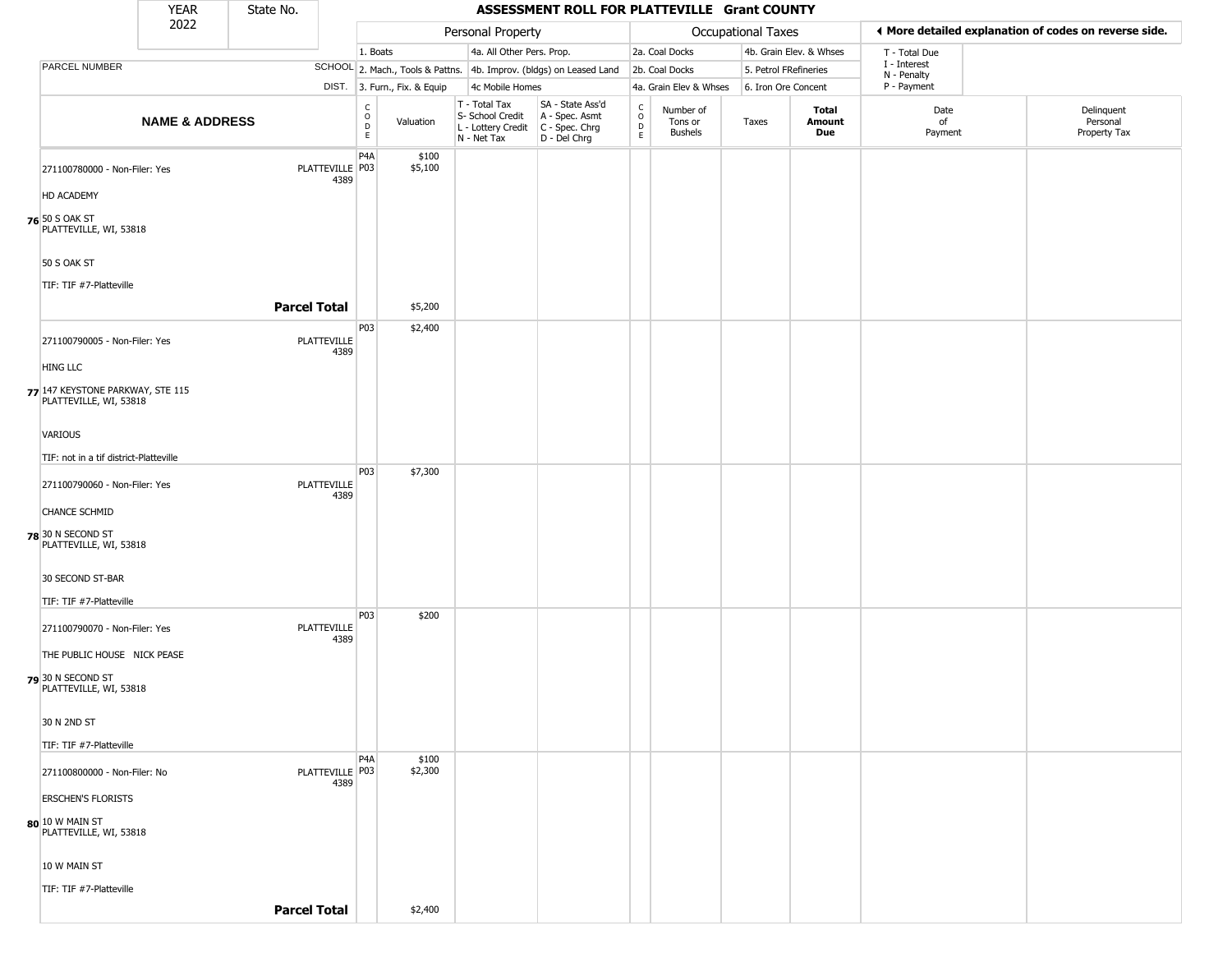|                                                       | <b>YEAR</b>               | State No.                                                      |                            |                                              |                              |                                                                          | ASSESSMENT ROLL FOR PLATTEVILLE Grant COUNTY                         |                                                 |                                        |                    |                         |                             |                                                       |
|-------------------------------------------------------|---------------------------|----------------------------------------------------------------|----------------------------|----------------------------------------------|------------------------------|--------------------------------------------------------------------------|----------------------------------------------------------------------|-------------------------------------------------|----------------------------------------|--------------------|-------------------------|-----------------------------|-------------------------------------------------------|
|                                                       | 2022                      |                                                                |                            |                                              |                              | Personal Property                                                        |                                                                      |                                                 |                                        | Occupational Taxes |                         |                             | ◀ More detailed explanation of codes on reverse side. |
|                                                       |                           |                                                                |                            | 1. Boats                                     |                              |                                                                          | 4a. All Other Pers. Prop.                                            |                                                 | 2a. Coal Docks                         |                    | 4b. Grain Elev. & Whses | T - Total Due               |                                                       |
| PARCEL NUMBER                                         |                           |                                                                |                            |                                              |                              |                                                                          | SCHOOL 2. Mach., Tools & Pattns. 4b. Improv. (bldgs) on Leased Land  |                                                 | 2b. Coal Docks                         |                    | 5. Petrol FRefineries   | I - Interest<br>N - Penalty |                                                       |
|                                                       |                           |                                                                |                            |                                              | DIST. 3. Furn., Fix. & Equip | 4c Mobile Homes                                                          |                                                                      |                                                 | 4a. Grain Elev & Whses                 |                    | 6. Iron Ore Concent     | P - Payment                 |                                                       |
|                                                       | <b>NAME &amp; ADDRESS</b> |                                                                |                            | $\begin{array}{c}\nC \\ O \\ D\n\end{array}$ | Valuation                    | $T - Total Tax$<br>S- School Credit<br>L - Lottery Credit<br>N - Net Tax | SA - State Ass'd<br>A - Spec. Asmt<br>C - Spec. Chrg<br>D - Del Chrg | $\begin{array}{c} C \\ O \\ D \\ E \end{array}$ | Number of<br>Tons or<br><b>Bushels</b> | Taxes              | Total<br>Amount<br>Due  | Date<br>of<br>Payment       | Delinquent<br>Personal<br>Property Tax                |
| 271100820020 - Non-Filer: No                          |                           |                                                                | <b>PLATTEVILLE</b><br>4389 | P03                                          | \$300                        |                                                                          |                                                                      |                                                 |                                        |                    |                         |                             |                                                       |
| FOUR SEASONS LANDSCAPING & NURSERY, LLC               |                           |                                                                |                            |                                              |                              |                                                                          |                                                                      |                                                 |                                        |                    |                         |                             |                                                       |
| 81 840 BUSINESS HWY 151<br>PLATTEVILLE, WI, 53818     |                           |                                                                |                            |                                              |                              |                                                                          |                                                                      |                                                 |                                        |                    |                         |                             |                                                       |
| 840 E BUSINESS HWY 151                                |                           |                                                                |                            |                                              |                              |                                                                          |                                                                      |                                                 |                                        |                    |                         |                             |                                                       |
| TIF: not in a tif district-Platteville                |                           |                                                                |                            | P03                                          | \$6,500                      |                                                                          |                                                                      |                                                 |                                        |                    |                         |                             |                                                       |
| 271100830000 - Non-Filer: No                          |                           |                                                                | <b>PLATTEVILLE</b><br>4389 |                                              |                              |                                                                          |                                                                      |                                                 |                                        |                    |                         |                             |                                                       |
| DODGE HOUSE APARTMENTS, LLC                           |                           |                                                                |                            |                                              |                              |                                                                          |                                                                      |                                                 |                                        |                    |                         |                             |                                                       |
| 82 6739 N ELM ST<br>PLATTEVILLE, WI, 53818            |                           |                                                                |                            |                                              |                              |                                                                          |                                                                      |                                                 |                                        |                    |                         |                             |                                                       |
| 845 S CHESTNUT                                        |                           |                                                                |                            |                                              |                              |                                                                          |                                                                      |                                                 |                                        |                    |                         |                             |                                                       |
| TIF: not in a tif district-Platteville                |                           |                                                                |                            |                                              |                              |                                                                          |                                                                      |                                                 |                                        |                    |                         |                             |                                                       |
| 271100840000 - Non-Filer: Yes                         |                           |                                                                | PLATTEVILLE P03<br>4389    | P <sub>4</sub> A                             | \$2,600<br>\$3,200           |                                                                          |                                                                      |                                                 |                                        |                    |                         |                             |                                                       |
| <b>FAHERTY RECYCLING</b>                              |                           |                                                                |                            |                                              |                              |                                                                          |                                                                      |                                                 |                                        |                    |                         |                             |                                                       |
| 83 1120 BROADWAY ST<br>PLATTEVILLE, WI, 53818         |                           |                                                                |                            |                                              |                              |                                                                          |                                                                      |                                                 |                                        |                    |                         |                             |                                                       |
| 1120 BROADWAY ST                                      |                           |                                                                |                            |                                              |                              |                                                                          |                                                                      |                                                 |                                        |                    |                         |                             |                                                       |
| TIF: not in a tif district-Platteville                |                           |                                                                |                            |                                              |                              |                                                                          |                                                                      |                                                 |                                        |                    |                         |                             |                                                       |
|                                                       |                           | <b>Parcel Total</b>                                            |                            |                                              | \$5,800                      |                                                                          |                                                                      |                                                 |                                        |                    |                         |                             |                                                       |
| 271100850000 - Non-Filer: No                          |                           |                                                                | <b>PLATTEVILLE</b><br>4389 | P4A                                          | \$300                        |                                                                          |                                                                      |                                                 |                                        |                    |                         |                             |                                                       |
| 851                                                   |                           | GM - D1 LEASING CORP C/ORYAN TAX COMPLIANCE SERVICES, LLC DEPT |                            |                                              |                              |                                                                          |                                                                      |                                                 |                                        |                    |                         |                             |                                                       |
| 84 PO BOX 460169<br>HOUSTON, TX, 77056                |                           |                                                                |                            |                                              |                              |                                                                          |                                                                      |                                                 |                                        |                    |                         |                             |                                                       |
| HWY 151 EAST                                          |                           |                                                                |                            |                                              |                              |                                                                          |                                                                      |                                                 |                                        |                    |                         |                             |                                                       |
| TIF: not in a tif district-Platteville                |                           |                                                                |                            |                                              |                              |                                                                          |                                                                      |                                                 |                                        |                    |                         |                             |                                                       |
| 271100870000 - Non-Filer: No                          |                           |                                                                | PLATTEVILLE P4A<br>4389    | P03                                          | \$200<br>\$500               |                                                                          |                                                                      |                                                 |                                        |                    |                         |                             |                                                       |
| <b>FAMILY HAIR CENTER</b>                             |                           |                                                                |                            |                                              |                              |                                                                          |                                                                      |                                                 |                                        |                    |                         |                             |                                                       |
| 85 <sup>30</sup> S COURT ST<br>PLATTEVILLE, WI, 53818 |                           |                                                                |                            |                                              |                              |                                                                          |                                                                      |                                                 |                                        |                    |                         |                             |                                                       |
| 30 S COURT ST                                         |                           |                                                                |                            |                                              |                              |                                                                          |                                                                      |                                                 |                                        |                    |                         |                             |                                                       |
| TIF: TIF #7-Platteville                               |                           |                                                                |                            |                                              |                              |                                                                          |                                                                      |                                                 |                                        |                    |                         |                             |                                                       |
|                                                       |                           | <b>Parcel Total</b>                                            |                            |                                              | \$700                        |                                                                          |                                                                      |                                                 |                                        |                    |                         |                             |                                                       |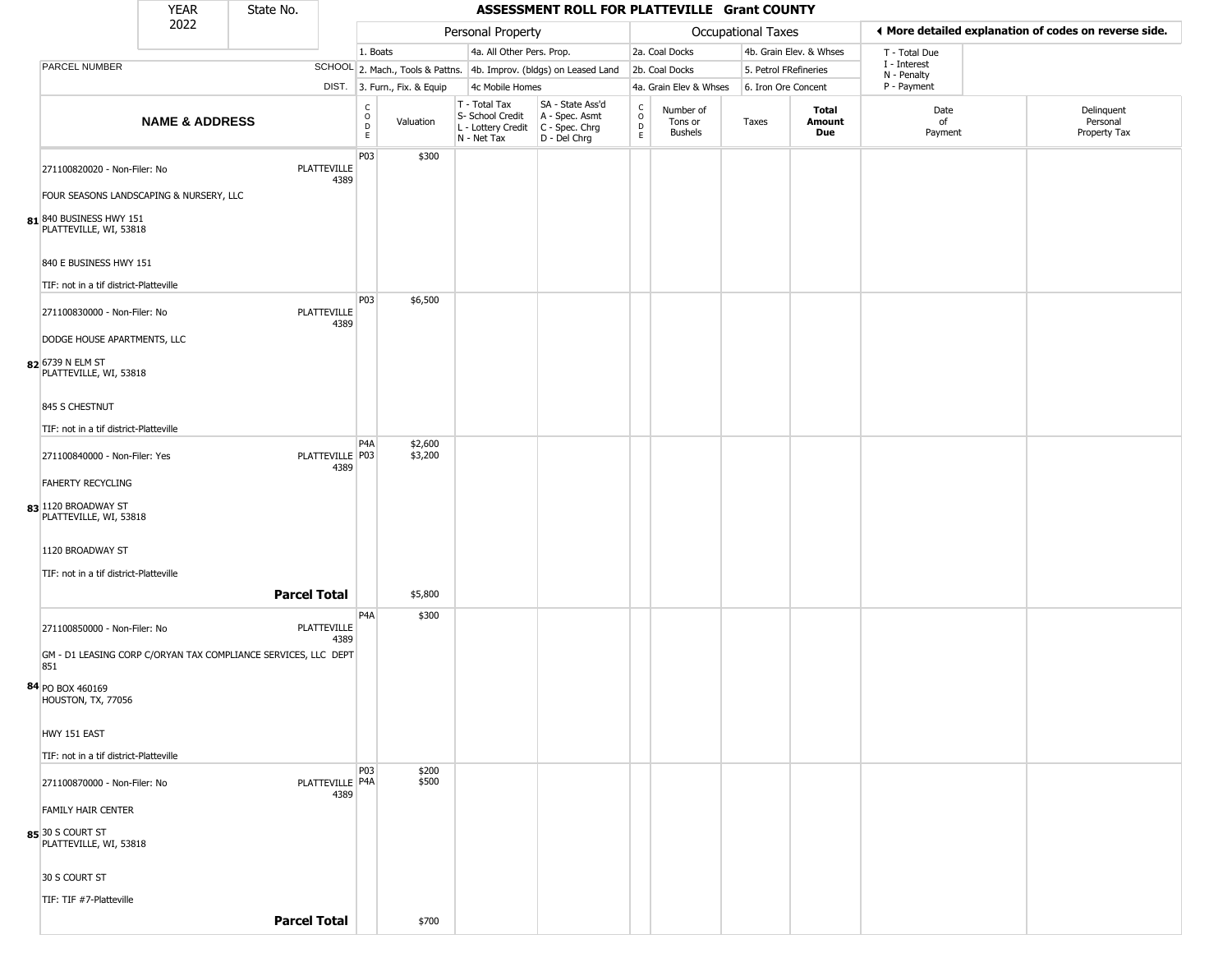|                                                     | <b>YEAR</b>                                 | State No.                  |                                            |                              |                                                  | ASSESSMENT ROLL FOR PLATTEVILLE Grant COUNTY                                              |                                        |                                        |                    |                         |                             |                                                       |
|-----------------------------------------------------|---------------------------------------------|----------------------------|--------------------------------------------|------------------------------|--------------------------------------------------|-------------------------------------------------------------------------------------------|----------------------------------------|----------------------------------------|--------------------|-------------------------|-----------------------------|-------------------------------------------------------|
|                                                     | 2022                                        |                            |                                            |                              | Personal Property                                |                                                                                           |                                        |                                        | Occupational Taxes |                         |                             | ◀ More detailed explanation of codes on reverse side. |
|                                                     |                                             |                            | 1. Boats                                   |                              | 4a. All Other Pers. Prop.                        |                                                                                           |                                        | 2a. Coal Docks                         |                    | 4b. Grain Elev. & Whses | T - Total Due               |                                                       |
| PARCEL NUMBER                                       |                                             |                            |                                            |                              |                                                  | SCHOOL 2. Mach., Tools & Pattns. 4b. Improv. (bldgs) on Leased Land                       |                                        | 2b. Coal Docks                         |                    | 5. Petrol FRefineries   | I - Interest<br>N - Penalty |                                                       |
|                                                     |                                             |                            |                                            | DIST. 3. Furn., Fix. & Equip | 4c Mobile Homes                                  |                                                                                           |                                        | 4a. Grain Elev & Whses                 |                    | 6. Iron Ore Concent     | P - Payment                 |                                                       |
|                                                     | <b>NAME &amp; ADDRESS</b>                   |                            | $\frac{C}{O}$<br>$\mathsf{D}_{\mathsf{E}}$ | Valuation                    | T - Total Tax<br>S- School Credit<br>N - Net Tax | SA - State Ass'd<br>A - Spec. Asmt<br>L - Lottery Credit   C - Spec. Chrg<br>D - Del Chrg | $\rm_{o}^{\rm c}$<br>$\mathsf{D}$<br>E | Number of<br>Tons or<br><b>Bushels</b> | Taxes              | Total<br>Amount<br>Due  | Date<br>of<br>Payment       | Delinquent<br>Personal<br>Property Tax                |
| 271100880000 - Non-Filer: No<br>FASTENAL CO-WIPIA   |                                             | PLATTEVILLE P03<br>4389    | P <sub>4</sub> A                           | \$5,400<br>\$6,700           |                                                  |                                                                                           |                                        |                                        |                    |                         |                             |                                                       |
|                                                     |                                             |                            |                                            |                              |                                                  |                                                                                           |                                        |                                        |                    |                         |                             |                                                       |
| 86 PO BOX 1206<br>WINONA, MN, 55987                 |                                             |                            |                                            |                              |                                                  |                                                                                           |                                        |                                        |                    |                         |                             |                                                       |
| 460 E BUSINESS HWY 151                              |                                             |                            |                                            |                              |                                                  |                                                                                           |                                        |                                        |                    |                         |                             |                                                       |
| TIF: not in a tif district-Platteville              |                                             | <b>Parcel Total</b>        |                                            | \$12,100                     |                                                  |                                                                                           |                                        |                                        |                    |                         |                             |                                                       |
|                                                     |                                             |                            |                                            |                              |                                                  |                                                                                           |                                        |                                        |                    |                         |                             |                                                       |
| 271100900000 - Non-Filer: No                        |                                             | PLATTEVILLE P4A<br>4389    | P03                                        | \$100<br>\$33,500            |                                                  |                                                                                           |                                        |                                        |                    |                         |                             |                                                       |
|                                                     | FERRELL GAS LP DBA FERRELLGAS LP/BLUE RHINO |                            |                                            |                              |                                                  |                                                                                           |                                        |                                        |                    |                         |                             |                                                       |
| 87 1 LIBERTY PLAZA<br>LIBERTY, MO, 64068            |                                             |                            |                                            |                              |                                                  |                                                                                           |                                        |                                        |                    |                         |                             |                                                       |
| 1235 E MINERAL ST                                   |                                             |                            |                                            |                              |                                                  |                                                                                           |                                        |                                        |                    |                         |                             |                                                       |
| TIF: not in a tif district-Platteville              |                                             |                            |                                            |                              |                                                  |                                                                                           |                                        |                                        |                    |                         |                             |                                                       |
|                                                     |                                             | <b>Parcel Total</b>        |                                            | \$33,600                     |                                                  |                                                                                           |                                        |                                        |                    |                         |                             |                                                       |
| 271100910000 - Non-Filer: Yes                       |                                             | PLATTEVILLE<br>4389        | P03                                        | \$112,100                    |                                                  |                                                                                           |                                        |                                        |                    |                         |                             |                                                       |
| <b>LAS PALMAS</b>                                   |                                             |                            |                                            |                              |                                                  |                                                                                           |                                        |                                        |                    |                         |                             |                                                       |
| 88 300 W BUSINESS HWY 151<br>PLATTEVILLE, WI, 53818 |                                             |                            |                                            |                              |                                                  |                                                                                           |                                        |                                        |                    |                         |                             |                                                       |
| 0                                                   |                                             |                            |                                            |                              |                                                  |                                                                                           |                                        |                                        |                    |                         |                             |                                                       |
| TIF: not in a tif district-Platteville              |                                             |                            |                                            |                              |                                                  |                                                                                           |                                        |                                        |                    |                         |                             |                                                       |
| 271100920000 - Non-Filer: No                        |                                             | <b>PLATTEVILLE</b><br>4389 | P03                                        | \$161,200                    |                                                  |                                                                                           |                                        |                                        |                    |                         |                             |                                                       |
|                                                     | HEARTLAND FINANCIAL USA, INC AKA HTLF       |                            |                                            |                              |                                                  |                                                                                           |                                        |                                        |                    |                         |                             |                                                       |
| 89 700 LOCUST ST STE 400<br>DUBUQUE, IA, 52001      |                                             |                            |                                            |                              |                                                  |                                                                                           |                                        |                                        |                    |                         |                             |                                                       |
| 10 KEYSTONE PKY                                     |                                             |                            |                                            |                              |                                                  |                                                                                           |                                        |                                        |                    |                         |                             |                                                       |
| TIF: TIF #5-Platteville                             |                                             |                            |                                            |                              |                                                  |                                                                                           |                                        |                                        |                    |                         |                             |                                                       |
| 271100920005 - Non-Filer: Yes                       |                                             | PLATTEVILLE P03<br>4389    | P <sub>4</sub> A                           | \$300<br>\$6,100             |                                                  |                                                                                           |                                        |                                        |                    |                         |                             |                                                       |
| FIRST SUPPLY LLC                                    |                                             |                            |                                            |                              |                                                  |                                                                                           |                                        |                                        |                    |                         |                             |                                                       |
| 90 PO BOX 8124<br>MADISON, WI, 53708-8124           |                                             |                            |                                            |                              |                                                  |                                                                                           |                                        |                                        |                    |                         |                             |                                                       |
| 685 EASTSIDE RD                                     |                                             |                            |                                            |                              |                                                  |                                                                                           |                                        |                                        |                    |                         |                             |                                                       |
| TIF: TIF #6-Platteville                             |                                             |                            |                                            |                              |                                                  |                                                                                           |                                        |                                        |                    |                         |                             |                                                       |
|                                                     |                                             | <b>Parcel Total</b>        |                                            | \$6,400                      |                                                  |                                                                                           |                                        |                                        |                    |                         |                             |                                                       |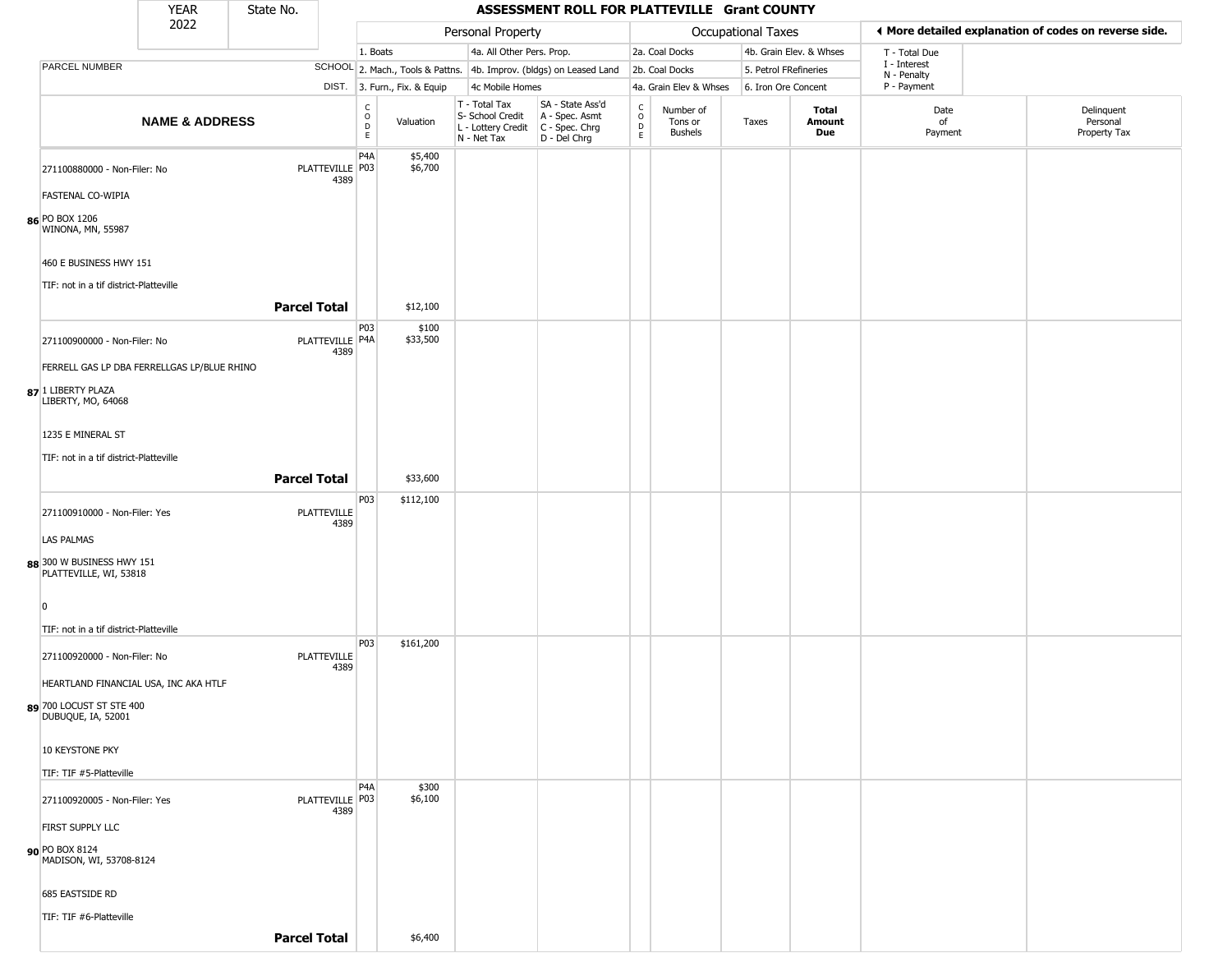|                                                                                      | <b>YEAR</b>               | State No.           |                            |                                                          |                                  |                                                  | ASSESSMENT ROLL FOR PLATTEVILLE Grant COUNTY                                              |                                                   |                                        |                     |                         |                             |                                                       |
|--------------------------------------------------------------------------------------|---------------------------|---------------------|----------------------------|----------------------------------------------------------|----------------------------------|--------------------------------------------------|-------------------------------------------------------------------------------------------|---------------------------------------------------|----------------------------------------|---------------------|-------------------------|-----------------------------|-------------------------------------------------------|
|                                                                                      | 2022                      |                     |                            |                                                          |                                  | Personal Property                                |                                                                                           |                                                   |                                        | Occupational Taxes  |                         |                             | ◀ More detailed explanation of codes on reverse side. |
|                                                                                      |                           |                     |                            | 1. Boats                                                 |                                  | 4a. All Other Pers. Prop.                        |                                                                                           |                                                   | 2a. Coal Docks                         |                     | 4b. Grain Elev. & Whses | T - Total Due               |                                                       |
| PARCEL NUMBER                                                                        |                           |                     |                            |                                                          | SCHOOL 2. Mach., Tools & Pattns. |                                                  | 4b. Improv. (bldgs) on Leased Land                                                        |                                                   | 2b. Coal Docks                         |                     | 5. Petrol FRefineries   | I - Interest<br>N - Penalty |                                                       |
|                                                                                      |                           |                     |                            |                                                          | DIST. 3. Furn., Fix. & Equip     | 4c Mobile Homes                                  |                                                                                           |                                                   | 4a. Grain Elev & Whses                 | 6. Iron Ore Concent |                         | P - Payment                 |                                                       |
|                                                                                      | <b>NAME &amp; ADDRESS</b> |                     |                            | $\begin{matrix} 0 \\ 0 \\ D \end{matrix}$<br>$\mathsf E$ | Valuation                        | T - Total Tax<br>S- School Credit<br>N - Net Tax | SA - State Ass'd<br>A - Spec. Asmt<br>L - Lottery Credit   C - Spec. Chrg<br>D - Del Chrg | $\begin{array}{c}\nC \\ O \\ D \\ E\n\end{array}$ | Number of<br>Tons or<br><b>Bushels</b> | Taxes               | Total<br>Amount<br>Due  | Date<br>of<br>Payment       | Delinquent<br>Personal<br>Property Tax                |
| 271100930020 - Non-Filer: No<br>FOLLETT HIGHER EDUCATION GROUP C/O MARVIN F POER AND |                           |                     | PLATTEVILLE   P03<br>4389  | P <sub>4</sub> A                                         | \$200<br>\$6,800                 |                                                  |                                                                                           |                                                   |                                        |                     |                         |                             |                                                       |
| <b>COMPANY</b><br>91 PO BOX 802206<br>DALLAS, TX, 75380-2206                         |                           |                     |                            |                                                          |                                  |                                                  |                                                                                           |                                                   |                                        |                     |                         |                             |                                                       |
| 1 UNIVERSITY PLAZA<br>TIF: not in a tif district-Platteville                         |                           |                     |                            |                                                          |                                  |                                                  |                                                                                           |                                                   |                                        |                     |                         |                             |                                                       |
|                                                                                      |                           | <b>Parcel Total</b> |                            |                                                          | \$7,000                          |                                                  |                                                                                           |                                                   |                                        |                     |                         |                             |                                                       |
| 271100940000 - Non-Filer: Yes                                                        |                           |                     | <b>PLATTEVILLE</b><br>4389 | P03                                                      | \$700                            |                                                  |                                                                                           |                                                   |                                        |                     |                         |                             |                                                       |
| <b>GARVEY'S SERVICE, LLC</b><br>92 80 W MAIN ST                                      |                           |                     |                            |                                                          |                                  |                                                  |                                                                                           |                                                   |                                        |                     |                         |                             |                                                       |
| PLATTEVILLE, WI, 53818<br>80 W MAIN ST                                               |                           |                     |                            |                                                          |                                  |                                                  |                                                                                           |                                                   |                                        |                     |                         |                             |                                                       |
| TIF: TIF #7-Platteville                                                              |                           |                     |                            |                                                          |                                  |                                                  |                                                                                           |                                                   |                                        |                     |                         |                             |                                                       |
| 271100940005 - Non-Filer: Yes                                                        |                           |                     | PLATTEVILLE<br>4389        | P03                                                      | \$5,300                          |                                                  |                                                                                           |                                                   |                                        |                     |                         |                             |                                                       |
| <b>FIESTA CANCUN</b><br>93 105 W HWY 151                                             |                           |                     |                            |                                                          |                                  |                                                  |                                                                                           |                                                   |                                        |                     |                         |                             |                                                       |
| PLATTEVILLE, WI, 53818                                                               |                           |                     |                            |                                                          |                                  |                                                  |                                                                                           |                                                   |                                        |                     |                         |                             |                                                       |
| 105 W HWY 151<br>TIF: not in a tif district-Platteville                              |                           |                     |                            |                                                          |                                  |                                                  |                                                                                           |                                                   |                                        |                     |                         |                             |                                                       |
| 271100940006 - Non-Filer: No                                                         |                           |                     | <b>PLATTEVILLE</b><br>4389 | P03                                                      | \$9,500                          |                                                  |                                                                                           |                                                   |                                        |                     |                         |                             |                                                       |
| WELLS FARGO VENDOR FINANCIAL SERV, LLC<br>94 PO BOX 36200<br>BILLINGS, MT, 59107     |                           |                     |                            |                                                          |                                  |                                                  |                                                                                           |                                                   |                                        |                     |                         |                             |                                                       |
| VARIOUS                                                                              |                           |                     |                            |                                                          |                                  |                                                  |                                                                                           |                                                   |                                        |                     |                         |                             |                                                       |
| TIF: not in a tif district-Platteville                                               |                           |                     |                            |                                                          |                                  |                                                  |                                                                                           |                                                   |                                        |                     |                         |                             |                                                       |
| 271100940010 - Non-Filer: Yes                                                        |                           |                     | PLATTEVILLE   P03<br>4389  | P <sub>4</sub> A                                         | \$600<br>\$9,200                 |                                                  |                                                                                           |                                                   |                                        |                     |                         |                             |                                                       |
| LIVE WELL CHIROPRACTIC BUILDING, SC<br>95 10 E PINE ST<br>PLATTEVILLE, WI, 53818     |                           |                     |                            |                                                          |                                  |                                                  |                                                                                           |                                                   |                                        |                     |                         |                             |                                                       |
| 10 E PINE ST                                                                         |                           |                     |                            |                                                          |                                  |                                                  |                                                                                           |                                                   |                                        |                     |                         |                             |                                                       |
| TIF: not in a tif district-Platteville                                               |                           | <b>Parcel Total</b> |                            |                                                          | \$9,800                          |                                                  |                                                                                           |                                                   |                                        |                     |                         |                             |                                                       |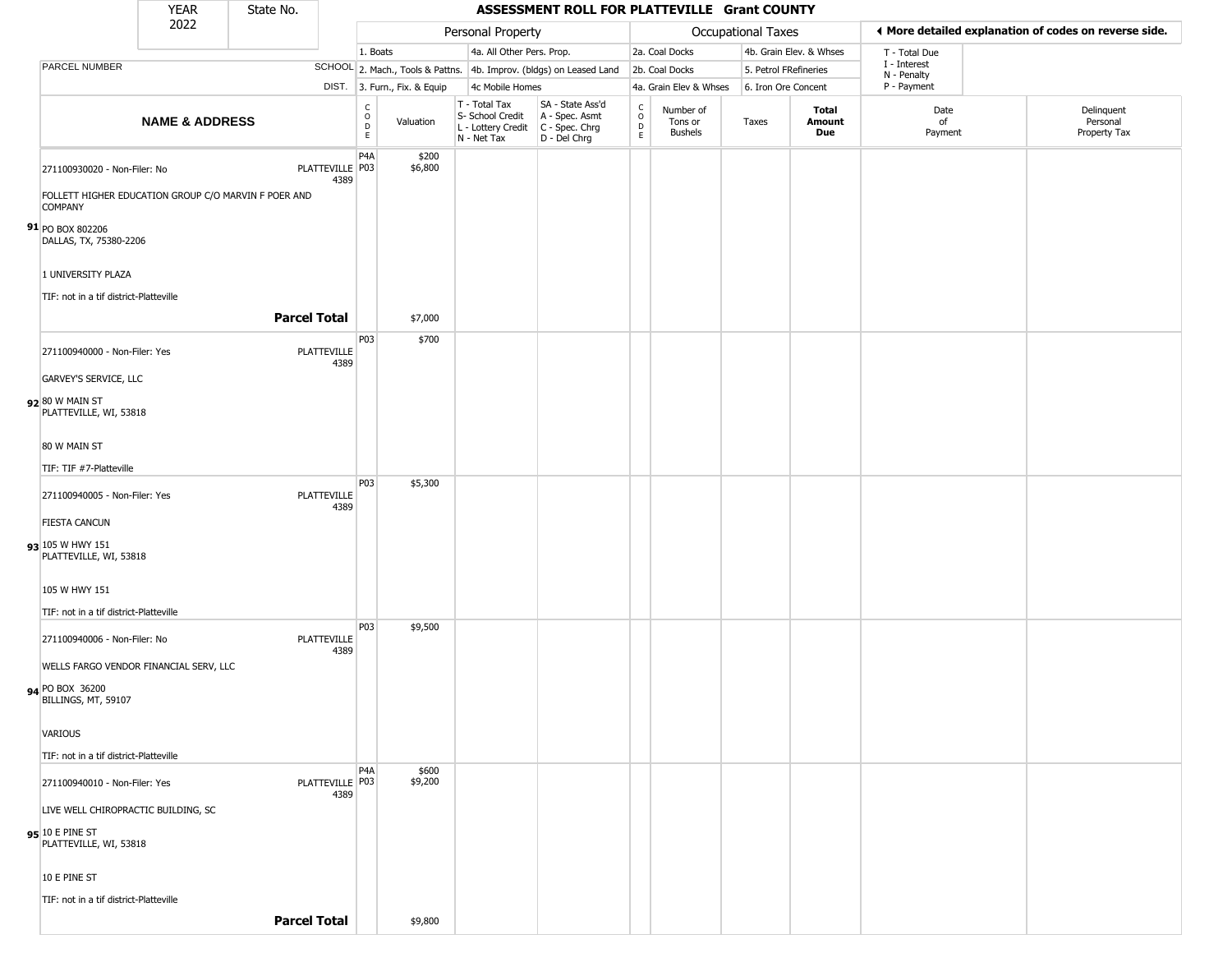|                                                                                       | <b>YEAR</b>               | State No. |                            |                        |                              |                                                                        | ASSESSMENT ROLL FOR PLATTEVILLE Grant COUNTY                         |                                 |                                        |                    |                         |                             |                                                       |
|---------------------------------------------------------------------------------------|---------------------------|-----------|----------------------------|------------------------|------------------------------|------------------------------------------------------------------------|----------------------------------------------------------------------|---------------------------------|----------------------------------------|--------------------|-------------------------|-----------------------------|-------------------------------------------------------|
|                                                                                       | 2022                      |           |                            |                        |                              | Personal Property                                                      |                                                                      |                                 |                                        | Occupational Taxes |                         |                             | ◀ More detailed explanation of codes on reverse side. |
|                                                                                       |                           |           |                            | 1. Boats               |                              | 4a. All Other Pers. Prop.                                              |                                                                      |                                 | 2a. Coal Docks                         |                    | 4b. Grain Elev. & Whses | T - Total Due               |                                                       |
| PARCEL NUMBER                                                                         |                           |           |                            |                        |                              |                                                                        | SCHOOL 2. Mach., Tools & Pattns. 4b. Improv. (bldgs) on Leased Land  |                                 | 2b. Coal Docks                         |                    | 5. Petrol FRefineries   | I - Interest<br>N - Penalty |                                                       |
|                                                                                       |                           |           |                            |                        | DIST. 3. Furn., Fix. & Equip | 4c Mobile Homes                                                        |                                                                      |                                 | 4a. Grain Elev & Whses                 |                    | 6. Iron Ore Concent     | P - Payment                 |                                                       |
|                                                                                       | <b>NAME &amp; ADDRESS</b> |           |                            | C<br>$\circ$<br>D<br>E | Valuation                    | T - Total Tax<br>S- School Credit<br>L - Lottery Credit<br>N - Net Tax | SA - State Ass'd<br>A - Spec. Asmt<br>C - Spec. Chrg<br>D - Del Chrg | $\rm ^c_o$<br>$\mathsf{D}$<br>E | Number of<br>Tons or<br><b>Bushels</b> | Taxes              | Total<br>Amount<br>Due  | Date<br>of<br>Payment       | Delinquent<br>Personal<br>Property Tax                |
| 271100950000 - Non-Filer: No                                                          |                           |           | <b>PLATTEVILLE</b><br>4389 | P03                    | \$102,100                    |                                                                        |                                                                      |                                 |                                        |                    |                         |                             |                                                       |
| GREAT RIVER ORAL & MAXILLOFACIAL SURGERY PC<br>96 100 BRYANT ST<br>DUBUQUE, IA, 52003 |                           |           |                            |                        |                              |                                                                        |                                                                      |                                 |                                        |                    |                         |                             |                                                       |
| 1270 N WATER ST                                                                       |                           |           |                            |                        |                              |                                                                        |                                                                      |                                 |                                        |                    |                         |                             |                                                       |
| TIF: not in a tif district-Platteville                                                |                           |           |                            |                        |                              |                                                                        |                                                                      |                                 |                                        |                    |                         |                             |                                                       |
| 271100960000 - Non-Filer: No                                                          |                           |           | PLATTEVILLE   P03<br>4389  | P <sub>4</sub> A       | \$13,900<br>\$35,700         |                                                                        |                                                                      |                                 |                                        |                    |                         |                             |                                                       |
| <b>COMMUNITY FIRST BANK</b>                                                           |                           |           |                            |                        |                              |                                                                        |                                                                      |                                 |                                        |                    |                         |                             |                                                       |
| 97 170 W MAIN ST<br>PLATTEVILLE, WI, 53818                                            |                           |           |                            |                        |                              |                                                                        |                                                                      |                                 |                                        |                    |                         |                             |                                                       |
| 170 W MAIN ST                                                                         |                           |           |                            |                        |                              |                                                                        |                                                                      |                                 |                                        |                    |                         |                             |                                                       |
| TIF: TIF #7-Platteville                                                               |                           |           |                            |                        |                              |                                                                        |                                                                      |                                 |                                        |                    |                         |                             |                                                       |
|                                                                                       |                           |           | <b>Parcel Total</b>        |                        | \$49,600                     |                                                                        |                                                                      |                                 |                                        |                    |                         |                             |                                                       |
|                                                                                       |                           |           |                            | P03                    | \$600                        |                                                                        |                                                                      |                                 |                                        |                    |                         |                             |                                                       |
| 271100970000 - Non-Filer: Yes<br>LEONARD & MARILEE LONSBERG                           |                           |           | <b>PLATTEVILLE</b><br>4389 |                        |                              |                                                                        |                                                                      |                                 |                                        |                    |                         |                             |                                                       |
|                                                                                       |                           |           |                            |                        |                              |                                                                        |                                                                      |                                 |                                        |                    |                         |                             |                                                       |
| 98 495 BROADWAY ST<br>PLATTEVILLE, WI, 53818                                          |                           |           |                            |                        |                              |                                                                        |                                                                      |                                 |                                        |                    |                         |                             |                                                       |
| <b>VARIOUS</b>                                                                        |                           |           |                            |                        |                              |                                                                        |                                                                      |                                 |                                        |                    |                         |                             |                                                       |
| TIF: not in a tif district-Platteville                                                |                           |           |                            |                        |                              |                                                                        |                                                                      |                                 |                                        |                    |                         |                             |                                                       |
| 271100990010 - Non-Filer: No                                                          |                           |           | <b>PLATTEVILLE</b><br>4389 | P03                    | \$6,600                      |                                                                        |                                                                      |                                 |                                        |                    |                         |                             |                                                       |
| GORDON FLESCH COMPANY INC/GFC LEASING                                                 |                           |           |                            |                        |                              |                                                                        |                                                                      |                                 |                                        |                    |                         |                             |                                                       |
| 99 2675 RESEARCH PARK DR<br>MADISON, WI, 53711                                        |                           |           |                            |                        |                              |                                                                        |                                                                      |                                 |                                        |                    |                         |                             |                                                       |
| <b>VARIOUS</b>                                                                        |                           |           |                            |                        |                              |                                                                        |                                                                      |                                 |                                        |                    |                         |                             |                                                       |
| TIF: not in a tif district-Platteville                                                |                           |           |                            |                        |                              |                                                                        |                                                                      |                                 |                                        |                    |                         |                             |                                                       |
| 271100990020 - Non-Filer: No                                                          |                           |           | <b>PLATTEVILLE</b><br>4389 | P03                    | \$2,700                      |                                                                        |                                                                      |                                 |                                        |                    |                         |                             |                                                       |
| GORDON FLESCH COMPANY INC/GFC LEASING                                                 |                           |           |                            |                        |                              |                                                                        |                                                                      |                                 |                                        |                    |                         |                             |                                                       |
| 100 2675 RESEARCH PARK DR<br>MADISON, WI, 53711                                       |                           |           |                            |                        |                              |                                                                        |                                                                      |                                 |                                        |                    |                         |                             |                                                       |
| VARIOUS                                                                               |                           |           |                            |                        |                              |                                                                        |                                                                      |                                 |                                        |                    |                         |                             |                                                       |
| TIF: TIF #7-Platteville                                                               |                           |           |                            |                        |                              |                                                                        |                                                                      |                                 |                                        |                    |                         |                             |                                                       |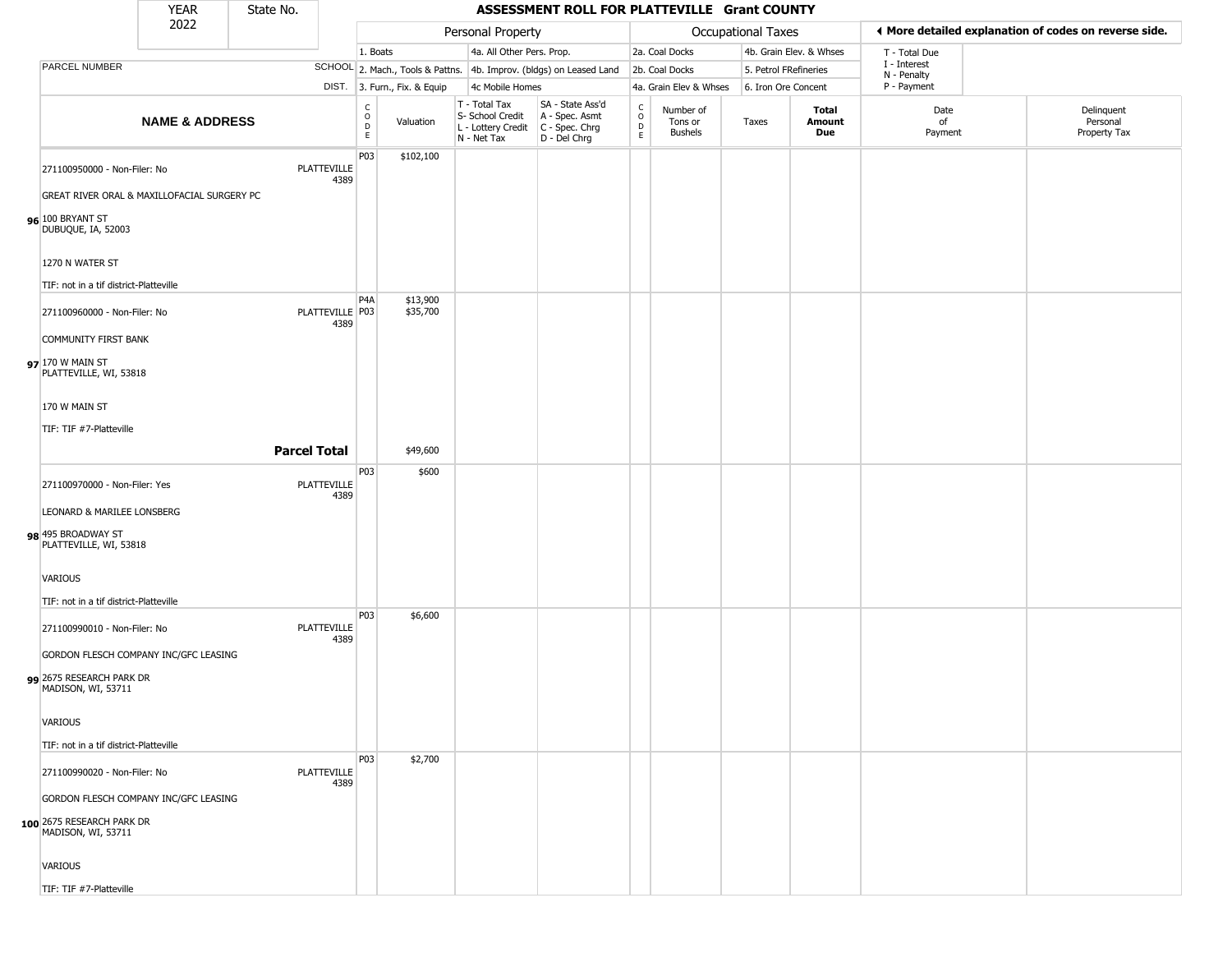|                                                           | <b>YEAR</b>               | State No. |                            |                                                   |                              |                                                                        | ASSESSMENT ROLL FOR PLATTEVILLE Grant COUNTY                         |                         |                                 |                       |                         |                             |                                                       |
|-----------------------------------------------------------|---------------------------|-----------|----------------------------|---------------------------------------------------|------------------------------|------------------------------------------------------------------------|----------------------------------------------------------------------|-------------------------|---------------------------------|-----------------------|-------------------------|-----------------------------|-------------------------------------------------------|
|                                                           | 2022                      |           |                            |                                                   |                              | Personal Property                                                      |                                                                      |                         |                                 | Occupational Taxes    |                         |                             | ◀ More detailed explanation of codes on reverse side. |
|                                                           |                           |           |                            | 1. Boats                                          |                              | 4a. All Other Pers. Prop.                                              |                                                                      |                         | 2a. Coal Docks                  |                       | 4b. Grain Elev. & Whses | T - Total Due               |                                                       |
| PARCEL NUMBER                                             |                           |           |                            |                                                   |                              |                                                                        | SCHOOL 2. Mach., Tools & Pattns. 4b. Improv. (bldgs) on Leased Land  |                         | 2b. Coal Docks                  | 5. Petrol FRefineries |                         | I - Interest<br>N - Penalty |                                                       |
|                                                           |                           |           |                            |                                                   | DIST. 3. Furn., Fix. & Equip | 4c Mobile Homes                                                        |                                                                      |                         | 4a. Grain Elev & Whses          | 6. Iron Ore Concent   |                         | P - Payment                 |                                                       |
|                                                           | <b>NAME &amp; ADDRESS</b> |           |                            | C<br>$\begin{array}{c}\n0 \\ D \\ E\n\end{array}$ | Valuation                    | T - Total Tax<br>S- School Credit<br>L - Lottery Credit<br>N - Net Tax | SA - State Ass'd<br>A - Spec. Asmt<br>C - Spec. Chrg<br>D - Del Chrg | C<br>$\circ$<br>D<br>E. | Number of<br>Tons or<br>Bushels | Taxes                 | Total<br>Amount<br>Due  | Date<br>of<br>Payment       | Delinquent<br>Personal<br>Property Tax                |
| 271101020000 - Non-Filer: No                              |                           |           | <b>PLATTEVILLE</b><br>4389 | P03                                               | \$19,700                     |                                                                        |                                                                      |                         |                                 |                       |                         |                             |                                                       |
| JNB BADGER SOUTH, LP                                      |                           |           |                            |                                                   |                              |                                                                        |                                                                      |                         |                                 |                       |                         |                             |                                                       |
| 101 PO BOX 703<br>PLATTEVILLE, WI, 53818                  |                           |           |                            |                                                   |                              |                                                                        |                                                                      |                         |                                 |                       |                         |                             |                                                       |
| <b>VARIOUS</b>                                            |                           |           |                            |                                                   |                              |                                                                        |                                                                      |                         |                                 |                       |                         |                             |                                                       |
| TIF: not in a tif district-Platteville                    |                           |           |                            |                                                   |                              |                                                                        |                                                                      |                         |                                 |                       |                         |                             |                                                       |
| 271101030000 - Non-Filer: No<br><b>GRANTCO INC</b>        |                           |           | PLATTEVILLE P4A<br>4389    | P03                                               | \$1,200<br>\$4,300           |                                                                        |                                                                      |                         |                                 |                       |                         |                             |                                                       |
|                                                           |                           |           |                            |                                                   |                              |                                                                        |                                                                      |                         |                                 |                       |                         |                             |                                                       |
| 102 PO BOX 21<br>PLATTEVILLE, WI, 53818                   |                           |           |                            |                                                   |                              |                                                                        |                                                                      |                         |                                 |                       |                         |                             |                                                       |
| 455 E HWY 151-A                                           |                           |           |                            |                                                   |                              |                                                                        |                                                                      |                         |                                 |                       |                         |                             |                                                       |
| TIF: not in a tif district-Platteville                    |                           |           |                            |                                                   |                              |                                                                        |                                                                      |                         |                                 |                       |                         |                             |                                                       |
|                                                           |                           |           | <b>Parcel Total</b>        |                                                   | \$5,500                      |                                                                        |                                                                      |                         |                                 |                       |                         |                             |                                                       |
|                                                           |                           |           |                            | P03                                               | \$66,000                     |                                                                        |                                                                      |                         |                                 |                       |                         |                             |                                                       |
| 271101030005 - Non-Filer: No                              |                           |           | PLATTEVILLE<br>4389        |                                                   |                              |                                                                        |                                                                      |                         |                                 |                       |                         |                             |                                                       |
| GREATAMERICA FINANCIAL SERVICES CORP                      |                           |           |                            |                                                   |                              |                                                                        |                                                                      |                         |                                 |                       |                         |                             |                                                       |
| 103 625 1ST STREET SE, STE 800<br>CEDAR RAPIDS, IA, 52401 |                           |           |                            |                                                   |                              |                                                                        |                                                                      |                         |                                 |                       |                         |                             |                                                       |
| <b>VARIOUS</b>                                            |                           |           |                            |                                                   |                              |                                                                        |                                                                      |                         |                                 |                       |                         |                             |                                                       |
| TIF: not in a tif district-Platteville                    |                           |           |                            |                                                   |                              |                                                                        |                                                                      |                         |                                 |                       |                         |                             |                                                       |
| 271101090000 - Non-Filer: No                              |                           |           | <b>PLATTEVILLE</b><br>4389 | P03                                               | \$3,800                      |                                                                        |                                                                      |                         |                                 |                       |                         |                             |                                                       |
| QUADIENT LEASING USA INC FKA MAILFINANCE INC              |                           |           |                            |                                                   |                              |                                                                        |                                                                      |                         |                                 |                       |                         |                             |                                                       |
| 104 478 WHEELERS FARM RD<br>MILFORD, CT, 06461            |                           |           |                            |                                                   |                              |                                                                        |                                                                      |                         |                                 |                       |                         |                             |                                                       |
| VARIOUS                                                   |                           |           |                            |                                                   |                              |                                                                        |                                                                      |                         |                                 |                       |                         |                             |                                                       |
| TIF: not in a tif district-Platteville                    |                           |           |                            |                                                   |                              |                                                                        |                                                                      |                         |                                 |                       |                         |                             |                                                       |
|                                                           |                           |           |                            | P03                                               | \$8,600                      |                                                                        |                                                                      |                         |                                 |                       |                         |                             |                                                       |
| 271101100000 - Non-Filer: No                              |                           |           | PLATTEVILLE<br>4389        |                                                   |                              |                                                                        |                                                                      |                         |                                 |                       |                         |                             |                                                       |
| HALLMARK MARKETING COMPANY, LLC                           |                           |           |                            |                                                   |                              |                                                                        |                                                                      |                         |                                 |                       |                         |                             |                                                       |
| 105 PO BOX 419479 TAX 407<br>KANSAS CITY, MO, 64141       |                           |           |                            |                                                   |                              |                                                                        |                                                                      |                         |                                 |                       |                         |                             |                                                       |
| VARIOUS                                                   |                           |           |                            |                                                   |                              |                                                                        |                                                                      |                         |                                 |                       |                         |                             |                                                       |
| TIF: not in a tif district-Platteville                    |                           |           |                            |                                                   |                              |                                                                        |                                                                      |                         |                                 |                       |                         |                             |                                                       |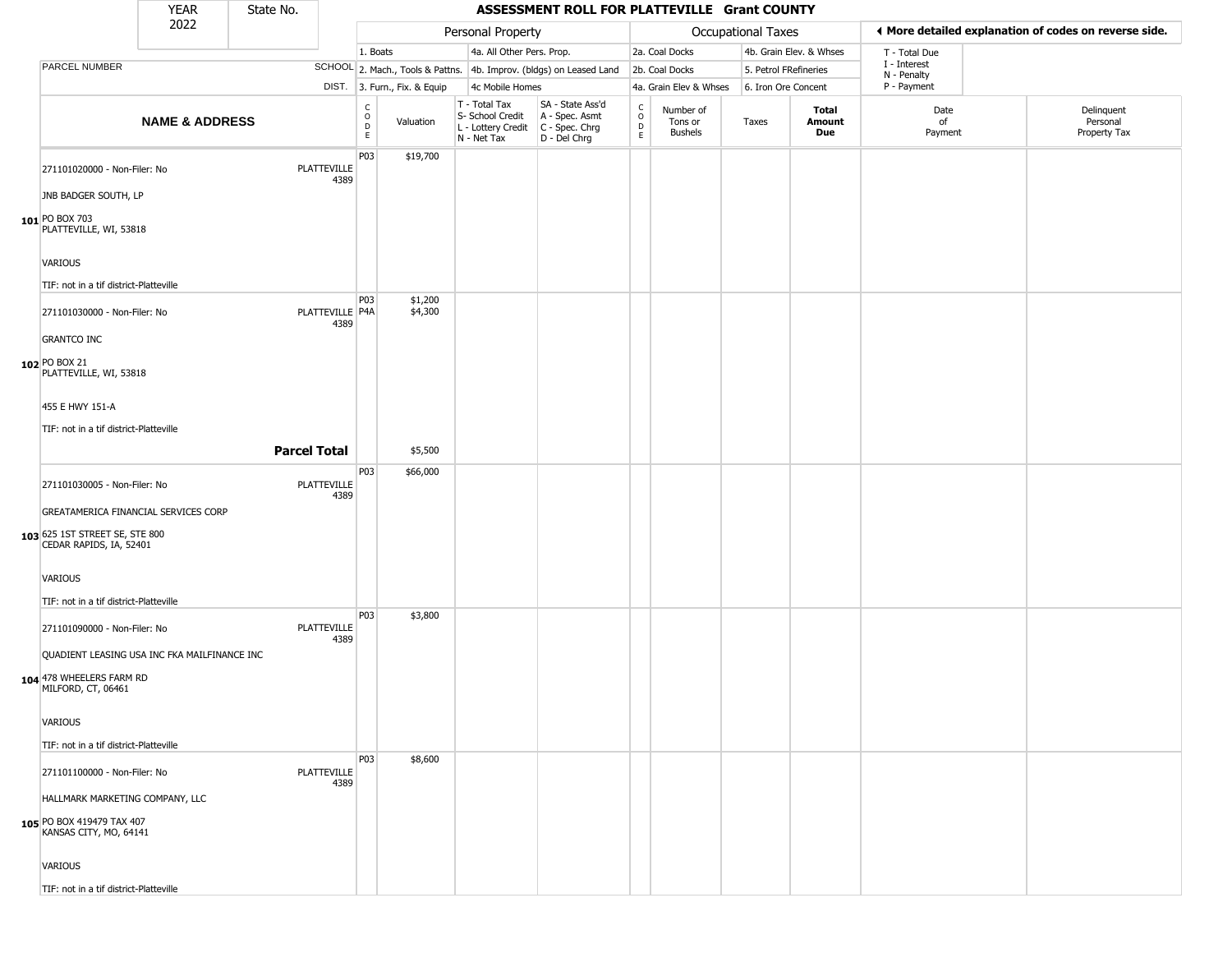|                                                             | <b>YEAR</b>               | State No.           |                            |                         |                              |                                                                                         | ASSESSMENT ROLL FOR PLATTEVILLE Grant COUNTY                        |                                  |                                        |                       |                         |                             |                                                       |
|-------------------------------------------------------------|---------------------------|---------------------|----------------------------|-------------------------|------------------------------|-----------------------------------------------------------------------------------------|---------------------------------------------------------------------|----------------------------------|----------------------------------------|-----------------------|-------------------------|-----------------------------|-------------------------------------------------------|
|                                                             | 2022                      |                     |                            |                         |                              | Personal Property                                                                       |                                                                     |                                  |                                        | Occupational Taxes    |                         |                             | ♦ More detailed explanation of codes on reverse side. |
|                                                             |                           |                     |                            | 1. Boats                |                              | 4a. All Other Pers. Prop.                                                               |                                                                     |                                  | 2a. Coal Docks                         |                       | 4b. Grain Elev. & Whses | T - Total Due               |                                                       |
| PARCEL NUMBER                                               |                           |                     |                            |                         |                              |                                                                                         | SCHOOL 2. Mach., Tools & Pattns. 4b. Improv. (bldgs) on Leased Land |                                  | 2b. Coal Docks                         | 5. Petrol FRefineries |                         | I - Interest<br>N - Penalty |                                                       |
|                                                             |                           |                     |                            |                         | DIST. 3. Furn., Fix. & Equip | 4c Mobile Homes                                                                         |                                                                     |                                  | 4a. Grain Elev & Whses                 | 6. Iron Ore Concent   |                         | P - Payment                 |                                                       |
|                                                             | <b>NAME &amp; ADDRESS</b> |                     |                            | C<br>$\circ$<br>D<br>E. | Valuation                    | T - Total Tax<br>S- School Credit<br>L - Lottery Credit   C - Spec. Chrg<br>N - Net Tax | SA - State Ass'd<br>A - Spec. Asmt<br>D - Del Chrg                  | $\mathsf C$<br>$\circ$<br>D<br>E | Number of<br>Tons or<br><b>Bushels</b> | Taxes                 | Total<br>Amount<br>Due  | Date<br>of<br>Payment       | Delinquent<br>Personal<br>Property Tax                |
| 271101110000 - Non-Filer: No                                |                           |                     | PLATTEVILLE P03<br>4389    | P4A                     | \$9,600<br>\$31,100          |                                                                                         |                                                                     |                                  |                                        |                       |                         |                             |                                                       |
| <b>HARTIG DRUG</b>                                          |                           |                     |                            |                         |                              |                                                                                         |                                                                     |                                  |                                        |                       |                         |                             |                                                       |
| 106 180 W PINE ST<br>PLATTEVILLE, WI, 53818                 |                           |                     |                            |                         |                              |                                                                                         |                                                                     |                                  |                                        |                       |                         |                             |                                                       |
| 180 W PINE ST                                               |                           |                     |                            |                         |                              |                                                                                         |                                                                     |                                  |                                        |                       |                         |                             |                                                       |
| TIF: TIF #7-Platteville                                     |                           |                     |                            |                         |                              |                                                                                         |                                                                     |                                  |                                        |                       |                         |                             |                                                       |
|                                                             |                           | <b>Parcel Total</b> |                            |                         | \$40,700                     |                                                                                         |                                                                     |                                  |                                        |                       |                         |                             |                                                       |
| 271101130010 - Non-Filer: No                                |                           |                     | PLATTEVILLE   P03<br>4389  | P <sub>4</sub> A        | \$1,000<br>\$23,000          |                                                                                         |                                                                     |                                  |                                        |                       |                         |                             |                                                       |
| HEARTLAND CREDIT UNION                                      |                           |                     |                            |                         |                              |                                                                                         |                                                                     |                                  |                                        |                       |                         |                             |                                                       |
| 107 5325 HIGH CROSSING BLVD<br>MADISON, WI, 53718           |                           |                     |                            |                         |                              |                                                                                         |                                                                     |                                  |                                        |                       |                         |                             |                                                       |
| 1520 E HWY 151                                              |                           |                     |                            |                         |                              |                                                                                         |                                                                     |                                  |                                        |                       |                         |                             |                                                       |
| TIF: not in a tif district-Platteville                      |                           |                     |                            |                         |                              |                                                                                         |                                                                     |                                  |                                        |                       |                         |                             |                                                       |
|                                                             |                           | <b>Parcel Total</b> |                            |                         | \$24,000                     |                                                                                         |                                                                     |                                  |                                        |                       |                         |                             |                                                       |
| 271101160000 - Non-Filer: No                                |                           |                     | <b>PLATTEVILLE</b><br>4389 | P03                     | \$700                        |                                                                                         |                                                                     |                                  |                                        |                       |                         |                             |                                                       |
| HEISER HARDWARE INC                                         |                           |                     |                            |                         |                              |                                                                                         |                                                                     |                                  |                                        |                       |                         |                             |                                                       |
| 108 180 E MAIN ST<br>PLATTEVILLE, WI, 53818                 |                           |                     |                            |                         |                              |                                                                                         |                                                                     |                                  |                                        |                       |                         |                             |                                                       |
| 180 E MAIN ST                                               |                           |                     |                            |                         |                              |                                                                                         |                                                                     |                                  |                                        |                       |                         |                             |                                                       |
| TIF: TIF #7-Platteville                                     |                           |                     |                            | P03                     | \$12,800                     |                                                                                         |                                                                     |                                  |                                        |                       |                         |                             |                                                       |
| 271101160010 - Non-Filer: No                                |                           |                     | <b>PLATTEVILLE</b><br>4389 |                         |                              |                                                                                         |                                                                     |                                  |                                        |                       |                         |                             |                                                       |
| INGERSOLL PLUMBING AND HEATING, INC STEVE WETTER            |                           |                     |                            |                         |                              |                                                                                         |                                                                     |                                  |                                        |                       |                         |                             |                                                       |
| 109 50 BROADWAY ST<br>PLATTEVILLE, WI, 53818                |                           |                     |                            |                         |                              |                                                                                         |                                                                     |                                  |                                        |                       |                         |                             |                                                       |
| 50 BROADWAY                                                 |                           |                     |                            |                         |                              |                                                                                         |                                                                     |                                  |                                        |                       |                         |                             |                                                       |
|                                                             |                           |                     |                            |                         |                              |                                                                                         |                                                                     |                                  |                                        |                       |                         |                             |                                                       |
| TIF: not in a tif district-Platteville                      |                           |                     |                            | P03                     | \$5,400                      |                                                                                         |                                                                     |                                  |                                        |                       |                         |                             |                                                       |
| 271101160040 - Non-Filer: Yes                               |                           |                     | <b>PLATTEVILLE</b><br>4389 |                         |                              |                                                                                         |                                                                     |                                  |                                        |                       |                         |                             |                                                       |
| POOLSIDE, LLC                                               |                           |                     |                            |                         |                              |                                                                                         |                                                                     |                                  |                                        |                       |                         |                             |                                                       |
| 110 147 KEYSTONE PARKWAY, STE 115<br>PLATTEVILLE, WI, 53818 |                           |                     |                            |                         |                              |                                                                                         |                                                                     |                                  |                                        |                       |                         |                             |                                                       |
| 1220/1240 NORTH SECOND ST                                   |                           |                     |                            |                         |                              |                                                                                         |                                                                     |                                  |                                        |                       |                         |                             |                                                       |

TIF: not in a tif district-Platteville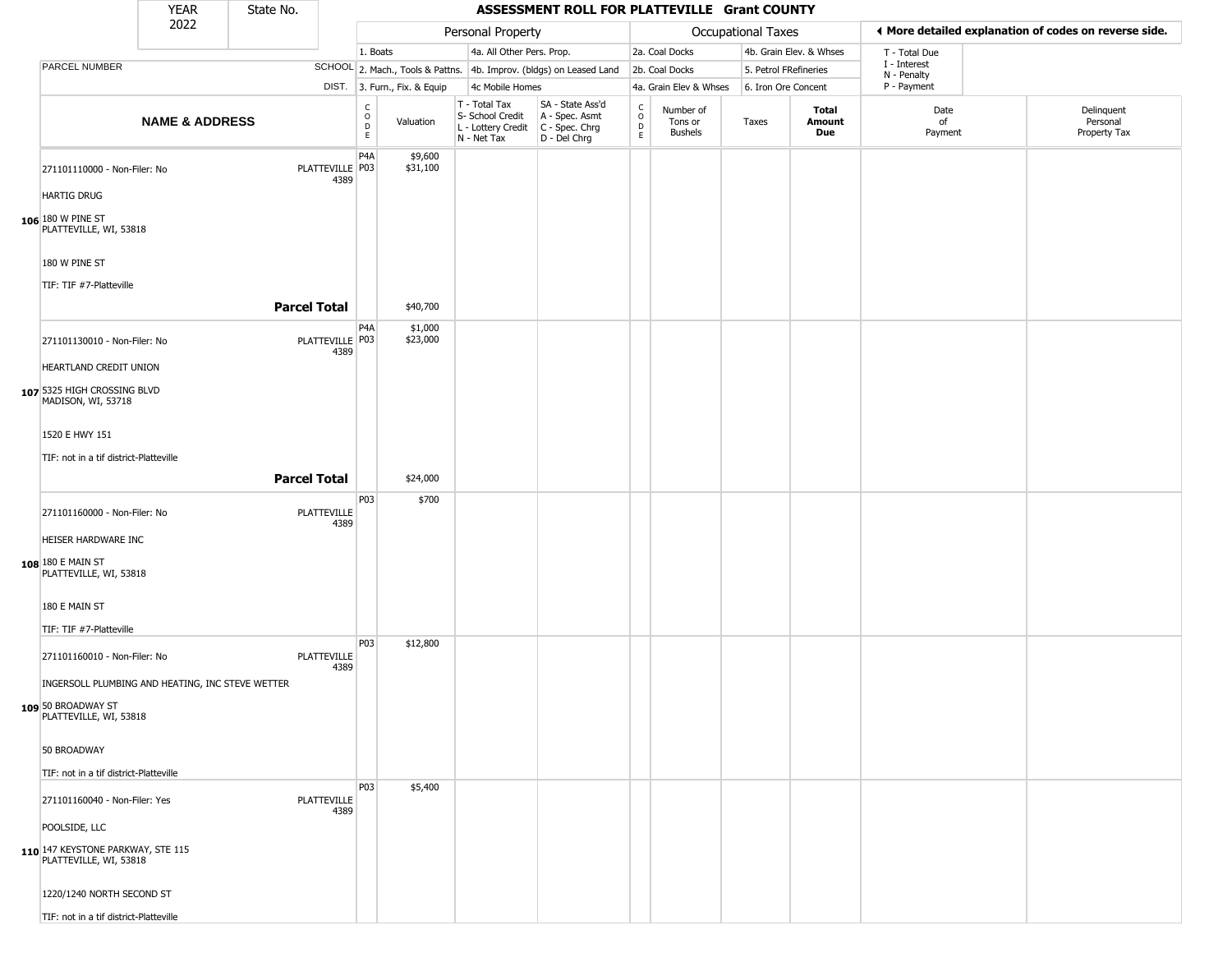|                                                                                     | <b>YEAR</b>               | State No.           |                            |                                       |                              |                                                                                       | ASSESSMENT ROLL FOR PLATTEVILLE Grant COUNTY                        |                                                  |                                        |                    |                         |                             |                                                       |
|-------------------------------------------------------------------------------------|---------------------------|---------------------|----------------------------|---------------------------------------|------------------------------|---------------------------------------------------------------------------------------|---------------------------------------------------------------------|--------------------------------------------------|----------------------------------------|--------------------|-------------------------|-----------------------------|-------------------------------------------------------|
|                                                                                     | 2022                      |                     |                            |                                       |                              | Personal Property                                                                     |                                                                     |                                                  |                                        | Occupational Taxes |                         |                             | ◀ More detailed explanation of codes on reverse side. |
|                                                                                     |                           |                     |                            | 1. Boats                              |                              | 4a. All Other Pers. Prop.                                                             |                                                                     |                                                  | 2a. Coal Docks                         |                    | 4b. Grain Elev. & Whses | T - Total Due               |                                                       |
| PARCEL NUMBER                                                                       |                           |                     |                            |                                       |                              |                                                                                       | SCHOOL 2. Mach., Tools & Pattns. 4b. Improv. (bldgs) on Leased Land |                                                  | 2b. Coal Docks                         |                    | 5. Petrol FRefineries   | I - Interest<br>N - Penalty |                                                       |
|                                                                                     |                           |                     |                            |                                       | DIST. 3. Furn., Fix. & Equip | 4c Mobile Homes                                                                       |                                                                     |                                                  | 4a. Grain Elev & Whses                 |                    | 6. Iron Ore Concent     | P - Payment                 |                                                       |
|                                                                                     | <b>NAME &amp; ADDRESS</b> |                     |                            | $\mathsf{C}$<br>$\mathsf O$<br>D<br>E | Valuation                    | T - Total Tax<br>S- School Credit<br>L - Lottery Credit C - Spec. Chrg<br>N - Net Tax | SA - State Ass'd<br>A - Spec. Asmt<br>D - Del Chrg                  | $_{\rm o}^{\rm c}$<br>$\mathsf D$<br>$\mathsf E$ | Number of<br>Tons or<br><b>Bushels</b> | Taxes              | Total<br>Amount<br>Due  | Date<br>of<br>Payment       | Delinquent<br>Personal<br>Property Tax                |
| 271101170000 - Non-Filer: No                                                        |                           |                     | PLATTEVILLE   P4A<br>4389  | P03                                   | \$2,100<br>\$9,600           |                                                                                       |                                                                     |                                                  |                                        |                    |                         |                             |                                                       |
| HELKER JEWELRY INC DBA HELKER JEWELRY<br>111 80 E MAIN ST<br>PLATTEVILLE, WI, 53818 |                           |                     |                            |                                       |                              |                                                                                       |                                                                     |                                                  |                                        |                    |                         |                             |                                                       |
| 80 E MAIN ST                                                                        |                           |                     |                            |                                       |                              |                                                                                       |                                                                     |                                                  |                                        |                    |                         |                             |                                                       |
| TIF: TIF #7-Platteville                                                             |                           |                     |                            |                                       |                              |                                                                                       |                                                                     |                                                  |                                        |                    |                         |                             |                                                       |
|                                                                                     |                           | <b>Parcel Total</b> |                            |                                       | \$11,700                     |                                                                                       |                                                                     |                                                  |                                        |                    |                         |                             |                                                       |
| 271101190000 - Non-Filer: Yes                                                       |                           |                     | <b>PLATTEVILLE</b><br>4389 | P03                                   | \$3,900                      |                                                                                       |                                                                     |                                                  |                                        |                    |                         |                             |                                                       |
| HIDDEN QUILTS LLC                                                                   |                           |                     |                            |                                       |                              |                                                                                       |                                                                     |                                                  |                                        |                    |                         |                             |                                                       |
| 112 85 W MAIN ST<br>PLATTEVILLE, WI, 53818                                          |                           |                     |                            |                                       |                              |                                                                                       |                                                                     |                                                  |                                        |                    |                         |                             |                                                       |
| 85 W MAIN ST                                                                        |                           |                     |                            |                                       |                              |                                                                                       |                                                                     |                                                  |                                        |                    |                         |                             |                                                       |
| TIF: TIF #7-Platteville                                                             |                           |                     |                            |                                       |                              |                                                                                       |                                                                     |                                                  |                                        |                    |                         |                             |                                                       |
| 271101240020 - Non-Filer: No                                                        |                           |                     | <b>PLATTEVILLE</b><br>4389 | P03                                   | \$41,500                     |                                                                                       |                                                                     |                                                  |                                        |                    |                         |                             |                                                       |
| HONKAMP, KRUEGER & CO PC                                                            |                           |                     |                            |                                       |                              |                                                                                       |                                                                     |                                                  |                                        |                    |                         |                             |                                                       |
| 113 2345 JFK RD<br>DUBUQUE, IA, 52002                                               |                           |                     |                            |                                       |                              |                                                                                       |                                                                     |                                                  |                                        |                    |                         |                             |                                                       |
| 1 INSIGHT DRIVE                                                                     |                           |                     |                            |                                       |                              |                                                                                       |                                                                     |                                                  |                                        |                    |                         |                             |                                                       |
| TIF: not in a tif district-Platteville                                              |                           |                     |                            | P03                                   | \$1,400                      |                                                                                       |                                                                     |                                                  |                                        |                    |                         |                             |                                                       |
| 271101310000 - Non-Filer: No                                                        |                           |                     | <b>PLATTEVILLE</b><br>4389 |                                       |                              |                                                                                       |                                                                     |                                                  |                                        |                    |                         |                             |                                                       |
| KELLY AND JILL INGERSOLL                                                            |                           |                     |                            |                                       |                              |                                                                                       |                                                                     |                                                  |                                        |                    |                         |                             |                                                       |
| 114 6806 SEVENTH AVENUE<br>PLATTEVILLE, WI, 53818                                   |                           |                     |                            |                                       |                              |                                                                                       |                                                                     |                                                  |                                        |                    |                         |                             |                                                       |
| <b>VARIOUS</b>                                                                      |                           |                     |                            |                                       |                              |                                                                                       |                                                                     |                                                  |                                        |                    |                         |                             |                                                       |
| TIF: not in a tif district-Platteville                                              |                           |                     |                            |                                       |                              |                                                                                       |                                                                     |                                                  |                                        |                    |                         |                             |                                                       |
| 271101320000 - Non-Filer: Yes                                                       |                           |                     | <b>PLATTEVILLE</b><br>4389 | P <sub>03</sub>                       | \$4,100                      |                                                                                       |                                                                     |                                                  |                                        |                    |                         |                             |                                                       |
| STONEBRIDGE II, LLC                                                                 |                           |                     |                            |                                       |                              |                                                                                       |                                                                     |                                                  |                                        |                    |                         |                             |                                                       |
| 115 147 KEYSTONE PKWY, STE 115<br>PLATTEVILLE, WI, 53818                            |                           |                     |                            |                                       |                              |                                                                                       |                                                                     |                                                  |                                        |                    |                         |                             |                                                       |
| 960 STONEBRIDGE RD                                                                  |                           |                     |                            |                                       |                              |                                                                                       |                                                                     |                                                  |                                        |                    |                         |                             |                                                       |
| TIF: not in a tif district-Platteville                                              |                           |                     |                            |                                       |                              |                                                                                       |                                                                     |                                                  |                                        |                    |                         |                             |                                                       |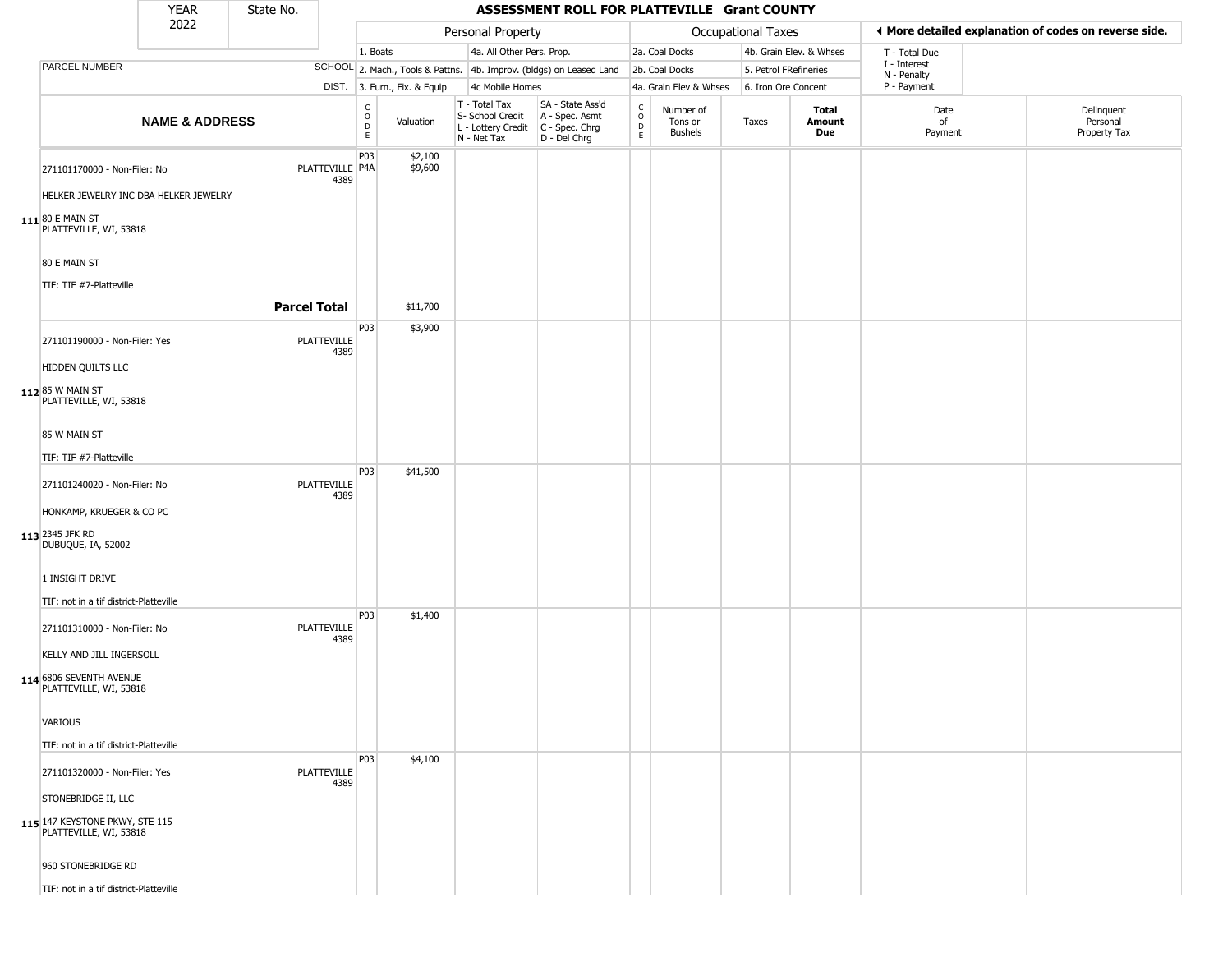|                                                | <b>YEAR</b>               | State No. |                            |                                  |                              |                                                                        | ASSESSMENT ROLL FOR PLATTEVILLE Grant COUNTY                         |                                                          |                                        |                    |                         |                             |                                                       |
|------------------------------------------------|---------------------------|-----------|----------------------------|----------------------------------|------------------------------|------------------------------------------------------------------------|----------------------------------------------------------------------|----------------------------------------------------------|----------------------------------------|--------------------|-------------------------|-----------------------------|-------------------------------------------------------|
|                                                | 2022                      |           |                            |                                  |                              | Personal Property                                                      |                                                                      |                                                          |                                        | Occupational Taxes |                         |                             | ♦ More detailed explanation of codes on reverse side. |
|                                                |                           |           |                            | 1. Boats                         |                              | 4a. All Other Pers. Prop.                                              |                                                                      |                                                          | 2a. Coal Docks                         |                    | 4b. Grain Elev. & Whses | T - Total Due               |                                                       |
| PARCEL NUMBER                                  |                           |           |                            |                                  |                              |                                                                        | SCHOOL 2. Mach., Tools & Pattns. 4b. Improv. (bldgs) on Leased Land  |                                                          | 2b. Coal Docks                         |                    | 5. Petrol FRefineries   | I - Interest<br>N - Penalty |                                                       |
|                                                |                           |           |                            |                                  | DIST. 3. Furn., Fix. & Equip | 4c Mobile Homes                                                        |                                                                      |                                                          | 4a. Grain Elev & Whses                 |                    | 6. Iron Ore Concent     | P - Payment                 |                                                       |
|                                                | <b>NAME &amp; ADDRESS</b> |           |                            | C<br>$\circ$<br>$\mathsf D$<br>E | Valuation                    | T - Total Tax<br>S- School Credit<br>L - Lottery Credit<br>N - Net Tax | SA - State Ass'd<br>A - Spec. Asmt<br>C - Spec. Chrg<br>D - Del Chrg | $\begin{smallmatrix} C \\ 0 \\ D \end{smallmatrix}$<br>E | Number of<br>Tons or<br><b>Bushels</b> | Taxes              | Total<br>Amount<br>Due  | Date<br>of<br>Payment       | Delinquent<br>Personal<br>Property Tax                |
| 271101330005 - Non-Filer: Yes<br>MARK H IHM    |                           |           | <b>PLATTEVILLE</b><br>4389 | P03                              | \$2,000                      |                                                                        |                                                                      |                                                          |                                        |                    |                         |                             |                                                       |
|                                                |                           |           |                            |                                  |                              |                                                                        |                                                                      |                                                          |                                        |                    |                         |                             |                                                       |
| 116 75 MAPLE DR<br>PLATTEVILLE, WI, 53818      |                           |           |                            |                                  |                              |                                                                        |                                                                      |                                                          |                                        |                    |                         |                             |                                                       |
| $\Omega$                                       |                           |           |                            |                                  |                              |                                                                        |                                                                      |                                                          |                                        |                    |                         |                             |                                                       |
| TIF: not in a tif district-Platteville         |                           |           |                            |                                  |                              |                                                                        |                                                                      |                                                          |                                        |                    |                         |                             |                                                       |
| 271101470000 - Non-Filer: No                   |                           |           | PLATTEVILLE P03            | P <sub>4</sub> A                 | \$600<br>\$2,600             |                                                                        |                                                                      |                                                          |                                        |                    |                         |                             |                                                       |
| EDWARD D JONES & CO, LP DBA: BRANCH TAX, 05385 |                           |           | 4389                       |                                  |                              |                                                                        |                                                                      |                                                          |                                        |                    |                         |                             |                                                       |
| 117 PO BOX 66528<br>ST LOUIS, MO, 63166-6528   |                           |           |                            |                                  |                              |                                                                        |                                                                      |                                                          |                                        |                    |                         |                             |                                                       |
| 330 S WATER ST                                 |                           |           |                            |                                  |                              |                                                                        |                                                                      |                                                          |                                        |                    |                         |                             |                                                       |
| TIF: not in a tif district-Platteville         |                           |           |                            |                                  |                              |                                                                        |                                                                      |                                                          |                                        |                    |                         |                             |                                                       |
|                                                |                           |           | <b>Parcel Total</b>        |                                  | \$3,200                      |                                                                        |                                                                      |                                                          |                                        |                    |                         |                             |                                                       |
| 271101510000 - Non-Filer: No                   |                           |           | PLATTEVILLE P03<br>4389    | P <sub>4</sub> A                 | \$1,900<br>\$37,900          |                                                                        |                                                                      |                                                          |                                        |                    |                         |                             |                                                       |
| MCDONALD'S GLENN J KARPINSKE                   |                           |           |                            |                                  |                              |                                                                        |                                                                      |                                                          |                                        |                    |                         |                             |                                                       |
| 118 PO BOX 6025<br>GALENA, IL, 61036           |                           |           |                            |                                  |                              |                                                                        |                                                                      |                                                          |                                        |                    |                         |                             |                                                       |
| 1775 PROGRESSIVE PARKWAY                       |                           |           |                            |                                  |                              |                                                                        |                                                                      |                                                          |                                        |                    |                         |                             |                                                       |
| TIF: not in a tif district-Platteville         |                           |           |                            |                                  |                              |                                                                        |                                                                      |                                                          |                                        |                    |                         |                             |                                                       |
|                                                |                           |           | <b>Parcel Total</b>        |                                  | \$39,800                     |                                                                        |                                                                      |                                                          |                                        |                    |                         |                             |                                                       |
| 271101530000 - Non-Filer: No                   |                           |           | <b>PLATTEVILLE</b><br>4389 | P03                              | \$3,500                      |                                                                        |                                                                      |                                                          |                                        |                    |                         |                             |                                                       |
| KARRMANN LAW OFFICES LLC                       |                           |           |                            |                                  |                              |                                                                        |                                                                      |                                                          |                                        |                    |                         |                             |                                                       |
| 119 55 E MAIN ST<br>PLATTEVILLE, WI, 53818     |                           |           |                            |                                  |                              |                                                                        |                                                                      |                                                          |                                        |                    |                         |                             |                                                       |
| 55 E MAIN ST                                   |                           |           |                            |                                  |                              |                                                                        |                                                                      |                                                          |                                        |                    |                         |                             |                                                       |
| TIF: TIF #7-Platteville                        |                           |           |                            |                                  |                              |                                                                        |                                                                      |                                                          |                                        |                    |                         |                             |                                                       |
| 271101560000 - Non-Filer: No                   |                           |           | PLATTEVILLE   P03<br>4389  | P <sub>4</sub> A                 | \$700<br>\$3,300             |                                                                        |                                                                      |                                                          |                                        |                    |                         |                             |                                                       |
| EDWARD D JONES & CO, LP DBA: BRANCH TAX, 15384 |                           |           |                            |                                  |                              |                                                                        |                                                                      |                                                          |                                        |                    |                         |                             |                                                       |
| 120 PO BOX 66528<br>ST LOUIS, MO, 63166-6528   |                           |           |                            |                                  |                              |                                                                        |                                                                      |                                                          |                                        |                    |                         |                             |                                                       |
| 305 E BUSINESS HWY 151                         |                           |           |                            |                                  |                              |                                                                        |                                                                      |                                                          |                                        |                    |                         |                             |                                                       |
| TIF: not in a tif district-Platteville         |                           |           |                            |                                  |                              |                                                                        |                                                                      |                                                          |                                        |                    |                         |                             |                                                       |

**Parcel Total** \$4,000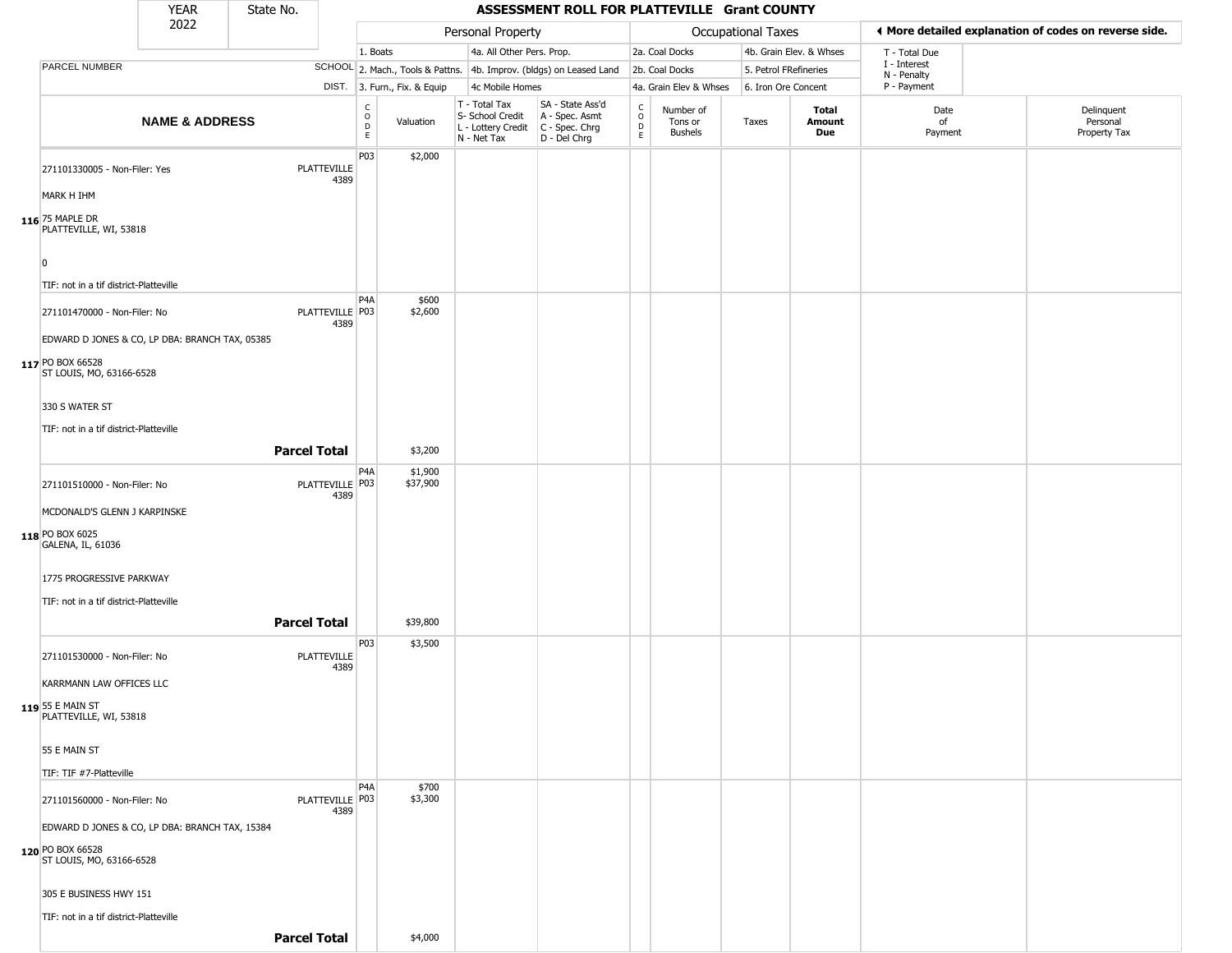|                                                                         | <b>YEAR</b>               | State No. |                            |                                |                              |                                                                                       | ASSESSMENT ROLL FOR PLATTEVILLE Grant COUNTY                        |                                             |                                        |                    |                         |                             |                                                       |
|-------------------------------------------------------------------------|---------------------------|-----------|----------------------------|--------------------------------|------------------------------|---------------------------------------------------------------------------------------|---------------------------------------------------------------------|---------------------------------------------|----------------------------------------|--------------------|-------------------------|-----------------------------|-------------------------------------------------------|
|                                                                         | 2022                      |           |                            |                                |                              | Personal Property                                                                     |                                                                     |                                             |                                        | Occupational Taxes |                         |                             | ◀ More detailed explanation of codes on reverse side. |
|                                                                         |                           |           |                            | 1. Boats                       |                              | 4a. All Other Pers. Prop.                                                             |                                                                     |                                             | 2a. Coal Docks                         |                    | 4b. Grain Elev. & Whses | T - Total Due               |                                                       |
| PARCEL NUMBER                                                           |                           |           |                            |                                |                              |                                                                                       | SCHOOL 2. Mach., Tools & Pattns. 4b. Improv. (bldgs) on Leased Land |                                             | 2b. Coal Docks                         |                    | 5. Petrol FRefineries   | I - Interest<br>N - Penalty |                                                       |
|                                                                         |                           |           |                            |                                | DIST. 3. Furn., Fix. & Equip | 4c Mobile Homes                                                                       |                                                                     |                                             | 4a. Grain Elev & Whses                 |                    | 6. Iron Ore Concent     | P - Payment                 |                                                       |
|                                                                         | <b>NAME &amp; ADDRESS</b> |           |                            | $\rm _o^C$<br>$\mathsf D$<br>E | Valuation                    | T - Total Tax<br>S- School Credit<br>L - Lottery Credit C - Spec. Chrg<br>N - Net Tax | SA - State Ass'd<br>A - Spec. Asmt<br>D - Del Chrg                  | $\mathsf{C}$<br>$\circ$<br>D<br>$\mathsf E$ | Number of<br>Tons or<br><b>Bushels</b> | Taxes              | Total<br>Amount<br>Due  | Date<br>of<br>Payment       | Delinquent<br>Personal<br>Property Tax                |
| 271101580000 - Non-Filer: No<br>K&K FLOORS JEFF KLIEBENSTEIN            |                           |           | <b>PLATTEVILLE</b><br>4389 | P03                            | \$1,900                      |                                                                                       |                                                                     |                                             |                                        |                    |                         |                             |                                                       |
| 121 1140 BIG JACK RD<br>PLATTEVILLE, WI, 53818                          |                           |           |                            |                                |                              |                                                                                       |                                                                     |                                             |                                        |                    |                         |                             |                                                       |
| 1140 BIG JACK RD<br>TIF: not in a tif district-Platteville              |                           |           |                            | P03                            |                              |                                                                                       |                                                                     |                                             |                                        |                    |                         |                             |                                                       |
| 271101610000 - Non-Filer: Yes<br><b>KENNETH C KILIAN</b>                |                           |           | PLATTEVILLE<br>4389        |                                | \$1,800                      |                                                                                       |                                                                     |                                             |                                        |                    |                         |                             |                                                       |
| 122 715 S COURT ST<br>PLATTEVILLE, WI, 53818                            |                           |           |                            |                                |                              |                                                                                       |                                                                     |                                             |                                        |                    |                         |                             |                                                       |
| 755, 765, 785, 795 S COURT ST<br>TIF: not in a tif district-Platteville |                           |           |                            |                                |                              |                                                                                       |                                                                     |                                             |                                        |                    |                         |                             |                                                       |
| 271101670000 - Non-Filer: Yes                                           |                           |           | <b>PLATTEVILLE</b><br>4389 | P03                            | \$800                        |                                                                                       |                                                                     |                                             |                                        |                    |                         |                             |                                                       |
| <b>SCOTT KLINGE</b><br>123 390 WAITE LANE<br>PLATTEVILLE, WI, 53818     |                           |           |                            |                                |                              |                                                                                       |                                                                     |                                             |                                        |                    |                         |                             |                                                       |
| n<br>TIF: not in a tif district-Platteville                             |                           |           |                            |                                |                              |                                                                                       |                                                                     |                                             |                                        |                    |                         |                             |                                                       |
| 271101700000 - Non-Filer: No                                            |                           |           | PLATTEVILLE<br>4389        | P03                            | \$600                        |                                                                                       |                                                                     |                                             |                                        |                    |                         |                             |                                                       |
| JON & DEBRA KNAUTZ<br>124 2562 MAPLE RIDGE RD<br>PLATTEVILLE, WI, 53818 |                           |           |                            |                                |                              |                                                                                       |                                                                     |                                             |                                        |                    |                         |                             |                                                       |
| 2562 MAPLE RIDGE RD<br>TIF: not in a tif district-Platteville           |                           |           |                            |                                |                              |                                                                                       |                                                                     |                                             |                                        |                    |                         |                             |                                                       |
| 271101710000 - Non-Filer: Yes                                           |                           |           | <b>PLATTEVILLE</b><br>4389 | P03                            | \$900                        |                                                                                       |                                                                     |                                             |                                        |                    |                         |                             |                                                       |
| <b>MARK KRAEMER</b>                                                     |                           |           |                            |                                |                              |                                                                                       |                                                                     |                                             |                                        |                    |                         |                             |                                                       |
| 125 PO BOX 248<br>LANCASTER, WI, 53813                                  |                           |           |                            |                                |                              |                                                                                       |                                                                     |                                             |                                        |                    |                         |                             |                                                       |
| $\Omega$<br>TIF: not in a tif district-Platteville                      |                           |           |                            |                                |                              |                                                                                       |                                                                     |                                             |                                        |                    |                         |                             |                                                       |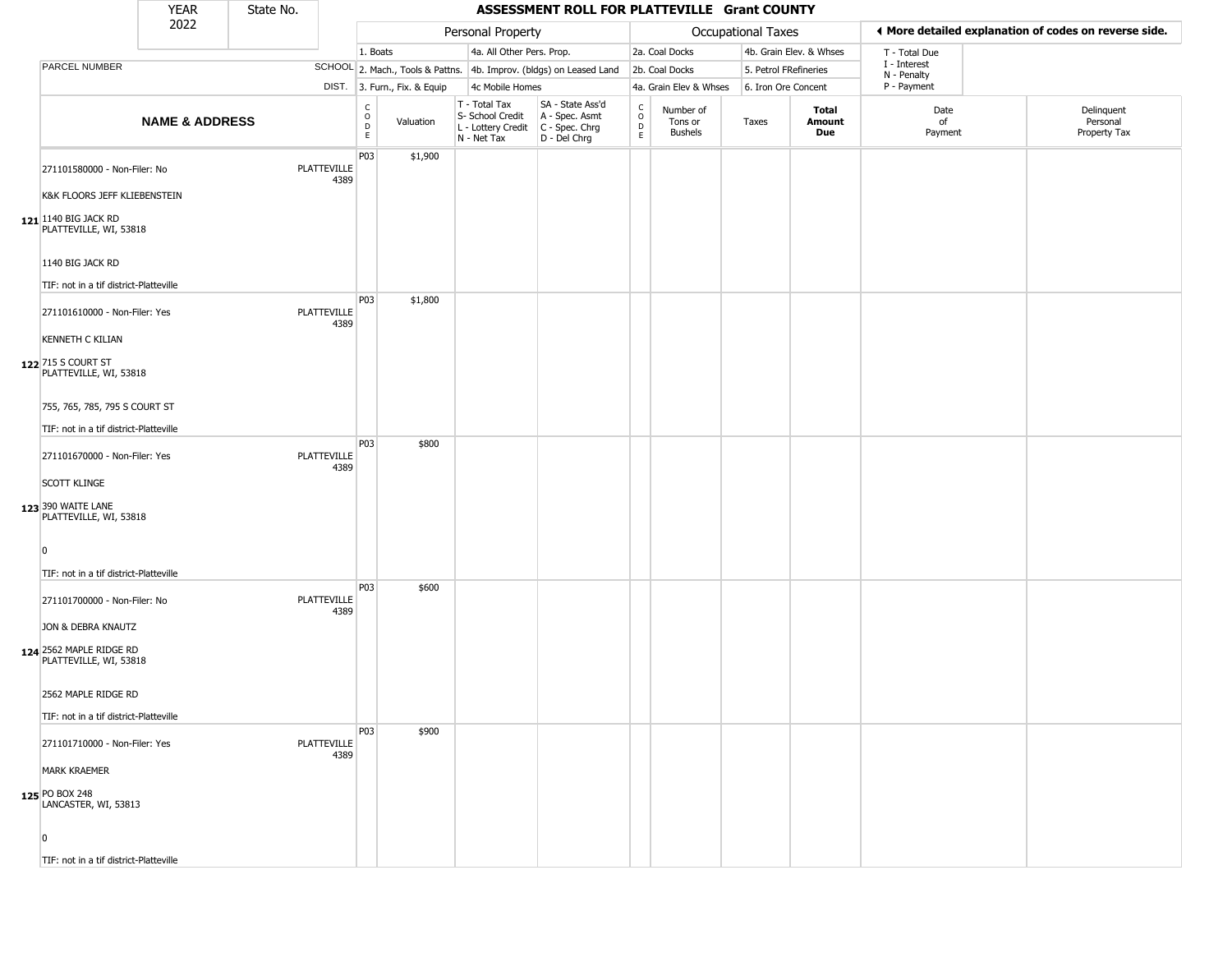|                                                        | <b>YEAR</b>               | State No. |                            |                                     |                              |                                                                          | ASSESSMENT ROLL FOR PLATTEVILLE Grant COUNTY                         |                                |                                        |                       |                         |                             |                                                       |
|--------------------------------------------------------|---------------------------|-----------|----------------------------|-------------------------------------|------------------------------|--------------------------------------------------------------------------|----------------------------------------------------------------------|--------------------------------|----------------------------------------|-----------------------|-------------------------|-----------------------------|-------------------------------------------------------|
|                                                        | 2022                      |           |                            |                                     |                              | Personal Property                                                        |                                                                      |                                |                                        | Occupational Taxes    |                         |                             | ♦ More detailed explanation of codes on reverse side. |
|                                                        |                           |           |                            | 1. Boats                            |                              | 4a. All Other Pers. Prop.                                                |                                                                      |                                | 2a. Coal Docks                         |                       | 4b. Grain Elev. & Whses | T - Total Due               |                                                       |
| PARCEL NUMBER                                          |                           |           |                            |                                     |                              |                                                                          | SCHOOL 2. Mach., Tools & Pattns. 4b. Improv. (bldgs) on Leased Land  |                                | 2b. Coal Docks                         | 5. Petrol FRefineries |                         | I - Interest<br>N - Penalty |                                                       |
|                                                        |                           |           |                            |                                     | DIST. 3. Furn., Fix. & Equip | 4c Mobile Homes                                                          |                                                                      |                                | 4a. Grain Elev & Whses                 | 6. Iron Ore Concent   |                         | P - Payment                 |                                                       |
|                                                        | <b>NAME &amp; ADDRESS</b> |           |                            | $_{\rm o}^{\rm c}$<br>$\frac{D}{E}$ | Valuation                    | $T - Total Tax$<br>S- School Credit<br>L - Lottery Credit<br>N - Net Tax | SA - State Ass'd<br>A - Spec. Asmt<br>C - Spec. Chrg<br>D - Del Chrg | $\rm _o^c$<br>D<br>$\mathsf E$ | Number of<br>Tons or<br><b>Bushels</b> | Taxes                 | Total<br>Amount<br>Due  | Date<br>of<br>Payment       | Delinquent<br>Personal<br>Property Tax                |
| 271101770000 - Non-Filer: No                           |                           |           | PLATTEVILLE<br>4389        | P03                                 | \$5,700                      |                                                                          |                                                                      |                                |                                        |                       |                         |                             |                                                       |
| KOPP, MCKICHAN LLP                                     |                           |           |                            |                                     |                              |                                                                          |                                                                      |                                |                                        |                       |                         |                             |                                                       |
| 126 44 E MAIN ST<br>PLATTEVILLE, WI, 53818             |                           |           |                            |                                     |                              |                                                                          |                                                                      |                                |                                        |                       |                         |                             |                                                       |
| 44 E MAIN ST                                           |                           |           |                            |                                     |                              |                                                                          |                                                                      |                                |                                        |                       |                         |                             |                                                       |
| TIF: TIF #7-Platteville                                |                           |           |                            |                                     |                              |                                                                          |                                                                      |                                |                                        |                       |                         |                             |                                                       |
| 271101820000 - Non-Filer: No                           |                           |           | PLATTEVILLE   P03<br>4389  | P4A                                 | \$41,200<br>\$106,100        |                                                                          |                                                                      |                                |                                        |                       |                         |                             |                                                       |
| KWIK TRIP INC #795                                     |                           |           |                            |                                     |                              |                                                                          |                                                                      |                                |                                        |                       |                         |                             |                                                       |
| 127 1626 OAK ST<br>LACROSSE, WI, 54602                 |                           |           |                            |                                     |                              |                                                                          |                                                                      |                                |                                        |                       |                         |                             |                                                       |
| 430 SOUTH WATER ST                                     |                           |           |                            |                                     |                              |                                                                          |                                                                      |                                |                                        |                       |                         |                             |                                                       |
| TIF: not in a tif district-Platteville                 |                           |           |                            |                                     |                              |                                                                          |                                                                      |                                |                                        |                       |                         |                             |                                                       |
|                                                        |                           |           | <b>Parcel Total</b>        |                                     | \$147,300                    |                                                                          |                                                                      |                                |                                        |                       |                         |                             |                                                       |
|                                                        |                           |           |                            | Stat                                | \$0                          |                                                                          |                                                                      |                                |                                        |                       |                         |                             |                                                       |
| 271101820005 - Non-Filer: No                           |                           |           | PLATTEVILLE e<br>4389 Ass  |                                     |                              |                                                                          |                                                                      |                                |                                        |                       |                         |                             |                                                       |
| L & M CORRUGATED CONTAINER CORP STEVE LOPES            |                           |           |                            | ess<br>ed                           |                              |                                                                          |                                                                      |                                |                                        |                       |                         |                             |                                                       |
| 128 225 N MADISON ST<br>LANCASTER, WI, 53813           |                           |           |                            |                                     |                              |                                                                          |                                                                      |                                |                                        |                       |                         |                             |                                                       |
| 32 INSIGHT DR                                          |                           |           |                            |                                     |                              |                                                                          |                                                                      |                                |                                        |                       |                         |                             |                                                       |
| TIF: not in a tif district-Platteville                 |                           |           |                            |                                     |                              |                                                                          |                                                                      |                                |                                        |                       |                         |                             |                                                       |
| 271101830000 - Non-Filer: No                           |                           |           | PLATTEVILLE<br>4389        | P <sub>4</sub> A                    | \$38,000                     |                                                                          |                                                                      |                                |                                        |                       |                         |                             |                                                       |
| LAMAR ADVERTISING OF DUBUQUE                           |                           |           |                            |                                     |                              |                                                                          |                                                                      |                                |                                        |                       |                         |                             |                                                       |
| 129 PO BOX 66338<br>BATON ROUGE, LA, 70896             |                           |           |                            |                                     |                              |                                                                          |                                                                      |                                |                                        |                       |                         |                             |                                                       |
| VARIOUS                                                |                           |           |                            |                                     |                              |                                                                          |                                                                      |                                |                                        |                       |                         |                             |                                                       |
| TIF: not in a tif district-Platteville                 |                           |           |                            |                                     |                              |                                                                          |                                                                      |                                |                                        |                       |                         |                             |                                                       |
| 271101840000 - Non-Filer: No                           |                           |           | <b>PLATTEVILLE</b><br>4389 | P03                                 | \$100                        |                                                                          |                                                                      |                                |                                        |                       |                         |                             |                                                       |
| PLATTEVILLE DEVELOPMENT GROUP INC                      |                           |           |                            |                                     |                              |                                                                          |                                                                      |                                |                                        |                       |                         |                             |                                                       |
| 130 147 KEYSTONE PKY STE 115<br>PLATTEVILLE, WI, 53818 |                           |           |                            |                                     |                              |                                                                          |                                                                      |                                |                                        |                       |                         |                             |                                                       |
| 147 KEYSTONE PKY STE 115                               |                           |           |                            |                                     |                              |                                                                          |                                                                      |                                |                                        |                       |                         |                             |                                                       |
| TIF: TIF #5-Platteville                                |                           |           |                            |                                     |                              |                                                                          |                                                                      |                                |                                        |                       |                         |                             |                                                       |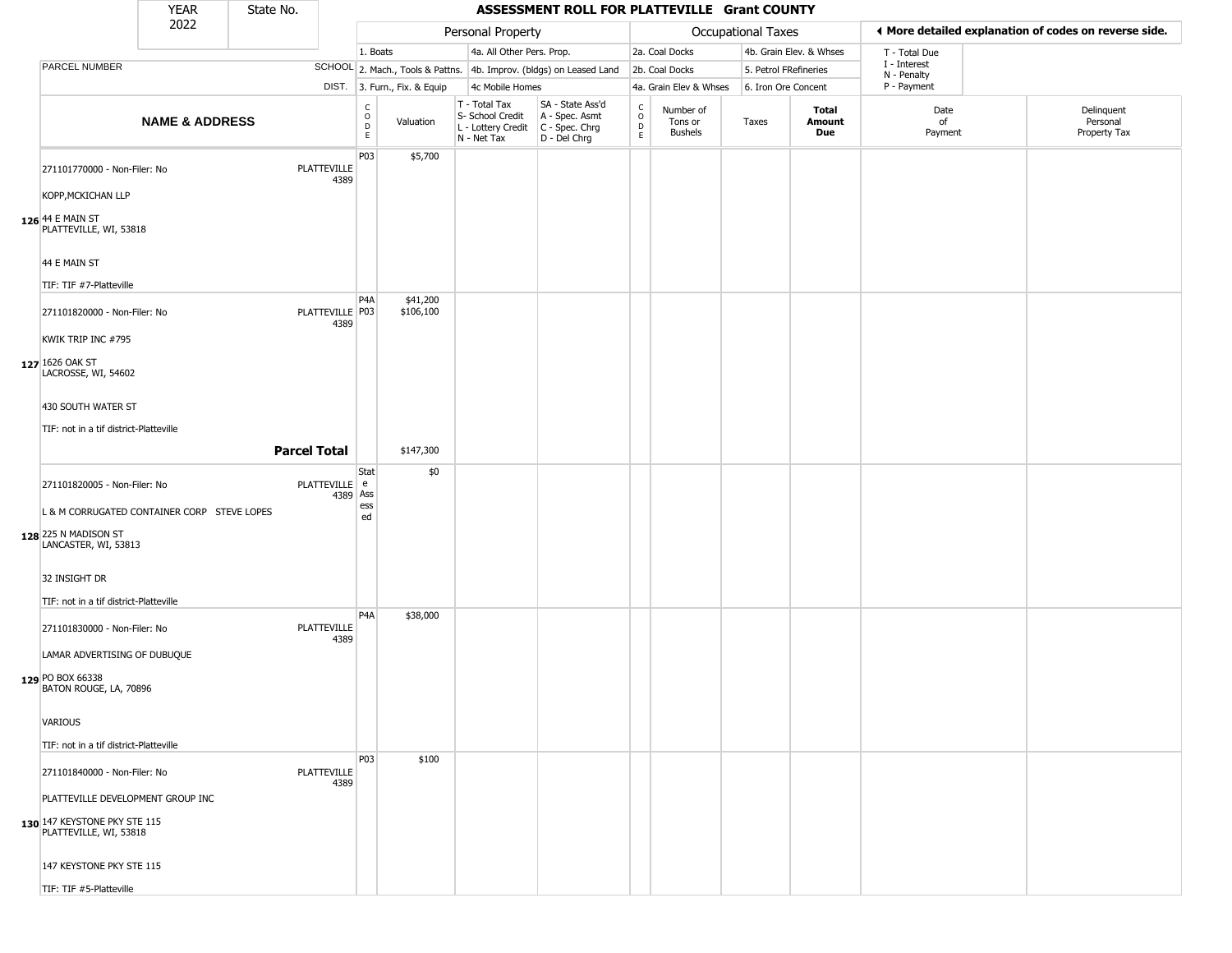|                                                       | <b>YEAR</b>               | State No.           |                            |                                  |                              |                                                                        | ASSESSMENT ROLL FOR PLATTEVILLE Grant COUNTY                         |                                   |                                        |                       |                               |                             |                                                       |
|-------------------------------------------------------|---------------------------|---------------------|----------------------------|----------------------------------|------------------------------|------------------------------------------------------------------------|----------------------------------------------------------------------|-----------------------------------|----------------------------------------|-----------------------|-------------------------------|-----------------------------|-------------------------------------------------------|
|                                                       | 2022                      |                     |                            |                                  |                              | Personal Property                                                      |                                                                      |                                   |                                        | Occupational Taxes    |                               |                             | ◀ More detailed explanation of codes on reverse side. |
|                                                       |                           |                     |                            | 1. Boats                         |                              | 4a. All Other Pers. Prop.                                              |                                                                      |                                   | 2a. Coal Docks                         |                       | 4b. Grain Elev. & Whses       | T - Total Due               |                                                       |
| PARCEL NUMBER                                         |                           |                     |                            |                                  |                              |                                                                        | SCHOOL 2. Mach., Tools & Pattns. 4b. Improv. (bldgs) on Leased Land  |                                   | 2b. Coal Docks                         | 5. Petrol FRefineries |                               | I - Interest<br>N - Penalty |                                                       |
|                                                       |                           |                     |                            |                                  | DIST. 3. Furn., Fix. & Equip | 4c Mobile Homes                                                        |                                                                      |                                   | 4a. Grain Elev & Whses                 | 6. Iron Ore Concent   |                               | P - Payment                 |                                                       |
|                                                       | <b>NAME &amp; ADDRESS</b> |                     |                            | c<br>$\circ$<br>$\mathsf D$<br>E | Valuation                    | T - Total Tax<br>S- School Credit<br>L - Lottery Credit<br>N - Net Tax | SA - State Ass'd<br>A - Spec. Asmt<br>C - Spec. Chrg<br>D - Del Chrg | $\frac{c}{0}$<br>$\mathsf D$<br>E | Number of<br>Tons or<br><b>Bushels</b> | Taxes                 | <b>Total</b><br>Amount<br>Due | Date<br>of<br>Payment       | Delinquent<br>Personal<br>Property Tax                |
| 271101850000 - Non-Filer: Yes                         |                           |                     | PLATTEVILLE P4A<br>4389    | P03                              | \$300<br>\$800               |                                                                        |                                                                      |                                   |                                        |                       |                               |                             |                                                       |
| LAWINGER BROTHERS CONSTRUCTION INC                    |                           |                     |                            |                                  |                              |                                                                        |                                                                      |                                   |                                        |                       |                               |                             |                                                       |
| 131 610 PIONEER RD<br>PLATTEVILLE, WI, 53818          |                           |                     |                            |                                  |                              |                                                                        |                                                                      |                                   |                                        |                       |                               |                             |                                                       |
| n                                                     |                           |                     |                            |                                  |                              |                                                                        |                                                                      |                                   |                                        |                       |                               |                             |                                                       |
| TIF: not in a tif district-Platteville                |                           | <b>Parcel Total</b> |                            |                                  | \$1,100                      |                                                                        |                                                                      |                                   |                                        |                       |                               |                             |                                                       |
| 271101870010 - Non-Filer: Yes                         |                           |                     | <b>PLATTEVILLE</b><br>4389 | <b>P03</b>                       | \$600                        |                                                                        |                                                                      |                                   |                                        |                       |                               |                             |                                                       |
| LEIBFRIED SONS LLC<br>132 1100 BIG JACK RD            |                           |                     |                            |                                  |                              |                                                                        |                                                                      |                                   |                                        |                       |                               |                             |                                                       |
| PLATTEVILLE, WI, 53818<br>1100 BIG JACK RD            |                           |                     |                            |                                  |                              |                                                                        |                                                                      |                                   |                                        |                       |                               |                             |                                                       |
| TIF: not in a tif district-Platteville                |                           |                     |                            |                                  |                              |                                                                        |                                                                      |                                   |                                        |                       |                               |                             |                                                       |
| 271101870020 - Non-Filer: Yes                         |                           |                     | PLATTEVILLE P03<br>4389    | P <sub>4</sub> A                 | \$400<br>\$11,900            |                                                                        |                                                                      |                                   |                                        |                       |                               |                             |                                                       |
| PAMONA LLC MOUND VIEW INN                             |                           |                     |                            |                                  |                              |                                                                        |                                                                      |                                   |                                        |                       |                               |                             |                                                       |
| 133 1755 E BUSINESS HWY 151<br>PLATTEVILLE, WI, 53818 |                           |                     |                            |                                  |                              |                                                                        |                                                                      |                                   |                                        |                       |                               |                             |                                                       |
| 1755 E BUSINESS HWY 151                               |                           |                     |                            |                                  |                              |                                                                        |                                                                      |                                   |                                        |                       |                               |                             |                                                       |
| TIF: TIF #6-Platteville                               |                           | <b>Parcel Total</b> |                            |                                  | \$12,300                     |                                                                        |                                                                      |                                   |                                        |                       |                               |                             |                                                       |
| 271101880050 - Non-Filer: No                          |                           |                     | PLATTEVILLE<br>4389        | P03                              | \$5,000                      |                                                                        |                                                                      |                                   |                                        |                       |                               |                             |                                                       |
| LIFELINE AUDIO VIDEO TECHNOLOGIES, INC                |                           |                     |                            |                                  |                              |                                                                        |                                                                      |                                   |                                        |                       |                               |                             |                                                       |
| 134 41 MEANS DR<br>PLATTEVILLE, WI, 53818             |                           |                     |                            |                                  |                              |                                                                        |                                                                      |                                   |                                        |                       |                               |                             |                                                       |
| 41 MEANS DR                                           |                           |                     |                            |                                  |                              |                                                                        |                                                                      |                                   |                                        |                       |                               |                             |                                                       |
| TIF: not in a tif district-Platteville                |                           |                     |                            |                                  |                              |                                                                        |                                                                      |                                   |                                        |                       |                               |                             |                                                       |
| 271101890000 - Non-Filer: Yes                         |                           |                     | PLATTEVILLE<br>4389        | P03                              | \$4,100                      |                                                                        |                                                                      |                                   |                                        |                       |                               |                             |                                                       |
| RICHARD LONG                                          |                           |                     |                            |                                  |                              |                                                                        |                                                                      |                                   |                                        |                       |                               |                             |                                                       |
| 135 20 N CHESTNUT ST<br>PLATTEVILLE, WI, 53818        |                           |                     |                            |                                  |                              |                                                                        |                                                                      |                                   |                                        |                       |                               |                             |                                                       |
| n                                                     |                           |                     |                            |                                  |                              |                                                                        |                                                                      |                                   |                                        |                       |                               |                             |                                                       |
| TIF: TIF #7-Platteville                               |                           |                     |                            |                                  |                              |                                                                        |                                                                      |                                   |                                        |                       |                               |                             |                                                       |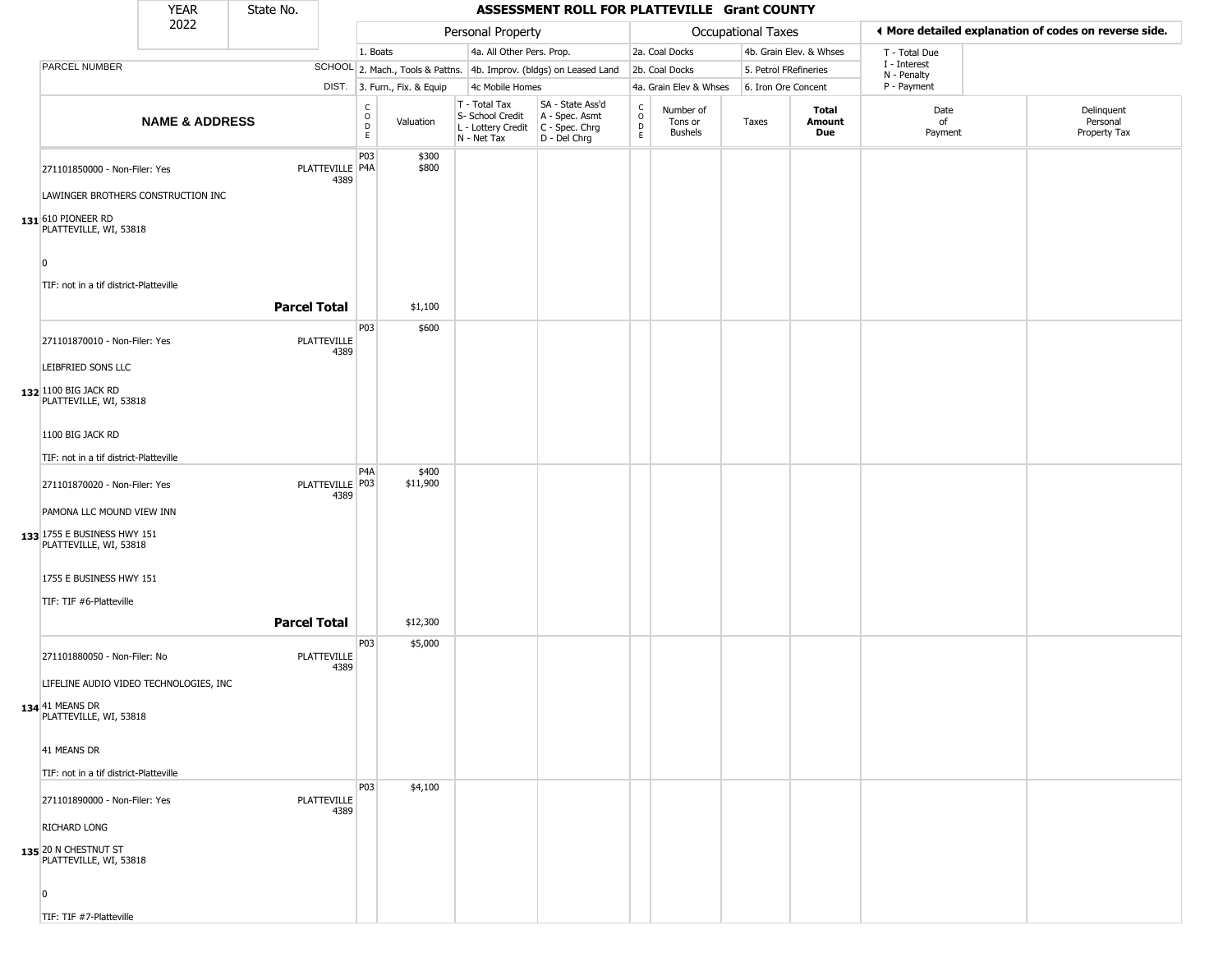|                                                                                       | <b>YEAR</b>               | State No.           |                            |                        |                              |                                                                        | ASSESSMENT ROLL FOR PLATTEVILLE Grant COUNTY                         |                                                          |                                        |                    |                         |                             |                                                       |
|---------------------------------------------------------------------------------------|---------------------------|---------------------|----------------------------|------------------------|------------------------------|------------------------------------------------------------------------|----------------------------------------------------------------------|----------------------------------------------------------|----------------------------------------|--------------------|-------------------------|-----------------------------|-------------------------------------------------------|
|                                                                                       | 2022                      |                     |                            |                        |                              | Personal Property                                                      |                                                                      |                                                          |                                        | Occupational Taxes |                         |                             | ◀ More detailed explanation of codes on reverse side. |
|                                                                                       |                           |                     |                            | 1. Boats               |                              | 4a. All Other Pers. Prop.                                              |                                                                      |                                                          | 2a. Coal Docks                         |                    | 4b. Grain Elev. & Whses | T - Total Due               |                                                       |
| PARCEL NUMBER                                                                         |                           |                     |                            |                        |                              |                                                                        | SCHOOL 2. Mach., Tools & Pattns. 4b. Improv. (bldgs) on Leased Land  |                                                          | 2b. Coal Docks                         |                    | 5. Petrol FRefineries   | I - Interest<br>N - Penalty |                                                       |
|                                                                                       |                           |                     |                            |                        | DIST. 3. Furn., Fix. & Equip | 4c Mobile Homes                                                        |                                                                      |                                                          | 4a. Grain Elev & Whses                 |                    | 6. Iron Ore Concent     | P - Payment                 |                                                       |
|                                                                                       | <b>NAME &amp; ADDRESS</b> |                     |                            | C<br>$\circ$<br>D<br>E | Valuation                    | T - Total Tax<br>S- School Credit<br>L - Lottery Credit<br>N - Net Tax | SA - State Ass'd<br>A - Spec. Asmt<br>C - Spec. Chrg<br>D - Del Chrg | $\begin{smallmatrix} C \\ 0 \\ D \end{smallmatrix}$<br>E | Number of<br>Tons or<br><b>Bushels</b> | Taxes              | Total<br>Amount<br>Due  | Date<br>of<br>Payment       | Delinquent<br>Personal<br>Property Tax                |
| 271101890010 - Non-Filer: Yes<br>LOS AMIGOS - GERMAN HERNANDES<br>$136$ 135 MAIN ST   |                           |                     | PLATTEVILLE<br>4389        | P03                    | \$3,600                      |                                                                        |                                                                      |                                                          |                                        |                    |                         |                             |                                                       |
| PLATTEVILLE, WI, 53818<br>135 MAIN ST                                                 |                           |                     |                            |                        |                              |                                                                        |                                                                      |                                                          |                                        |                    |                         |                             |                                                       |
| TIF: TIF #7-Platteville<br>271101900000 - Non-Filer: Yes<br>DYERSVILLE READY MIX, INC |                           |                     | <b>PLATTEVILLE</b><br>4389 | P03                    | \$700                        |                                                                        |                                                                      |                                                          |                                        |                    |                         |                             |                                                       |
| 137 2021 325TH AVE<br>DYERSVILLE, IA, 52040                                           |                           |                     |                            |                        |                              |                                                                        |                                                                      |                                                          |                                        |                    |                         |                             |                                                       |
| 285 MILWAUKEE ST<br>TIF: not in a tif district-Platteville                            |                           |                     |                            |                        |                              |                                                                        |                                                                      |                                                          |                                        |                    |                         |                             |                                                       |
| 271101950010 - Non-Filer: Yes<br><b>QUANTUM LEAP LLC</b>                              |                           |                     | <b>PLATTEVILLE</b><br>4389 | P03                    | \$300                        |                                                                        |                                                                      |                                                          |                                        |                    |                         |                             |                                                       |
| 138 3801 REGENT ST<br>MADISON, WI, 53705                                              |                           |                     |                            |                        |                              |                                                                        |                                                                      |                                                          |                                        |                    |                         |                             |                                                       |
| 15 E MAIN ST<br>TIF: TIF #7-Platteville                                               |                           |                     |                            | P03                    | \$2,100                      |                                                                        |                                                                      |                                                          |                                        |                    |                         |                             |                                                       |
| 271101960000 - Non-Filer: Yes<br>MAC A JR MCKICHAN                                    |                           |                     | PLATTEVILLE<br>4389        |                        |                              |                                                                        |                                                                      |                                                          |                                        |                    |                         |                             |                                                       |
| 139 715 COUNTRY CLUB CT<br>PLATTEVILLE, WI, 53818<br>$\overline{0}$                   |                           |                     |                            |                        |                              |                                                                        |                                                                      |                                                          |                                        |                    |                         |                             |                                                       |
| TIF: not in a tif district-Platteville                                                |                           |                     |                            |                        |                              |                                                                        |                                                                      |                                                          |                                        |                    |                         |                             |                                                       |
| 271102000010 - Non-Filer: Yes                                                         |                           |                     | PLATTEVILLE   P03          | P <sub>4</sub> A       | \$28,100<br>\$106,500        |                                                                        |                                                                      |                                                          |                                        |                    |                         |                             |                                                       |
| <b>EDEN BROOK</b>                                                                     |                           |                     | 4389                       |                        |                              |                                                                        |                                                                      |                                                          |                                        |                    |                         |                             |                                                       |
| 140 1300 N WATER STREET<br>PLATTEVILLE, WI, 53818                                     |                           |                     |                            |                        |                              |                                                                        |                                                                      |                                                          |                                        |                    |                         |                             |                                                       |
| 1300 N WATER STREET                                                                   |                           |                     |                            |                        |                              |                                                                        |                                                                      |                                                          |                                        |                    |                         |                             |                                                       |
| TIF: not in a tif district-Platteville                                                |                           | <b>Parcel Total</b> |                            |                        | \$134,600                    |                                                                        |                                                                      |                                                          |                                        |                    |                         |                             |                                                       |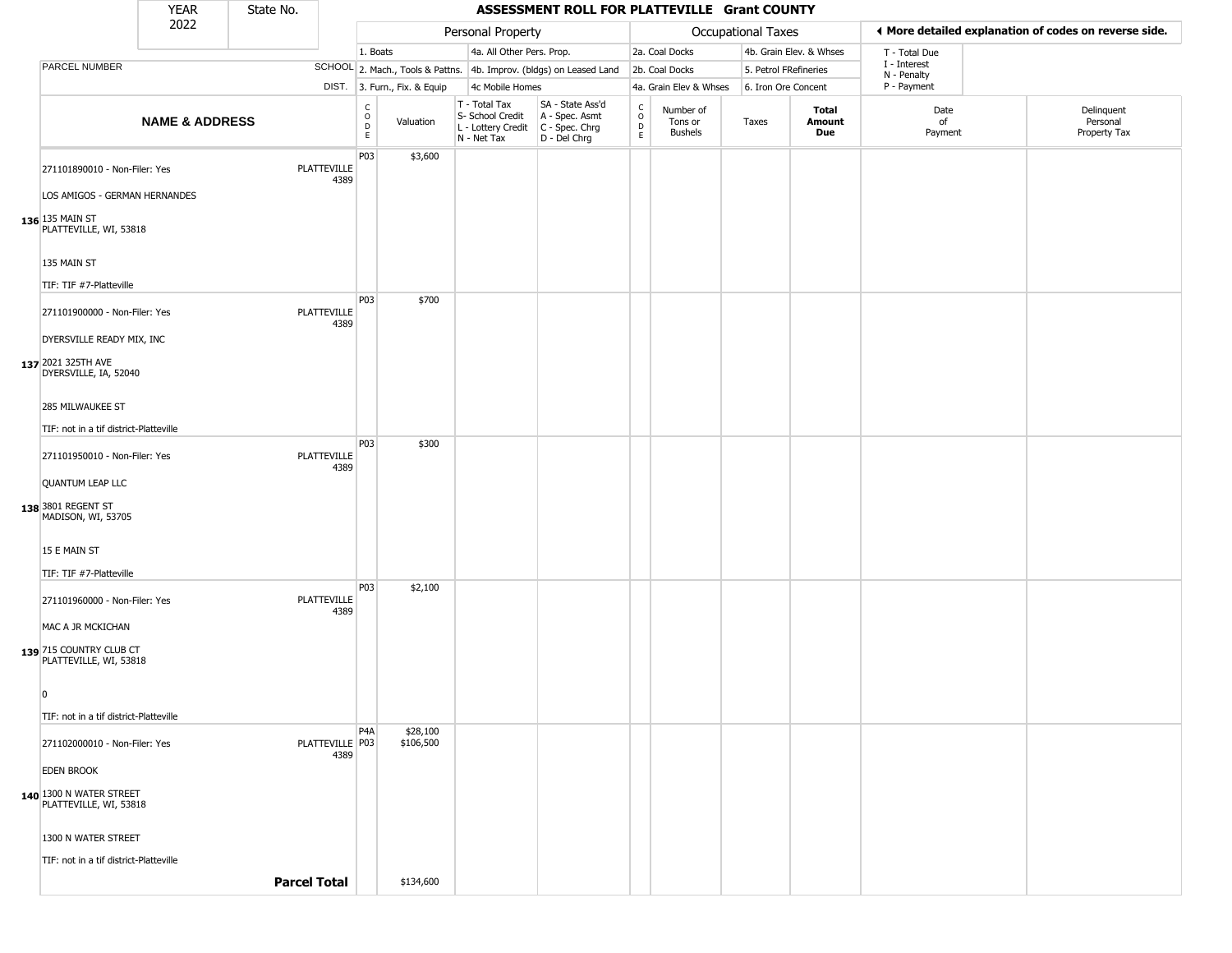|                                                          | <b>YEAR</b>               | State No.           |                           |                                                          |                              |                                                                                         | ASSESSMENT ROLL FOR PLATTEVILLE Grant COUNTY                        |                                |                                        |                    |                         |                             |                                                       |
|----------------------------------------------------------|---------------------------|---------------------|---------------------------|----------------------------------------------------------|------------------------------|-----------------------------------------------------------------------------------------|---------------------------------------------------------------------|--------------------------------|----------------------------------------|--------------------|-------------------------|-----------------------------|-------------------------------------------------------|
|                                                          | 2022                      |                     |                           |                                                          |                              | Personal Property                                                                       |                                                                     |                                |                                        | Occupational Taxes |                         |                             | ◀ More detailed explanation of codes on reverse side. |
|                                                          |                           |                     |                           | 1. Boats                                                 |                              | 4a. All Other Pers. Prop.                                                               |                                                                     |                                | 2a. Coal Docks                         |                    | 4b. Grain Elev. & Whses | T - Total Due               |                                                       |
| PARCEL NUMBER                                            |                           |                     |                           |                                                          |                              |                                                                                         | SCHOOL 2. Mach., Tools & Pattns. 4b. Improv. (bldgs) on Leased Land |                                | 2b. Coal Docks                         |                    | 5. Petrol FRefineries   | I - Interest<br>N - Penalty |                                                       |
|                                                          |                           |                     |                           |                                                          | DIST. 3. Furn., Fix. & Equip | 4c Mobile Homes                                                                         |                                                                     |                                | 4a. Grain Elev & Whses                 |                    | 6. Iron Ore Concent     | P - Payment                 |                                                       |
|                                                          | <b>NAME &amp; ADDRESS</b> |                     |                           | $\begin{matrix} 0 \\ 0 \\ D \end{matrix}$<br>$\mathsf E$ | Valuation                    | T - Total Tax<br>S- School Credit<br>L - Lottery Credit   C - Spec. Chrg<br>N - Net Tax | SA - State Ass'd<br>A - Spec. Asmt<br>$D - Del Chrg$                | $\rm _o^C$<br>$\mathsf D$<br>E | Number of<br>Tons or<br><b>Bushels</b> | Taxes              | Total<br>Amount<br>Due  | Date<br>of<br>Payment       | Delinquent<br>Personal<br>Property Tax                |
| 271102030000 - Non-Filer: Yes                            |                           |                     | PLATTEVILLE P4A<br>4389   | P03                                                      | \$100<br>\$200               |                                                                                         |                                                                     |                                |                                        |                    |                         |                             |                                                       |
| MAST & COMPANY INC                                       |                           |                     |                           |                                                          |                              |                                                                                         |                                                                     |                                |                                        |                    |                         |                             |                                                       |
| $141$ <sup>140</sup> ALDEN AVE<br>PLATTEVILLE, WI, 53818 |                           |                     |                           |                                                          |                              |                                                                                         |                                                                     |                                |                                        |                    |                         |                             |                                                       |
| 140 ALDEN AVE                                            |                           |                     |                           |                                                          |                              |                                                                                         |                                                                     |                                |                                        |                    |                         |                             |                                                       |
| TIF: TIF #7-Platteville                                  |                           |                     |                           |                                                          |                              |                                                                                         |                                                                     |                                |                                        |                    |                         |                             |                                                       |
|                                                          |                           | <b>Parcel Total</b> |                           |                                                          | \$300                        |                                                                                         |                                                                     |                                |                                        |                    |                         |                             |                                                       |
| 271102030010 - Non-Filer: Yes                            |                           |                     | PLATTEVILLE P03<br>4389   | P4A                                                      | \$200<br>\$43,200            |                                                                                         |                                                                     |                                |                                        |                    |                         |                             |                                                       |
| MAURICES INCORPORATED #1222                              |                           |                     |                           |                                                          |                              |                                                                                         |                                                                     |                                |                                        |                    |                         |                             |                                                       |
| 142 PO BOX 165001<br>DULUTH, MN, 55816                   |                           |                     |                           |                                                          |                              |                                                                                         |                                                                     |                                |                                        |                    |                         |                             |                                                       |
| 1845 PROGRESSIVE PARKWAY, SUITE 1                        |                           |                     |                           |                                                          |                              |                                                                                         |                                                                     |                                |                                        |                    |                         |                             |                                                       |
| TIF: TIF #5-Platteville                                  |                           | <b>Parcel Total</b> |                           |                                                          | \$43,400                     |                                                                                         |                                                                     |                                |                                        |                    |                         |                             |                                                       |
| 271102030020 - Non-Filer: No                             |                           |                     | PLATTEVILLE P03           | P <sub>4</sub> A                                         | \$20,200<br>\$1,098,700      |                                                                                         |                                                                     |                                |                                        |                    |                         |                             |                                                       |
| MENARD, INC #3231                                        |                           |                     | 4389                      |                                                          |                              |                                                                                         |                                                                     |                                |                                        |                    |                         |                             |                                                       |
| 143 5101 MENARD DR<br>EAU CLAIRE, WI, 54703              |                           |                     |                           |                                                          |                              |                                                                                         |                                                                     |                                |                                        |                    |                         |                             |                                                       |
| 1700 PROGRESSIVE PARKWAY                                 |                           |                     |                           |                                                          |                              |                                                                                         |                                                                     |                                |                                        |                    |                         |                             |                                                       |
| TIF: TIF #5-Platteville                                  |                           |                     |                           |                                                          |                              |                                                                                         |                                                                     |                                |                                        |                    |                         |                             |                                                       |
|                                                          |                           | <b>Parcel Total</b> |                           |                                                          | \$1,118,900                  |                                                                                         |                                                                     |                                |                                        |                    |                         |                             |                                                       |
| 271102100020 - Non-Filer: No                             |                           |                     | PLATTEVILLE   P03<br>4389 | P4A                                                      | \$2,500<br>\$106,300         |                                                                                         |                                                                     |                                |                                        |                    |                         |                             |                                                       |
| MEDICAL ASSOCIATES                                       |                           |                     |                           |                                                          |                              |                                                                                         |                                                                     |                                |                                        |                    |                         |                             |                                                       |
| 144 1500 ASSOCIATES DR<br>DUBUQUE, IA, 52002             |                           |                     |                           |                                                          |                              |                                                                                         |                                                                     |                                |                                        |                    |                         |                             |                                                       |
| 1240 BIG JACK RD                                         |                           |                     |                           |                                                          |                              |                                                                                         |                                                                     |                                |                                        |                    |                         |                             |                                                       |
| TIF: not in a tif district-Platteville                   |                           |                     |                           |                                                          |                              |                                                                                         |                                                                     |                                |                                        |                    |                         |                             |                                                       |
|                                                          |                           | <b>Parcel Total</b> |                           |                                                          | \$108,800                    |                                                                                         |                                                                     |                                |                                        |                    |                         |                             |                                                       |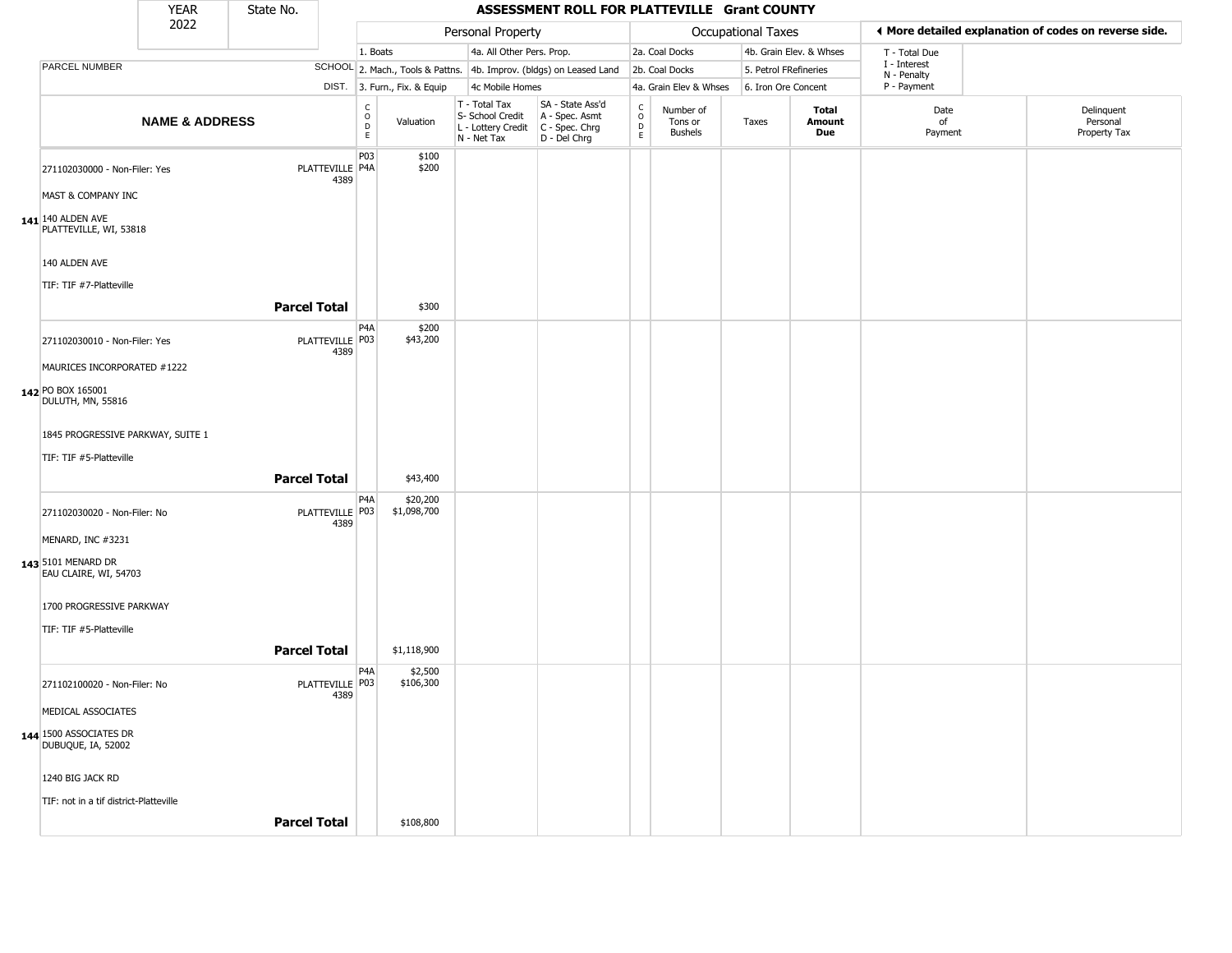|                                                                                    | <b>YEAR</b>               | State No.           |                            |                                                              |                              |                                                                        | ASSESSMENT ROLL FOR PLATTEVILLE Grant COUNTY                           |                                   |                                 |                       |                         |                             |                                                       |
|------------------------------------------------------------------------------------|---------------------------|---------------------|----------------------------|--------------------------------------------------------------|------------------------------|------------------------------------------------------------------------|------------------------------------------------------------------------|-----------------------------------|---------------------------------|-----------------------|-------------------------|-----------------------------|-------------------------------------------------------|
|                                                                                    | 2022                      |                     |                            |                                                              |                              | Personal Property                                                      |                                                                        |                                   |                                 | Occupational Taxes    |                         |                             | ◀ More detailed explanation of codes on reverse side. |
|                                                                                    |                           |                     |                            | 1. Boats                                                     |                              | 4a. All Other Pers. Prop.                                              |                                                                        |                                   | 2a. Coal Docks                  |                       | 4b. Grain Elev. & Whses | T - Total Due               |                                                       |
| PARCEL NUMBER                                                                      |                           |                     |                            |                                                              |                              |                                                                        | SCHOOL 2. Mach., Tools & Pattns. 4b. Improv. (bldgs) on Leased Land    |                                   | 2b. Coal Docks                  | 5. Petrol FRefineries |                         | I - Interest<br>N - Penalty |                                                       |
|                                                                                    |                           |                     |                            |                                                              | DIST. 3. Furn., Fix. & Equip | 4c Mobile Homes                                                        |                                                                        |                                   | 4a. Grain Elev & Whses          | 6. Iron Ore Concent   |                         | P - Payment                 |                                                       |
|                                                                                    | <b>NAME &amp; ADDRESS</b> |                     |                            | $\mathsf{C}$<br>$\begin{array}{c}\n0 \\ D \\ E\n\end{array}$ | Valuation                    | T - Total Tax<br>S- School Credit<br>L - Lottery Credit<br>N - Net Tax | SA - State Ass'd<br>A - Spec. Asmt<br>$C - Spec. Chrg$<br>D - Del Chrg | $\mathsf{C}$<br>$\circ$<br>D<br>E | Number of<br>Tons or<br>Bushels | Taxes                 | Total<br>Amount<br>Due  | Date<br>of<br>Payment       | Delinquent<br>Personal<br>Property Tax                |
| 271102120000 - Non-Filer: Yes                                                      |                           |                     | <b>PLATTEVILLE</b><br>4389 | P03                                                          | \$25,000                     |                                                                        |                                                                        |                                   |                                 |                       |                         |                             |                                                       |
| MARTIN SCHWARTZ FUNERAL HOMES INC<br>145 1234 S MADISON ST<br>LANCASTER, WI, 53813 |                           |                     |                            |                                                              |                              |                                                                        |                                                                        |                                   |                                 |                       |                         |                             |                                                       |
| 100 PARK PL                                                                        |                           |                     |                            |                                                              |                              |                                                                        |                                                                        |                                   |                                 |                       |                         |                             |                                                       |
| TIF: not in a tif district-Platteville                                             |                           |                     |                            |                                                              |                              |                                                                        |                                                                        |                                   |                                 |                       |                         |                             |                                                       |
| 271102140020 - Non-Filer: Yes<br>MILLENNIUM CINEMA                                 |                           |                     | PLATTEVILLE P03<br>4389    | P4A                                                          | \$100<br>\$7,400             |                                                                        |                                                                        |                                   |                                 |                       |                         |                             |                                                       |
| 146 1018 WOODLAND RD<br>PLATTEVILLE, WI, 53818                                     |                           |                     |                            |                                                              |                              |                                                                        |                                                                        |                                   |                                 |                       |                         |                             |                                                       |
| 151 MILLENNIUM DR<br>TIF: not in a tif district-Platteville                        |                           |                     |                            |                                                              |                              |                                                                        |                                                                        |                                   |                                 |                       |                         |                             |                                                       |
|                                                                                    |                           | <b>Parcel Total</b> |                            |                                                              | \$7,500                      |                                                                        |                                                                        |                                   |                                 |                       |                         |                             |                                                       |
|                                                                                    |                           |                     |                            | P03                                                          | \$4,200                      |                                                                        |                                                                        |                                   |                                 |                       |                         |                             |                                                       |
| 271102170005 - Non-Filer: No<br>MOMENTUM BIKES & BOARDS LLC                        |                           |                     | <b>PLATTEVILLE</b><br>4389 |                                                              |                              |                                                                        |                                                                        |                                   |                                 |                       |                         |                             |                                                       |
| 147 25 W MAIN ST<br>PLATTEVILLE, WI, 53818                                         |                           |                     |                            |                                                              |                              |                                                                        |                                                                        |                                   |                                 |                       |                         |                             |                                                       |
| 25 W MAIN ST<br>TIF: TIF #7-Platteville                                            |                           |                     |                            |                                                              |                              |                                                                        |                                                                        |                                   |                                 |                       |                         |                             |                                                       |
| 271102180000 - Non-Filer: No                                                       |                           |                     | <b>PLATTEVILLE</b><br>4389 | P03                                                          | \$239,500                    |                                                                        |                                                                        |                                   |                                 |                       |                         |                             |                                                       |
| MOUND CITY BANK<br>148 25 E PINE ST, PO BOX 263<br>PLATTEVILLE, WI, 53818          |                           |                     |                            |                                                              |                              |                                                                        |                                                                        |                                   |                                 |                       |                         |                             |                                                       |
| 25 E PINE ST<br>TIF: not in a tif district-Platteville                             |                           |                     |                            |                                                              |                              |                                                                        |                                                                        |                                   |                                 |                       |                         |                             |                                                       |
| 271102180010 - Non-Filer: No                                                       |                           |                     | <b>PLATTEVILLE</b><br>4389 | P03                                                          | \$105,600                    |                                                                        |                                                                        |                                   |                                 |                       |                         |                             |                                                       |
| MOUND CITY BANK<br>149 25 E PINE ST, PO BOX 263<br>PLATTEVILLE, WI, 53818          |                           |                     |                            |                                                              |                              |                                                                        |                                                                        |                                   |                                 |                       |                         |                             |                                                       |
| 90 S SECOND ST                                                                     |                           |                     |                            |                                                              |                              |                                                                        |                                                                        |                                   |                                 |                       |                         |                             |                                                       |
| TIF: TIF #7-Platteville                                                            |                           |                     |                            |                                                              |                              |                                                                        |                                                                        |                                   |                                 |                       |                         |                             |                                                       |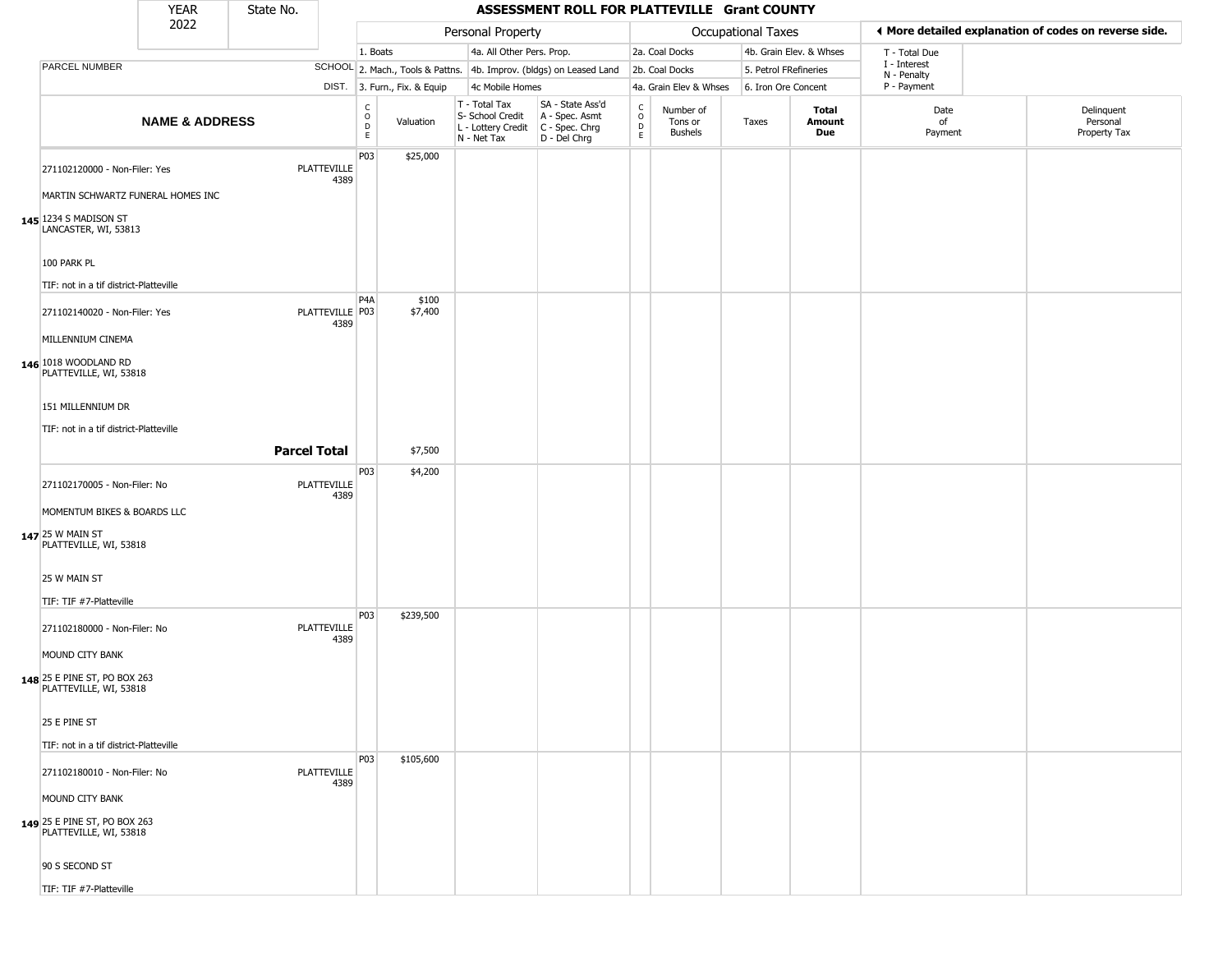|                                                                        | <b>YEAR</b>               | State No.           |                            |                        |                              |                                                                                         | ASSESSMENT ROLL FOR PLATTEVILLE Grant COUNTY                        |                                       |                                        |                           |                         |                             |                                                       |
|------------------------------------------------------------------------|---------------------------|---------------------|----------------------------|------------------------|------------------------------|-----------------------------------------------------------------------------------------|---------------------------------------------------------------------|---------------------------------------|----------------------------------------|---------------------------|-------------------------|-----------------------------|-------------------------------------------------------|
|                                                                        | 2022                      |                     |                            |                        |                              | Personal Property                                                                       |                                                                     |                                       |                                        | <b>Occupational Taxes</b> |                         |                             | ◀ More detailed explanation of codes on reverse side. |
|                                                                        |                           |                     |                            | 1. Boats               |                              | 4a. All Other Pers. Prop.                                                               |                                                                     |                                       | 2a. Coal Docks                         |                           | 4b. Grain Elev. & Whses | T - Total Due               |                                                       |
| PARCEL NUMBER                                                          |                           |                     |                            |                        |                              |                                                                                         | SCHOOL 2. Mach., Tools & Pattns. 4b. Improv. (bldgs) on Leased Land |                                       | 2b. Coal Docks                         |                           | 5. Petrol FRefineries   | I - Interest<br>N - Penalty |                                                       |
|                                                                        |                           |                     |                            |                        | DIST. 3. Furn., Fix. & Equip | 4c Mobile Homes                                                                         |                                                                     |                                       | 4a. Grain Elev & Whses                 | 6. Iron Ore Concent       |                         | P - Payment                 |                                                       |
|                                                                        | <b>NAME &amp; ADDRESS</b> |                     |                            | C<br>$\circ$<br>D<br>E | Valuation                    | T - Total Tax<br>S- School Credit<br>L - Lottery Credit   C - Spec. Chrg<br>N - Net Tax | SA - State Ass'd<br>A - Spec. Asmt<br>$D - Del Chrg$                | $\rm\frac{C}{O}$<br>$\mathsf{D}$<br>E | Number of<br>Tons or<br><b>Bushels</b> | Taxes                     | Total<br>Amount<br>Due  | Date<br>of<br>Payment       | Delinquent<br>Personal<br>Property Tax                |
| 271102200000 - Non-Filer: Yes                                          |                           |                     | <b>PLATTEVILLE</b><br>4389 | P03                    | \$7,900                      |                                                                                         |                                                                     |                                       |                                        |                           |                         |                             |                                                       |
| <b>RUNDE AUTO GROUP</b><br>150 885 E HWY 151<br>PLATTEVILLE, WI, 53818 |                           |                     |                            |                        |                              |                                                                                         |                                                                     |                                       |                                        |                           |                         |                             |                                                       |
| 885 E HWY 151                                                          |                           |                     |                            |                        |                              |                                                                                         |                                                                     |                                       |                                        |                           |                         |                             |                                                       |
| TIF: not in a tif district-Platteville                                 |                           |                     |                            |                        |                              |                                                                                         |                                                                     |                                       |                                        |                           |                         |                             |                                                       |
| 271102210030 - Non-Filer: No                                           |                           |                     | PLATTEVILLE<br>4389        | P03                    | \$800                        |                                                                                         |                                                                     |                                       |                                        |                           |                         |                             |                                                       |
| QUADIENT INC FKA NEOPOST USA INC                                       |                           |                     |                            |                        |                              |                                                                                         |                                                                     |                                       |                                        |                           |                         |                             |                                                       |
| 151 478 WHEELERS FARMS RD<br>MILFORD, CT, 06461                        |                           |                     |                            |                        |                              |                                                                                         |                                                                     |                                       |                                        |                           |                         |                             |                                                       |
| VARIOUS                                                                |                           |                     |                            |                        |                              |                                                                                         |                                                                     |                                       |                                        |                           |                         |                             |                                                       |
| TIF: not in a tif district-Platteville                                 |                           |                     |                            |                        |                              |                                                                                         |                                                                     |                                       |                                        |                           |                         |                             |                                                       |
| 271102220000 - Non-Filer: Yes                                          |                           |                     | PLATTEVILLE P03<br>4389    | P4A                    | \$100<br>\$10,500            |                                                                                         |                                                                     |                                       |                                        |                           |                         |                             |                                                       |
| NETUX SOLUTIONS LLC<br>152 PO Box 348                                  |                           |                     |                            |                        |                              |                                                                                         |                                                                     |                                       |                                        |                           |                         |                             |                                                       |
| PLATTEVILLE, WI, 53818                                                 |                           |                     |                            |                        |                              |                                                                                         |                                                                     |                                       |                                        |                           |                         |                             |                                                       |
| 30 e Main St                                                           |                           |                     |                            |                        |                              |                                                                                         |                                                                     |                                       |                                        |                           |                         |                             |                                                       |
| TIF: TIF #7-Platteville                                                |                           |                     |                            |                        |                              |                                                                                         |                                                                     |                                       |                                        |                           |                         |                             |                                                       |
|                                                                        |                           | <b>Parcel Total</b> |                            |                        | \$10,600                     |                                                                                         |                                                                     |                                       |                                        |                           |                         |                             |                                                       |
| 271102240000 - Non-Filer: No                                           |                           |                     | PLATTEVILLE<br>4389        | P03                    | \$1,100                      |                                                                                         |                                                                     |                                       |                                        |                           |                         |                             |                                                       |
| BILL'S PLUMBING & HEATING, INC                                         |                           |                     |                            |                        |                              |                                                                                         |                                                                     |                                       |                                        |                           |                         |                             |                                                       |
| 153 1090 REDDY DR<br>PLATTEVILLE, WI, 53818                            |                           |                     |                            |                        |                              |                                                                                         |                                                                     |                                       |                                        |                           |                         |                             |                                                       |
| 830 VALLEY RD                                                          |                           |                     |                            |                        |                              |                                                                                         |                                                                     |                                       |                                        |                           |                         |                             |                                                       |
| TIF: not in a tif district-Platteville                                 |                           |                     |                            |                        |                              |                                                                                         |                                                                     |                                       |                                        |                           |                         |                             |                                                       |
| 271102300000 - Non-Filer: Yes                                          |                           |                     | PLATTEVILLE                | P <sub>03</sub>        | \$1,000                      |                                                                                         |                                                                     |                                       |                                        |                           |                         |                             |                                                       |
| RICHARD FINANCIAL RESOURCES, LLC JEFF T RICHARD                        |                           |                     | 4389                       |                        |                              |                                                                                         |                                                                     |                                       |                                        |                           |                         |                             |                                                       |
| 154 PO BOX 418<br>PLATTEVILLE, WI, 53818                               |                           |                     |                            |                        |                              |                                                                                         |                                                                     |                                       |                                        |                           |                         |                             |                                                       |
| 35 S COURT #B                                                          |                           |                     |                            |                        |                              |                                                                                         |                                                                     |                                       |                                        |                           |                         |                             |                                                       |
| TIF: TIF #7-Platteville                                                |                           |                     |                            |                        |                              |                                                                                         |                                                                     |                                       |                                        |                           |                         |                             |                                                       |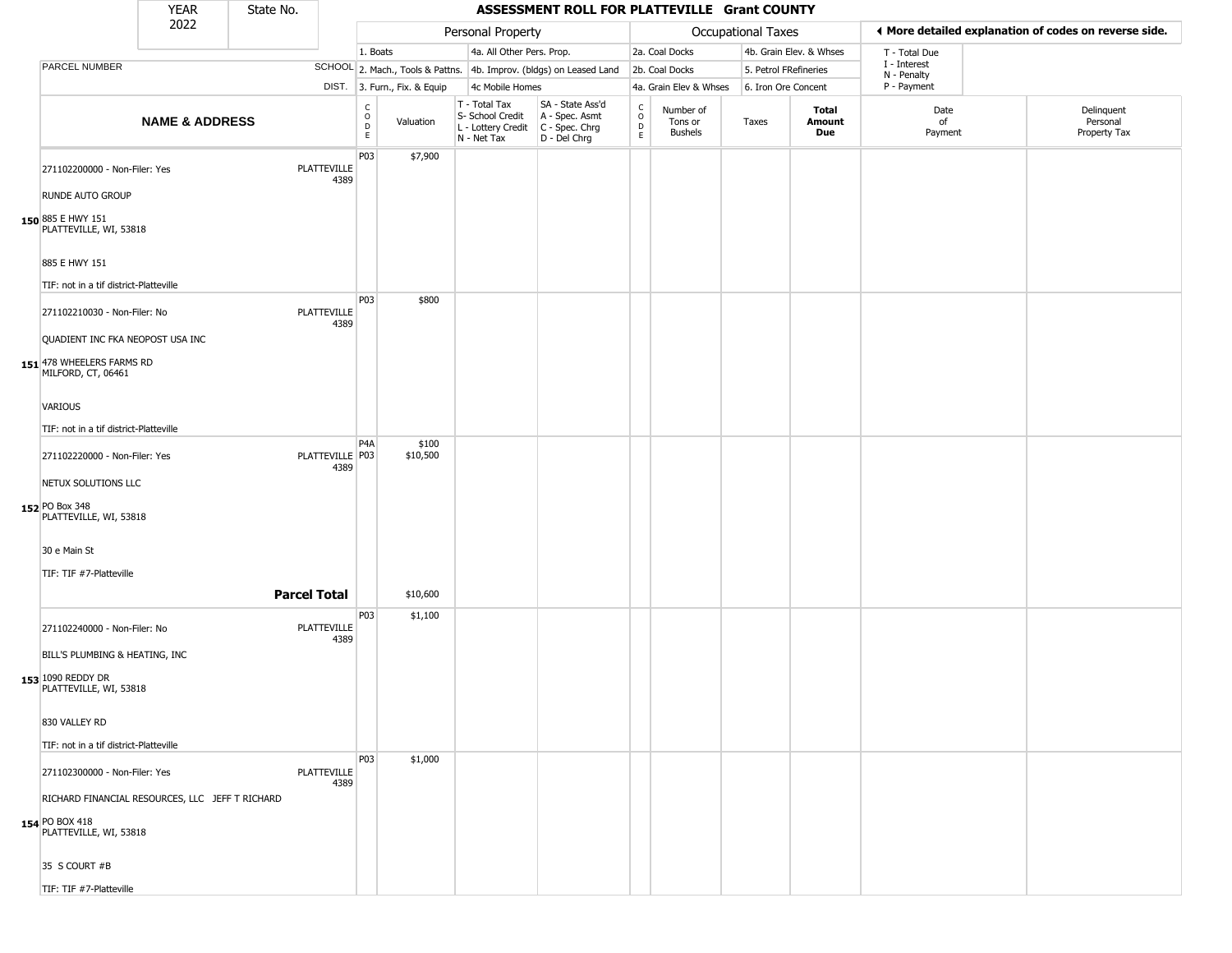|                                                                                             | <b>YEAR</b>               | State No.           |                            |                                                   |                              |                                                                        | ASSESSMENT ROLL FOR PLATTEVILLE Grant COUNTY                         |                                            |                                        |                       |                         |                             |                                                       |
|---------------------------------------------------------------------------------------------|---------------------------|---------------------|----------------------------|---------------------------------------------------|------------------------------|------------------------------------------------------------------------|----------------------------------------------------------------------|--------------------------------------------|----------------------------------------|-----------------------|-------------------------|-----------------------------|-------------------------------------------------------|
|                                                                                             | 2022                      |                     |                            |                                                   |                              | Personal Property                                                      |                                                                      |                                            |                                        | Occupational Taxes    |                         |                             | ♦ More detailed explanation of codes on reverse side. |
|                                                                                             |                           |                     |                            | 1. Boats                                          |                              | 4a. All Other Pers. Prop.                                              |                                                                      |                                            | 2a. Coal Docks                         |                       | 4b. Grain Elev. & Whses | T - Total Due               |                                                       |
| PARCEL NUMBER                                                                               |                           |                     |                            |                                                   |                              |                                                                        | SCHOOL 2. Mach., Tools & Pattns. 4b. Improv. (bldgs) on Leased Land  |                                            | 2b. Coal Docks                         | 5. Petrol FRefineries |                         | I - Interest<br>N - Penalty |                                                       |
|                                                                                             |                           |                     |                            |                                                   | DIST. 3. Furn., Fix. & Equip | 4c Mobile Homes                                                        |                                                                      |                                            | 4a. Grain Elev & Whses                 | 6. Iron Ore Concent   |                         | P - Payment                 |                                                       |
|                                                                                             | <b>NAME &amp; ADDRESS</b> |                     |                            | $\begin{array}{c}\nC \\ O \\ D \\ E\n\end{array}$ | Valuation                    | T - Total Tax<br>S- School Credit<br>L - Lottery Credit<br>N - Net Tax | SA - State Ass'd<br>A - Spec. Asmt<br>C - Spec. Chrg<br>D - Del Chrg | $\begin{array}{c} C \\ O \\ E \end{array}$ | Number of<br>Tons or<br><b>Bushels</b> | Taxes                 | Total<br>Amount<br>Due  | Date<br>of<br>Payment       | Delinquent<br>Personal<br>Property Tax                |
| 271102300010 - Non-Filer: No                                                                |                           |                     | <b>PLATTEVILLE</b><br>4389 | P <sub>4</sub> A                                  | \$4,300                      |                                                                        |                                                                      |                                            |                                        |                       |                         |                             |                                                       |
| NUCO 2 SUPPLY LLC<br>155 10 RIVERVIEW DR<br>DANBURY, CT, 06810                              |                           |                     |                            |                                                   |                              |                                                                        |                                                                      |                                            |                                        |                       |                         |                             |                                                       |
| <b>VARIOUS</b>                                                                              |                           |                     |                            |                                                   |                              |                                                                        |                                                                      |                                            |                                        |                       |                         |                             |                                                       |
| TIF: not in a tif district-Platteville                                                      |                           |                     |                            |                                                   |                              |                                                                        |                                                                      |                                            |                                        |                       |                         |                             |                                                       |
| 271102310001 - Non-Filer: No<br>OAK CREEK INVESTMENTS LLC                                   |                           |                     | <b>PLATTEVILLE</b><br>4389 | P03                                               | \$10,400                     |                                                                        |                                                                      |                                            |                                        |                       |                         |                             |                                                       |
| 156 6739 N ELM ST<br>PLATTEVILLE, WI, 53818                                                 |                           |                     |                            |                                                   |                              |                                                                        |                                                                      |                                            |                                        |                       |                         |                             |                                                       |
| 150 STONEBRIDGE RD                                                                          |                           |                     |                            |                                                   |                              |                                                                        |                                                                      |                                            |                                        |                       |                         |                             |                                                       |
| TIF: not in a tif district-Platteville                                                      |                           |                     |                            |                                                   |                              |                                                                        |                                                                      |                                            |                                        |                       |                         |                             |                                                       |
| 271102320000 - Non-Filer: No                                                                |                           |                     | PLATTEVILLE P03<br>4389    | P <sub>4</sub> A                                  | \$500<br>\$40,100            |                                                                        |                                                                      |                                            |                                        |                       |                         |                             |                                                       |
| OAK PARK DENTAL<br>157 4607 ROYAL DR<br>EAU CLAIRE, WI, 54701                               |                           |                     |                            |                                                   |                              |                                                                        |                                                                      |                                            |                                        |                       |                         |                             |                                                       |
| 1250 N WATER ST<br>TIF: not in a tif district-Platteville                                   |                           |                     |                            |                                                   |                              |                                                                        |                                                                      |                                            |                                        |                       |                         |                             |                                                       |
|                                                                                             |                           | <b>Parcel Total</b> |                            |                                                   | \$40,600                     |                                                                        |                                                                      |                                            |                                        |                       |                         |                             |                                                       |
| 271102320005 - Non-Filer: No                                                                |                           |                     | <b>PLATTEVILLE</b><br>4389 | P03                                               | \$2,600                      |                                                                        |                                                                      |                                            |                                        |                       |                         |                             |                                                       |
| CANON FINANCIAL SERVICES, INC<br>158 158 GAITHER DR, PO BOX 5008<br>MOUNT LAUREL, NJ, 08054 |                           |                     |                            |                                                   |                              |                                                                        |                                                                      |                                            |                                        |                       |                         |                             |                                                       |
| <b>VARIOUS</b>                                                                              |                           |                     |                            |                                                   |                              |                                                                        |                                                                      |                                            |                                        |                       |                         |                             |                                                       |
| TIF: not in a tif district-Platteville                                                      |                           |                     |                            | P03                                               | \$3,600                      |                                                                        |                                                                      |                                            |                                        |                       |                         |                             |                                                       |
| 271102320006 - Non-Filer: No                                                                |                           |                     | <b>PLATTEVILLE</b><br>4389 |                                                   |                              |                                                                        |                                                                      |                                            |                                        |                       |                         |                             |                                                       |
| CANON FINANCIAL SERVICES, INC                                                               |                           |                     |                            |                                                   |                              |                                                                        |                                                                      |                                            |                                        |                       |                         |                             |                                                       |
| 159 158 GAITHER DR, PO BOX 5008<br>MOUNT LAUREL, NJ, 08054                                  |                           |                     |                            |                                                   |                              |                                                                        |                                                                      |                                            |                                        |                       |                         |                             |                                                       |
| 1700 PROGRESSIVE PKWY                                                                       |                           |                     |                            |                                                   |                              |                                                                        |                                                                      |                                            |                                        |                       |                         |                             |                                                       |
| TIF: TIF #5-Platteville                                                                     |                           |                     |                            |                                                   |                              |                                                                        |                                                                      |                                            |                                        |                       |                         |                             |                                                       |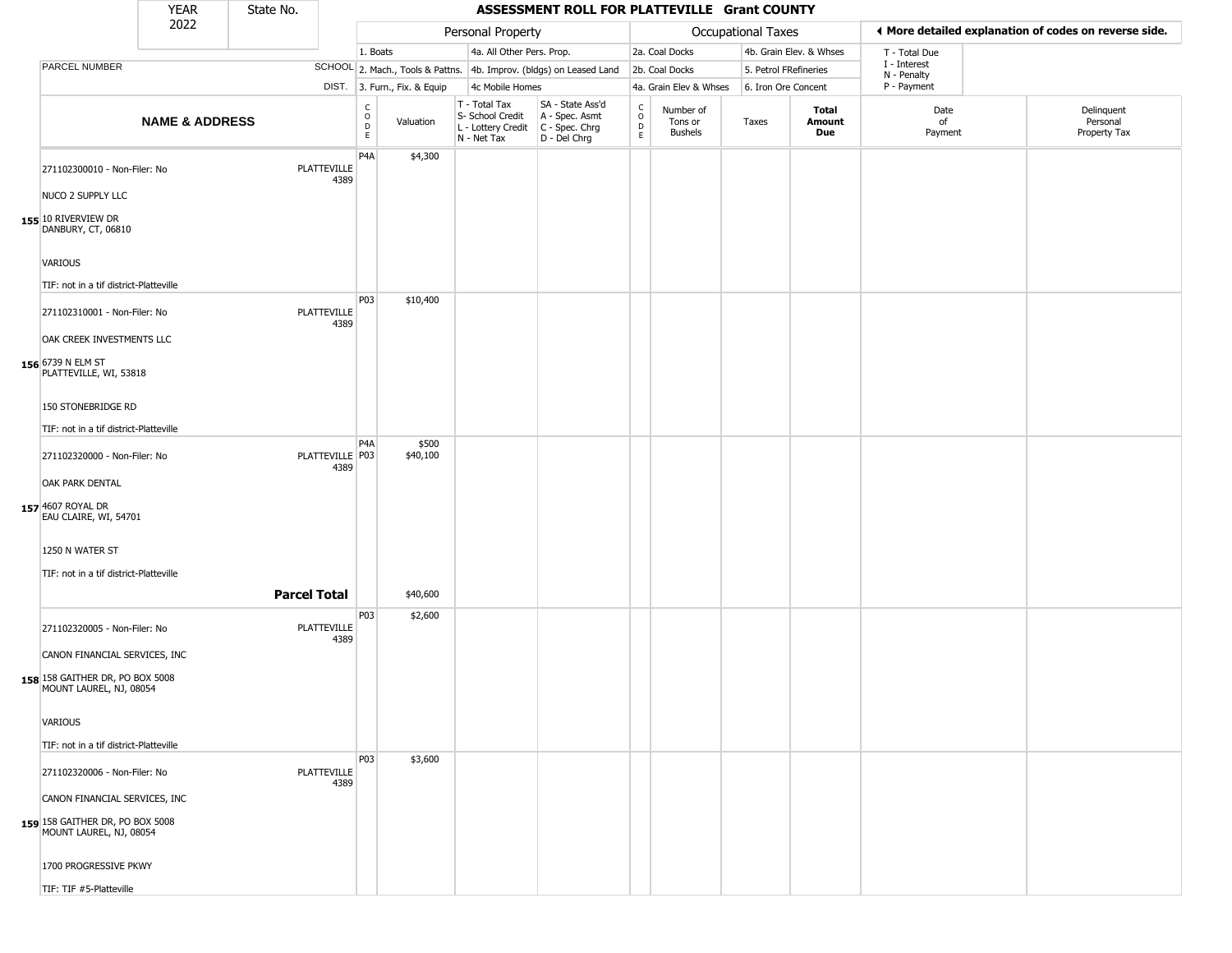|                                                             | <b>YEAR</b>               | State No.           |                            |                                  |                              |                                                                          | ASSESSMENT ROLL FOR PLATTEVILLE Grant COUNTY                         |                                 |                                 |                       |                         |                             |                                                       |
|-------------------------------------------------------------|---------------------------|---------------------|----------------------------|----------------------------------|------------------------------|--------------------------------------------------------------------------|----------------------------------------------------------------------|---------------------------------|---------------------------------|-----------------------|-------------------------|-----------------------------|-------------------------------------------------------|
|                                                             | 2022                      |                     |                            |                                  |                              | Personal Property                                                        |                                                                      |                                 |                                 | Occupational Taxes    |                         |                             | ♦ More detailed explanation of codes on reverse side. |
|                                                             |                           |                     |                            | 1. Boats                         |                              | 4a. All Other Pers. Prop.                                                |                                                                      |                                 | 2a. Coal Docks                  |                       | 4b. Grain Elev. & Whses | T - Total Due               |                                                       |
| PARCEL NUMBER                                               |                           |                     |                            |                                  |                              |                                                                          | SCHOOL 2. Mach., Tools & Pattns. 4b. Improv. (bldgs) on Leased Land  |                                 | 2b. Coal Docks                  | 5. Petrol FRefineries |                         | I - Interest<br>N - Penalty |                                                       |
|                                                             |                           |                     |                            |                                  | DIST. 3. Furn., Fix. & Equip | 4c Mobile Homes                                                          |                                                                      |                                 | 4a. Grain Elev & Whses          | 6. Iron Ore Concent   |                         | P - Payment                 |                                                       |
|                                                             | <b>NAME &amp; ADDRESS</b> |                     |                            | C<br>$\circ$<br>$\mathsf D$<br>E | Valuation                    | $T - Total Tax$<br>S- School Credit<br>L - Lottery Credit<br>N - Net Tax | SA - State Ass'd<br>A - Spec. Asmt<br>C - Spec. Chrg<br>D - Del Chrg | $\rm ^c_o$<br>$\mathsf{D}$<br>E | Number of<br>Tons or<br>Bushels | Taxes                 | Total<br>Amount<br>Due  | Date<br>of<br>Payment       | Delinquent<br>Personal<br>Property Tax                |
| 271102350000 - Non-Filer: Yes                               |                           |                     | <b>PLATTEVILLE</b><br>4389 | P03                              | \$100                        |                                                                          |                                                                      |                                 |                                 |                       |                         |                             |                                                       |
| ALLAN E OTTO                                                |                           |                     |                            |                                  |                              |                                                                          |                                                                      |                                 |                                 |                       |                         |                             |                                                       |
| 160 PO BOX 641<br>PLATTEVILLE, WI, 53818                    |                           |                     |                            |                                  |                              |                                                                          |                                                                      |                                 |                                 |                       |                         |                             |                                                       |
| 1165 E MINERAL ST<br>TIF: not in a tif district-Platteville |                           |                     |                            |                                  |                              |                                                                          |                                                                      |                                 |                                 |                       |                         |                             |                                                       |
|                                                             |                           |                     |                            | P <sub>4</sub> A                 | \$800                        |                                                                          |                                                                      |                                 |                                 |                       |                         |                             |                                                       |
| 271102350005 - Non-Filer: No<br>KEYSTONE PLATTEVILLE LLC    |                           |                     | PLATTEVILLE   P03<br>4389  |                                  | \$55,400                     |                                                                          |                                                                      |                                 |                                 |                       |                         |                             |                                                       |
| 161 3965 AIRPORT DR<br>INDIANAPOLIS, IN, 46254              |                           |                     |                            |                                  |                              |                                                                          |                                                                      |                                 |                                 |                       |                         |                             |                                                       |
| 1735 N WATER ST                                             |                           |                     |                            |                                  |                              |                                                                          |                                                                      |                                 |                                 |                       |                         |                             |                                                       |
| TIF: not in a tif district-Platteville                      |                           | <b>Parcel Total</b> |                            |                                  | \$56,200                     |                                                                          |                                                                      |                                 |                                 |                       |                         |                             |                                                       |
| 271102350010 - Non-Filer: Yes                               |                           |                     | PLATTEVILLE<br>4389        | P03                              | \$9,700                      |                                                                          |                                                                      |                                 |                                 |                       |                         |                             |                                                       |
| <b>OWL CAFE</b>                                             |                           |                     |                            |                                  |                              |                                                                          |                                                                      |                                 |                                 |                       |                         |                             |                                                       |
| 162 80 N 2ND ST<br>PLATTEVILLE, WI, 53818                   |                           |                     |                            |                                  |                              |                                                                          |                                                                      |                                 |                                 |                       |                         |                             |                                                       |
| 80 N 2ND ST                                                 |                           |                     |                            |                                  |                              |                                                                          |                                                                      |                                 |                                 |                       |                         |                             |                                                       |
| TIF: TIF #7-Platteville                                     |                           |                     |                            |                                  |                              |                                                                          |                                                                      |                                 |                                 |                       |                         |                             |                                                       |
| 271102350015 - Non-Filer: Yes                               |                           |                     | PLATTEVILLE P03<br>4389    | P <sub>4</sub> A                 | \$100<br>\$10,800            |                                                                          |                                                                      |                                 |                                 |                       |                         |                             |                                                       |
| PAPA MURPHY'S SHECKLER PIZZA                                |                           |                     |                            |                                  |                              |                                                                          |                                                                      |                                 |                                 |                       |                         |                             |                                                       |
| 163 1880 kennedy st<br>FENNIMORE, WI, 53809                 |                           |                     |                            |                                  |                              |                                                                          |                                                                      |                                 |                                 |                       |                         |                             |                                                       |
| 160 MCGREGOR PLAZA                                          |                           |                     |                            |                                  |                              |                                                                          |                                                                      |                                 |                                 |                       |                         |                             |                                                       |
| TIF: TIF #7-Platteville                                     |                           |                     |                            |                                  |                              |                                                                          |                                                                      |                                 |                                 |                       |                         |                             |                                                       |
|                                                             |                           | <b>Parcel Total</b> |                            |                                  | \$10,900                     |                                                                          |                                                                      |                                 |                                 |                       |                         |                             |                                                       |
|                                                             |                           |                     |                            | P <sub>4</sub> A                 | \$1,000                      |                                                                          |                                                                      |                                 |                                 |                       |                         |                             |                                                       |
| 271102350020 - Non-Filer: No                                |                           |                     | PLATTEVILLE<br>4389        |                                  |                              |                                                                          |                                                                      |                                 |                                 |                       |                         |                             |                                                       |
| REDBOX AUTOMATED RETAIL LLC                                 |                           |                     |                            |                                  |                              |                                                                          |                                                                      |                                 |                                 |                       |                         |                             |                                                       |
| 164 PO BOX 72210<br>PHOENIX, AZ, 85050                      |                           |                     |                            |                                  |                              |                                                                          |                                                                      |                                 |                                 |                       |                         |                             |                                                       |
| VARIOUS                                                     |                           |                     |                            |                                  |                              |                                                                          |                                                                      |                                 |                                 |                       |                         |                             |                                                       |

TIF: not in a tif district-Platteville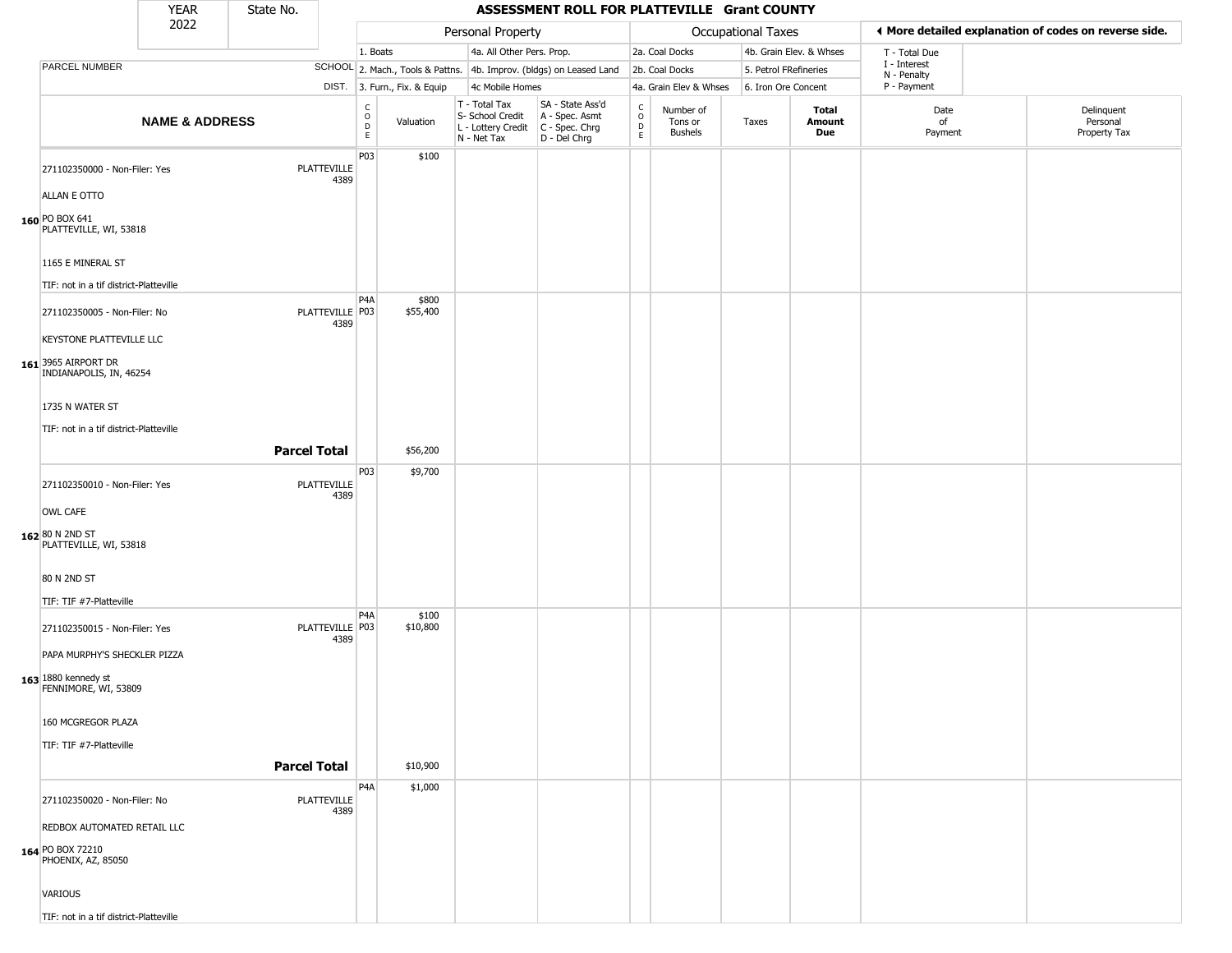|                                                                             | <b>YEAR</b>               | State No. |                            |                                                   |                              |                                                                        | ASSESSMENT ROLL FOR PLATTEVILLE Grant COUNTY                         |                                    |                                        |                       |                         |                             |                                                       |
|-----------------------------------------------------------------------------|---------------------------|-----------|----------------------------|---------------------------------------------------|------------------------------|------------------------------------------------------------------------|----------------------------------------------------------------------|------------------------------------|----------------------------------------|-----------------------|-------------------------|-----------------------------|-------------------------------------------------------|
|                                                                             | 2022                      |           |                            |                                                   |                              | Personal Property                                                      |                                                                      |                                    |                                        | Occupational Taxes    |                         |                             | ◀ More detailed explanation of codes on reverse side. |
|                                                                             |                           |           |                            | 1. Boats                                          |                              | 4a. All Other Pers. Prop.                                              |                                                                      |                                    | 2a. Coal Docks                         |                       | 4b. Grain Elev. & Whses | T - Total Due               |                                                       |
| PARCEL NUMBER                                                               |                           |           |                            |                                                   |                              |                                                                        | SCHOOL 2. Mach., Tools & Pattns. 4b. Improv. (bldgs) on Leased Land  |                                    | 2b. Coal Docks                         | 5. Petrol FRefineries |                         | I - Interest<br>N - Penalty |                                                       |
|                                                                             |                           |           |                            |                                                   | DIST. 3. Furn., Fix. & Equip | 4c Mobile Homes                                                        |                                                                      |                                    | 4a. Grain Elev & Whses                 | 6. Iron Ore Concent   |                         | P - Payment                 |                                                       |
|                                                                             | <b>NAME &amp; ADDRESS</b> |           |                            | c<br>$\begin{array}{c}\n0 \\ D \\ E\n\end{array}$ | Valuation                    | T - Total Tax<br>S- School Credit<br>L - Lottery Credit<br>N - Net Tax | SA - State Ass'd<br>A - Spec. Asmt<br>C - Spec. Chrg<br>D - Del Chrg | $\mathsf{C}$<br>$\circ$<br>D<br>E. | Number of<br>Tons or<br><b>Bushels</b> | Taxes                 | Total<br>Amount<br>Due  | Date<br>of<br>Payment       | Delinquent<br>Personal<br>Property Tax                |
| 271102350030 - Non-Filer: No                                                |                           |           | PLATTEVILLE<br>4389        | P4A                                               | \$300                        |                                                                        |                                                                      |                                    |                                        |                       |                         |                             |                                                       |
| REDBOX AUTOMATED RETAIL LLC<br>165 PO BOX 72210<br>PHOENIX, AZ, 85050       |                           |           |                            |                                                   |                              |                                                                        |                                                                      |                                    |                                        |                       |                         |                             |                                                       |
| 255 MCGREGOR PLAZA                                                          |                           |           |                            |                                                   |                              |                                                                        |                                                                      |                                    |                                        |                       |                         |                             |                                                       |
| TIF: TIF #7-Platteville                                                     |                           |           |                            |                                                   |                              |                                                                        |                                                                      |                                    |                                        |                       |                         |                             |                                                       |
| 271102380010 - Non-Filer: Yes                                               |                           |           | <b>PLATTEVILLE</b><br>4389 | P03                                               | \$3,400                      |                                                                        |                                                                      |                                    |                                        |                       |                         |                             |                                                       |
| PLATTEVILLE PROPERTIES LLC<br>166 6417 NORMANDY LN<br>MADISON, WI, 53719    |                           |           |                            |                                                   |                              |                                                                        |                                                                      |                                    |                                        |                       |                         |                             |                                                       |
| $\Omega$                                                                    |                           |           |                            |                                                   |                              |                                                                        |                                                                      |                                    |                                        |                       |                         |                             |                                                       |
| TIF: not in a tif district-Platteville                                      |                           |           |                            |                                                   |                              |                                                                        |                                                                      |                                    |                                        |                       |                         |                             |                                                       |
| 271102390000 - Non-Filer: Yes                                               |                           |           | PLATTEVILLE<br>4389        | P03                                               | \$1,300                      |                                                                        |                                                                      |                                    |                                        |                       |                         |                             |                                                       |
| PHYSICAL THERAPY SPECIALISTS<br>167 150 MARKET ST<br>PLATTEVILLE, WI, 53818 |                           |           |                            |                                                   |                              |                                                                        |                                                                      |                                    |                                        |                       |                         |                             |                                                       |
| 150 MARKET ST                                                               |                           |           |                            |                                                   |                              |                                                                        |                                                                      |                                    |                                        |                       |                         |                             |                                                       |
| TIF: not in a tif district-Platteville                                      |                           |           |                            | P03                                               | \$3,200                      |                                                                        |                                                                      |                                    |                                        |                       |                         |                             |                                                       |
| 271102410000 - Non-Filer: No<br>PIONEER FORD SALES                          |                           |           | PLATTEVILLE P4A<br>4389    |                                                   | \$4,500                      |                                                                        |                                                                      |                                    |                                        |                       |                         |                             |                                                       |
| 168 1035 E BUS HWY 151<br>PLATTEVILLE, WI, 53818                            |                           |           |                            |                                                   |                              |                                                                        |                                                                      |                                    |                                        |                       |                         |                             |                                                       |
| 1035 E BUS HWY 151                                                          |                           |           |                            |                                                   |                              |                                                                        |                                                                      |                                    |                                        |                       |                         |                             |                                                       |
| TIF: TIF #7-Platteville                                                     |                           |           | <b>Parcel Total</b>        |                                                   | \$7,700                      |                                                                        |                                                                      |                                    |                                        |                       |                         |                             |                                                       |
| 271102420000 - Non-Filer: Yes                                               |                           |           | <b>PLATTEVILLE</b><br>4389 | P03                                               | \$6,900                      |                                                                        |                                                                      |                                    |                                        |                       |                         |                             |                                                       |
| PIONEER REAL ESTATE MANAGEMENT, LLC                                         |                           |           |                            |                                                   |                              |                                                                        |                                                                      |                                    |                                        |                       |                         |                             |                                                       |
| 169 PO BOX 45328<br>MADISON, WI, 53744                                      |                           |           |                            |                                                   |                              |                                                                        |                                                                      |                                    |                                        |                       |                         |                             |                                                       |
| 1270 N SECOND ST                                                            |                           |           |                            |                                                   |                              |                                                                        |                                                                      |                                    |                                        |                       |                         |                             |                                                       |
| TIF: not in a tif district-Platteville                                      |                           |           |                            |                                                   |                              |                                                                        |                                                                      |                                    |                                        |                       |                         |                             |                                                       |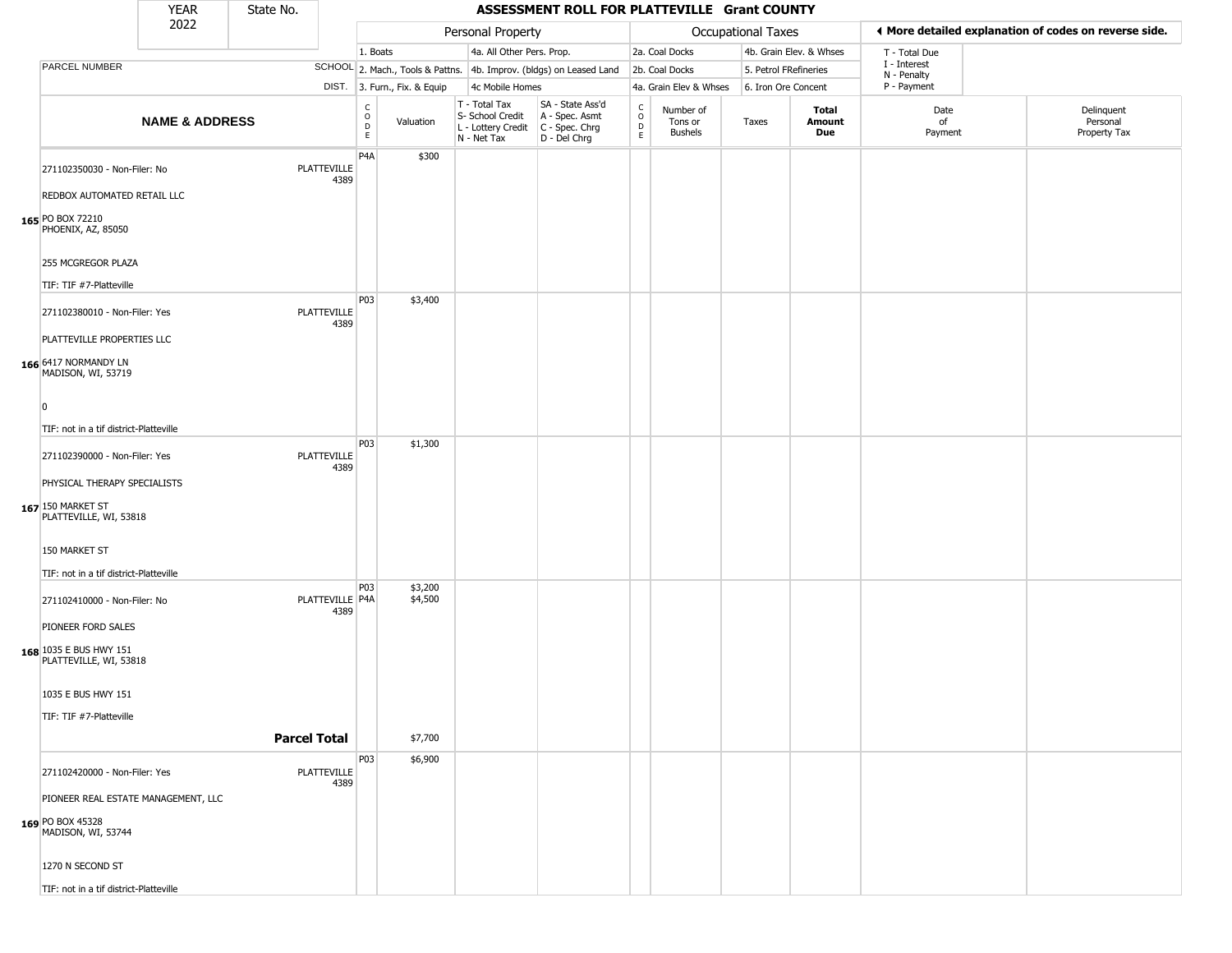|                                                        | <b>YEAR</b>               | State No.           |                         |                                              |                              |                                                                                       | ASSESSMENT ROLL FOR PLATTEVILLE Grant COUNTY                        |                                   |                                        |                       |                         |                             |                                                       |
|--------------------------------------------------------|---------------------------|---------------------|-------------------------|----------------------------------------------|------------------------------|---------------------------------------------------------------------------------------|---------------------------------------------------------------------|-----------------------------------|----------------------------------------|-----------------------|-------------------------|-----------------------------|-------------------------------------------------------|
|                                                        | 2022                      |                     |                         |                                              |                              | Personal Property                                                                     |                                                                     |                                   |                                        | Occupational Taxes    |                         |                             | ◀ More detailed explanation of codes on reverse side. |
|                                                        |                           |                     |                         | 1. Boats                                     |                              | 4a. All Other Pers. Prop.                                                             |                                                                     |                                   | 2a. Coal Docks                         |                       | 4b. Grain Elev. & Whses | T - Total Due               |                                                       |
| <b>PARCEL NUMBER</b>                                   |                           |                     |                         |                                              |                              |                                                                                       | SCHOOL 2. Mach., Tools & Pattns. 4b. Improv. (bldgs) on Leased Land |                                   | 2b. Coal Docks                         | 5. Petrol FRefineries |                         | I - Interest<br>N - Penalty |                                                       |
|                                                        |                           |                     |                         |                                              | DIST. 3. Furn., Fix. & Equip | 4c Mobile Homes                                                                       |                                                                     |                                   | 4a. Grain Elev & Whses                 | 6. Iron Ore Concent   |                         | P - Payment                 |                                                       |
|                                                        | <b>NAME &amp; ADDRESS</b> |                     |                         | $\mathsf{C}$<br>$\circ$<br>$\mathsf{D}$<br>E | Valuation                    | T - Total Tax<br>S- School Credit<br>L - Lottery Credit C - Spec. Chrg<br>N - Net Tax | SA - State Ass'd<br>A - Spec. Asmt<br>D - Del Chrg                  | C<br>$\circ$<br>$\mathsf{D}$<br>E | Number of<br>Tons or<br><b>Bushels</b> | Taxes                 | Total<br>Amount<br>Due  | Date<br>of<br>Payment       | Delinquent<br>Personal<br>Property Tax                |
| 271102430010 - Non-Filer: Yes                          |                           |                     | PLATTEVILLE P4A<br>4389 | P03                                          | \$7,900<br>\$40,700          |                                                                                       |                                                                     |                                   |                                        |                       |                         |                             |                                                       |
| PIONEER LANES                                          |                           |                     |                         |                                              |                              |                                                                                       |                                                                     |                                   |                                        |                       |                         |                             |                                                       |
| 170 1185 HWY 151<br>PLATTEVILLE, WI, 53818             |                           |                     |                         |                                              |                              |                                                                                       |                                                                     |                                   |                                        |                       |                         |                             |                                                       |
| 1185 HWY 151                                           |                           |                     |                         |                                              |                              |                                                                                       |                                                                     |                                   |                                        |                       |                         |                             |                                                       |
| TIF: not in a tif district-Platteville                 |                           |                     |                         |                                              |                              |                                                                                       |                                                                     |                                   |                                        |                       |                         |                             |                                                       |
|                                                        |                           | <b>Parcel Total</b> |                         |                                              | \$48,600                     |                                                                                       |                                                                     |                                   |                                        |                       |                         |                             |                                                       |
| 271102440010 - Non-Filer: No                           |                           | PLATTEVILLE         | 4389                    | P03                                          | \$300                        |                                                                                       |                                                                     |                                   |                                        |                       |                         |                             |                                                       |
| PITNEY BOWES INC                                       |                           |                     |                         |                                              |                              |                                                                                       |                                                                     |                                   |                                        |                       |                         |                             |                                                       |
| 171 5310 CYPRESS CENTER DR STE 110<br>TAMPA, FL, 33609 |                           |                     |                         |                                              |                              |                                                                                       |                                                                     |                                   |                                        |                       |                         |                             |                                                       |
| <b>VARIOUS</b>                                         |                           |                     |                         |                                              |                              |                                                                                       |                                                                     |                                   |                                        |                       |                         |                             |                                                       |
| TIF: not in a tif district-Platteville                 |                           |                     |                         |                                              |                              |                                                                                       |                                                                     |                                   |                                        |                       |                         |                             |                                                       |
| 271102440020 - Non-Filer: No                           |                           | PLATTEVILLE         |                         | P03                                          | \$15,400                     |                                                                                       |                                                                     |                                   |                                        |                       |                         |                             |                                                       |
|                                                        |                           |                     | 4389                    |                                              |                              |                                                                                       |                                                                     |                                   |                                        |                       |                         |                             |                                                       |
| PITNEY BOWES GLOBAL FINANCIAL SVCS LLC                 |                           |                     |                         |                                              |                              |                                                                                       |                                                                     |                                   |                                        |                       |                         |                             |                                                       |
| 172 5310 CYPRESS CENTER DR STE 110<br>TAMPA, FL, 33609 |                           |                     |                         |                                              |                              |                                                                                       |                                                                     |                                   |                                        |                       |                         |                             |                                                       |
| VARIOUS                                                |                           |                     |                         |                                              |                              |                                                                                       |                                                                     |                                   |                                        |                       |                         |                             |                                                       |
| TIF: not in a tif district-Platteville                 |                           |                     |                         |                                              |                              |                                                                                       |                                                                     |                                   |                                        |                       |                         |                             |                                                       |
| 271102450000 - Non-Filer: No                           |                           | PLATTEVILLE P03     | 4389                    | P <sub>4</sub> A                             | \$1,800<br>\$22,500          |                                                                                       |                                                                     |                                   |                                        |                       |                         |                             |                                                       |
| PIZZA HUT OF SOUTHERN WISCONSIN, INC                   |                           |                     |                         |                                              |                              |                                                                                       |                                                                     |                                   |                                        |                       |                         |                             |                                                       |
| 173 434 S YELLOWSTONE DR STE 101<br>MADISON, WI, 53719 |                           |                     |                         |                                              |                              |                                                                                       |                                                                     |                                   |                                        |                       |                         |                             |                                                       |
| 230 W BUS HWY 151                                      |                           |                     |                         |                                              |                              |                                                                                       |                                                                     |                                   |                                        |                       |                         |                             |                                                       |
| TIF: not in a tif district-Platteville                 |                           |                     |                         |                                              |                              |                                                                                       |                                                                     |                                   |                                        |                       |                         |                             |                                                       |
|                                                        |                           | <b>Parcel Total</b> |                         |                                              | \$24,300                     |                                                                                       |                                                                     |                                   |                                        |                       |                         |                             |                                                       |
| 271102450010 - Non-Filer: No                           |                           | PLATTEVILLE         | 4389                    | P03                                          | \$4,200                      |                                                                                       |                                                                     |                                   |                                        |                       |                         |                             |                                                       |
| PIZZARIA UNO - GARY II, INC                            |                           |                     |                         |                                              |                              |                                                                                       |                                                                     |                                   |                                        |                       |                         |                             |                                                       |
| 174 155 W HWY 151<br>PLATTEVILLE, WI, 53818            |                           |                     |                         |                                              |                              |                                                                                       |                                                                     |                                   |                                        |                       |                         |                             |                                                       |
| 155 W HWY 151                                          |                           |                     |                         |                                              |                              |                                                                                       |                                                                     |                                   |                                        |                       |                         |                             |                                                       |
| TIF: not in a tif district-Platteville                 |                           |                     |                         |                                              |                              |                                                                                       |                                                                     |                                   |                                        |                       |                         |                             |                                                       |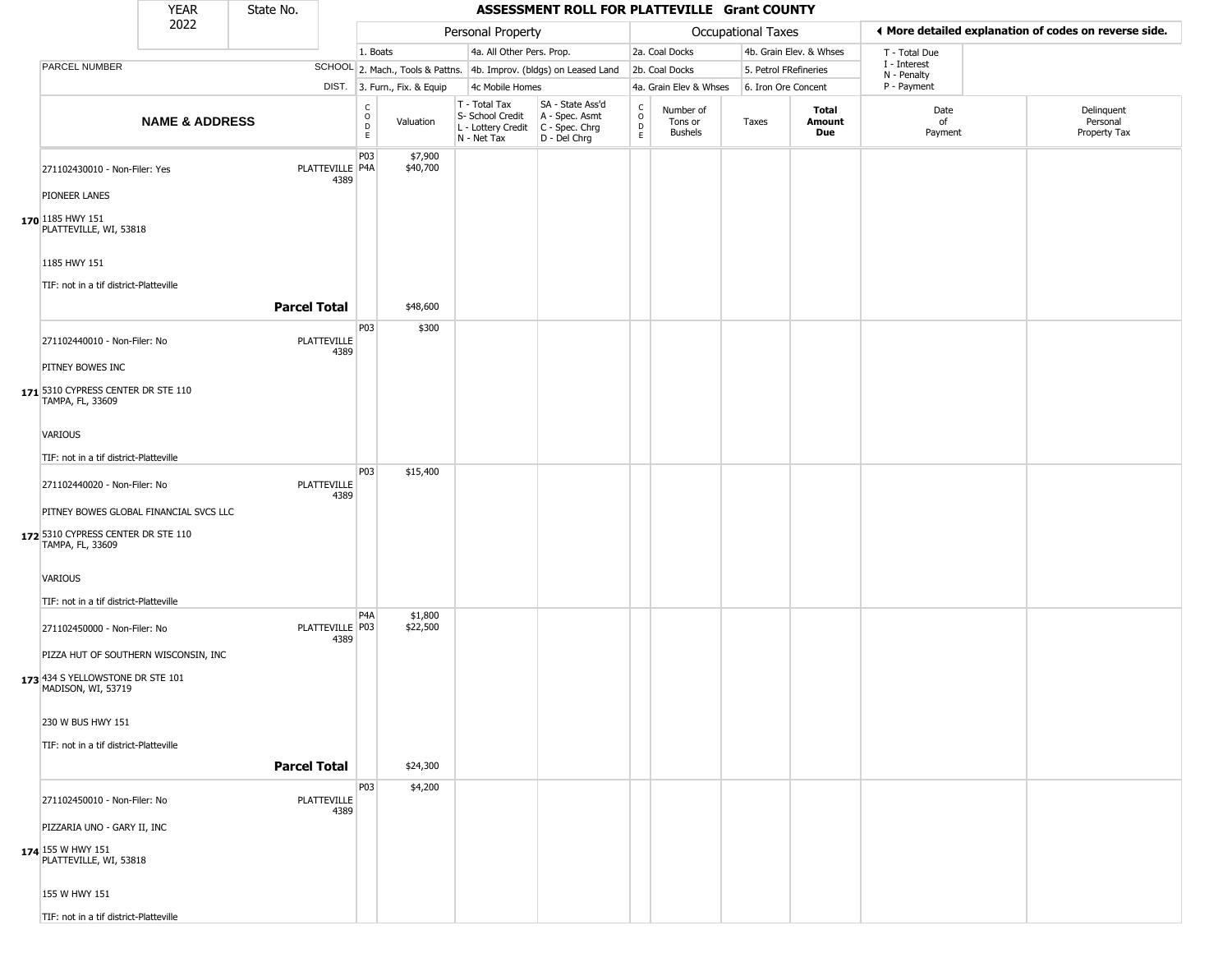|                                                                      | <b>YEAR</b>               | State No.           |                            |                                                           |                              |                                                                                         | ASSESSMENT ROLL FOR PLATTEVILLE Grant COUNTY                        |                                              |                                        |                           |                         |                             |                                                       |
|----------------------------------------------------------------------|---------------------------|---------------------|----------------------------|-----------------------------------------------------------|------------------------------|-----------------------------------------------------------------------------------------|---------------------------------------------------------------------|----------------------------------------------|----------------------------------------|---------------------------|-------------------------|-----------------------------|-------------------------------------------------------|
|                                                                      | 2022                      |                     |                            |                                                           |                              | Personal Property                                                                       |                                                                     |                                              |                                        | <b>Occupational Taxes</b> |                         |                             | ◀ More detailed explanation of codes on reverse side. |
|                                                                      |                           |                     |                            | 1. Boats                                                  |                              | 4a. All Other Pers. Prop.                                                               |                                                                     |                                              | 2a. Coal Docks                         |                           | 4b. Grain Elev. & Whses | T - Total Due               |                                                       |
| PARCEL NUMBER                                                        |                           |                     |                            |                                                           |                              |                                                                                         | SCHOOL 2. Mach., Tools & Pattns. 4b. Improv. (bldgs) on Leased Land |                                              | 2b. Coal Docks                         | 5. Petrol FRefineries     |                         | I - Interest<br>N - Penalty |                                                       |
|                                                                      |                           |                     |                            |                                                           | DIST. 3. Furn., Fix. & Equip | 4c Mobile Homes                                                                         |                                                                     |                                              | 4a. Grain Elev & Whses                 | 6. Iron Ore Concent       |                         | P - Payment                 |                                                       |
|                                                                      | <b>NAME &amp; ADDRESS</b> |                     |                            | $\overset{\mathsf{C}}{\underset{\mathsf{D}}{\circ}}$<br>E | Valuation                    | T - Total Tax<br>S- School Credit<br>L - Lottery Credit   C - Spec. Chrg<br>N - Net Tax | SA - State Ass'd<br>A - Spec. Asmt<br>D - Del Chrg                  | $\mathsf{C}$<br>$\circ$<br>$\mathsf{D}$<br>E | Number of<br>Tons or<br><b>Bushels</b> | Taxes                     | Total<br>Amount<br>Due  | Date<br>of<br>Payment       | Delinquent<br>Personal<br>Property Tax                |
| 271102470000 - Non-Filer: No                                         |                           |                     | PLATTEVILLE   P03<br>4389  | P <sub>4</sub> A                                          | \$800<br>\$87,100            |                                                                                         |                                                                     |                                              |                                        |                           |                         |                             |                                                       |
| MOTOR PARTS AND EQUIPMENT CORP DBA NAPA AUTO PARTS                   |                           |                     |                            |                                                           |                              |                                                                                         |                                                                     |                                              |                                        |                           |                         |                             |                                                       |
| 175 1670 NORTHROCK COURT<br>ROCKFORD, IL, 61103                      |                           |                     |                            |                                                           |                              |                                                                                         |                                                                     |                                              |                                        |                           |                         |                             |                                                       |
| 475 E BUSINESS HIGHWAY 151<br>TIF: not in a tif district-Platteville |                           |                     |                            |                                                           |                              |                                                                                         |                                                                     |                                              |                                        |                           |                         |                             |                                                       |
|                                                                      |                           | <b>Parcel Total</b> |                            |                                                           | \$87,900                     |                                                                                         |                                                                     |                                              |                                        |                           |                         |                             |                                                       |
| 271102470030 - Non-Filer: Yes                                        |                           |                     | PLATTEVILLE<br>4389        | P03                                                       | \$2,600                      |                                                                                         |                                                                     |                                              |                                        |                           |                         |                             |                                                       |
| PLATTEVILLE CLEANERS                                                 |                           |                     |                            |                                                           |                              |                                                                                         |                                                                     |                                              |                                        |                           |                         |                             |                                                       |
| 176 250 W MAIN ST<br>PLATTEVILLE, WI, 53818                          |                           |                     |                            |                                                           |                              |                                                                                         |                                                                     |                                              |                                        |                           |                         |                             |                                                       |
| 250 W MAIN ST                                                        |                           |                     |                            |                                                           |                              |                                                                                         |                                                                     |                                              |                                        |                           |                         |                             |                                                       |
| TIF: TIF #7-Platteville                                              |                           |                     |                            |                                                           |                              |                                                                                         |                                                                     |                                              |                                        |                           |                         |                             |                                                       |
| 271102470040 - Non-Filer: No                                         |                           |                     | PLATTEVILLE P03<br>4389    | P <sub>4</sub> A                                          | \$100<br>\$1,200             |                                                                                         |                                                                     |                                              |                                        |                           |                         |                             |                                                       |
| PLATTEVILLE COLLISION CENTER                                         |                           |                     |                            |                                                           |                              |                                                                                         |                                                                     |                                              |                                        |                           |                         |                             |                                                       |
| 177 1280 E MINERAL ST<br>PLATTEVILLE, WI, 53818                      |                           |                     |                            |                                                           |                              |                                                                                         |                                                                     |                                              |                                        |                           |                         |                             |                                                       |
| 1280 E MINERAL ST                                                    |                           |                     |                            |                                                           |                              |                                                                                         |                                                                     |                                              |                                        |                           |                         |                             |                                                       |
| TIF: not in a tif district-Platteville                               |                           |                     |                            |                                                           |                              |                                                                                         |                                                                     |                                              |                                        |                           |                         |                             |                                                       |
|                                                                      |                           | <b>Parcel Total</b> |                            | Exe                                                       | \$1,300                      |                                                                                         |                                                                     |                                              |                                        |                           |                         |                             |                                                       |
| 271102510000 - Non-Filer: No                                         |                           |                     | PLATTEVILLE mpt<br>4389    |                                                           | \$0                          |                                                                                         |                                                                     |                                              |                                        |                           |                         |                             |                                                       |
| KNOLLCREST, LLC                                                      |                           |                     |                            |                                                           |                              |                                                                                         |                                                                     |                                              |                                        |                           |                         |                             |                                                       |
| 178 PO BOX 620800<br>MIDDLETON, WI, 53562                            |                           |                     |                            |                                                           |                              |                                                                                         |                                                                     |                                              |                                        |                           |                         |                             |                                                       |
| 721 MINERAL ST                                                       |                           |                     |                            |                                                           |                              |                                                                                         |                                                                     |                                              |                                        |                           |                         |                             |                                                       |
| TIF: not in a tif district-Platteville                               |                           |                     |                            |                                                           |                              |                                                                                         |                                                                     |                                              |                                        |                           |                         |                             |                                                       |
| 271102520011 - Non-Filer: No                                         |                           |                     | <b>PLATTEVILLE</b><br>4389 | <b>P03</b>                                                | \$9,800                      |                                                                                         |                                                                     |                                              |                                        |                           |                         |                             |                                                       |
| JNB BADGER SOUTH LP                                                  |                           |                     |                            |                                                           |                              |                                                                                         |                                                                     |                                              |                                        |                           |                         |                             |                                                       |
| 179 PO BOX 703<br>PLATTEVILLE, WI, 53818                             |                           |                     |                            |                                                           |                              |                                                                                         |                                                                     |                                              |                                        |                           |                         |                             |                                                       |
| 1508-1516 DEVALERA DR                                                |                           |                     |                            |                                                           |                              |                                                                                         |                                                                     |                                              |                                        |                           |                         |                             |                                                       |
| TIF: not in a tif district-Platteville                               |                           |                     |                            |                                                           |                              |                                                                                         |                                                                     |                                              |                                        |                           |                         |                             |                                                       |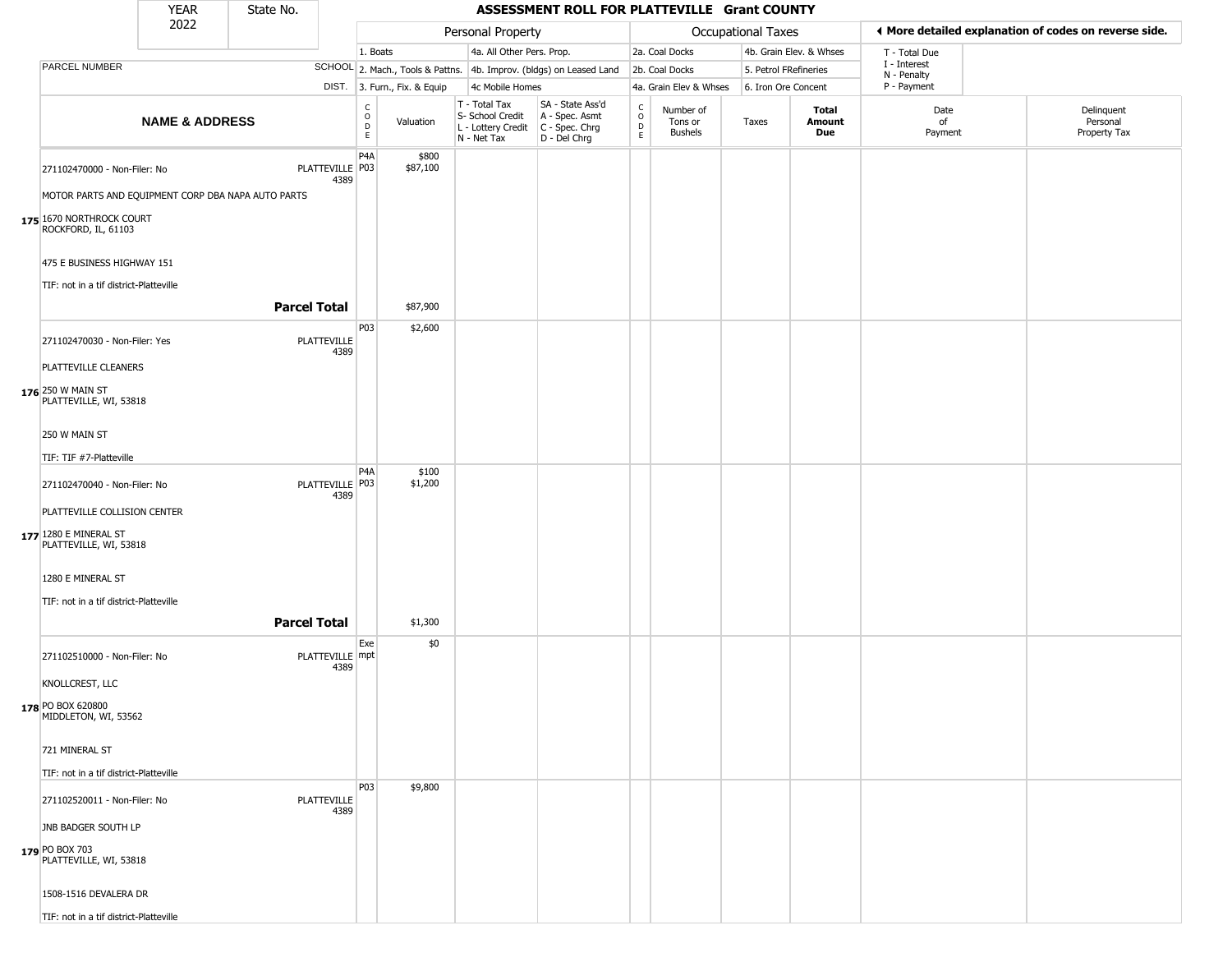|                                                                                 | <b>YEAR</b>               | State No.           |                         |                         |                              |                                                                        | ASSESSMENT ROLL FOR PLATTEVILLE Grant COUNTY                         |                                            |                                        |                           |                         |                             |                                                       |
|---------------------------------------------------------------------------------|---------------------------|---------------------|-------------------------|-------------------------|------------------------------|------------------------------------------------------------------------|----------------------------------------------------------------------|--------------------------------------------|----------------------------------------|---------------------------|-------------------------|-----------------------------|-------------------------------------------------------|
|                                                                                 | 2022                      |                     |                         |                         |                              | Personal Property                                                      |                                                                      |                                            |                                        | <b>Occupational Taxes</b> |                         |                             | ◀ More detailed explanation of codes on reverse side. |
|                                                                                 |                           |                     |                         | 1. Boats                |                              | 4a. All Other Pers. Prop.                                              |                                                                      |                                            | 2a. Coal Docks                         |                           | 4b. Grain Elev. & Whses | T - Total Due               |                                                       |
| PARCEL NUMBER                                                                   |                           |                     |                         |                         |                              |                                                                        | SCHOOL 2. Mach., Tools & Pattns. 4b. Improv. (bldgs) on Leased Land  |                                            | 2b. Coal Docks                         | 5. Petrol FRefineries     |                         | I - Interest<br>N - Penalty |                                                       |
|                                                                                 |                           |                     |                         |                         | DIST. 3. Furn., Fix. & Equip | 4c Mobile Homes                                                        |                                                                      |                                            | 4a. Grain Elev & Whses                 | 6. Iron Ore Concent       |                         | P - Payment                 |                                                       |
|                                                                                 | <b>NAME &amp; ADDRESS</b> |                     |                         | C<br>$\circ$<br>D<br>E. | Valuation                    | T - Total Tax<br>S- School Credit<br>L - Lottery Credit<br>N - Net Tax | SA - State Ass'd<br>A - Spec. Asmt<br>C - Spec. Chrg<br>D - Del Chrg | $\begin{array}{c} C \\ 0 \\ E \end{array}$ | Number of<br>Tons or<br><b>Bushels</b> | Taxes                     | Total<br>Amount<br>Due  | Date<br>of<br>Payment       | Delinquent<br>Personal<br>Property Tax                |
| 271102520015 - Non-Filer: No<br>DRIFTLESS TREATS LLC                            |                           |                     | PLATTEVILLE P03<br>4389 | P <sub>4</sub> A        | \$1,100<br>\$2,000           |                                                                        |                                                                      |                                            |                                        |                           |                         |                             |                                                       |
| 180 N3503 GRANDVIEW LN<br>MONROE, WI, 53566                                     |                           |                     |                         |                         |                              |                                                                        |                                                                      |                                            |                                        |                           |                         |                             |                                                       |
| 110 E BUSINESS HWY 151<br>TIF: not in a tif district-Platteville                |                           |                     |                         |                         |                              |                                                                        |                                                                      |                                            |                                        |                           |                         |                             |                                                       |
|                                                                                 |                           | <b>Parcel Total</b> |                         |                         | \$3,100                      |                                                                        |                                                                      |                                            |                                        |                           |                         |                             |                                                       |
| 271102520020 - Non-Filer: Yes                                                   |                           |                     | PLATTEVILLE P03<br>4389 | P4A                     | \$1,500<br>\$4,500           |                                                                        |                                                                      |                                            |                                        |                           |                         |                             |                                                       |
| PLATTEVILLE PODIATRY LLC<br>181 915 E MINERAL ST<br>PLATTEVILLE, WI, 53818      |                           |                     |                         |                         |                              |                                                                        |                                                                      |                                            |                                        |                           |                         |                             |                                                       |
| 915 E MINERAL ST                                                                |                           |                     |                         |                         |                              |                                                                        |                                                                      |                                            |                                        |                           |                         |                             |                                                       |
| TIF: not in a tif district-Platteville                                          |                           | <b>Parcel Total</b> |                         |                         | \$6,000                      |                                                                        |                                                                      |                                            |                                        |                           |                         |                             |                                                       |
| 271102530000 - Non-Filer: Yes                                                   |                           |                     | PLATTEVILLE P03<br>4389 | P4A                     | \$200<br>\$1,100             |                                                                        |                                                                      |                                            |                                        |                           |                         |                             |                                                       |
| PLATTEVILLE VETERINARY CLINIC<br>182 945 E MINERAL ST<br>PLATTEVILLE, WI, 53818 |                           |                     |                         |                         |                              |                                                                        |                                                                      |                                            |                                        |                           |                         |                             |                                                       |
| 945 E MINERAL ST                                                                |                           |                     |                         |                         |                              |                                                                        |                                                                      |                                            |                                        |                           |                         |                             |                                                       |
| TIF: not in a tif district-Platteville                                          |                           | <b>Parcel Total</b> |                         |                         | \$1,300                      |                                                                        |                                                                      |                                            |                                        |                           |                         |                             |                                                       |
| 271102530010 - Non-Filer: Yes                                                   |                           |                     | PLATTEVILLE<br>4389     | P03                     | \$31,700                     |                                                                        |                                                                      |                                            |                                        |                           |                         |                             |                                                       |
| <b>PLAYERS</b>                                                                  |                           |                     |                         |                         |                              |                                                                        |                                                                      |                                            |                                        |                           |                         |                             |                                                       |
| 183 50 E MINERAL ST<br>PLATTEVILLE, WI, 53818                                   |                           |                     |                         |                         |                              |                                                                        |                                                                      |                                            |                                        |                           |                         |                             |                                                       |
| 50 E MINERAL ST                                                                 |                           |                     |                         |                         |                              |                                                                        |                                                                      |                                            |                                        |                           |                         |                             |                                                       |
| TIF: TIF #7-Platteville                                                         |                           |                     |                         |                         |                              |                                                                        |                                                                      |                                            |                                        |                           |                         |                             |                                                       |
| 271102540000 - Non-Filer: Yes                                                   |                           |                     | PLATTEVILLE P03<br>4389 | P4A                     | \$2,200<br>\$6,500           |                                                                        |                                                                      |                                            |                                        |                           |                         |                             |                                                       |
| <b>BP</b><br>184 820 MASON ST<br>PLATTEVILLE, WI, 53818                         |                           |                     |                         |                         |                              |                                                                        |                                                                      |                                            |                                        |                           |                         |                             |                                                       |
| 820 MASON ST                                                                    |                           |                     |                         |                         |                              |                                                                        |                                                                      |                                            |                                        |                           |                         |                             |                                                       |
| TIF: not in a tif district-Platteville                                          |                           |                     |                         |                         |                              |                                                                        |                                                                      |                                            |                                        |                           |                         |                             |                                                       |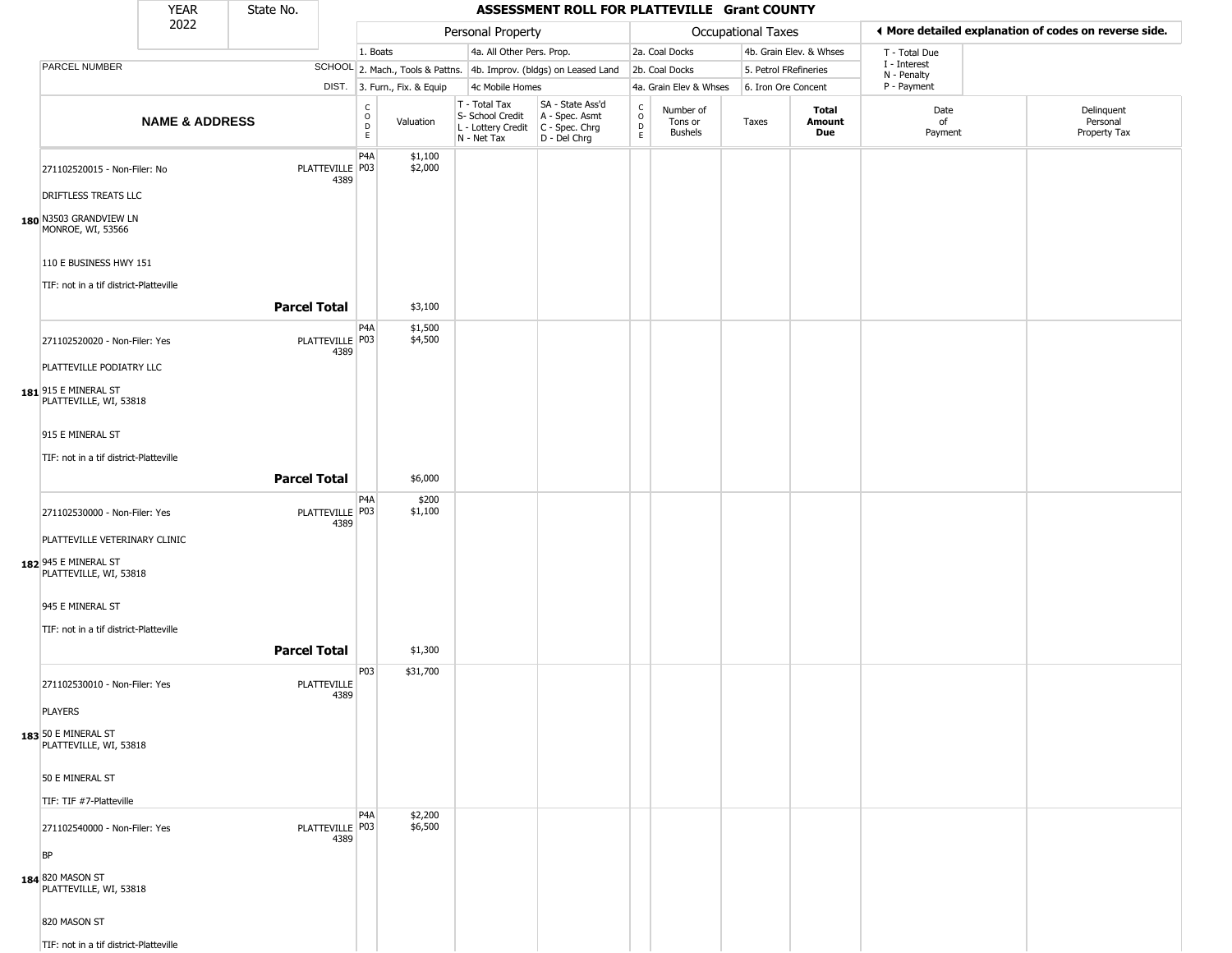|                                                                                                                                                | <b>YEAR</b>               | State No.           |                            |                                        |                              |                                                                        | ASSESSMENT ROLL FOR PLATTEVILLE Grant COUNTY                         |                                                 |                                        |                           |                         |                             |                                                       |
|------------------------------------------------------------------------------------------------------------------------------------------------|---------------------------|---------------------|----------------------------|----------------------------------------|------------------------------|------------------------------------------------------------------------|----------------------------------------------------------------------|-------------------------------------------------|----------------------------------------|---------------------------|-------------------------|-----------------------------|-------------------------------------------------------|
|                                                                                                                                                | 2022                      |                     |                            |                                        |                              | Personal Property                                                      |                                                                      |                                                 |                                        | <b>Occupational Taxes</b> |                         |                             | ◀ More detailed explanation of codes on reverse side. |
|                                                                                                                                                |                           |                     |                            | 1. Boats                               |                              | 4a. All Other Pers. Prop.                                              |                                                                      |                                                 | 2a. Coal Docks                         |                           | 4b. Grain Elev. & Whses | T - Total Due               |                                                       |
| PARCEL NUMBER                                                                                                                                  |                           |                     |                            |                                        |                              |                                                                        | SCHOOL 2. Mach., Tools & Pattns. 4b. Improv. (bldgs) on Leased Land  |                                                 | 2b. Coal Docks                         | 5. Petrol FRefineries     |                         | I - Interest<br>N - Penalty |                                                       |
|                                                                                                                                                |                           |                     |                            |                                        | DIST. 3. Furn., Fix. & Equip | 4c Mobile Homes                                                        |                                                                      |                                                 | 4a. Grain Elev & Whses                 | 6. Iron Ore Concent       |                         | P - Payment                 |                                                       |
|                                                                                                                                                | <b>NAME &amp; ADDRESS</b> |                     |                            | $\mathsf{C}$<br>$\mathsf O$<br>D<br>E. | Valuation                    | T - Total Tax<br>S- School Credit<br>L - Lottery Credit<br>N - Net Tax | SA - State Ass'd<br>A - Spec. Asmt<br>C - Spec. Chrg<br>D - Del Chrg | $\begin{array}{c} C \\ O \\ D \\ E \end{array}$ | Number of<br>Tons or<br><b>Bushels</b> | Taxes                     | Total<br>Amount<br>Due  | Date<br>of<br>Payment       | Delinquent<br>Personal<br>Property Tax                |
|                                                                                                                                                |                           | <b>Parcel Total</b> |                            |                                        | \$8,700                      |                                                                        |                                                                      |                                                 |                                        |                           |                         |                             |                                                       |
| 271102560010 - Non-Filer: Yes<br>PRECISION AUTOMOTIVE<br>185 225 E MAIN ST                                                                     |                           |                     | <b>PLATTEVILLE</b><br>4389 | P03                                    | \$700                        |                                                                        |                                                                      |                                                 |                                        |                           |                         |                             |                                                       |
| PLATTEVILLE, WI, 53818<br>225 E MAIN ST<br>TIF: TIF #7-Platteville                                                                             |                           |                     |                            |                                        |                              |                                                                        |                                                                      |                                                 |                                        |                           |                         |                             |                                                       |
| 271102570000 - Non-Filer: Yes<br>WISCONSIN AUDIO VIDEO                                                                                         |                           |                     | <b>PLATTEVILLE</b><br>4389 | P03                                    | \$800                        |                                                                        |                                                                      |                                                 |                                        |                           |                         |                             |                                                       |
| 186 3001 PERRY ST<br>MADISON, WI, 53713<br>VARIOUS<br>TIF: not in a tif district-Platteville                                                   |                           |                     |                            |                                        |                              |                                                                        |                                                                      |                                                 |                                        |                           |                         |                             |                                                       |
| 271102590007 - Non-Filer: No<br>QUEEN B RADIO WISCONSIN INC                                                                                    |                           |                     | PLATTEVILLE   P03<br>4389  | P <sub>4</sub> A                       | \$700<br>\$17,000            |                                                                        |                                                                      |                                                 |                                        |                           |                         |                             |                                                       |
| 187 7025 S RAYMOND RD<br>MADISON, WI, 53719<br>51 MEANS DR<br>TIF: not in a tif district-Platteville                                           |                           |                     |                            |                                        |                              |                                                                        |                                                                      |                                                 |                                        |                           |                         |                             |                                                       |
|                                                                                                                                                |                           | <b>Parcel Total</b> |                            |                                        | \$17,700                     |                                                                        |                                                                      |                                                 |                                        |                           |                         |                             |                                                       |
| 271102590020 - Non-Filer: Yes<br>QUILLTHYME<br>188 P.O.BOX 628<br>PLATTEVILLE, WI, 53818                                                       |                           |                     | <b>PLATTEVILLE</b><br>4389 | P <sub>03</sub>                        | \$2,900                      |                                                                        |                                                                      |                                                 |                                        |                           |                         |                             |                                                       |
| 1250 E BUSINESS 151 - STE L<br>TIF: TIF #7-Platteville                                                                                         |                           |                     |                            |                                        |                              |                                                                        |                                                                      |                                                 |                                        |                           |                         |                             |                                                       |
| 271102620000 - Non-Filer: No<br>RADIO SHACK GREG AND BRENDA BANFIELD<br>189 1527 E BUS HWY 151<br>PLATTEVILLE, WI, 53818<br>1527 E BUS HWY 151 |                           |                     | <b>PLATTEVILLE</b><br>4389 | P03                                    | \$7,300                      |                                                                        |                                                                      |                                                 |                                        |                           |                         |                             |                                                       |
| TIF: not in a tif district-Platteville                                                                                                         |                           |                     |                            |                                        |                              |                                                                        |                                                                      |                                                 |                                        |                           |                         |                             |                                                       |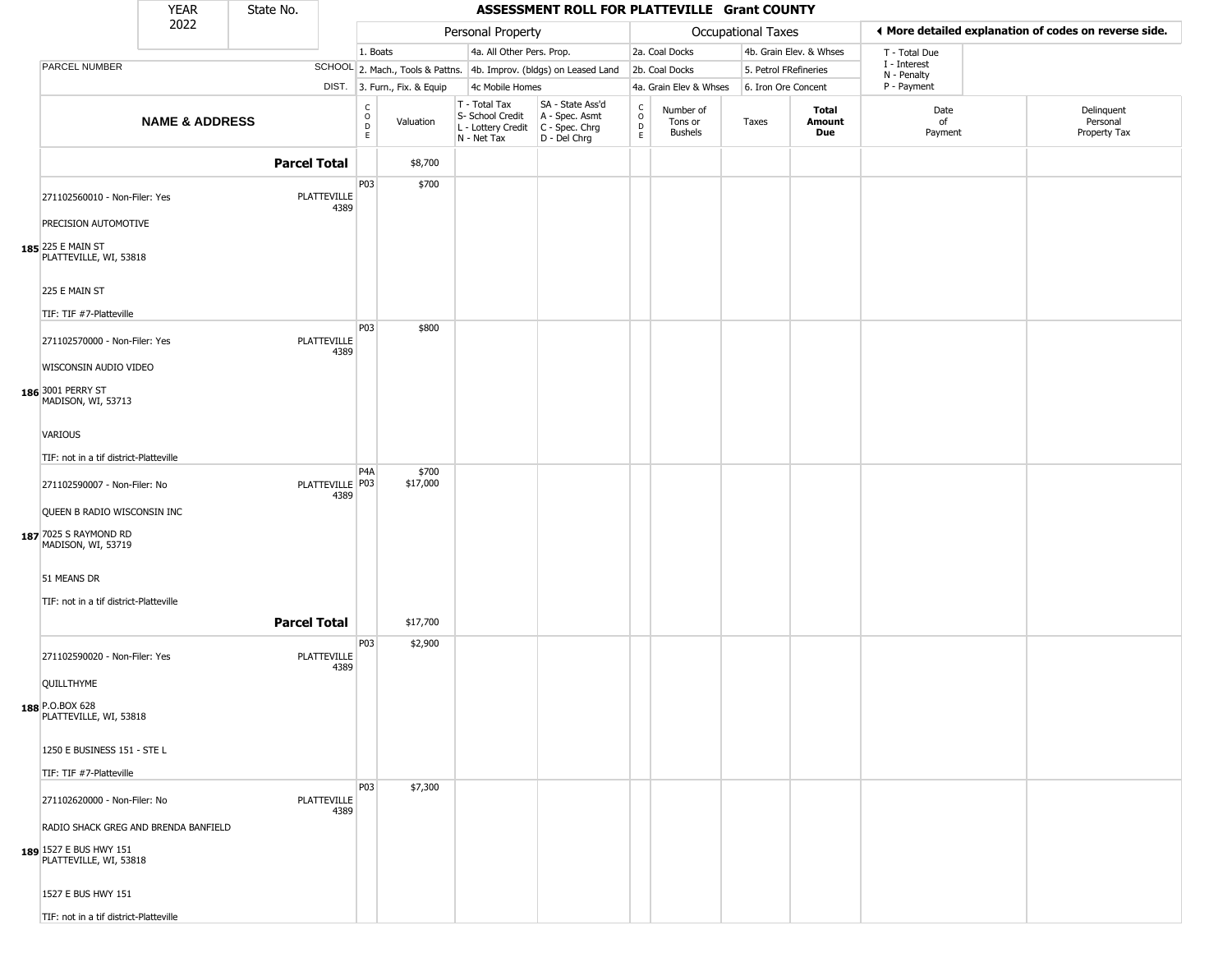|                                                                                                                             | <b>YEAR</b>               | State No.           |                            |                                                          |                              |                                                  | ASSESSMENT ROLL FOR PLATTEVILLE Grant COUNTY                                              |                                   |                                        |                       |                         |                             |                                                       |
|-----------------------------------------------------------------------------------------------------------------------------|---------------------------|---------------------|----------------------------|----------------------------------------------------------|------------------------------|--------------------------------------------------|-------------------------------------------------------------------------------------------|-----------------------------------|----------------------------------------|-----------------------|-------------------------|-----------------------------|-------------------------------------------------------|
|                                                                                                                             | 2022                      |                     |                            |                                                          |                              | Personal Property                                |                                                                                           |                                   |                                        | Occupational Taxes    |                         |                             | ♦ More detailed explanation of codes on reverse side. |
|                                                                                                                             |                           |                     |                            | 1. Boats                                                 |                              | 4a. All Other Pers. Prop.                        |                                                                                           |                                   | 2a. Coal Docks                         |                       | 4b. Grain Elev. & Whses | T - Total Due               |                                                       |
| PARCEL NUMBER                                                                                                               |                           |                     |                            |                                                          |                              |                                                  | SCHOOL 2. Mach., Tools & Pattns. 4b. Improv. (bldgs) on Leased Land                       |                                   | 2b. Coal Docks                         | 5. Petrol FRefineries |                         | I - Interest<br>N - Penalty |                                                       |
|                                                                                                                             |                           |                     |                            |                                                          | DIST. 3. Furn., Fix. & Equip | 4c Mobile Homes                                  |                                                                                           |                                   | 4a. Grain Elev & Whses                 | 6. Iron Ore Concent   |                         | P - Payment                 |                                                       |
|                                                                                                                             | <b>NAME &amp; ADDRESS</b> |                     |                            | $\begin{matrix} 0 \\ 0 \\ D \end{matrix}$<br>$\mathsf E$ | Valuation                    | T - Total Tax<br>S- School Credit<br>N - Net Tax | SA - State Ass'd<br>A - Spec. Asmt<br>L - Lottery Credit   C - Spec. Chrg<br>D - Del Chrg | C<br>$\circ$<br>$\mathsf{D}$<br>E | Number of<br>Tons or<br><b>Bushels</b> | Taxes                 | Total<br>Amount<br>Due  | Date<br>of<br>Payment       | Delinquent<br>Personal<br>Property Tax                |
| 271102650010 - Non-Filer: No<br>SENIOR VILLAGE OF PLATTEVILLE LIMITED PARTNERSHIP                                           |                           |                     | PLATTEVILLE P03<br>4389    | P4A                                                      | \$8,600<br>\$100,400         |                                                  |                                                                                           |                                   |                                        |                       |                         |                             |                                                       |
| 190 2445 DARWIN ROAD, SUITE 109<br>MADISON, WI, 53704                                                                       |                           |                     |                            |                                                          |                              |                                                  |                                                                                           |                                   |                                        |                       |                         |                             |                                                       |
| 1015 N ELM ST<br>TIF: not in a tif district-Platteville                                                                     |                           | <b>Parcel Total</b> |                            |                                                          | \$109,000                    |                                                  |                                                                                           |                                   |                                        |                       |                         |                             |                                                       |
| 271102720010 - Non-Filer: Yes                                                                                               |                           |                     | PLATTEVILLE P03<br>4389    | P4A                                                      | \$1,900<br>\$20,500          |                                                  |                                                                                           |                                   |                                        |                       |                         |                             |                                                       |
| FAMILY PET HOSPITAL<br>191 1620 Means Drive<br>PLATTEVILLE, WI, 53818                                                       |                           |                     |                            |                                                          |                              |                                                  |                                                                                           |                                   |                                        |                       |                         |                             |                                                       |
| 1620 Means Drive                                                                                                            |                           |                     |                            |                                                          |                              |                                                  |                                                                                           |                                   |                                        |                       |                         |                             |                                                       |
| TIF: TIF #6-Platteville                                                                                                     |                           | <b>Parcel Total</b> |                            |                                                          | \$22,400                     |                                                  |                                                                                           |                                   |                                        |                       |                         |                             |                                                       |
| 271102720020 - Non-Filer: Yes<br><b>SCHOOL GIRLZ</b>                                                                        |                           |                     | PLATTEVILLE<br>4389        | P03                                                      | \$34,300                     |                                                  |                                                                                           |                                   |                                        |                       |                         |                             |                                                       |
| 192 55 N SECOND ST<br>PLATTEVILLE, WI, 53818                                                                                |                           |                     |                            |                                                          |                              |                                                  |                                                                                           |                                   |                                        |                       |                         |                             |                                                       |
| 55 N SECOND ST<br>TIF: TIF #7-Platteville                                                                                   |                           |                     |                            |                                                          |                              |                                                  |                                                                                           |                                   |                                        |                       |                         |                             |                                                       |
| 271102730000 - Non-Filer: Yes<br>ARNOLD L ROPER                                                                             |                           |                     | PLATTEVILLE<br>4389        | P03                                                      | \$9,700                      |                                                  |                                                                                           |                                   |                                        |                       |                         |                             |                                                       |
| 193 715 COUNTRY CLUB CT<br>PLATTEVILLE, WI, 53818                                                                           |                           |                     |                            |                                                          |                              |                                                  |                                                                                           |                                   |                                        |                       |                         |                             |                                                       |
| 0<br>TIF: not in a tif district-Platteville                                                                                 |                           |                     |                            |                                                          |                              |                                                  |                                                                                           |                                   |                                        |                       |                         |                             |                                                       |
| 271102770020 - Non-Filer: Yes<br>MARK A & LORI A SCHMIDT SW PROPERTY MGNT<br>194 8130 SANDHILL RD<br>PLATTEVILLE, WI, 53818 |                           |                     | <b>PLATTEVILLE</b><br>4389 | <b>P03</b>                                               | \$4,400                      |                                                  |                                                                                           |                                   |                                        |                       |                         |                             |                                                       |
| 0<br>TIF: not in a tif district-Platteville                                                                                 |                           |                     |                            |                                                          |                              |                                                  |                                                                                           |                                   |                                        |                       |                         |                             |                                                       |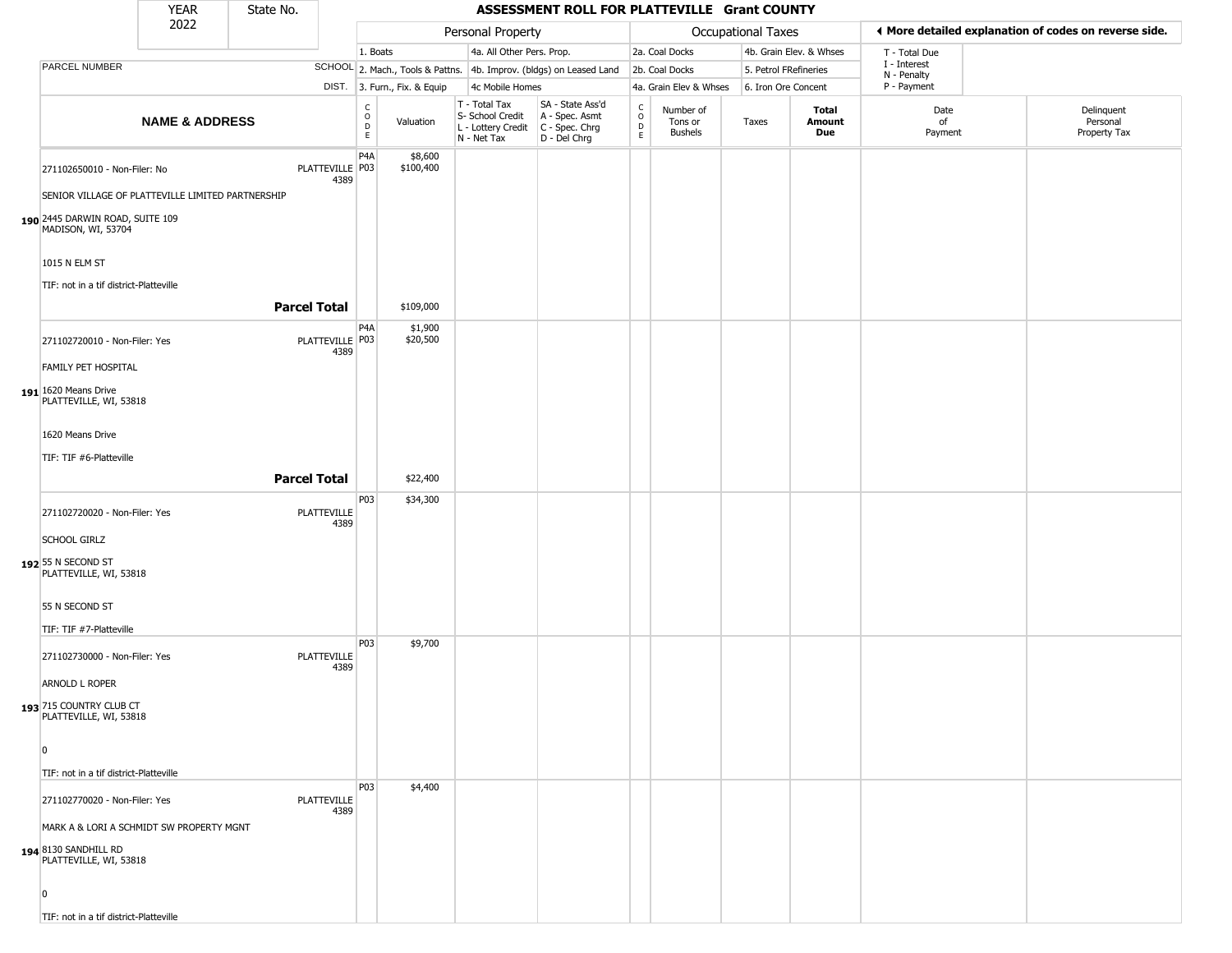|                                                    | <b>YEAR</b>               | State No.           |                            |                         |                              |                                                                        | ASSESSMENT ROLL FOR PLATTEVILLE Grant COUNTY                           |                                                 |                                 |                       |                         |                                                       |                                        |
|----------------------------------------------------|---------------------------|---------------------|----------------------------|-------------------------|------------------------------|------------------------------------------------------------------------|------------------------------------------------------------------------|-------------------------------------------------|---------------------------------|-----------------------|-------------------------|-------------------------------------------------------|----------------------------------------|
|                                                    | 2022                      |                     |                            |                         |                              | Personal Property                                                      |                                                                        |                                                 |                                 | Occupational Taxes    |                         | ♦ More detailed explanation of codes on reverse side. |                                        |
|                                                    |                           |                     |                            | 1. Boats                |                              | 4a. All Other Pers. Prop.                                              |                                                                        |                                                 | 2a. Coal Docks                  |                       | 4b. Grain Elev. & Whses | T - Total Due                                         |                                        |
| PARCEL NUMBER                                      |                           |                     |                            |                         |                              |                                                                        | SCHOOL 2. Mach., Tools & Pattns. 4b. Improv. (bldgs) on Leased Land    |                                                 | 2b. Coal Docks                  | 5. Petrol FRefineries |                         | I - Interest<br>N - Penalty                           |                                        |
|                                                    |                           |                     |                            |                         | DIST. 3. Furn., Fix. & Equip | 4c Mobile Homes                                                        |                                                                        |                                                 | 4a. Grain Elev & Whses          | 6. Iron Ore Concent   |                         | P - Payment                                           |                                        |
|                                                    | <b>NAME &amp; ADDRESS</b> |                     |                            | C<br>$\circ$<br>D<br>E. | Valuation                    | T - Total Tax<br>S- School Credit<br>L - Lottery Credit<br>N - Net Tax | SA - State Ass'd<br>A - Spec. Asmt<br>$C - Spec. Chrg$<br>D - Del Chrg | $\begin{array}{c} C \\ O \\ D \\ E \end{array}$ | Number of<br>Tons or<br>Bushels | Taxes                 | Total<br>Amount<br>Due  | Date<br>of<br>Payment                                 | Delinquent<br>Personal<br>Property Tax |
| 271102780000 - Non-Filer: Yes<br>SCHMIDT ELECTRIC  |                           |                     | PLATTEVILLE P03<br>4389    | P <sub>4</sub> A        | \$1,800<br>\$5,100           |                                                                        |                                                                        |                                                 |                                 |                       |                         |                                                       |                                        |
| 195 172 MEANS DR<br>PLATTEVILLE, WI, 53818<br>0    |                           |                     |                            |                         |                              |                                                                        |                                                                        |                                                 |                                 |                       |                         |                                                       |                                        |
| TIF: not in a tif district-Platteville             |                           | <b>Parcel Total</b> |                            |                         | \$6,900                      |                                                                        |                                                                        |                                                 |                                 |                       |                         |                                                       |                                        |
| 271102790000 - Non-Filer: No                       |                           |                     | PLATTEVILLE P03<br>4389    | P4A                     | \$800<br>\$1,500             |                                                                        |                                                                        |                                                 |                                 |                       |                         |                                                       |                                        |
| SECURITY FINANCE CORP OF WISCONSIN                 |                           |                     |                            |                         |                              |                                                                        |                                                                        |                                                 |                                 |                       |                         |                                                       |                                        |
| 196 PO BOX 811<br>SPARTANBURG, SC, 29304           |                           |                     |                            |                         |                              |                                                                        |                                                                        |                                                 |                                 |                       |                         |                                                       |                                        |
| 129 S WATER ST                                     |                           |                     |                            |                         |                              |                                                                        |                                                                        |                                                 |                                 |                       |                         |                                                       |                                        |
| TIF: not in a tif district-Platteville             |                           |                     |                            |                         |                              |                                                                        |                                                                        |                                                 |                                 |                       |                         |                                                       |                                        |
|                                                    |                           | <b>Parcel Total</b> |                            |                         | \$2,300                      |                                                                        |                                                                        |                                                 |                                 |                       |                         |                                                       |                                        |
| 271102800000 - Non-Filer: No                       |                           |                     | PLATTEVILLE P03<br>4389    | P <sub>4</sub> A        | \$100<br>\$200               |                                                                        |                                                                        |                                                 |                                 |                       |                         |                                                       |                                        |
| SEDONA STAFFING                                    |                           |                     |                            |                         |                              |                                                                        |                                                                        |                                                 |                                 |                       |                         |                                                       |                                        |
| 197 2065 HOLIDAY DR<br>DUBUQUE, IA, 52002          |                           |                     |                            |                         |                              |                                                                        |                                                                        |                                                 |                                 |                       |                         |                                                       |                                        |
| 2 INSIGHT DR                                       |                           |                     |                            |                         |                              |                                                                        |                                                                        |                                                 |                                 |                       |                         |                                                       |                                        |
| TIF: not in a tif district-Platteville             |                           |                     |                            |                         |                              |                                                                        |                                                                        |                                                 |                                 |                       |                         |                                                       |                                        |
|                                                    |                           | <b>Parcel Total</b> |                            |                         | \$300                        |                                                                        |                                                                        |                                                 |                                 |                       |                         |                                                       |                                        |
| 271102810000 - Non-Filer: Yes                      |                           |                     | <b>PLATTEVILLE</b><br>4389 | P03                     | \$2,400                      |                                                                        |                                                                        |                                                 |                                 |                       |                         |                                                       |                                        |
| <b>GREEN STAR CLEANING</b>                         |                           |                     |                            |                         |                              |                                                                        |                                                                        |                                                 |                                 |                       |                         |                                                       |                                        |
| 198 52 MEANS DR STE 102A<br>PLATTEVILLE, WI, 53818 |                           |                     |                            |                         |                              |                                                                        |                                                                        |                                                 |                                 |                       |                         |                                                       |                                        |
| 0                                                  |                           |                     |                            |                         |                              |                                                                        |                                                                        |                                                 |                                 |                       |                         |                                                       |                                        |
| TIF: not in a tif district-Platteville             |                           |                     |                            |                         |                              |                                                                        |                                                                        |                                                 |                                 |                       |                         |                                                       |                                        |
| 271102870000 - Non-Filer: Yes                      |                           |                     | <b>PLATTEVILLE</b><br>4389 | P03                     | \$2,400                      |                                                                        |                                                                        |                                                 |                                 |                       |                         |                                                       |                                        |
| SHEARS & CO                                        |                           |                     |                            |                         |                              |                                                                        |                                                                        |                                                 |                                 |                       |                         |                                                       |                                        |
| 199 810 RIDGE AVE<br>PLATTEVILLE, WI, 53818        |                           |                     |                            |                         |                              |                                                                        |                                                                        |                                                 |                                 |                       |                         |                                                       |                                        |
| 810 RIDGE AVE                                      |                           |                     |                            |                         |                              |                                                                        |                                                                        |                                                 |                                 |                       |                         |                                                       |                                        |
| TIF: not in a tif district-Platteville             |                           |                     |                            |                         |                              |                                                                        |                                                                        |                                                 |                                 |                       |                         |                                                       |                                        |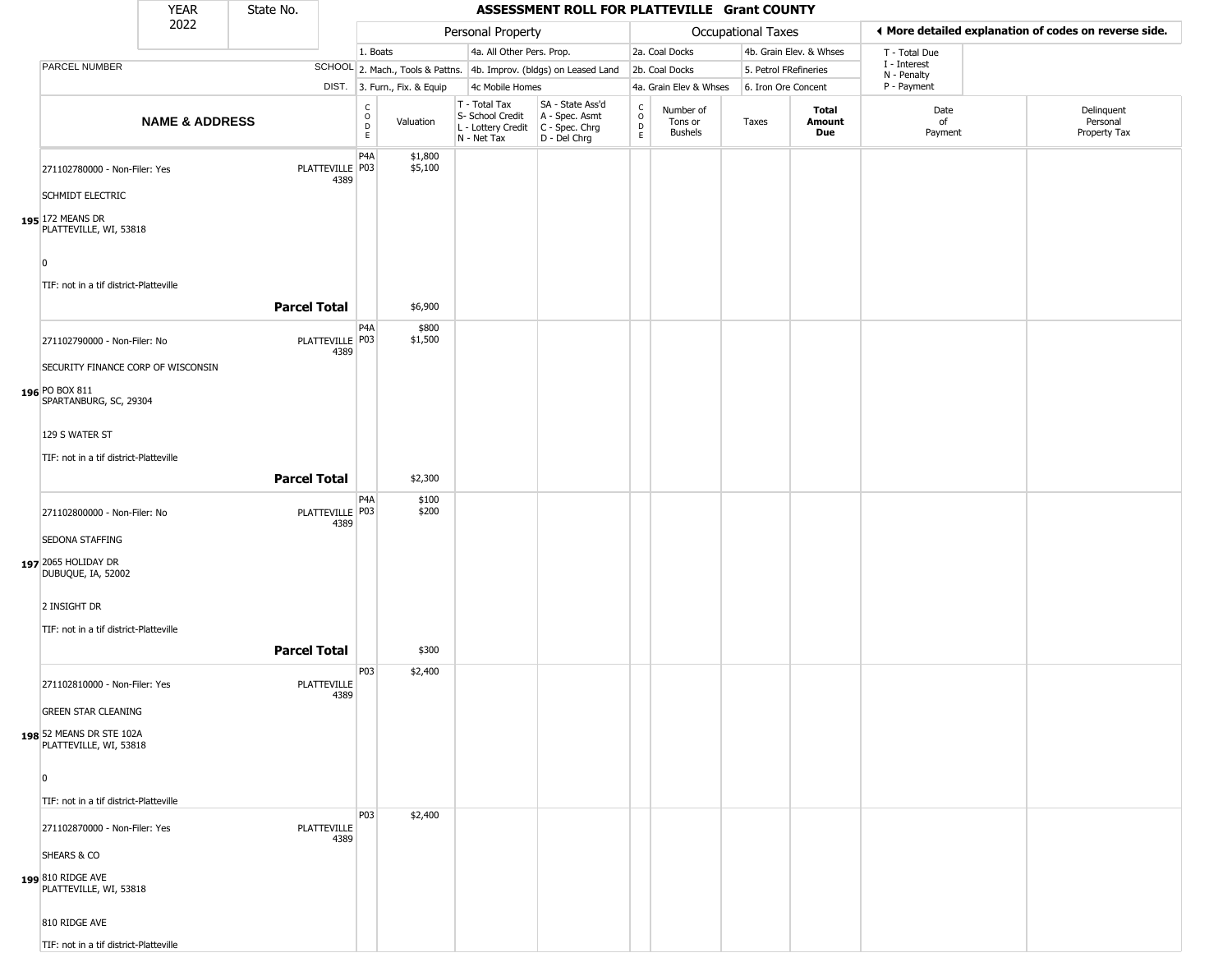|                                                                                       | <b>YEAR</b>               | State No.           |                            |                                   |                              |                                                                        | ASSESSMENT ROLL FOR PLATTEVILLE Grant COUNTY                         |                                   |                                        |                    |                         |                             |                                                       |
|---------------------------------------------------------------------------------------|---------------------------|---------------------|----------------------------|-----------------------------------|------------------------------|------------------------------------------------------------------------|----------------------------------------------------------------------|-----------------------------------|----------------------------------------|--------------------|-------------------------|-----------------------------|-------------------------------------------------------|
|                                                                                       | 2022                      |                     |                            |                                   |                              | Personal Property                                                      |                                                                      |                                   |                                        | Occupational Taxes |                         |                             | ♦ More detailed explanation of codes on reverse side. |
|                                                                                       |                           |                     |                            | 1. Boats                          |                              | 4a. All Other Pers. Prop.                                              |                                                                      |                                   | 2a. Coal Docks                         |                    | 4b. Grain Elev. & Whses | T - Total Due               |                                                       |
| PARCEL NUMBER                                                                         |                           |                     |                            |                                   |                              |                                                                        | SCHOOL 2. Mach., Tools & Pattns. 4b. Improv. (bldgs) on Leased Land  |                                   | 2b. Coal Docks                         |                    | 5. Petrol FRefineries   | I - Interest<br>N - Penalty |                                                       |
|                                                                                       |                           |                     |                            |                                   | DIST. 3. Furn., Fix. & Equip | 4c Mobile Homes                                                        |                                                                      |                                   | 4a. Grain Elev & Whses                 |                    | 6. Iron Ore Concent     | P - Payment                 |                                                       |
|                                                                                       | <b>NAME &amp; ADDRESS</b> |                     |                            | $\mathsf{C}$<br>$\circ$<br>D<br>E | Valuation                    | T - Total Tax<br>S- School Credit<br>L - Lottery Credit<br>N - Net Tax | SA - State Ass'd<br>A - Spec. Asmt<br>C - Spec. Chrg<br>D - Del Chrg | $\rm\frac{C}{O}$<br>$\frac{D}{E}$ | Number of<br>Tons or<br><b>Bushels</b> | Taxes              | Total<br>Amount<br>Due  | Date<br>of<br>Payment       | Delinquent<br>Personal<br>Property Tax                |
| 271102880000 - Non-Filer: Yes                                                         |                           |                     | <b>PLATTEVILLE</b><br>4389 | P03                               | \$300                        |                                                                        |                                                                      |                                   |                                        |                    |                         |                             |                                                       |
| <b>BSNB, LLC</b><br>200 205 W CHERRY ST<br>LANCASTER, WI, 53813                       |                           |                     |                            |                                   |                              |                                                                        |                                                                      |                                   |                                        |                    |                         |                             |                                                       |
| 330 W PINE ST                                                                         |                           |                     |                            |                                   |                              |                                                                        |                                                                      |                                   |                                        |                    |                         |                             |                                                       |
| TIF: not in a tif district-Platteville                                                |                           |                     |                            |                                   |                              |                                                                        |                                                                      |                                   |                                        |                    |                         |                             |                                                       |
| 271102890010 - Non-Filer: Yes                                                         |                           |                     | <b>PLATTEVILLE</b><br>4389 | P03                               | \$4,000                      |                                                                        |                                                                      |                                   |                                        |                    |                         |                             |                                                       |
| JLJ PARTNERSHIP HEATH HARTWIG                                                         |                           |                     |                            |                                   |                              |                                                                        |                                                                      |                                   |                                        |                    |                         |                             |                                                       |
| 201 521 W MAIN ST<br>CUBA CITY, WI, 53807                                             |                           |                     |                            |                                   |                              |                                                                        |                                                                      |                                   |                                        |                    |                         |                             |                                                       |
| 15 W MAIN ST                                                                          |                           |                     |                            |                                   |                              |                                                                        |                                                                      |                                   |                                        |                    |                         |                             |                                                       |
| TIF: TIF #7-Platteville                                                               |                           |                     |                            |                                   |                              |                                                                        |                                                                      |                                   |                                        |                    |                         |                             |                                                       |
|                                                                                       |                           |                     |                            | P03                               | \$15,100                     |                                                                        |                                                                      |                                   |                                        |                    |                         |                             |                                                       |
| 271102950010 - Non-Filer: Yes<br>SCHWEIGERT FITNESS LLC                               |                           |                     | PLATTEVILLE<br>4389        |                                   |                              |                                                                        |                                                                      |                                   |                                        |                    |                         |                             |                                                       |
| 202 180 MCGREGOR PLAZA<br>PLATTEVILLE, WI, 53818                                      |                           |                     |                            |                                   |                              |                                                                        |                                                                      |                                   |                                        |                    |                         |                             |                                                       |
| 180 MCGREGOR PLAZA                                                                    |                           |                     |                            |                                   |                              |                                                                        |                                                                      |                                   |                                        |                    |                         |                             |                                                       |
| TIF: TIF #7-Platteville                                                               |                           |                     |                            |                                   |                              |                                                                        |                                                                      |                                   |                                        |                    |                         |                             |                                                       |
| 271102990010 - Non-Filer: Yes                                                         |                           |                     | PLATTEVILLE P03<br>4389    | P4A                               | \$27,500<br>\$105,100        |                                                                        |                                                                      |                                   |                                        |                    |                         |                             |                                                       |
| SOUTHWEST HEALTH CENTER                                                               |                           |                     |                            |                                   |                              |                                                                        |                                                                      |                                   |                                        |                    |                         |                             |                                                       |
| 203 1400 EASTSIDE RD<br>PLATTEVILLE, WI, 53818                                        |                           |                     |                            |                                   |                              |                                                                        |                                                                      |                                   |                                        |                    |                         |                             |                                                       |
| 1400 EASTSIDE RD                                                                      |                           |                     |                            |                                   |                              |                                                                        |                                                                      |                                   |                                        |                    |                         |                             |                                                       |
| TIF: not in a tif district-Platteville                                                |                           |                     |                            |                                   |                              |                                                                        |                                                                      |                                   |                                        |                    |                         |                             |                                                       |
|                                                                                       |                           | <b>Parcel Total</b> |                            |                                   | \$132,600                    |                                                                        |                                                                      |                                   |                                        |                    |                         |                             |                                                       |
|                                                                                       |                           |                     |                            |                                   |                              |                                                                        |                                                                      |                                   |                                        |                    |                         |                             |                                                       |
| 271103010000 - Non-Filer: Yes                                                         |                           |                     | PLATTEVILLE<br>4389        | P03                               | \$1,000                      |                                                                        |                                                                      |                                   |                                        |                    |                         |                             |                                                       |
| STUDIO & CUSTOM FRAMING CINDY SCHAVE<br>204 595 BROADWAY ST<br>PLATTEVILLE, WI, 53818 |                           |                     |                            |                                   |                              |                                                                        |                                                                      |                                   |                                        |                    |                         |                             |                                                       |
| 595 BROADWAY ST                                                                       |                           |                     |                            |                                   |                              |                                                                        |                                                                      |                                   |                                        |                    |                         |                             |                                                       |
| TIF: not in a tif district-Platteville                                                |                           |                     |                            |                                   |                              |                                                                        |                                                                      |                                   |                                        |                    |                         |                             |                                                       |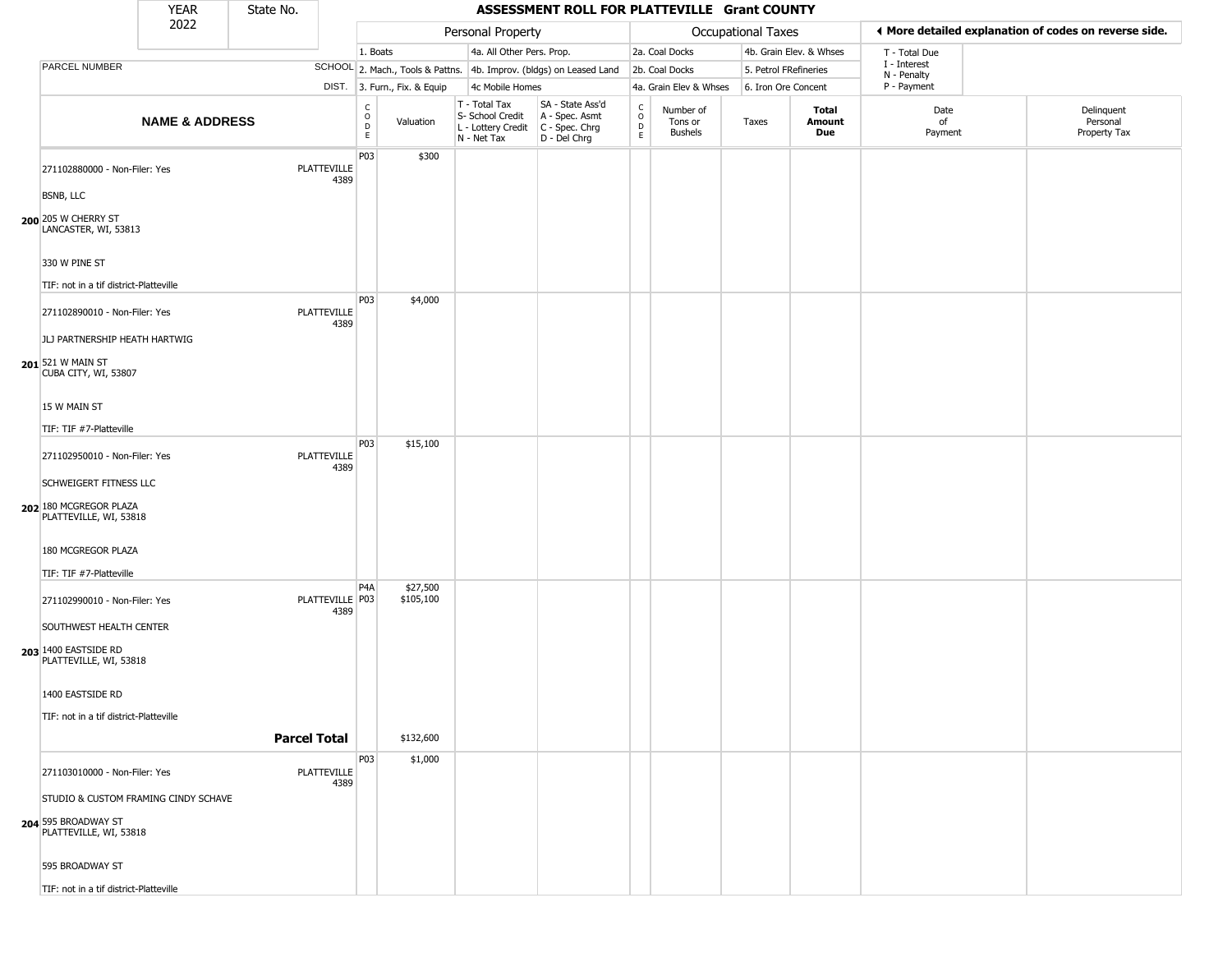|                                                                      | <b>YEAR</b>               | State No.           |                            |                                                  |                              |                                                                        | ASSESSMENT ROLL FOR PLATTEVILLE Grant COUNTY                         |                                        |                                        |                       |                         |                             |                                                       |
|----------------------------------------------------------------------|---------------------------|---------------------|----------------------------|--------------------------------------------------|------------------------------|------------------------------------------------------------------------|----------------------------------------------------------------------|----------------------------------------|----------------------------------------|-----------------------|-------------------------|-----------------------------|-------------------------------------------------------|
|                                                                      | 2022                      |                     |                            |                                                  |                              | Personal Property                                                      |                                                                      |                                        |                                        | Occupational Taxes    |                         |                             | ♦ More detailed explanation of codes on reverse side. |
|                                                                      |                           |                     |                            | 1. Boats                                         |                              | 4a. All Other Pers. Prop.                                              |                                                                      |                                        | 2a. Coal Docks                         |                       | 4b. Grain Elev. & Whses | T - Total Due               |                                                       |
| PARCEL NUMBER                                                        |                           |                     |                            |                                                  |                              |                                                                        | SCHOOL 2. Mach., Tools & Pattns. 4b. Improv. (bldgs) on Leased Land  |                                        | 2b. Coal Docks                         | 5. Petrol FRefineries |                         | I - Interest<br>N - Penalty |                                                       |
|                                                                      |                           |                     |                            |                                                  | DIST. 3. Furn., Fix. & Equip | 4c Mobile Homes                                                        |                                                                      |                                        | 4a. Grain Elev & Whses                 | 6. Iron Ore Concent   |                         | P - Payment                 |                                                       |
|                                                                      | <b>NAME &amp; ADDRESS</b> |                     |                            | $_{\rm o}^{\rm c}$<br>$\mathsf D$<br>$\mathsf E$ | Valuation                    | T - Total Tax<br>S- School Credit<br>L - Lottery Credit<br>N - Net Tax | SA - State Ass'd<br>A - Spec. Asmt<br>C - Spec. Chrg<br>D - Del Chrg | $_{\rm o}^{\rm c}$<br>$\mathsf D$<br>E | Number of<br>Tons or<br><b>Bushels</b> | Taxes                 | Total<br>Amount<br>Due  | Date<br>of<br>Payment       | Delinquent<br>Personal<br>Property Tax                |
| 271103020000 - Non-Filer: Yes                                        |                           |                     | PLATTEVILLE<br>4389        | P03                                              | \$8,100                      |                                                                        |                                                                      |                                        |                                        |                       |                         |                             |                                                       |
| ISAAC J SHANLEY<br>205 1030 SIEMERS ST<br>PLATTEVILLE, WI, 53818     |                           |                     |                            |                                                  |                              |                                                                        |                                                                      |                                        |                                        |                       |                         |                             |                                                       |
| $\overline{0}$<br>TIF: not in a tif district-Platteville             |                           |                     |                            |                                                  |                              |                                                                        |                                                                      |                                        |                                        |                       |                         |                             |                                                       |
| 271103030010 - Non-Filer: Yes<br>STEVE'S PIZZA PALACE & PERFECT PINT |                           |                     | PLATTEVILLE<br>4389        | P03                                              | \$173,000                    |                                                                        |                                                                      |                                        |                                        |                       |                         |                             |                                                       |
| 206 175 E CEDAR ST<br>PLATTEVILLE, WI, 53818<br>$\Omega$             |                           |                     |                            |                                                  |                              |                                                                        |                                                                      |                                        |                                        |                       |                         |                             |                                                       |
| TIF: TIF #7-Platteville                                              |                           |                     |                            |                                                  |                              |                                                                        |                                                                      |                                        |                                        |                       |                         |                             |                                                       |
| 271103030050 - Non-Filer: Yes<br>SIGNS TO GO                         |                           |                     | <b>PLATTEVILLE</b><br>4389 | P03                                              | \$15,800                     |                                                                        |                                                                      |                                        |                                        |                       |                         |                             |                                                       |
| 207 150 MILLENNIUM DR<br>PLATTEVILLE, WI, 53818                      |                           |                     |                            |                                                  |                              |                                                                        |                                                                      |                                        |                                        |                       |                         |                             |                                                       |
| 150 MILLENNIUM DR                                                    |                           |                     |                            |                                                  |                              |                                                                        |                                                                      |                                        |                                        |                       |                         |                             |                                                       |
| TIF: not in a tif district-Platteville                               |                           |                     |                            | P4A                                              | \$21,300                     |                                                                        |                                                                      |                                        |                                        |                       |                         |                             |                                                       |
| 271103040010 - Non-Filer: No<br>KWIK TRIP DBA: STOP N GO #1509       |                           |                     | PLATTEVILLE P03<br>4389    |                                                  | \$35,000                     |                                                                        |                                                                      |                                        |                                        |                       |                         |                             |                                                       |
| 208 1626 OAK STREET<br>LA CROSSE, WI, 54602                          |                           |                     |                            |                                                  |                              |                                                                        |                                                                      |                                        |                                        |                       |                         |                             |                                                       |
| 795 N WATER ST                                                       |                           |                     |                            |                                                  |                              |                                                                        |                                                                      |                                        |                                        |                       |                         |                             |                                                       |
| TIF: not in a tif district-Platteville                               |                           | <b>Parcel Total</b> |                            |                                                  | \$56,300                     |                                                                        |                                                                      |                                        |                                        |                       |                         |                             |                                                       |
| 271103040020 - Non-Filer: No                                         |                           |                     | <b>PLATTEVILLE</b><br>4389 | P03                                              | \$4,700                      |                                                                        |                                                                      |                                        |                                        |                       |                         |                             |                                                       |
| STRAIGHT ARROW LLC                                                   |                           |                     |                            |                                                  |                              |                                                                        |                                                                      |                                        |                                        |                       |                         |                             |                                                       |
| 209 PO BOX 504<br>PLATTEVILLE, WI, 53818                             |                           |                     |                            |                                                  |                              |                                                                        |                                                                      |                                        |                                        |                       |                         |                             |                                                       |
| 955 S CHESTNUT ST                                                    |                           |                     |                            |                                                  |                              |                                                                        |                                                                      |                                        |                                        |                       |                         |                             |                                                       |
| TIF: not in a tif district-Platteville                               |                           |                     |                            |                                                  |                              |                                                                        |                                                                      |                                        |                                        |                       |                         |                             |                                                       |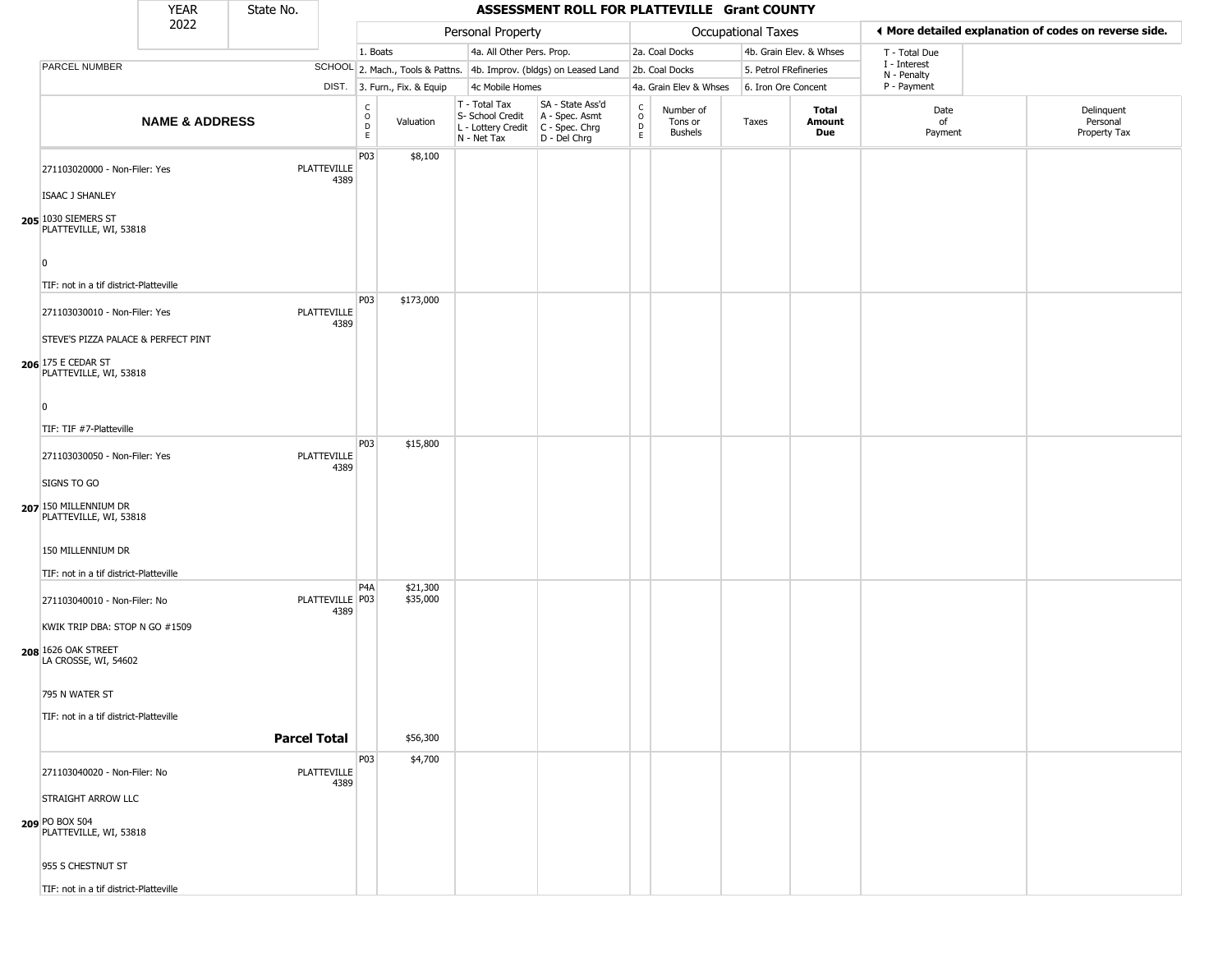|                                                | <b>YEAR</b>               | State No. |                            |                                                 |                              |                                                                                           | ASSESSMENT ROLL FOR PLATTEVILLE Grant COUNTY                        |                                                          |                                        |                           |                         |                             |                                                       |
|------------------------------------------------|---------------------------|-----------|----------------------------|-------------------------------------------------|------------------------------|-------------------------------------------------------------------------------------------|---------------------------------------------------------------------|----------------------------------------------------------|----------------------------------------|---------------------------|-------------------------|-----------------------------|-------------------------------------------------------|
|                                                | 2022                      |           |                            |                                                 |                              | Personal Property                                                                         |                                                                     |                                                          |                                        | <b>Occupational Taxes</b> |                         |                             | ◀ More detailed explanation of codes on reverse side. |
|                                                |                           |           |                            | 1. Boats                                        |                              | 4a. All Other Pers. Prop.                                                                 |                                                                     |                                                          | 2a. Coal Docks                         |                           | 4b. Grain Elev. & Whses | T - Total Due               |                                                       |
| PARCEL NUMBER                                  |                           |           |                            |                                                 |                              |                                                                                           | SCHOOL 2. Mach., Tools & Pattns. 4b. Improv. (bldgs) on Leased Land |                                                          | 2b. Coal Docks                         | 5. Petrol FRefineries     |                         | I - Interest<br>N - Penalty |                                                       |
|                                                |                           |           |                            |                                                 | DIST. 3. Furn., Fix. & Equip | 4c Mobile Homes                                                                           |                                                                     |                                                          | 4a. Grain Elev & Whses                 | 6. Iron Ore Concent       |                         | P - Payment                 |                                                       |
|                                                | <b>NAME &amp; ADDRESS</b> |           |                            | $\begin{array}{c} C \\ C \\ D \\ E \end{array}$ | Valuation                    | T - Total Tax<br>S- School Credit<br>$L$ - Lottery Credit $C$ - Spec. Chrg<br>N - Net Tax | SA - State Ass'd<br>A - Spec. Asmt<br>D - Del Chrg                  | $\begin{matrix} 0 \\ 0 \\ D \end{matrix}$<br>$\mathsf E$ | Number of<br>Tons or<br><b>Bushels</b> | Taxes                     | Total<br>Amount<br>Due  | Date<br>of<br>Payment       | Delinquent<br>Personal<br>Property Tax                |
| 271103050010 - Non-Filer: No                   |                           |           | PLATTEVILLE P4A<br>4389    | P <sub>03</sub>                                 | \$14,100<br>\$20,600         |                                                                                           |                                                                     |                                                          |                                        |                           |                         |                             |                                                       |
| SUBWAY DBA SUBWAY                              |                           |           |                            |                                                 |                              |                                                                                           |                                                                     |                                                          |                                        |                           |                         |                             |                                                       |
| 210 2210 PRINCETON AVE<br>ROCKFORD, IL, 61107  |                           |           |                            |                                                 |                              |                                                                                           |                                                                     |                                                          |                                        |                           |                         |                             |                                                       |
| 1800 PROGRESSIVE PARKWAY                       |                           |           |                            |                                                 |                              |                                                                                           |                                                                     |                                                          |                                        |                           |                         |                             |                                                       |
| TIF: TIF #5-Platteville                        |                           |           | <b>Parcel Total</b>        |                                                 | \$34,700                     |                                                                                           |                                                                     |                                                          |                                        |                           |                         |                             |                                                       |
| 271103050050 - Non-Filer: No                   |                           |           | <b>PLATTEVILLE</b><br>4389 | P03                                             | \$13,900                     |                                                                                           |                                                                     |                                                          |                                        |                           |                         |                             |                                                       |
| RSR INVESTMENTS, LLC SUPER 8 MOTEL             |                           |           |                            |                                                 |                              |                                                                                           |                                                                     |                                                          |                                        |                           |                         |                             |                                                       |
| 211 PO BOX 413<br>PLATTEVILLE, WI, 53818-0413  |                           |           |                            |                                                 |                              |                                                                                           |                                                                     |                                                          |                                        |                           |                         |                             |                                                       |
| 100 HWY 80/81                                  |                           |           |                            |                                                 |                              |                                                                                           |                                                                     |                                                          |                                        |                           |                         |                             |                                                       |
| TIF: not in a tif district-Platteville         |                           |           |                            |                                                 |                              |                                                                                           |                                                                     |                                                          |                                        |                           |                         |                             |                                                       |
| 271103050055 - Non-Filer: No                   |                           |           | PLATTEVILLE<br>4389        | <b>P03</b>                                      | \$9,300                      |                                                                                           |                                                                     |                                                          |                                        |                           |                         |                             |                                                       |
| RSR INVESTMENTS, LLC SUPER 8 MOTEL             |                           |           |                            |                                                 |                              |                                                                                           |                                                                     |                                                          |                                        |                           |                         |                             |                                                       |
| 212 PO BOX 413<br>PLATTEVILLE, WI, 53818       |                           |           |                            |                                                 |                              |                                                                                           |                                                                     |                                                          |                                        |                           |                         |                             |                                                       |
| 200 HWY 80/81                                  |                           |           |                            |                                                 |                              |                                                                                           |                                                                     |                                                          |                                        |                           |                         |                             |                                                       |
| TIF: not in a tif district-Platteville         |                           |           |                            |                                                 |                              |                                                                                           |                                                                     |                                                          |                                        |                           |                         |                             |                                                       |
| 271103070010 - Non-Filer: Yes                  |                           |           | <b>PLATTEVILLE</b><br>4389 | P03                                             | \$5,500                      |                                                                                           |                                                                     |                                                          |                                        |                           |                         |                             |                                                       |
| TACO JOHNS VICTUAL, INC                        |                           |           |                            |                                                 |                              |                                                                                           |                                                                     |                                                          |                                        |                           |                         |                             |                                                       |
| 213 1018 WOOKLAND RD<br>PLATTEVILLE, WI, 53818 |                           |           |                            |                                                 |                              |                                                                                           |                                                                     |                                                          |                                        |                           |                         |                             |                                                       |
| 1465 BUSINESS HIGHWAY 151                      |                           |           |                            |                                                 |                              |                                                                                           |                                                                     |                                                          |                                        |                           |                         |                             |                                                       |
| TIF: not in a tif district-Platteville         |                           |           |                            |                                                 |                              |                                                                                           |                                                                     |                                                          |                                        |                           |                         |                             |                                                       |
| 271103070015 - Non-Filer: Yes                  |                           |           | PLATTEVILLE   P03<br>4389  | P <sub>4</sub> A                                | \$100<br>\$23,200            |                                                                                           |                                                                     |                                                          |                                        |                           |                         |                             |                                                       |
| A&W                                            |                           |           |                            |                                                 |                              |                                                                                           |                                                                     |                                                          |                                        |                           |                         |                             |                                                       |
| 214 1018 WOODLAND RD<br>PLATTEVILLE, WI, 53818 |                           |           |                            |                                                 |                              |                                                                                           |                                                                     |                                                          |                                        |                           |                         |                             |                                                       |
| 111 MILLENNIUM DR                              |                           |           |                            |                                                 |                              |                                                                                           |                                                                     |                                                          |                                        |                           |                         |                             |                                                       |
| TIF: not in a tif district-Platteville         |                           |           | <b>Parcel Total</b>        |                                                 | \$23,300                     |                                                                                           |                                                                     |                                                          |                                        |                           |                         |                             |                                                       |
|                                                |                           |           |                            |                                                 |                              |                                                                                           |                                                                     |                                                          |                                        |                           |                         |                             |                                                       |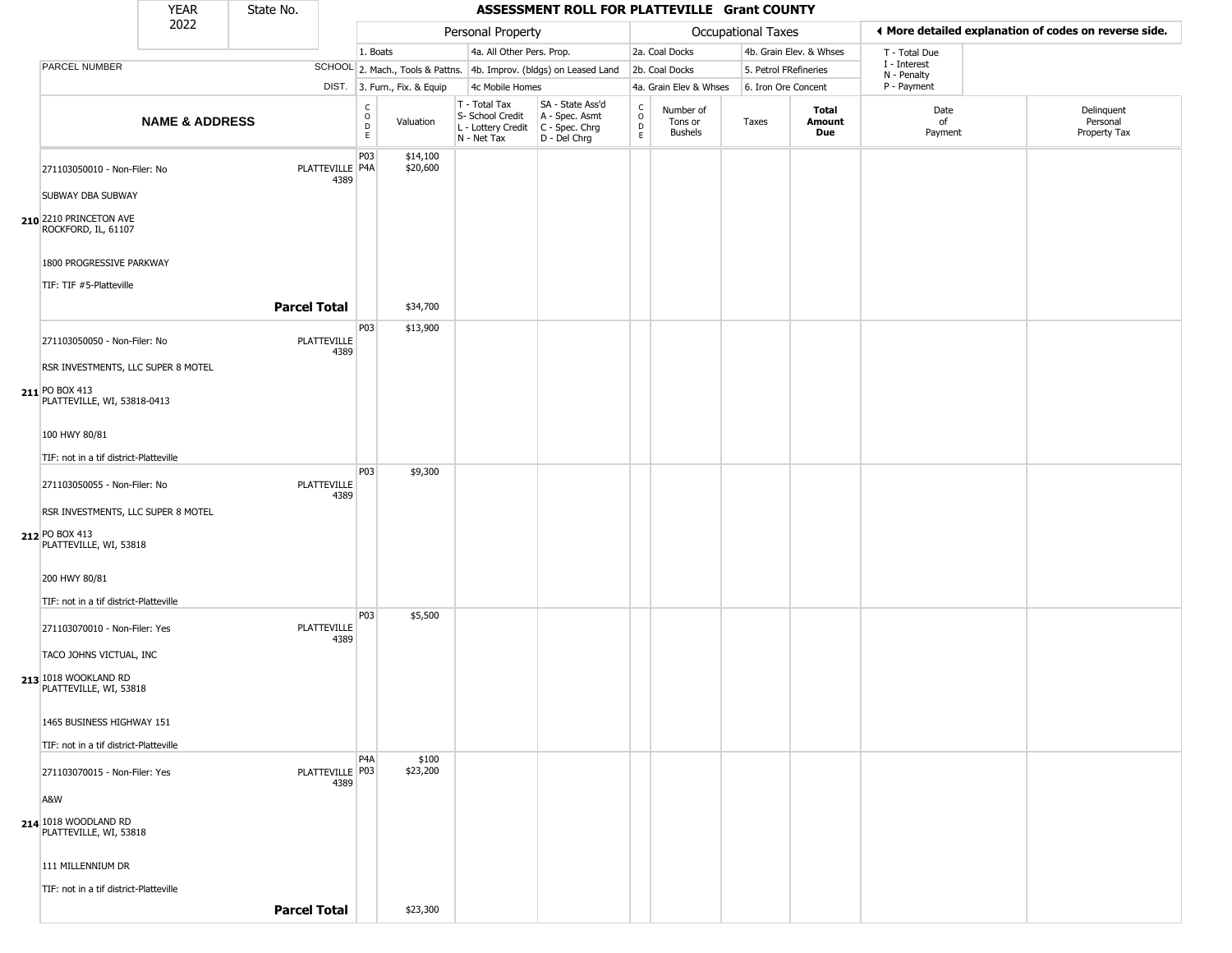|                                                   | <b>YEAR</b>               | State No.           |                         |                                                 |                              |                                                  | ASSESSMENT ROLL FOR PLATTEVILLE Grant COUNTY                                                |                         |                                        |                       |                         |                             |                                                       |
|---------------------------------------------------|---------------------------|---------------------|-------------------------|-------------------------------------------------|------------------------------|--------------------------------------------------|---------------------------------------------------------------------------------------------|-------------------------|----------------------------------------|-----------------------|-------------------------|-----------------------------|-------------------------------------------------------|
|                                                   | 2022                      |                     |                         |                                                 |                              | Personal Property                                |                                                                                             |                         |                                        | Occupational Taxes    |                         |                             | ♦ More detailed explanation of codes on reverse side. |
|                                                   |                           |                     |                         | 1. Boats                                        |                              |                                                  | 4a. All Other Pers. Prop.                                                                   |                         | 2a. Coal Docks                         |                       | 4b. Grain Elev. & Whses | T - Total Due               |                                                       |
| PARCEL NUMBER                                     |                           |                     |                         |                                                 |                              |                                                  | SCHOOL 2. Mach., Tools & Pattns. 4b. Improv. (bldgs) on Leased Land                         |                         | 2b. Coal Docks                         | 5. Petrol FRefineries |                         | I - Interest<br>N - Penalty |                                                       |
|                                                   |                           |                     |                         |                                                 | DIST. 3. Furn., Fix. & Equip | 4c Mobile Homes                                  |                                                                                             |                         | 4a. Grain Elev & Whses                 | 6. Iron Ore Concent   |                         | P - Payment                 |                                                       |
|                                                   | <b>NAME &amp; ADDRESS</b> |                     |                         | $\begin{array}{c} C \\ O \\ D \\ E \end{array}$ | Valuation                    | T - Total Tax<br>S- School Credit<br>N - Net Tax | SA - State Ass'd<br>A - Spec. Asmt<br>$L$ - Lottery Credit $C$ - Spec. Chrg<br>D - Del Chrg | $\frac{c}{0}$<br>D<br>E | Number of<br>Tons or<br><b>Bushels</b> | Taxes                 | Total<br>Amount<br>Due  | Date<br>of<br>Payment       | Delinquent<br>Personal<br>Property Tax                |
| 271103070020 - Non-Filer: No                      |                           |                     | PLATTEVILLE P03<br>4389 | P <sub>4</sub> A                                | \$300<br>\$2,000             |                                                  |                                                                                             |                         |                                        |                       |                         |                             |                                                       |
| TWI OF DUBUQUE INC DBA SUN TAN CITY               |                           |                     |                         |                                                 |                              |                                                  |                                                                                             |                         |                                        |                       |                         |                             |                                                       |
| 215 3051 CEDAR CREST CT<br>DUBUQUE, IA, 52003     |                           |                     |                         |                                                 |                              |                                                  |                                                                                             |                         |                                        |                       |                         |                             |                                                       |
| 125 S WATER ST                                    |                           |                     |                         |                                                 |                              |                                                  |                                                                                             |                         |                                        |                       |                         |                             |                                                       |
| TIF: not in a tif district-Platteville            |                           | <b>Parcel Total</b> |                         |                                                 | \$2,300                      |                                                  |                                                                                             |                         |                                        |                       |                         |                             |                                                       |
|                                                   |                           |                     |                         | P03                                             | \$6,400                      |                                                  |                                                                                             |                         |                                        |                       |                         |                             |                                                       |
| 271103080010 - Non-Filer: No                      |                           |                     | PLATTEVILLE<br>4389     |                                                 |                              |                                                  |                                                                                             |                         |                                        |                       |                         |                             |                                                       |
| THE HILLMAN GROUP INC                             |                           |                     |                         |                                                 |                              |                                                  |                                                                                             |                         |                                        |                       |                         |                             |                                                       |
| 216 10590 HAMILTON AVE<br>CINCINNATI, OH, 45231   |                           |                     |                         |                                                 |                              |                                                  |                                                                                             |                         |                                        |                       |                         |                             |                                                       |
| <b>VARIOUS</b>                                    |                           |                     |                         |                                                 |                              |                                                  |                                                                                             |                         |                                        |                       |                         |                             |                                                       |
| TIF: TIF #5-Platteville                           |                           |                     |                         |                                                 |                              |                                                  |                                                                                             |                         |                                        |                       |                         |                             |                                                       |
| 271103090010 - Non-Filer: No                      |                           |                     | PLATTEVILLE P4A<br>4389 | P03                                             | \$3,600<br>\$3,600           |                                                  |                                                                                             |                         |                                        |                       |                         |                             |                                                       |
| TIC                                               |                           |                     |                         |                                                 |                              |                                                  |                                                                                             |                         |                                        |                       |                         |                             |                                                       |
| 217 490 E HWY 151 STE B<br>PLATTEVILLE, WI, 53818 |                           |                     |                         |                                                 |                              |                                                  |                                                                                             |                         |                                        |                       |                         |                             |                                                       |
| 490 E HWY 151 STE B                               |                           |                     |                         |                                                 |                              |                                                  |                                                                                             |                         |                                        |                       |                         |                             |                                                       |
| TIF: not in a tif district-Platteville            |                           |                     |                         |                                                 |                              |                                                  |                                                                                             |                         |                                        |                       |                         |                             |                                                       |
|                                                   |                           | <b>Parcel Total</b> |                         |                                                 | \$7,200                      |                                                  |                                                                                             |                         |                                        |                       |                         |                             |                                                       |
| 271103090025 - Non-Filer: No                      |                           |                     | PLATTEVILLE<br>4389     | P03                                             | \$15,600                     |                                                  |                                                                                             |                         |                                        |                       |                         |                             |                                                       |
| THE TICKET BAR & GRILL                            |                           |                     |                         |                                                 |                              |                                                  |                                                                                             |                         |                                        |                       |                         |                             |                                                       |
| 218 60 S COURT ST<br>PLATTEVILLE, WI, 53818       |                           |                     |                         |                                                 |                              |                                                  |                                                                                             |                         |                                        |                       |                         |                             |                                                       |
| 60 S COURT ST                                     |                           |                     |                         |                                                 |                              |                                                  |                                                                                             |                         |                                        |                       |                         |                             |                                                       |
| TIF: TIF #7-Platteville                           |                           |                     |                         |                                                 |                              |                                                  |                                                                                             |                         |                                        |                       |                         |                             |                                                       |
| 271103100020 - Non-Filer: Yes                     |                           |                     | PLATTEVILLE<br>4389     | P03                                             | \$5,500                      |                                                  |                                                                                             |                         |                                        |                       |                         |                             |                                                       |
| MVP SPORTS CUTS, LLC                              |                           |                     |                         |                                                 |                              |                                                  |                                                                                             |                         |                                        |                       |                         |                             |                                                       |
| 219 50 W MAIN ST<br>PLATTEVILLE, WI, 53818        |                           |                     |                         |                                                 |                              |                                                  |                                                                                             |                         |                                        |                       |                         |                             |                                                       |
| 50 W MAIN ST                                      |                           |                     |                         |                                                 |                              |                                                  |                                                                                             |                         |                                        |                       |                         |                             |                                                       |
| TIF: TIF #7-Platteville                           |                           |                     |                         |                                                 |                              |                                                  |                                                                                             |                         |                                        |                       |                         |                             |                                                       |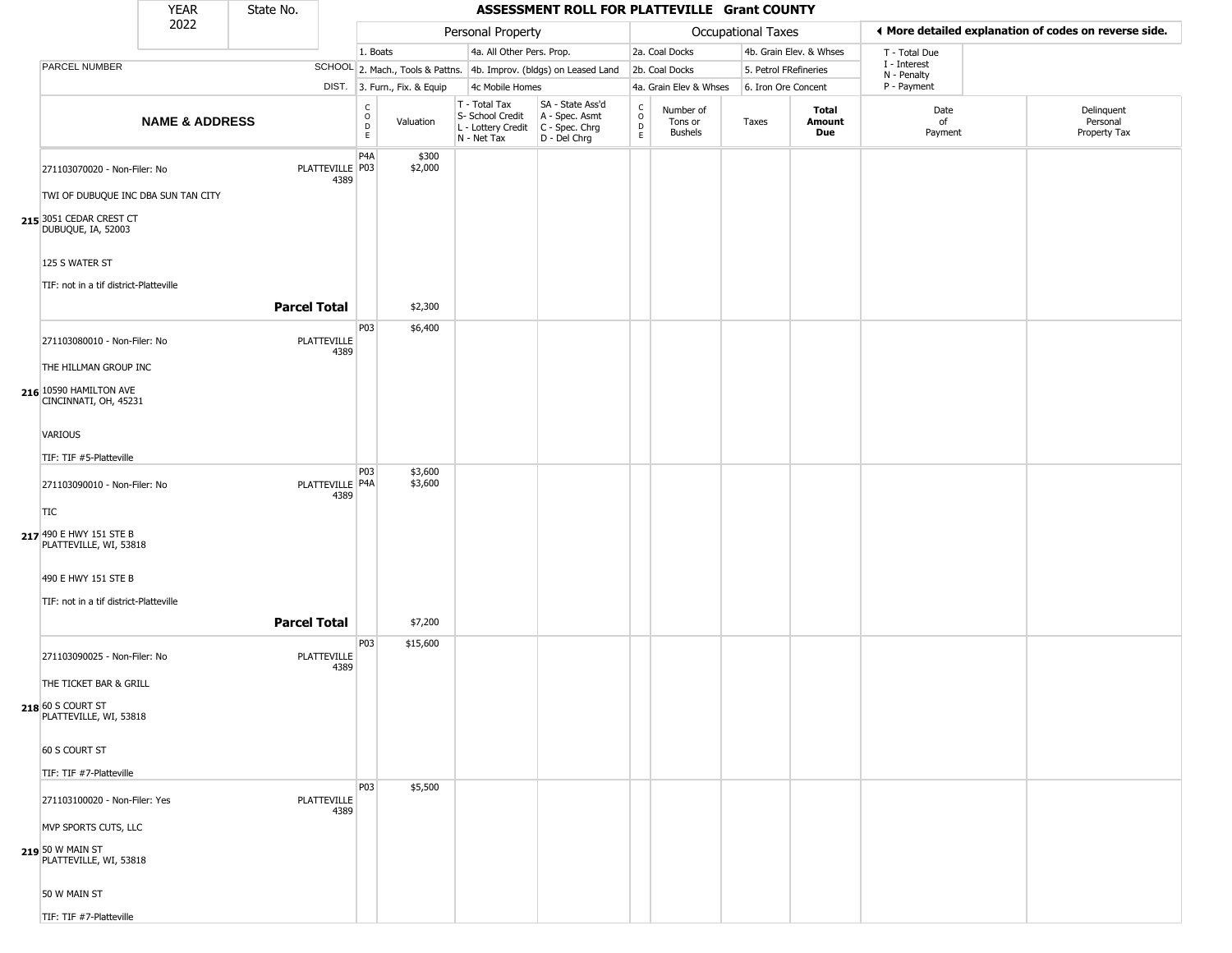|                                                | <b>YEAR</b>               | State No.           |                         |                                                 |                              |                                                                                           | ASSESSMENT ROLL FOR PLATTEVILLE Grant COUNTY                        |                                            |                                 |                       |                         |                             |                                                       |
|------------------------------------------------|---------------------------|---------------------|-------------------------|-------------------------------------------------|------------------------------|-------------------------------------------------------------------------------------------|---------------------------------------------------------------------|--------------------------------------------|---------------------------------|-----------------------|-------------------------|-----------------------------|-------------------------------------------------------|
|                                                | 2022                      |                     |                         |                                                 |                              | Personal Property                                                                         |                                                                     |                                            |                                 | Occupational Taxes    |                         |                             | ♦ More detailed explanation of codes on reverse side. |
|                                                |                           |                     |                         | 1. Boats                                        |                              | 4a. All Other Pers. Prop.                                                                 |                                                                     |                                            | 2a. Coal Docks                  |                       | 4b. Grain Elev. & Whses | T - Total Due               |                                                       |
| PARCEL NUMBER                                  |                           |                     |                         |                                                 |                              |                                                                                           | SCHOOL 2. Mach., Tools & Pattns. 4b. Improv. (bldgs) on Leased Land |                                            | 2b. Coal Docks                  | 5. Petrol FRefineries |                         | I - Interest<br>N - Penalty |                                                       |
|                                                |                           |                     |                         |                                                 | DIST. 3. Furn., Fix. & Equip | 4c Mobile Homes                                                                           |                                                                     |                                            | 4a. Grain Elev & Whses          | 6. Iron Ore Concent   |                         | P - Payment                 |                                                       |
|                                                | <b>NAME &amp; ADDRESS</b> |                     |                         | $\begin{array}{c} C \\ O \\ D \\ E \end{array}$ | Valuation                    | $T - Total Tax$<br>S- School Credit<br>L - Lottery Credit   C - Spec. Chrg<br>N - Net Tax | SA - State Ass'd<br>A - Spec. Asmt<br>D - Del Chrg                  | $\begin{array}{c} C \\ O \\ E \end{array}$ | Number of<br>Tons or<br>Bushels | Taxes                 | Total<br>Amount<br>Due  | Date<br>of<br>Payment       | Delinquent<br>Personal<br>Property Tax                |
| 271103110000 - Non-Filer: No                   |                           |                     | PLATTEVILLE P03<br>4389 | P <sub>4</sub> A                                | \$300<br>\$3,900             |                                                                                           |                                                                     |                                            |                                 |                       |                         |                             |                                                       |
| TRI-COUNTY TITLE SERVICES                      |                           |                     |                         |                                                 |                              |                                                                                           |                                                                     |                                            |                                 |                       |                         |                             |                                                       |
| 220 15 W MAIN ST<br>PLATTEVILLE, WI, 53818     |                           |                     |                         |                                                 |                              |                                                                                           |                                                                     |                                            |                                 |                       |                         |                             |                                                       |
| 15 W MAIN ST                                   |                           |                     |                         |                                                 |                              |                                                                                           |                                                                     |                                            |                                 |                       |                         |                             |                                                       |
| TIF: TIF #7-Platteville                        |                           |                     |                         |                                                 |                              |                                                                                           |                                                                     |                                            |                                 |                       |                         |                             |                                                       |
|                                                |                           | <b>Parcel Total</b> |                         |                                                 | \$4,200                      |                                                                                           |                                                                     |                                            |                                 |                       |                         |                             |                                                       |
| 271103160000 - Non-Filer: No                   |                           |                     | PLATTEVILLE<br>4389     | P03                                             | \$5,000                      |                                                                                           |                                                                     |                                            |                                 |                       |                         |                             |                                                       |
| TRI COR INC                                    |                           |                     |                         |                                                 |                              |                                                                                           |                                                                     |                                            |                                 |                       |                         |                             |                                                       |
| 221 PO BOX 450<br>LANCASTER, WI, 53813         |                           |                     |                         |                                                 |                              |                                                                                           |                                                                     |                                            |                                 |                       |                         |                             |                                                       |
| 1370 N WATER ST                                |                           |                     |                         |                                                 |                              |                                                                                           |                                                                     |                                            |                                 |                       |                         |                             |                                                       |
| TIF: not in a tif district-Platteville         |                           |                     |                         |                                                 |                              |                                                                                           |                                                                     |                                            |                                 |                       |                         |                             |                                                       |
| 271103160010 - Non-Filer: Yes                  |                           |                     | PLATTEVILLE P4A         | <b>P03</b>                                      | \$158,700<br>\$167,000       |                                                                                           |                                                                     |                                            |                                 |                       |                         |                             |                                                       |
|                                                |                           |                     | 4389                    |                                                 |                              |                                                                                           |                                                                     |                                            |                                 |                       |                         |                             |                                                       |
| TRI-STATE DIALYSIS                             |                           |                     |                         |                                                 |                              |                                                                                           |                                                                     |                                            |                                 |                       |                         |                             |                                                       |
| 222 1250 E HWY 151 B<br>PLATTEVILLE, WI, 53818 |                           |                     |                         |                                                 |                              |                                                                                           |                                                                     |                                            |                                 |                       |                         |                             |                                                       |
|                                                |                           |                     |                         |                                                 |                              |                                                                                           |                                                                     |                                            |                                 |                       |                         |                             |                                                       |
| n                                              |                           |                     |                         |                                                 |                              |                                                                                           |                                                                     |                                            |                                 |                       |                         |                             |                                                       |
| TIF: not in a tif district-Platteville         |                           |                     |                         |                                                 |                              |                                                                                           |                                                                     |                                            |                                 |                       |                         |                             |                                                       |
|                                                |                           | <b>Parcel Total</b> |                         |                                                 | \$325,700                    |                                                                                           |                                                                     |                                            |                                 |                       |                         |                             |                                                       |
| 271103170000 - Non-Filer: Yes                  |                           |                     | PLATTEVILLE<br>4389     | P03                                             | \$15,800                     |                                                                                           |                                                                     |                                            |                                 |                       |                         |                             |                                                       |
| THE CAMARADERIE                                |                           |                     |                         |                                                 |                              |                                                                                           |                                                                     |                                            |                                 |                       |                         |                             |                                                       |
| 223 65 N SECOND ST<br>PLATTEVILLE, WI, 53818   |                           |                     |                         |                                                 |                              |                                                                                           |                                                                     |                                            |                                 |                       |                         |                             |                                                       |
| 65 N SECOND ST                                 |                           |                     |                         |                                                 |                              |                                                                                           |                                                                     |                                            |                                 |                       |                         |                             |                                                       |
| TIF: TIF #7-Platteville                        |                           |                     |                         |                                                 |                              |                                                                                           |                                                                     |                                            |                                 |                       |                         |                             |                                                       |
| 271103180005 - Non-Filer: Yes                  |                           |                     | PLATTEVILLE<br>4389     | P03                                             | \$1,300                      |                                                                                           |                                                                     |                                            |                                 |                       |                         |                             |                                                       |
| <b>UNION APARTMENTS</b>                        |                           |                     |                         |                                                 |                              |                                                                                           |                                                                     |                                            |                                 |                       |                         |                             |                                                       |
| 224 3801 REGENT ST<br>MADISON, WI, 53705       |                           |                     |                         |                                                 |                              |                                                                                           |                                                                     |                                            |                                 |                       |                         |                             |                                                       |
| 970 UNION ST                                   |                           |                     |                         |                                                 |                              |                                                                                           |                                                                     |                                            |                                 |                       |                         |                             |                                                       |
| TIF: not in a tif district-Platteville         |                           |                     |                         |                                                 |                              |                                                                                           |                                                                     |                                            |                                 |                       |                         |                             |                                                       |

TIF: not in a tif district-Platteville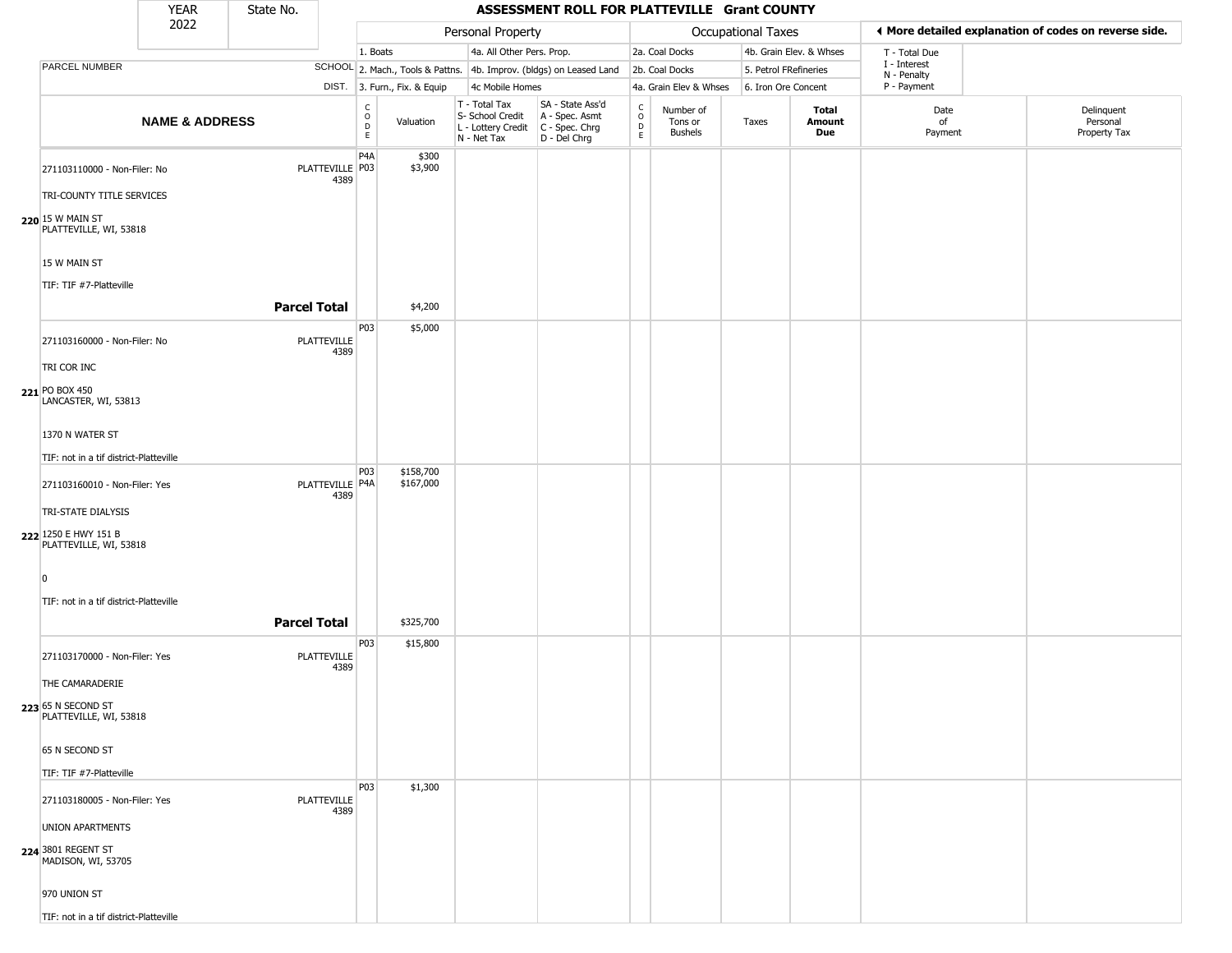|                                                             | <b>YEAR</b>               | State No.           |                            |                            |                              |                                                                                         | ASSESSMENT ROLL FOR PLATTEVILLE Grant COUNTY                        |                                          |                                        |                           |                         |                             |                                                       |
|-------------------------------------------------------------|---------------------------|---------------------|----------------------------|----------------------------|------------------------------|-----------------------------------------------------------------------------------------|---------------------------------------------------------------------|------------------------------------------|----------------------------------------|---------------------------|-------------------------|-----------------------------|-------------------------------------------------------|
|                                                             | 2022                      |                     |                            |                            |                              | Personal Property                                                                       |                                                                     |                                          |                                        | <b>Occupational Taxes</b> |                         |                             | ◀ More detailed explanation of codes on reverse side. |
|                                                             |                           |                     |                            | 1. Boats                   |                              | 4a. All Other Pers. Prop.                                                               |                                                                     |                                          | 2a. Coal Docks                         |                           | 4b. Grain Elev. & Whses | T - Total Due               |                                                       |
| PARCEL NUMBER                                               |                           |                     |                            |                            |                              |                                                                                         | SCHOOL 2. Mach., Tools & Pattns. 4b. Improv. (bldgs) on Leased Land |                                          | 2b. Coal Docks                         | 5. Petrol FRefineries     |                         | I - Interest<br>N - Penalty |                                                       |
|                                                             |                           |                     |                            |                            | DIST. 3. Furn., Fix. & Equip | 4c Mobile Homes                                                                         |                                                                     |                                          | 4a. Grain Elev & Whses                 | 6. Iron Ore Concent       |                         | P - Payment                 |                                                       |
|                                                             | <b>NAME &amp; ADDRESS</b> |                     |                            | C<br>$\mathsf O$<br>D<br>E | Valuation                    | T - Total Tax<br>S- School Credit<br>L - Lottery Credit   C - Spec. Chrg<br>N - Net Tax | SA - State Ass'd<br>A - Spec. Asmt<br>D - Del Chrg                  | $\rm _o^C$<br>$\mathsf D$<br>$\mathsf E$ | Number of<br>Tons or<br><b>Bushels</b> | Taxes                     | Total<br>Amount<br>Due  | Date<br>of<br>Payment       | Delinquent<br>Personal<br>Property Tax                |
| 271103190000 - Non-Filer: No                                |                           |                     | <b>PLATTEVILLE</b><br>4389 | P <sub>4</sub> A           | \$16,400                     |                                                                                         |                                                                     |                                          |                                        |                           |                         |                             |                                                       |
| PROBUILD COMPANY, LLC C/O RYAN, LLC                         |                           |                     |                            |                            |                              |                                                                                         |                                                                     |                                          |                                        |                           |                         |                             |                                                       |
| 225 PO BOX 56607<br>ATLANTA, GA, 30343                      |                           |                     |                            |                            |                              |                                                                                         |                                                                     |                                          |                                        |                           |                         |                             |                                                       |
| 100 E SIDE RD                                               |                           |                     |                            |                            |                              |                                                                                         |                                                                     |                                          |                                        |                           |                         |                             |                                                       |
| TIF: not in a tif district-Platteville                      |                           |                     |                            | P03                        | \$5,900                      |                                                                                         |                                                                     |                                          |                                        |                           |                         |                             |                                                       |
| 271103220000 - Non-Filer: Yes                               |                           |                     | <b>PLATTEVILLE</b><br>4389 |                            |                              |                                                                                         |                                                                     |                                          |                                        |                           |                         |                             |                                                       |
| VFW POST 5274                                               |                           |                     |                            |                            |                              |                                                                                         |                                                                     |                                          |                                        |                           |                         |                             |                                                       |
| <b>226</b> 110 E MINERAL<br>PLATTEVILLE, WI, 53818          |                           |                     |                            |                            |                              |                                                                                         |                                                                     |                                          |                                        |                           |                         |                             |                                                       |
| 110 E MINERAL                                               |                           |                     |                            |                            |                              |                                                                                         |                                                                     |                                          |                                        |                           |                         |                             |                                                       |
| TIF: TIF #7-Platteville                                     |                           |                     |                            |                            |                              |                                                                                         |                                                                     |                                          |                                        |                           |                         |                             |                                                       |
| 271103230000 - Non-Filer: Yes                               |                           |                     | PLATTEVILLE<br>4389        | P <sub>03</sub>            | \$7,300                      |                                                                                         |                                                                     |                                          |                                        |                           |                         |                             |                                                       |
| <b>VIEW POINT</b>                                           |                           |                     |                            |                            |                              |                                                                                         |                                                                     |                                          |                                        |                           |                         |                             |                                                       |
| 227 390 N CHESTNUT ST<br>PLATTEVILLE, WI, 53813             |                           |                     |                            |                            |                              |                                                                                         |                                                                     |                                          |                                        |                           |                         |                             |                                                       |
| 390 N CHESTNUT ST                                           |                           |                     |                            |                            |                              |                                                                                         |                                                                     |                                          |                                        |                           |                         |                             |                                                       |
| TIF: not in a tif district-Platteville                      |                           |                     |                            | P <sub>0</sub> 3           | \$35,700                     |                                                                                         |                                                                     |                                          |                                        |                           |                         |                             |                                                       |
| 271103260000 - Non-Filer: No                                |                           |                     | <b>PLATTEVILLE</b><br>4389 |                            |                              |                                                                                         |                                                                     |                                          |                                        |                           |                         |                             |                                                       |
| VAASSEN, PLUEMER CPA'S, LLC                                 |                           |                     |                            |                            |                              |                                                                                         |                                                                     |                                          |                                        |                           |                         |                             |                                                       |
| 228 147 KEYSTONE PARKWAY, STE 121<br>PLATTEVILLE, WI, 53818 |                           |                     |                            |                            |                              |                                                                                         |                                                                     |                                          |                                        |                           |                         |                             |                                                       |
| 147 KEYSTONE PARKWAY, STE 121                               |                           |                     |                            |                            |                              |                                                                                         |                                                                     |                                          |                                        |                           |                         |                             |                                                       |
| TIF: not in a tif district-Platteville                      |                           |                     |                            |                            |                              |                                                                                         |                                                                     |                                          |                                        |                           |                         |                             |                                                       |
| 271103290000 - Non-Filer: No                                |                           |                     | PLATTEVILLE P03<br>4389    | P4A                        | \$99,900<br>\$1,306,700      |                                                                                         |                                                                     |                                          |                                        |                           |                         |                             |                                                       |
| WAL-MART STORES EAST LP                                     |                           |                     |                            |                            |                              |                                                                                         |                                                                     |                                          |                                        |                           |                         |                             |                                                       |
| 229 PO BOX 8050, MS 0555<br>BENTONVILLE, AR, 72716          |                           |                     |                            |                            |                              |                                                                                         |                                                                     |                                          |                                        |                           |                         |                             |                                                       |
| 1800 PROGRESSIVE PKWY                                       |                           |                     |                            |                            |                              |                                                                                         |                                                                     |                                          |                                        |                           |                         |                             |                                                       |
| TIF: TIF #5-Platteville                                     |                           |                     |                            |                            |                              |                                                                                         |                                                                     |                                          |                                        |                           |                         |                             |                                                       |
|                                                             |                           | <b>Parcel Total</b> |                            |                            | \$1,406,600                  |                                                                                         |                                                                     |                                          |                                        |                           |                         |                             |                                                       |
|                                                             |                           |                     |                            |                            |                              |                                                                                         |                                                                     |                                          |                                        |                           |                         |                             |                                                       |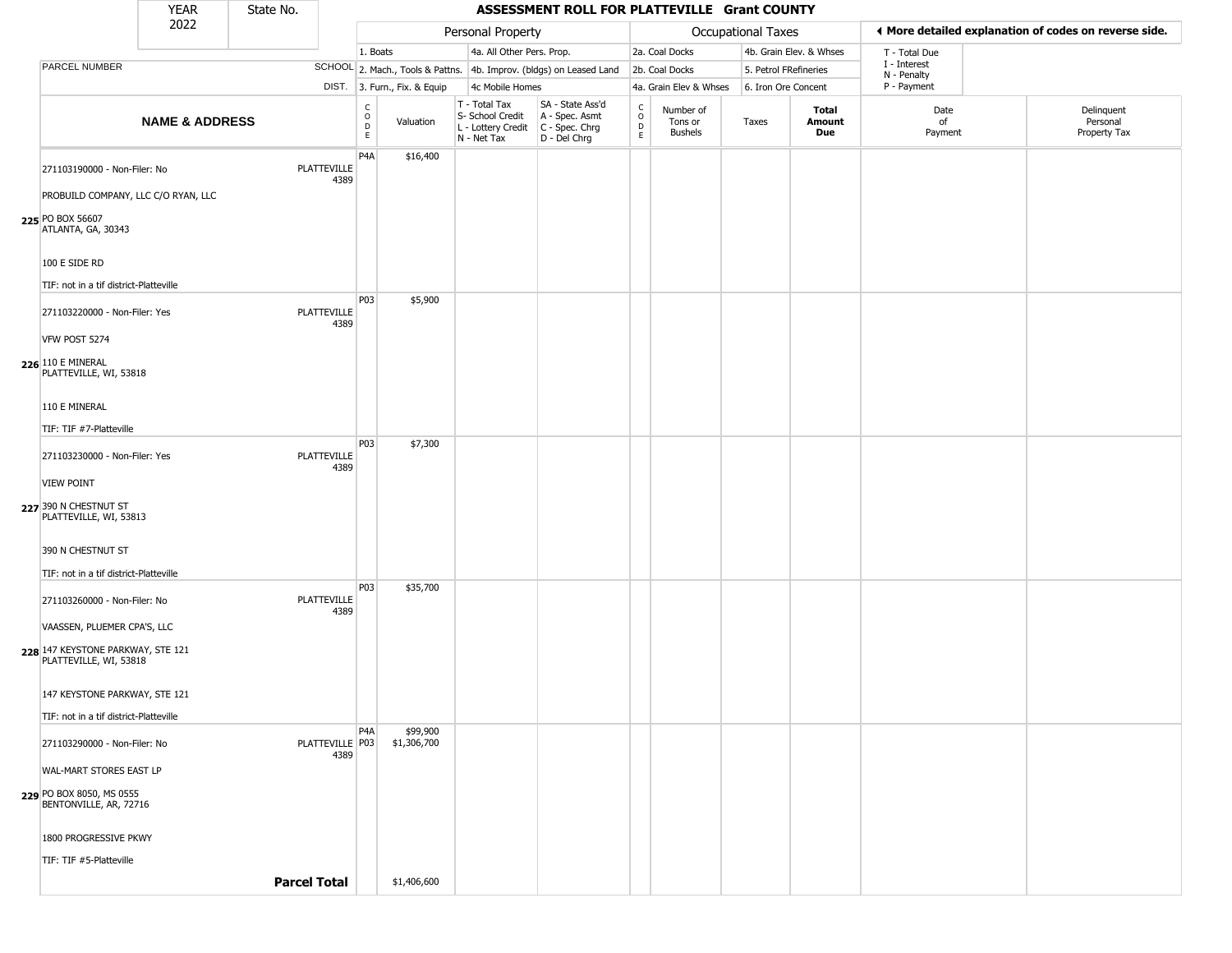|                                                                           | <b>YEAR</b>               | State No. |                         |                                          |                              |                                                                        | ASSESSMENT ROLL FOR PLATTEVILLE Grant COUNTY                         |                                                 |                                 |                    |                         |                             |                                                       |
|---------------------------------------------------------------------------|---------------------------|-----------|-------------------------|------------------------------------------|------------------------------|------------------------------------------------------------------------|----------------------------------------------------------------------|-------------------------------------------------|---------------------------------|--------------------|-------------------------|-----------------------------|-------------------------------------------------------|
|                                                                           | 2022                      |           |                         |                                          |                              | Personal Property                                                      |                                                                      |                                                 |                                 | Occupational Taxes |                         |                             | ◀ More detailed explanation of codes on reverse side. |
|                                                                           |                           |           |                         | 1. Boats                                 |                              | 4a. All Other Pers. Prop.                                              |                                                                      |                                                 | 2a. Coal Docks                  |                    | 4b. Grain Elev. & Whses | T - Total Due               |                                                       |
| PARCEL NUMBER                                                             |                           |           |                         |                                          |                              |                                                                        | SCHOOL 2. Mach., Tools & Pattns. 4b. Improv. (bldgs) on Leased Land  |                                                 | 2b. Coal Docks                  |                    | 5. Petrol FRefineries   | I - Interest<br>N - Penalty |                                                       |
|                                                                           |                           |           |                         |                                          | DIST. 3. Furn., Fix. & Equip | 4c Mobile Homes                                                        |                                                                      |                                                 | 4a. Grain Elev & Whses          |                    | 6. Iron Ore Concent     | P - Payment                 |                                                       |
|                                                                           | <b>NAME &amp; ADDRESS</b> |           |                         | $\mathsf{C}$<br>$\circ$<br>$\frac{D}{E}$ | Valuation                    | T - Total Tax<br>S- School Credit<br>L - Lottery Credit<br>N - Net Tax | SA - State Ass'd<br>A - Spec. Asmt<br>C - Spec. Chrg<br>D - Del Chrg | $\begin{array}{c} C \\ O \\ D \\ E \end{array}$ | Number of<br>Tons or<br>Bushels | Taxes              | Total<br>Amount<br>Due  | Date<br>of<br>Payment       | Delinquent<br>Personal<br>Property Tax                |
| 271103300050 - Non-Filer: Yes<br>LINK FAMILY DENTAL LLC DR. CAROLINE LINK |                           |           | PLATTEVILLE<br>4389     | P03                                      | \$23,300                     |                                                                        |                                                                      |                                                 |                                 |                    |                         |                             |                                                       |
| 230 580 KASE ST<br>PLATTEVILLE, WI, 53818                                 |                           |           |                         |                                          |                              |                                                                        |                                                                      |                                                 |                                 |                    |                         |                             |                                                       |
| 580 KASE ST<br>TIF: not in a tif district-Platteville                     |                           |           |                         |                                          |                              |                                                                        |                                                                      |                                                 |                                 |                    |                         |                             |                                                       |
| 271103340000 - Non-Filer: Yes<br>KENTUCKY FRIED CHICKEN & TACO BELL       |                           |           | PLATTEVILLE P03<br>4389 | P <sub>4</sub> A                         | \$1,200<br>\$83,800          |                                                                        |                                                                      |                                                 |                                 |                    |                         |                             |                                                       |
| 231 95 HWY 151<br>PLATTEVILLE, WI, 53818                                  |                           |           |                         |                                          |                              |                                                                        |                                                                      |                                                 |                                 |                    |                         |                             |                                                       |
| 95 HWY 151<br>TIF: not in a tif district-Platteville                      |                           |           |                         |                                          |                              |                                                                        |                                                                      |                                                 |                                 |                    |                         |                             |                                                       |
|                                                                           |                           |           | <b>Parcel Total</b>     |                                          | \$85,000                     |                                                                        |                                                                      |                                                 |                                 |                    |                         |                             |                                                       |
| 271103360000 - Non-Filer: No<br>AL'S AUTO SERVICE AL WEIGEL               |                           |           | PLATTEVILLE<br>4389     | P03                                      | \$500                        |                                                                        |                                                                      |                                                 |                                 |                    |                         |                             |                                                       |
| 232 210 E MAIN ST<br>PLATTEVILLE, WI, 53818                               |                           |           |                         |                                          |                              |                                                                        |                                                                      |                                                 |                                 |                    |                         |                             |                                                       |
| 210 E MAIN ST<br>TIF: TIF #7-Platteville                                  |                           |           |                         |                                          |                              |                                                                        |                                                                      |                                                 |                                 |                    |                         |                             |                                                       |
| 271103380055 - Non-Filer: Yes<br>WHITAKER REPAIR LLC                      |                           |           | PLATTEVILLE<br>4389     | P03                                      | \$800                        |                                                                        |                                                                      |                                                 |                                 |                    |                         |                             |                                                       |
| 233 140 N OAK<br>PLATTEVILLE, WI, 53818                                   |                           |           |                         |                                          |                              |                                                                        |                                                                      |                                                 |                                 |                    |                         |                             |                                                       |
| <b>140 N OAK</b>                                                          |                           |           |                         |                                          |                              |                                                                        |                                                                      |                                                 |                                 |                    |                         |                             |                                                       |
| TIF: TIF #7-Platteville                                                   |                           |           |                         | P <sub>4</sub> A                         | \$600                        |                                                                        |                                                                      |                                                 |                                 |                    |                         |                             |                                                       |
| 271103390000 - Non-Filer: Yes<br>SPINAL INSTITUTE OF HEALTH LLC           |                           |           | PLATTEVILLE P03<br>4389 |                                          | \$6,300                      |                                                                        |                                                                      |                                                 |                                 |                    |                         |                             |                                                       |
| 234 685 S CHESTNUT ST<br>PLATTEVILLE, WI, 53818                           |                           |           |                         |                                          |                              |                                                                        |                                                                      |                                                 |                                 |                    |                         |                             |                                                       |
| 685 S CHESTNUT ST                                                         |                           |           |                         |                                          |                              |                                                                        |                                                                      |                                                 |                                 |                    |                         |                             |                                                       |
| TIF: not in a tif district-Platteville                                    |                           |           |                         |                                          |                              |                                                                        |                                                                      |                                                 |                                 |                    |                         |                             |                                                       |
|                                                                           |                           |           | <b>Parcel Total</b>     |                                          | \$6,900                      |                                                                        |                                                                      |                                                 |                                 |                    |                         |                             |                                                       |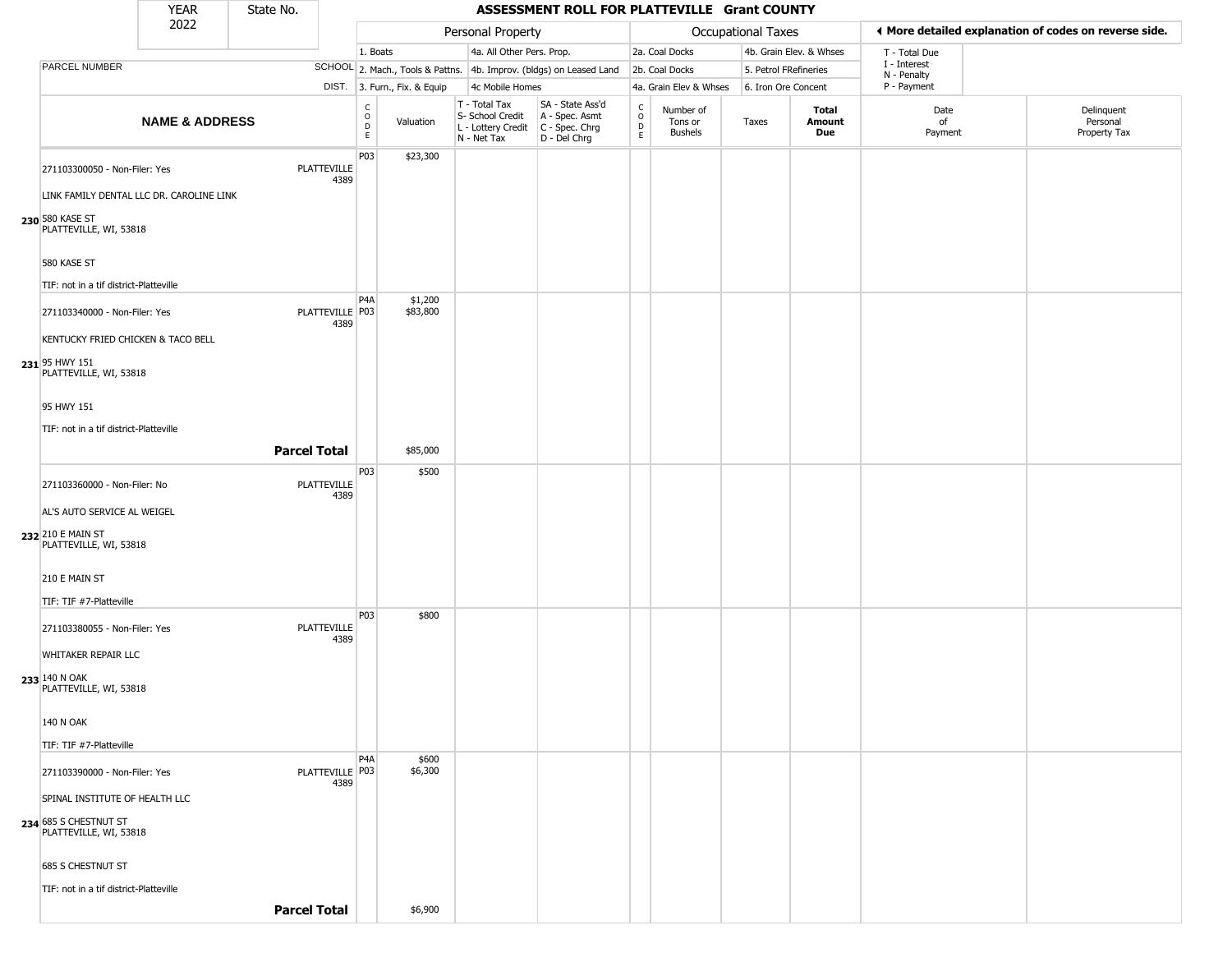|                                                                                                                 | <b>YEAR</b>               | State No. |                            |                                        |                              |                                                                                         | ASSESSMENT ROLL FOR PLATTEVILLE Grant COUNTY                        |                                 |                                        |                       |                         |                             |                                                       |
|-----------------------------------------------------------------------------------------------------------------|---------------------------|-----------|----------------------------|----------------------------------------|------------------------------|-----------------------------------------------------------------------------------------|---------------------------------------------------------------------|---------------------------------|----------------------------------------|-----------------------|-------------------------|-----------------------------|-------------------------------------------------------|
|                                                                                                                 | 2022                      |           |                            |                                        |                              | Personal Property                                                                       |                                                                     |                                 |                                        | Occupational Taxes    |                         |                             | ◀ More detailed explanation of codes on reverse side. |
|                                                                                                                 |                           |           |                            | 1. Boats                               |                              | 4a. All Other Pers. Prop.                                                               |                                                                     |                                 | 2a. Coal Docks                         |                       | 4b. Grain Elev. & Whses | T - Total Due               |                                                       |
| PARCEL NUMBER                                                                                                   |                           |           |                            |                                        |                              |                                                                                         | SCHOOL 2. Mach., Tools & Pattns. 4b. Improv. (bldgs) on Leased Land |                                 | 2b. Coal Docks                         | 5. Petrol FRefineries |                         | I - Interest<br>N - Penalty |                                                       |
|                                                                                                                 |                           |           |                            |                                        | DIST. 3. Furn., Fix. & Equip | 4c Mobile Homes                                                                         |                                                                     |                                 | 4a. Grain Elev & Whses                 | 6. Iron Ore Concent   |                         | P - Payment                 |                                                       |
|                                                                                                                 | <b>NAME &amp; ADDRESS</b> |           |                            | $_{\rm o}^{\rm c}$<br>$\mathsf D$<br>E | Valuation                    | T - Total Tax<br>S- School Credit<br>L - Lottery Credit   C - Spec. Chrg<br>N - Net Tax | SA - State Ass'd<br>A - Spec. Asmt<br>D - Del Chrg                  | $\rm _o^C$<br>$\mathsf{D}$<br>E | Number of<br>Tons or<br><b>Bushels</b> | Taxes                 | Total<br>Amount<br>Due  | Date<br>of<br>Payment       | Delinquent<br>Personal<br>Property Tax                |
| 271103430000 - Non-Filer: No<br>CLIFFORD WITTE LANDRIDGE LLC                                                    |                           |           | <b>PLATTEVILLE</b><br>4389 | P03                                    | \$2,500                      |                                                                                         |                                                                     |                                 |                                        |                       |                         |                             |                                                       |
| 235 1215 LANCASTER ST<br>PLATTEVILLE, WI, 53818                                                                 |                           |           |                            |                                        |                              |                                                                                         |                                                                     |                                 |                                        |                       |                         |                             |                                                       |
| OAK ST<br>TIF: not in a tif district-Platteville                                                                |                           |           |                            |                                        |                              |                                                                                         |                                                                     |                                 |                                        |                       |                         |                             |                                                       |
| 271103440000 - Non-Filer: No<br>CLIFFORD WITTE LANDRIDGE LLC<br>236 1215 LANCASTER ST<br>PLATTEVILLE, WI, 53818 |                           |           | <b>PLATTEVILLE</b><br>4389 | P03                                    | \$5,100                      |                                                                                         |                                                                     |                                 |                                        |                       |                         |                             |                                                       |
| <b>LANCASTER ST</b><br>TIF: not in a tif district-Platteville                                                   |                           |           |                            | P03                                    |                              |                                                                                         |                                                                     |                                 |                                        |                       |                         |                             |                                                       |
| 271103440010 - Non-Filer: No<br>CLIFFORD WITTE LANDRIDGE LLC<br>237 1215 LANCASTER ST<br>PLATTEVILLE, WI, 53818 |                           |           | <b>PLATTEVILLE</b><br>4389 |                                        | \$6,500                      |                                                                                         |                                                                     |                                 |                                        |                       |                         |                             |                                                       |
| <b>JACKSON ST</b><br>TIF: not in a tif district-Platteville                                                     |                           |           |                            |                                        |                              |                                                                                         |                                                                     |                                 |                                        |                       |                         |                             |                                                       |
| 271103440015 - Non-Filer: No<br>RONALD J WITTE LANDRIDGE II LLC                                                 |                           |           | <b>PLATTEVILLE</b><br>4389 | P03                                    | \$5,100                      |                                                                                         |                                                                     |                                 |                                        |                       |                         |                             |                                                       |
| 238 1215 LANCASTER ST<br>PLATTEVILLE, WI, 53818<br>1255/1265 LANCASTER ST                                       |                           |           |                            |                                        |                              |                                                                                         |                                                                     |                                 |                                        |                       |                         |                             |                                                       |
| TIF: not in a tif district-Platteville                                                                          |                           |           |                            |                                        |                              |                                                                                         |                                                                     |                                 |                                        |                       |                         |                             |                                                       |
| 271103440020 - Non-Filer: Yes                                                                                   |                           |           | <b>PLATTEVILLE</b><br>4389 | P4A                                    | \$1,400                      |                                                                                         |                                                                     |                                 |                                        |                       |                         |                             |                                                       |
| WONDER LUBE -PLATTEVILLE<br>239 250 S WATER ST<br>PLATTEVILLE, WI, 53818                                        |                           |           |                            |                                        |                              |                                                                                         |                                                                     |                                 |                                        |                       |                         |                             |                                                       |
| 250 S WATER ST                                                                                                  |                           |           |                            |                                        |                              |                                                                                         |                                                                     |                                 |                                        |                       |                         |                             |                                                       |
| TIF: TIF #7-Platteville                                                                                         |                           |           |                            |                                        |                              |                                                                                         |                                                                     |                                 |                                        |                       |                         |                             |                                                       |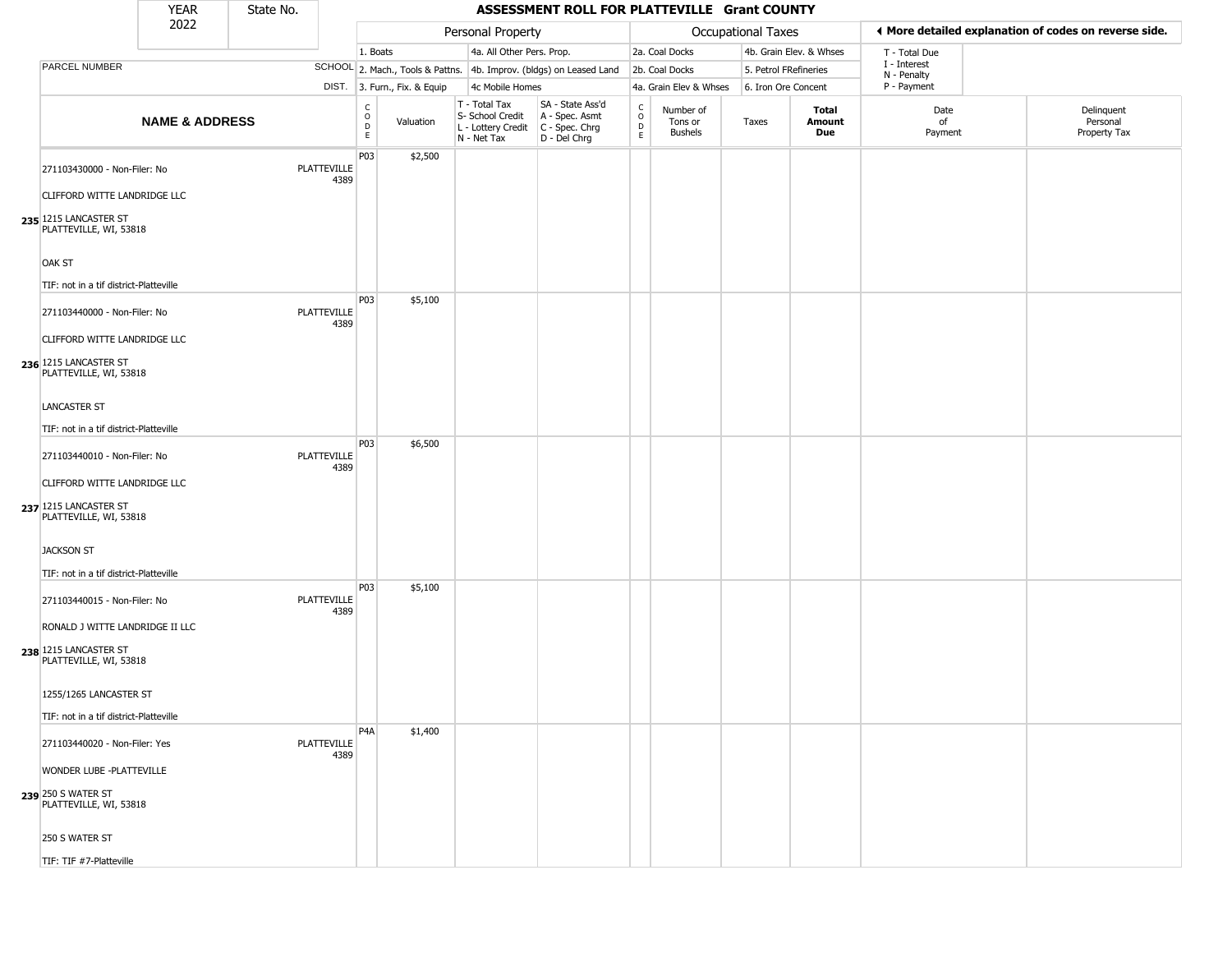|                                                                                                                                                                                                        | <b>YEAR</b>               | State No.           |                            |                                            |                              |                                                                        | ASSESSMENT ROLL FOR PLATTEVILLE Grant COUNTY                         |                                                          |                                        |                       |                               |                             |                                                       |
|--------------------------------------------------------------------------------------------------------------------------------------------------------------------------------------------------------|---------------------------|---------------------|----------------------------|--------------------------------------------|------------------------------|------------------------------------------------------------------------|----------------------------------------------------------------------|----------------------------------------------------------|----------------------------------------|-----------------------|-------------------------------|-----------------------------|-------------------------------------------------------|
|                                                                                                                                                                                                        | 2022                      |                     |                            |                                            |                              | Personal Property                                                      |                                                                      |                                                          |                                        | Occupational Taxes    |                               |                             | ♦ More detailed explanation of codes on reverse side. |
|                                                                                                                                                                                                        |                           |                     |                            | 1. Boats                                   |                              | 4a. All Other Pers. Prop.                                              |                                                                      |                                                          | 2a. Coal Docks                         |                       | 4b. Grain Elev. & Whses       | T - Total Due               |                                                       |
| PARCEL NUMBER                                                                                                                                                                                          |                           |                     |                            |                                            |                              |                                                                        | SCHOOL 2. Mach., Tools & Pattns. 4b. Improv. (bldgs) on Leased Land  |                                                          | 2b. Coal Docks                         | 5. Petrol FRefineries |                               | I - Interest<br>N - Penalty |                                                       |
|                                                                                                                                                                                                        |                           |                     |                            |                                            | DIST. 3. Furn., Fix. & Equip | 4c Mobile Homes                                                        |                                                                      |                                                          | 4a. Grain Elev & Whses                 | 6. Iron Ore Concent   |                               | P - Payment                 |                                                       |
|                                                                                                                                                                                                        | <b>NAME &amp; ADDRESS</b> |                     |                            | C<br>$\circ$<br>$\mathsf D$<br>$\mathsf E$ | Valuation                    | T - Total Tax<br>S- School Credit<br>L - Lottery Credit<br>N - Net Tax | SA - State Ass'd<br>A - Spec. Asmt<br>C - Spec. Chrg<br>D - Del Chrg | $\begin{matrix} 0 \\ 0 \\ 0 \end{matrix}$<br>$\mathsf E$ | Number of<br>Tons or<br><b>Bushels</b> | Taxes                 | <b>Total</b><br>Amount<br>Due | Date<br>of<br>Payment       | Delinquent<br>Personal<br>Property Tax                |
| 271103450010 - Non-Filer: Yes<br>PLATTEVILLE FAMILY RESOURCE CENTER, INC MARC WRUBLE<br>240 1175 N ELM, SUITE 120<br>PLATTEVILLE, WI, 53818<br>1155 N ELM ST<br>TIF: not in a tif district-Platteville |                           |                     | PLATTEVILLE P03<br>4389    | P4A                                        | \$1,000<br>\$8,200           |                                                                        |                                                                      |                                                          |                                        |                       |                               |                             |                                                       |
|                                                                                                                                                                                                        |                           | <b>Parcel Total</b> |                            |                                            | \$9,200                      |                                                                        |                                                                      |                                                          |                                        |                       |                               |                             |                                                       |
| 271103470000 - Non-Filer: Yes<br><b>WUNDERLIN BUILDERS</b><br>241 61 MEANS DR<br>PLATTEVILLE, WI, 53818<br>61 MEANS DR                                                                                 |                           |                     | PLATTEVILLE P03<br>4389    | P <sub>4</sub> A                           | \$200<br>\$3,700             |                                                                        |                                                                      |                                                          |                                        |                       |                               |                             |                                                       |
| TIF: not in a tif district-Platteville                                                                                                                                                                 |                           |                     |                            |                                            |                              |                                                                        |                                                                      |                                                          |                                        |                       |                               |                             |                                                       |
|                                                                                                                                                                                                        |                           | <b>Parcel Total</b> |                            |                                            | \$3,900                      |                                                                        |                                                                      |                                                          |                                        |                       |                               |                             |                                                       |
| 271103480010 - Non-Filer: Yes<br>DARYL O YURS<br>242 PO BOX 242                                                                                                                                        |                           |                     | <b>PLATTEVILLE</b><br>4389 | P03                                        | \$24,200                     |                                                                        |                                                                      |                                                          |                                        |                       |                               |                             |                                                       |
| PLATTEVILLE, WI, 53818<br>$\overline{0}$<br>TIF: not in a tif district-Platteville                                                                                                                     |                           |                     |                            |                                            |                              |                                                                        |                                                                      |                                                          |                                        |                       |                               |                             |                                                       |
| 271103480020 - Non-Filer: Yes<br><b>RUSSELL YURS</b><br>243 6790 8TH AVE<br>PLATTEVILLE, WI, 53818                                                                                                     |                           |                     | <b>PLATTEVILLE</b><br>4389 | P03                                        | \$1,300                      |                                                                        |                                                                      |                                                          |                                        |                       |                               |                             |                                                       |
| 515 W MAIN ST<br>TIF: not in a tif district-Platteville                                                                                                                                                |                           |                     |                            | P03                                        |                              |                                                                        |                                                                      |                                                          |                                        |                       |                               |                             |                                                       |
| 271103500000 - Non-Filer: No<br><b>Z-SUBS CORPORATION DBA SUBWAY</b><br>244 2210 PRINCETON AVE<br>ROCKFORD, IL, 61107<br>55 S WATER ST                                                                 |                           |                     | <b>PLATTEVILLE</b><br>4389 |                                            | \$15,200                     |                                                                        |                                                                      |                                                          |                                        |                       |                               |                             |                                                       |
| TIF: TIF #7-Platteville                                                                                                                                                                                |                           |                     |                            |                                            |                              |                                                                        |                                                                      |                                                          |                                        |                       |                               |                             |                                                       |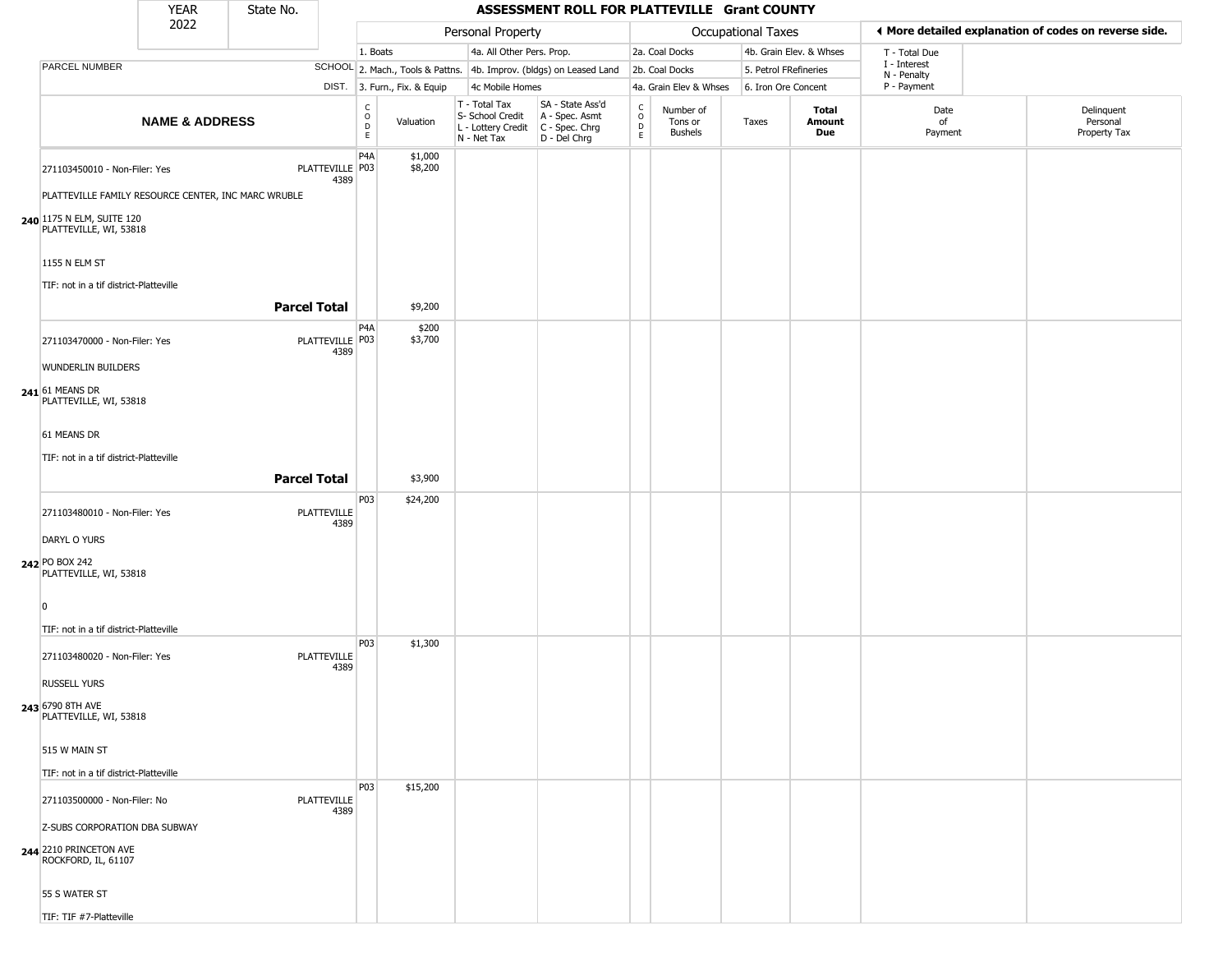|                                                                                                           | <b>YEAR</b>               | State No. |               |                           |                         |                              |                                                                        | ASSESSMENT ROLL FOR PLATTEVILLE Grant COUNTY                           |                                                          |                                 |                    |                         |                             |                                                       |
|-----------------------------------------------------------------------------------------------------------|---------------------------|-----------|---------------|---------------------------|-------------------------|------------------------------|------------------------------------------------------------------------|------------------------------------------------------------------------|----------------------------------------------------------|---------------------------------|--------------------|-------------------------|-----------------------------|-------------------------------------------------------|
|                                                                                                           | 2022                      |           |               |                           |                         |                              | Personal Property                                                      |                                                                        |                                                          |                                 | Occupational Taxes |                         |                             | ◀ More detailed explanation of codes on reverse side. |
|                                                                                                           |                           |           |               |                           | 1. Boats                |                              | 4a. All Other Pers. Prop.                                              |                                                                        |                                                          | 2a. Coal Docks                  |                    | 4b. Grain Elev. & Whses | T - Total Due               |                                                       |
| PARCEL NUMBER                                                                                             |                           |           |               |                           |                         |                              |                                                                        | SCHOOL 2. Mach., Tools & Pattns. 4b. Improv. (bldgs) on Leased Land    |                                                          | 2b. Coal Docks                  |                    | 5. Petrol FRefineries   | I - Interest<br>N - Penalty |                                                       |
|                                                                                                           |                           |           |               |                           |                         | DIST. 3. Furn., Fix. & Equip | 4c Mobile Homes                                                        |                                                                        |                                                          | 4a. Grain Elev & Whses          |                    | 6. Iron Ore Concent     | P - Payment                 |                                                       |
|                                                                                                           | <b>NAME &amp; ADDRESS</b> |           |               |                           | C<br>$\circ$<br>D<br>E. | Valuation                    | T - Total Tax<br>S- School Credit<br>L - Lottery Credit<br>N - Net Tax | SA - State Ass'd<br>A - Spec. Asmt<br>$C - Spec. Chrg$<br>D - Del Chrg | $\begin{matrix} C \\ O \\ D \end{matrix}$<br>$\mathsf E$ | Number of<br>Tons or<br>Bushels | Taxes              | Total<br>Amount<br>Due  | Date<br>0f<br>Payment       | Delinquent<br>Personal<br>Property Tax                |
| 271103970050 - Non-Filer: No<br><b>BADGER MACHINE INC</b>                                                 |                           |           | PLATTEVILLE e | 4389 Ass                  | Stat<br>ess             | \$0                          |                                                                        |                                                                        |                                                          |                                 |                    |                         |                             |                                                       |
| 245 31 INSIGHT DR<br>PLATTEVILLE, WI, 53818-3828                                                          |                           |           |               |                           | ed                      |                              |                                                                        |                                                                        |                                                          |                                 |                    |                         |                             |                                                       |
| 31 INSIGHT DR                                                                                             |                           |           |               |                           |                         |                              |                                                                        |                                                                        |                                                          |                                 |                    |                         |                             |                                                       |
| TIF: not in a tif district-Platteville                                                                    |                           |           |               |                           |                         |                              |                                                                        |                                                                        |                                                          |                                 |                    |                         |                             |                                                       |
| 271104000000 - Non-Filer: No                                                                              |                           |           |               | PLATTEVILLE e<br>4389 Ass | Stat                    | \$0                          |                                                                        |                                                                        |                                                          |                                 |                    |                         |                             |                                                       |
| MORRIS NEWSPAPER CORP OF WISCONSIN DBA PLATTEVILLE JOURNAL<br><b>JEFF SAMUELS</b>                         |                           |           |               |                           | ess<br>ed               |                              |                                                                        |                                                                        |                                                          |                                 |                    |                         |                             |                                                       |
| 246 27 ABERCORN ST<br>SAVANNAH, GA, 31401-2715                                                            |                           |           |               |                           |                         |                              |                                                                        |                                                                        |                                                          |                                 |                    |                         |                             |                                                       |
| 25 E MAIN ST                                                                                              |                           |           |               |                           |                         |                              |                                                                        |                                                                        |                                                          |                                 |                    |                         |                             |                                                       |
| TIF: TIF #7-Platteville                                                                                   |                           |           |               |                           |                         |                              |                                                                        |                                                                        |                                                          |                                 |                    |                         |                             |                                                       |
| 271104040000 - Non-Filer: No                                                                              |                           |           | PLATTEVILLE e | 4389 Ass                  | Stat                    | \$0                          |                                                                        |                                                                        |                                                          |                                 |                    |                         |                             |                                                       |
| HONEYWELL INTERNATIONAL INC GRANT THORNTON LLP<br>247 1100 PTREE ST NE STE 120<br>ATLANTA, GA, 30309-4501 |                           |           |               |                           | ess<br>ed               |                              |                                                                        |                                                                        |                                                          |                                 |                    |                         |                             |                                                       |
| 825 E HWY 151                                                                                             |                           |           |               |                           |                         |                              |                                                                        |                                                                        |                                                          |                                 |                    |                         |                             |                                                       |
| TIF: TIF #6-Platteville                                                                                   |                           |           |               |                           |                         |                              |                                                                        |                                                                        |                                                          |                                 |                    |                         |                             |                                                       |
| 271104070000 - Non-Filer: No                                                                              |                           |           |               | PLATTEVILLE e<br>4389 Ass | Stat                    | \$0                          |                                                                        |                                                                        |                                                          |                                 |                    |                         |                             |                                                       |
| HY-PRO INC                                                                                                |                           |           |               |                           | ess<br>ed               |                              |                                                                        |                                                                        |                                                          |                                 |                    |                         |                             |                                                       |
| 248 PO BOX 370<br>WATERFORD, WI, 53185                                                                    |                           |           |               |                           |                         |                              |                                                                        |                                                                        |                                                          |                                 |                    |                         |                             |                                                       |
| 1000 PHILLIPS RD                                                                                          |                           |           |               |                           |                         |                              |                                                                        |                                                                        |                                                          |                                 |                    |                         |                             |                                                       |
| TIF: not in a tif district-Platteville                                                                    |                           |           |               |                           |                         |                              |                                                                        |                                                                        |                                                          |                                 |                    |                         |                             |                                                       |
| 271104070001 - Non-Filer: No                                                                              |                           |           |               | PLATTEVILLE e<br>4389 Ass | Stat                    | \$0                          |                                                                        |                                                                        |                                                          |                                 |                    |                         |                             |                                                       |
| 1540 VISION DRIVE, LLC                                                                                    |                           |           |               |                           | ess<br>ed               |                              |                                                                        |                                                                        |                                                          |                                 |                    |                         |                             |                                                       |
| 249 1540 VISION DR<br>PLATTEVILLE, WI, 53818-3838                                                         |                           |           |               |                           |                         |                              |                                                                        |                                                                        |                                                          |                                 |                    |                         |                             |                                                       |

1540 VISION DR TIF: TIF #6-Platteville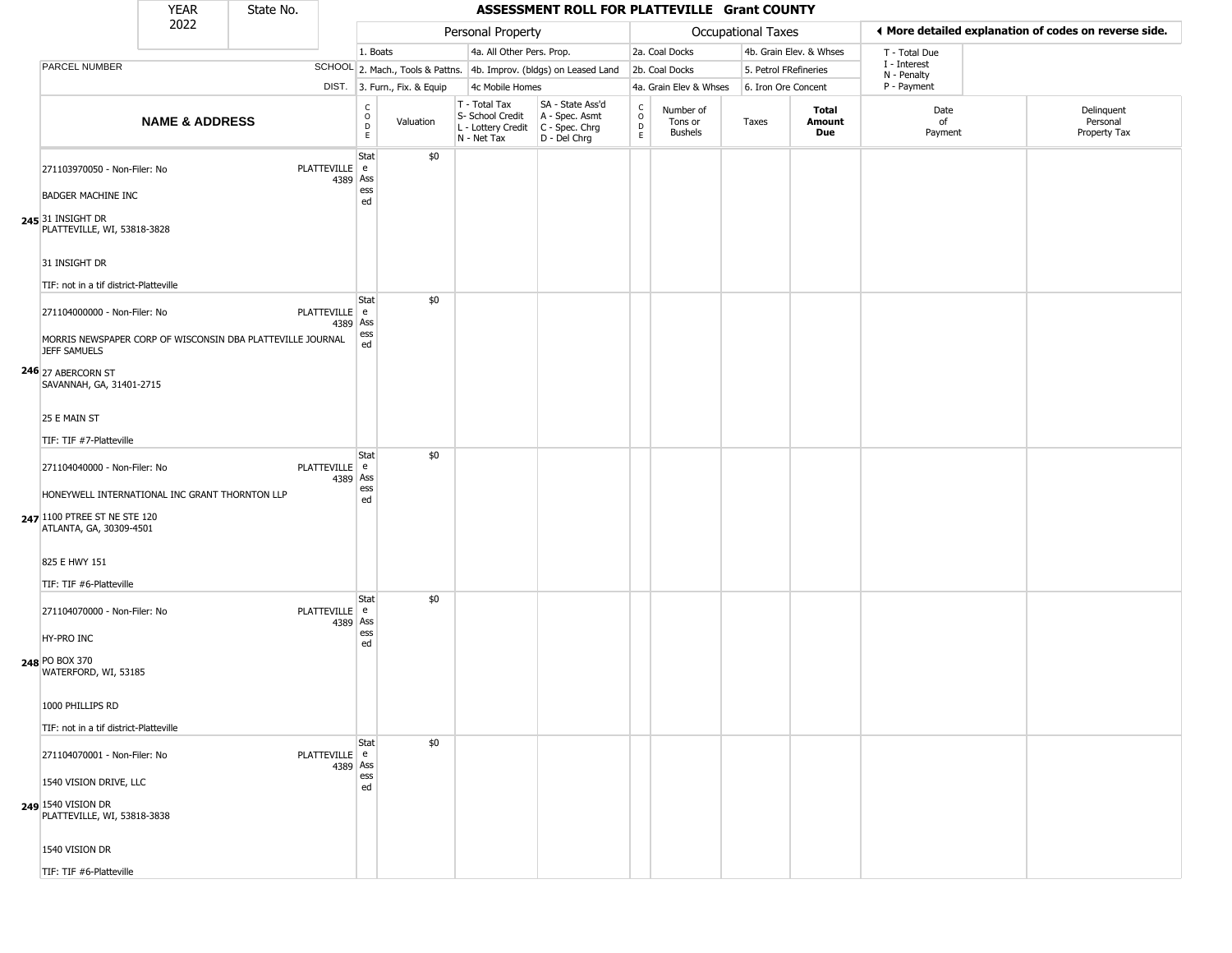|                                                                                          | <b>YEAR</b>               | State No. |                            |                                  |                              |                                                                        | ASSESSMENT ROLL FOR PLATTEVILLE Grant COUNTY                           |                                                 |                                        |                       |                         |                             |                                                       |
|------------------------------------------------------------------------------------------|---------------------------|-----------|----------------------------|----------------------------------|------------------------------|------------------------------------------------------------------------|------------------------------------------------------------------------|-------------------------------------------------|----------------------------------------|-----------------------|-------------------------|-----------------------------|-------------------------------------------------------|
|                                                                                          | 2022                      |           |                            |                                  |                              | Personal Property                                                      |                                                                        |                                                 |                                        | Occupational Taxes    |                         |                             | ◀ More detailed explanation of codes on reverse side. |
|                                                                                          |                           |           |                            | 1. Boats                         |                              | 4a. All Other Pers. Prop.                                              |                                                                        |                                                 | 2a. Coal Docks                         |                       | 4b. Grain Elev. & Whses | T - Total Due               |                                                       |
| <b>PARCEL NUMBER</b>                                                                     |                           |           |                            |                                  |                              |                                                                        | SCHOOL 2. Mach., Tools & Pattns. 4b. Improv. (bldgs) on Leased Land    |                                                 | 2b. Coal Docks                         | 5. Petrol FRefineries |                         | I - Interest<br>N - Penalty |                                                       |
|                                                                                          |                           |           |                            |                                  | DIST. 3. Furn., Fix. & Equip | 4c Mobile Homes                                                        |                                                                        |                                                 | 4a. Grain Elev & Whses                 | 6. Iron Ore Concent   |                         | P - Payment                 |                                                       |
|                                                                                          | <b>NAME &amp; ADDRESS</b> |           |                            | $\mathsf C$<br>$\circ$<br>D<br>E | Valuation                    | T - Total Tax<br>S- School Credit<br>L - Lottery Credit<br>N - Net Tax | SA - State Ass'd<br>A - Spec. Asmt<br>C - Spec. Chrg<br>$D - Del Chrg$ | $_{\rm o}^{\rm c}$<br>$\mathsf{D}_{\mathsf{E}}$ | Number of<br>Tons or<br><b>Bushels</b> | Taxes                 | Total<br>Amount<br>Due  | Date<br>of<br>Payment       | Delinquent<br>Personal<br>Property Tax                |
| 271104100000 - Non-Filer: No                                                             |                           |           | PLATTEVILLE P03<br>4389    | P4A                              | \$200<br>\$5,600             |                                                                        |                                                                        |                                                 |                                        |                       |                         |                             |                                                       |
| DUNKIN DONUTS TMART OPERATIONS, LLC<br>250 PO BOX 120<br>WISCONSIN DELLS, WI, 53965      |                           |           |                            |                                  |                              |                                                                        |                                                                        |                                                 |                                        |                       |                         |                             |                                                       |
| 245 E BUS HWY 151                                                                        |                           |           |                            |                                  |                              |                                                                        |                                                                        |                                                 |                                        |                       |                         |                             |                                                       |
| TIF: not in a tif district-Platteville                                                   |                           |           |                            |                                  |                              |                                                                        |                                                                        |                                                 |                                        |                       |                         |                             |                                                       |
|                                                                                          |                           |           | <b>Parcel Total</b>        |                                  | \$5,800                      |                                                                        |                                                                        |                                                 |                                        |                       |                         |                             |                                                       |
| 271104104000 - Non-Filer: No                                                             |                           |           | PLATTEVILLE<br>4389        | P03                              | \$13,800                     |                                                                        |                                                                        |                                                 |                                        |                       |                         |                             |                                                       |
| CEDAR HILLS PARTNERS, LLC<br>251 6739 N ELM ST<br>PLATTEVILLE, WI, 53818                 |                           |           |                            |                                  |                              |                                                                        |                                                                        |                                                 |                                        |                       |                         |                             |                                                       |
| 275 WAITE LANE                                                                           |                           |           |                            |                                  |                              |                                                                        |                                                                        |                                                 |                                        |                       |                         |                             |                                                       |
| TIF: not in a tif district-Platteville                                                   |                           |           |                            | P03                              | \$1,100                      |                                                                        |                                                                        |                                                 |                                        |                       |                         |                             |                                                       |
| 271104109000 - Non-Filer: No                                                             |                           |           | <b>PLATTEVILLE</b><br>4389 |                                  |                              |                                                                        |                                                                        |                                                 |                                        |                       |                         |                             |                                                       |
| RICOH USA, INC                                                                           |                           |           |                            |                                  |                              |                                                                        |                                                                        |                                                 |                                        |                       |                         |                             |                                                       |
| 252 PO BOX 3850<br>MANCHESTER, NH, 03105                                                 |                           |           |                            |                                  |                              |                                                                        |                                                                        |                                                 |                                        |                       |                         |                             |                                                       |
| 1370 N WATER ST<br>TIF: not in a tif district-Platteville                                |                           |           |                            |                                  |                              |                                                                        |                                                                        |                                                 |                                        |                       |                         |                             |                                                       |
| 271104110000 - Non-Filer: No                                                             |                           |           | PLATTEVILLE e<br>4389 Ass  | Stat                             | \$0                          |                                                                        |                                                                        |                                                 |                                        |                       |                         |                             |                                                       |
| MORRISSEY PRINTING MORRISSEY THOMAS AND SCOTT                                            |                           |           |                            | ess<br>ed                        |                              |                                                                        |                                                                        |                                                 |                                        |                       |                         |                             |                                                       |
| 253 75 W MAIN ST<br>PLATTEVILLE, WI, 53818                                               |                           |           |                            |                                  |                              |                                                                        |                                                                        |                                                 |                                        |                       |                         |                             |                                                       |
| 75 W MAIN ST                                                                             |                           |           |                            |                                  |                              |                                                                        |                                                                        |                                                 |                                        |                       |                         |                             |                                                       |
| TIF: TIF #7-Platteville                                                                  |                           |           |                            |                                  |                              |                                                                        |                                                                        |                                                 |                                        |                       |                         |                             |                                                       |
| 271104118000 - Non-Filer: No                                                             |                           |           | PLATTEVILLE mpt<br>4389    | Exe                              | \$0                          |                                                                        |                                                                        |                                                 |                                        |                       |                         |                             |                                                       |
| THE PREGNANCY CENTER DBA THE CLARITY CLINIC<br>254 185 PINE ST<br>PLATTEVILLE, WI, 53818 |                           |           |                            |                                  |                              |                                                                        |                                                                        |                                                 |                                        |                       |                         |                             |                                                       |
| 185 PINE ST                                                                              |                           |           |                            |                                  |                              |                                                                        |                                                                        |                                                 |                                        |                       |                         |                             |                                                       |
| TIF: TIF #7-Platteville                                                                  |                           |           |                            |                                  |                              |                                                                        |                                                                        |                                                 |                                        |                       |                         |                             |                                                       |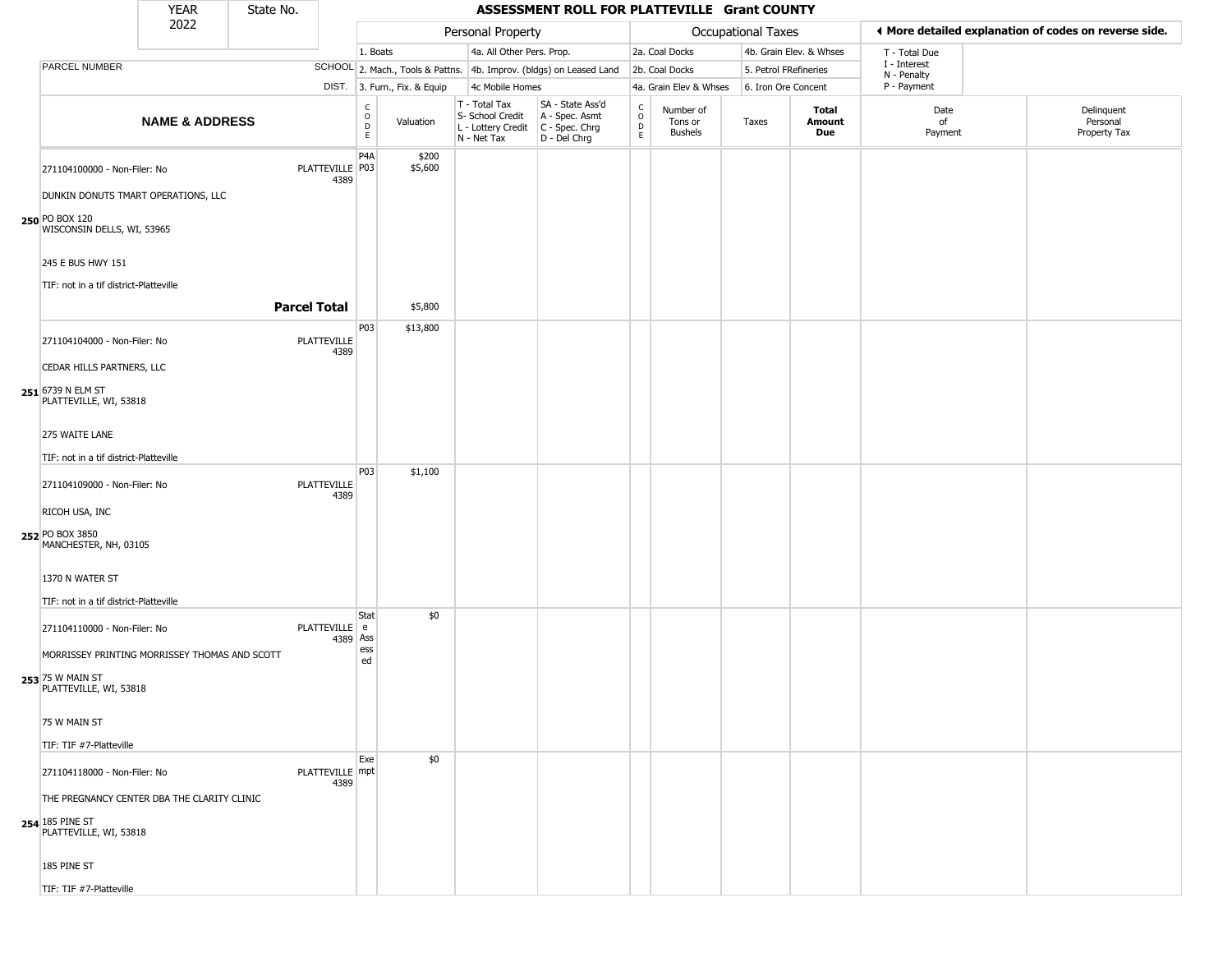|                                                                             | <b>YEAR</b>               | State No. |                            |                        |                              |                                                                        | ASSESSMENT ROLL FOR PLATTEVILLE Grant COUNTY                         |                                 |                                        |       |                         |                             |                                                       |
|-----------------------------------------------------------------------------|---------------------------|-----------|----------------------------|------------------------|------------------------------|------------------------------------------------------------------------|----------------------------------------------------------------------|---------------------------------|----------------------------------------|-------|-------------------------|-----------------------------|-------------------------------------------------------|
|                                                                             | 2022                      |           |                            |                        |                              | Personal Property                                                      |                                                                      |                                 |                                        |       | Occupational Taxes      |                             | ◀ More detailed explanation of codes on reverse side. |
|                                                                             |                           |           |                            | 1. Boats               |                              | 4a. All Other Pers. Prop.                                              |                                                                      |                                 | 2a. Coal Docks                         |       | 4b. Grain Elev. & Whses | T - Total Due               |                                                       |
| PARCEL NUMBER                                                               |                           |           |                            |                        |                              |                                                                        | SCHOOL 2. Mach., Tools & Pattns. 4b. Improv. (bldgs) on Leased Land  |                                 | 2b. Coal Docks                         |       | 5. Petrol FRefineries   | I - Interest<br>N - Penalty |                                                       |
|                                                                             |                           |           |                            |                        | DIST. 3. Furn., Fix. & Equip | 4c Mobile Homes                                                        |                                                                      |                                 | 4a. Grain Elev & Whses                 |       | 6. Iron Ore Concent     | P - Payment                 |                                                       |
|                                                                             | <b>NAME &amp; ADDRESS</b> |           |                            | c<br>$\circ$<br>D<br>E | Valuation                    | T - Total Tax<br>S- School Credit<br>L - Lottery Credit<br>N - Net Tax | SA - State Ass'd<br>A - Spec. Asmt<br>C - Spec. Chrg<br>D - Del Chrg | $\rm ^c_o$<br>$\mathsf{D}$<br>E | Number of<br>Tons or<br><b>Bushels</b> | Taxes | Total<br>Amount<br>Due  | Date<br>of<br>Payment       | Delinquent<br>Personal<br>Property Tax                |
| 271104120000 - Non-Filer: No<br>WOODWARD COMMUNICATIONS INC ATTN CONTROLLER |                           |           | PLATTEVILLE e<br>4389 Ass  | Stat<br>ess<br>ed      | \$0                          |                                                                        |                                                                      |                                 |                                        |       |                         |                             |                                                       |
| 255 PO BOX 688<br>DUBUQUE, IA, 52004                                        |                           |           |                            |                        |                              |                                                                        |                                                                      |                                 |                                        |       |                         |                             |                                                       |
| 11 MEANS DR<br>TIF: not in a tif district-Platteville                       |                           |           |                            |                        |                              |                                                                        |                                                                      |                                 |                                        |       |                         |                             |                                                       |
| 271104170000 - Non-Filer: No                                                |                           |           | PLATTEVILLE e<br>4389 Ass  | Stat<br>ess            | \$0                          |                                                                        |                                                                      |                                 |                                        |       |                         |                             |                                                       |
| <b>BARD MATERIALS</b><br>256 PO BOX 220<br>DYERSVILLE, IA, 52040            |                           |           |                            | ed                     |                              |                                                                        |                                                                      |                                 |                                        |       |                         |                             |                                                       |
| 745 MINERAL ST<br>TIF: TIF #7-Platteville                                   |                           |           |                            |                        |                              |                                                                        |                                                                      |                                 |                                        |       |                         |                             |                                                       |
| 271104200001 - Non-Filer: No<br>SKYWAY PRECISION WI                         |                           |           | PLATTEVILLE e<br>4389 Ass  | Stat<br>ess<br>ed      | \$0                          |                                                                        |                                                                      |                                 |                                        |       |                         |                             |                                                       |
| 257 555 EASTSIDE RD<br>PLATTEVILLE, WI, 53818                               |                           |           |                            |                        |                              |                                                                        |                                                                      |                                 |                                        |       |                         |                             |                                                       |
| 555 EASTSIDE RD<br>TIF: not in a tif district-Platteville                   |                           |           |                            |                        |                              |                                                                        |                                                                      |                                 |                                        |       |                         |                             |                                                       |
| 271104210000 - Non-Filer: Yes                                               |                           |           | <b>PLATTEVILLE</b><br>4389 | P03                    | \$7,300                      |                                                                        |                                                                      |                                 |                                        |       |                         |                             |                                                       |
| THE AMERICAN BOTTLING CO.<br>258 PO BOX 1925<br>FRISCO, TX, 75034           |                           |           |                            |                        |                              |                                                                        |                                                                      |                                 |                                        |       |                         |                             |                                                       |
| VARIOUS                                                                     |                           |           |                            |                        |                              |                                                                        |                                                                      |                                 |                                        |       |                         |                             |                                                       |
| TIF: TIF #5-Platteville                                                     |                           |           |                            | P03                    | \$700                        |                                                                        |                                                                      |                                 |                                        |       |                         |                             |                                                       |
| 271104250000 - Non-Filer: Yes<br>HARLEY'S CAR CARE CENTER                   |                           |           | PLATTEVILLE<br>4389        |                        |                              |                                                                        |                                                                      |                                 |                                        |       |                         |                             |                                                       |
| 259 1675 ENTERPRISE DR<br>PLATTEVILLE, WI, 53818                            |                           |           |                            |                        |                              |                                                                        |                                                                      |                                 |                                        |       |                         |                             |                                                       |
| 1675 ENTERPRISE DR                                                          |                           |           |                            |                        |                              |                                                                        |                                                                      |                                 |                                        |       |                         |                             |                                                       |

TIF: TIF #6-Platteville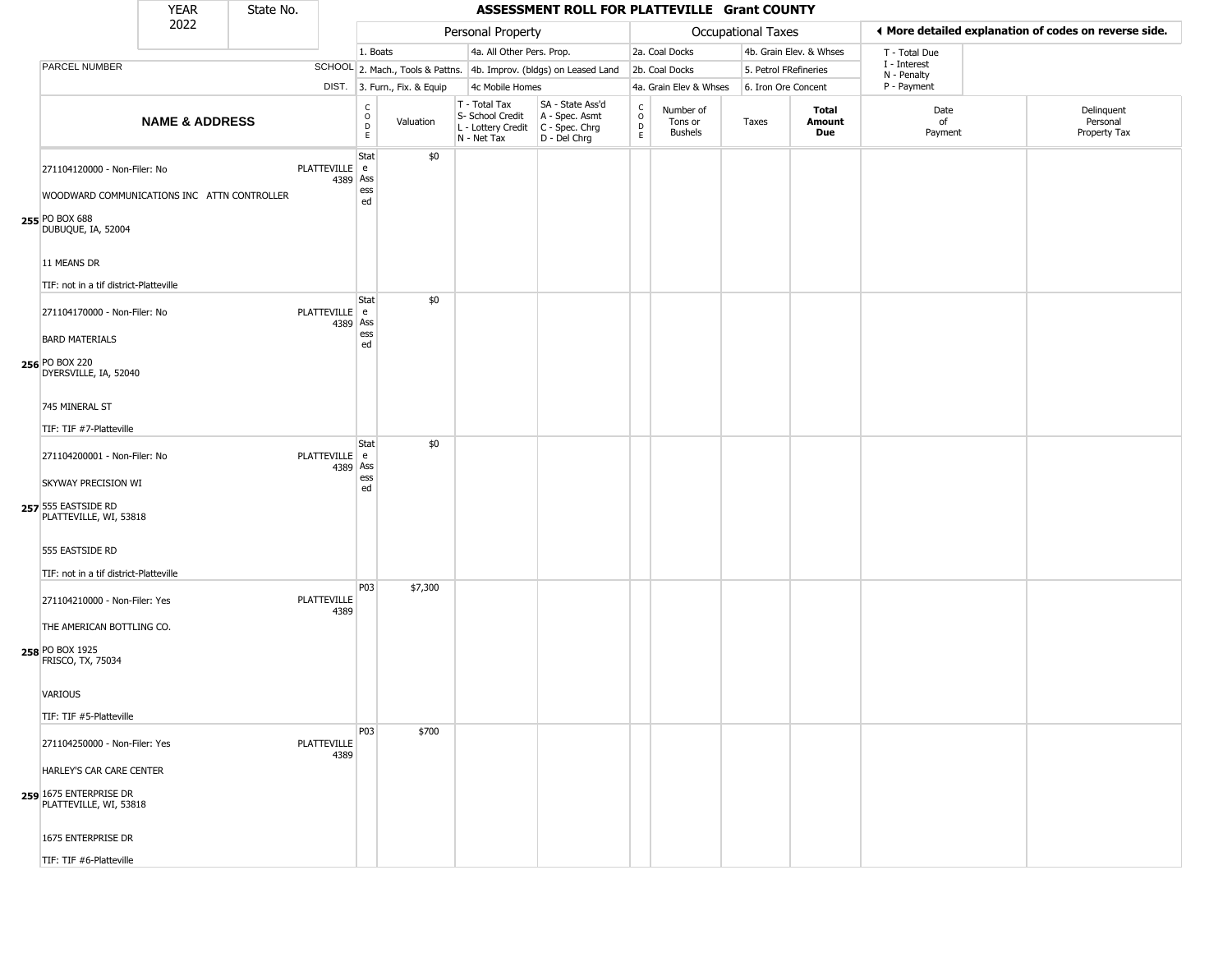|                                                                                              | <b>YEAR</b>               | State No.           |                            |                        |                              |                                                                        | ASSESSMENT ROLL FOR PLATTEVILLE Grant COUNTY                         |                                       |                                        |                       |                         |                             |                                                       |
|----------------------------------------------------------------------------------------------|---------------------------|---------------------|----------------------------|------------------------|------------------------------|------------------------------------------------------------------------|----------------------------------------------------------------------|---------------------------------------|----------------------------------------|-----------------------|-------------------------|-----------------------------|-------------------------------------------------------|
|                                                                                              | 2022                      |                     |                            |                        |                              | Personal Property                                                      |                                                                      |                                       |                                        | Occupational Taxes    |                         |                             | ◀ More detailed explanation of codes on reverse side. |
|                                                                                              |                           |                     |                            | 1. Boats               |                              | 4a. All Other Pers. Prop.                                              |                                                                      |                                       | 2a. Coal Docks                         |                       | 4b. Grain Elev. & Whses | T - Total Due               |                                                       |
| <b>PARCEL NUMBER</b>                                                                         |                           |                     |                            |                        |                              |                                                                        | SCHOOL 2. Mach., Tools & Pattns. 4b. Improv. (bldgs) on Leased Land  |                                       | 2b. Coal Docks                         | 5. Petrol FRefineries |                         | I - Interest<br>N - Penalty |                                                       |
|                                                                                              |                           |                     |                            |                        | DIST. 3. Furn., Fix. & Equip | 4c Mobile Homes                                                        |                                                                      |                                       | 4a. Grain Elev & Whses                 | 6. Iron Ore Concent   |                         | P - Payment                 |                                                       |
|                                                                                              | <b>NAME &amp; ADDRESS</b> |                     |                            | C<br>$\circ$<br>D<br>E | Valuation                    | T - Total Tax<br>S- School Credit<br>L - Lottery Credit<br>N - Net Tax | SA - State Ass'd<br>A - Spec. Asmt<br>C - Spec. Chrg<br>D - Del Chrg | $\mathsf{C}$<br>$\mathsf O$<br>D<br>E | Number of<br>Tons or<br><b>Bushels</b> | Taxes                 | Total<br>Amount<br>Due  | Date<br>of<br>Payment       | Delinquent<br>Personal<br>Property Tax                |
| 271104270000 - Non-Filer: Yes<br>AFLAC-MICHELLE NODORFT                                      |                           |                     | PLATTEVILLE P03<br>4389    | P4A                    | \$400<br>\$5,900             |                                                                        |                                                                      |                                       |                                        |                       |                         |                             |                                                       |
| 260 52 MEANS DR,<br>PLATTEVILLE, WI, 53818                                                   |                           |                     |                            |                        |                              |                                                                        |                                                                      |                                       |                                        |                       |                         |                             |                                                       |
| 52 MEANS DR, STE 115E                                                                        |                           |                     |                            |                        |                              |                                                                        |                                                                      |                                       |                                        |                       |                         |                             |                                                       |
| TIF: not in a tif district-Platteville                                                       |                           |                     |                            |                        |                              |                                                                        |                                                                      |                                       |                                        |                       |                         |                             |                                                       |
|                                                                                              |                           | <b>Parcel Total</b> |                            |                        | \$6,300                      |                                                                        |                                                                      |                                       |                                        |                       |                         |                             |                                                       |
| 271104280000 - Non-Filer: No<br>SMUCKER FOODSERVICE, INC                                     |                           |                     | PLATTEVILLE<br>4389        | P03                    | \$3,500                      |                                                                        |                                                                      |                                       |                                        |                       |                         |                             |                                                       |
| 261 PO BOX 3576<br>CHICAGO, IL, 60654                                                        |                           |                     |                            |                        |                              |                                                                        |                                                                      |                                       |                                        |                       |                         |                             |                                                       |
| VARIOUS                                                                                      |                           |                     |                            |                        |                              |                                                                        |                                                                      |                                       |                                        |                       |                         |                             |                                                       |
| TIF: not in a tif district-Platteville                                                       |                           |                     |                            |                        |                              |                                                                        |                                                                      |                                       |                                        |                       |                         |                             |                                                       |
| 271104290000 - Non-Filer: No                                                                 |                           |                     | <b>PLATTEVILLE</b><br>4389 | P03                    | \$1,800                      |                                                                        |                                                                      |                                       |                                        |                       |                         |                             |                                                       |
| LISLE FINANCIAL GROUP LLC<br>262 185 W PINE ST<br>PLATTEVILLE, WI, 53818                     |                           |                     |                            |                        |                              |                                                                        |                                                                      |                                       |                                        |                       |                         |                             |                                                       |
| 185 W PINE ST                                                                                |                           |                     |                            |                        |                              |                                                                        |                                                                      |                                       |                                        |                       |                         |                             |                                                       |
| TIF: not in a tif district-Platteville                                                       |                           |                     |                            | P4A                    | \$2,900                      |                                                                        |                                                                      |                                       |                                        |                       |                         |                             |                                                       |
| 271104310000 - Non-Filer: No<br>O'REILLY AUTOMOTIVE STORES, INC DBA O'REILLY AUTO PARTS 2324 |                           |                     | PLATTEVILLE   P03<br>4389  |                        | \$18,800                     |                                                                        |                                                                      |                                       |                                        |                       |                         |                             |                                                       |
| 263 PO BOX 9167<br>SPRINGFIELD, MO, 65801                                                    |                           |                     |                            |                        |                              |                                                                        |                                                                      |                                       |                                        |                       |                         |                             |                                                       |
| 1510 E BUSINESS HWY 151                                                                      |                           |                     |                            |                        |                              |                                                                        |                                                                      |                                       |                                        |                       |                         |                             |                                                       |
| TIF: not in a tif district-Platteville                                                       |                           |                     |                            |                        |                              |                                                                        |                                                                      |                                       |                                        |                       |                         |                             |                                                       |
|                                                                                              |                           | <b>Parcel Total</b> |                            |                        | \$21,700                     |                                                                        |                                                                      |                                       |                                        |                       |                         |                             |                                                       |
| 271104320000 - Non-Filer: Yes                                                                |                           |                     | <b>PLATTEVILLE</b><br>4389 | P03                    | \$9,700                      |                                                                        |                                                                      |                                       |                                        |                       |                         |                             |                                                       |
| JOSEPH L & RITA M UDELHOVEN<br>264 6861 N SECOND RD<br>PLATTEVILLE, WI, 53818                |                           |                     |                            |                        |                              |                                                                        |                                                                      |                                       |                                        |                       |                         |                             |                                                       |
| $\Omega$<br>TIF: not in a tif district-Platteville                                           |                           |                     |                            |                        |                              |                                                                        |                                                                      |                                       |                                        |                       |                         |                             |                                                       |

TIF: not in a tif district-Platteville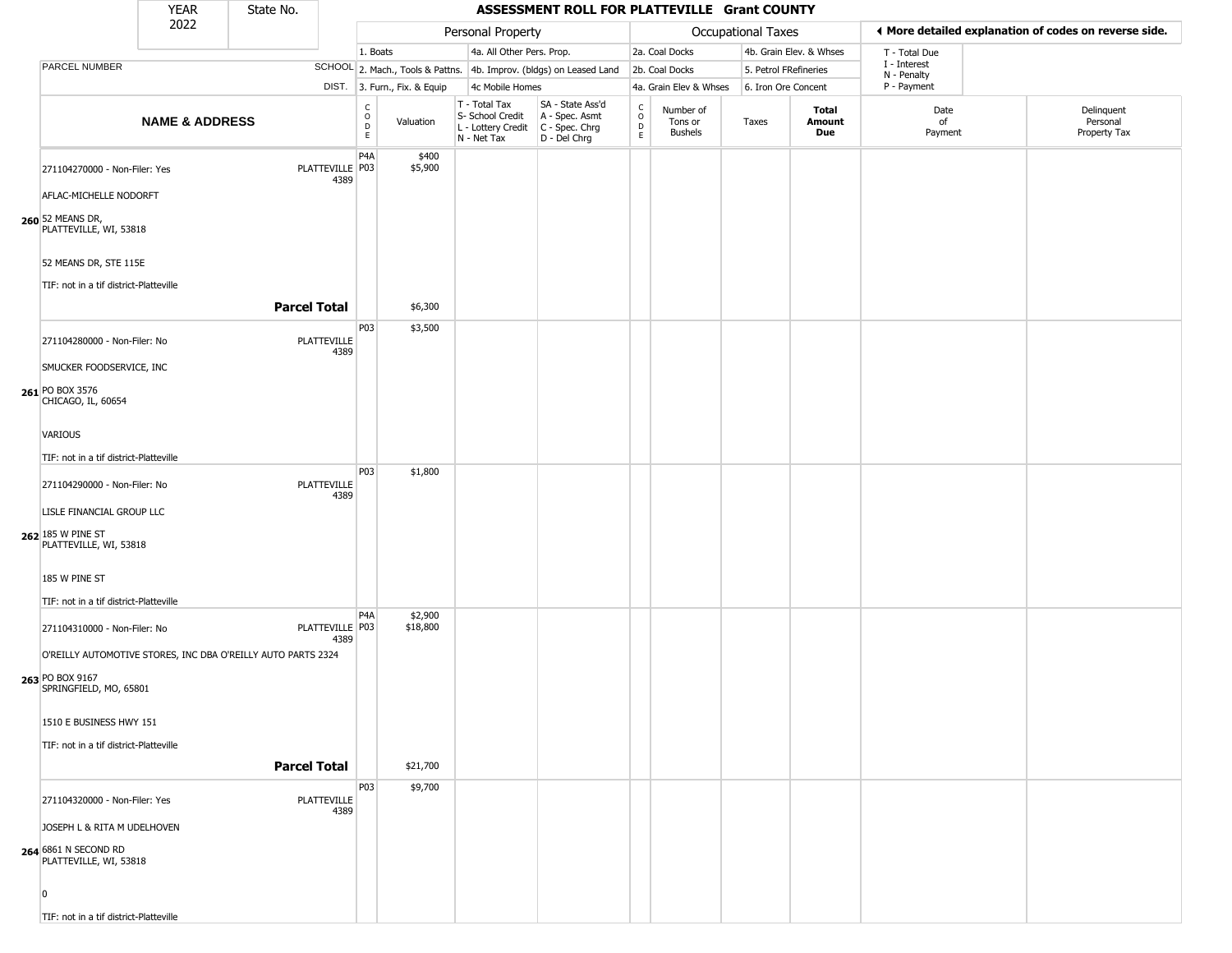|                                                                            |                           |  |                           |                        | ASSESSMENT ROLL FOR PLATTEVILLE Grant COUNTY |                                                                                         |                                                                     |                                                 |                                        |                    |                         |                             |                                                       |
|----------------------------------------------------------------------------|---------------------------|--|---------------------------|------------------------|----------------------------------------------|-----------------------------------------------------------------------------------------|---------------------------------------------------------------------|-------------------------------------------------|----------------------------------------|--------------------|-------------------------|-----------------------------|-------------------------------------------------------|
|                                                                            | 2022                      |  |                           |                        |                                              | Personal Property                                                                       |                                                                     |                                                 |                                        | Occupational Taxes |                         |                             | ◀ More detailed explanation of codes on reverse side. |
|                                                                            |                           |  |                           | 1. Boats               |                                              | 4a. All Other Pers. Prop.                                                               |                                                                     |                                                 | 2a. Coal Docks                         |                    | 4b. Grain Elev. & Whses | T - Total Due               |                                                       |
| PARCEL NUMBER                                                              |                           |  |                           |                        |                                              |                                                                                         | SCHOOL 2. Mach., Tools & Pattns. 4b. Improv. (bldgs) on Leased Land |                                                 | 2b. Coal Docks                         |                    | 5. Petrol FRefineries   | I - Interest<br>N - Penalty |                                                       |
|                                                                            |                           |  |                           |                        | DIST. 3. Furn., Fix. & Equip                 | 4c Mobile Homes                                                                         |                                                                     |                                                 | 4a. Grain Elev & Whses                 |                    | 6. Iron Ore Concent     | P - Payment                 |                                                       |
|                                                                            | <b>NAME &amp; ADDRESS</b> |  |                           | C<br>$\circ$<br>D<br>E | Valuation                                    | T - Total Tax<br>S- School Credit<br>L - Lottery Credit   C - Spec. Chrg<br>N - Net Tax | SA - State Ass'd<br>A - Spec. Asmt<br>D - Del Chrg                  | $\begin{array}{c} C \\ O \\ D \\ E \end{array}$ | Number of<br>Tons or<br><b>Bushels</b> | Taxes              | Total<br>Amount<br>Due  | Date<br>of<br>Payment       | Delinquent<br>Personal<br>Property Tax                |
| 271104340000 - Non-Filer: No                                               |                           |  | PLATTEVILLE   P03<br>4389 | P4A                    | \$300<br>\$14,000                            |                                                                                         |                                                                     |                                                 |                                        |                    |                         |                             |                                                       |
| WORLD FINANCE COPORATION OF WISCONSIN                                      |                           |  |                           |                        |                                              |                                                                                         |                                                                     |                                                 |                                        |                    |                         |                             |                                                       |
| 265 PO BOX 4747<br>OAK BROOK, IL, 60522-4747                               |                           |  |                           |                        |                                              |                                                                                         |                                                                     |                                                 |                                        |                    |                         |                             |                                                       |
| 245 E HWY 151 STE 200                                                      |                           |  |                           |                        |                                              |                                                                                         |                                                                     |                                                 |                                        |                    |                         |                             |                                                       |
| TIF: not in a tif district-Platteville                                     |                           |  | <b>Parcel Total</b>       |                        | \$14,300                                     |                                                                                         |                                                                     |                                                 |                                        |                    |                         |                             |                                                       |
|                                                                            |                           |  |                           | P03                    | \$8,400                                      |                                                                                         |                                                                     |                                                 |                                        |                    |                         |                             |                                                       |
| 271104350000 - Non-Filer: Yes                                              |                           |  | PLATTEVILLE<br>4389       |                        |                                              |                                                                                         |                                                                     |                                                 |                                        |                    |                         |                             |                                                       |
| SHANNON MARIE PHOTOGRAPHY                                                  |                           |  |                           |                        |                                              |                                                                                         |                                                                     |                                                 |                                        |                    |                         |                             |                                                       |
| 266 195 E MAIN ST<br>PLATTEVILLE, WI, 53813                                |                           |  |                           |                        |                                              |                                                                                         |                                                                     |                                                 |                                        |                    |                         |                             |                                                       |
| 195 E MAIN ST                                                              |                           |  |                           |                        |                                              |                                                                                         |                                                                     |                                                 |                                        |                    |                         |                             |                                                       |
| TIF: TIF #7-Platteville                                                    |                           |  |                           |                        |                                              |                                                                                         |                                                                     |                                                 |                                        |                    |                         |                             |                                                       |
| 271104580000 - Non-Filer: No                                               |                           |  | PLATTEVILLE<br>4389       | P03                    | \$1,700                                      |                                                                                         |                                                                     |                                                 |                                        |                    |                         |                             |                                                       |
| STATE FARM MUTUAL AUTOMOBILE INSURANCE COMPANY C/O<br><b>CORPORATE TAX</b> |                           |  |                           |                        |                                              |                                                                                         |                                                                     |                                                 |                                        |                    |                         |                             |                                                       |
| 267 PO BOX 2155<br>BLOOMINGTON, IL, 61702                                  |                           |  |                           |                        |                                              |                                                                                         |                                                                     |                                                 |                                        |                    |                         |                             |                                                       |
| 305 BUS HWY 151                                                            |                           |  |                           |                        |                                              |                                                                                         |                                                                     |                                                 |                                        |                    |                         |                             |                                                       |
| TIF: not in a tif district-Platteville                                     |                           |  |                           |                        |                                              |                                                                                         |                                                                     |                                                 |                                        |                    |                         |                             |                                                       |
| 271104610000 - Non-Filer: No                                               |                           |  | PLATTEVILLE<br>4389       | P03                    | \$3,100                                      |                                                                                         |                                                                     |                                                 |                                        |                    |                         |                             |                                                       |
| RUG DOCTOR, LLC                                                            |                           |  |                           |                        |                                              |                                                                                         |                                                                     |                                                 |                                        |                    |                         |                             |                                                       |
| 268 2201 W PLANO PKWY SUITE 100<br>PLANO, TX, 75075                        |                           |  |                           |                        |                                              |                                                                                         |                                                                     |                                                 |                                        |                    |                         |                             |                                                       |
| VARIOUS                                                                    |                           |  |                           |                        |                                              |                                                                                         |                                                                     |                                                 |                                        |                    |                         |                             |                                                       |
| TIF: not in a tif district-Platteville                                     |                           |  |                           |                        |                                              |                                                                                         |                                                                     |                                                 |                                        |                    |                         |                             |                                                       |
| 271104670000 - Non-Filer: Yes                                              |                           |  | PLATTEVILLE P03<br>4389   | P <sub>4</sub> A       | \$800<br>\$15,400                            |                                                                                         |                                                                     |                                                 |                                        |                    |                         |                             |                                                       |
| FRIENDLY FROG CHILD CARE                                                   |                           |  |                           |                        |                                              |                                                                                         |                                                                     |                                                 |                                        |                    |                         |                             |                                                       |
| 269 1180 BUS HWY 151<br>PLATTEVILLE, WI, 53813                             |                           |  |                           |                        |                                              |                                                                                         |                                                                     |                                                 |                                        |                    |                         |                             |                                                       |
| 1180 BUS HWY 151                                                           |                           |  |                           |                        |                                              |                                                                                         |                                                                     |                                                 |                                        |                    |                         |                             |                                                       |
| TIF: not in a tif district-Platteville                                     |                           |  |                           |                        |                                              |                                                                                         |                                                                     |                                                 |                                        |                    |                         |                             |                                                       |
|                                                                            |                           |  | <b>Parcel Total</b>       |                        | \$16,200                                     |                                                                                         |                                                                     |                                                 |                                        |                    |                         |                             |                                                       |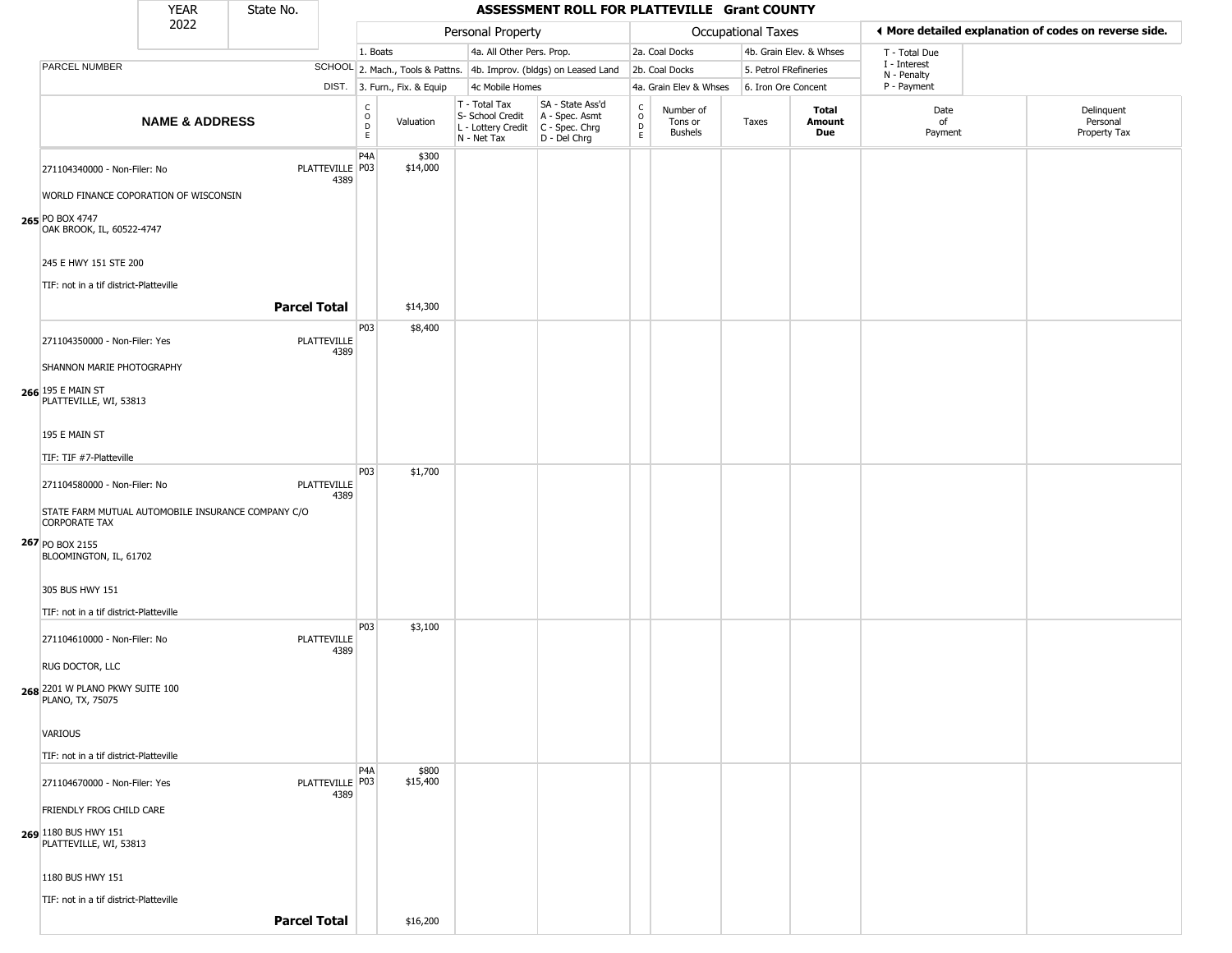|                                                    | <b>YEAR</b>               | State No.           |                         |                                   |                              |                                                                        | ASSESSMENT ROLL FOR PLATTEVILLE Grant COUNTY                         |                                              |                                        |                       |                         |                             |                                                       |
|----------------------------------------------------|---------------------------|---------------------|-------------------------|-----------------------------------|------------------------------|------------------------------------------------------------------------|----------------------------------------------------------------------|----------------------------------------------|----------------------------------------|-----------------------|-------------------------|-----------------------------|-------------------------------------------------------|
|                                                    | 2022                      |                     |                         |                                   |                              | Personal Property                                                      |                                                                      |                                              |                                        | Occupational Taxes    |                         |                             | ♦ More detailed explanation of codes on reverse side. |
|                                                    |                           |                     |                         | 1. Boats                          |                              | 4a. All Other Pers. Prop.                                              |                                                                      |                                              | 2a. Coal Docks                         |                       | 4b. Grain Elev. & Whses | T - Total Due               |                                                       |
| PARCEL NUMBER                                      |                           |                     |                         |                                   |                              |                                                                        | SCHOOL 2. Mach., Tools & Pattns. 4b. Improv. (bldgs) on Leased Land  |                                              | 2b. Coal Docks                         | 5. Petrol FRefineries |                         | I - Interest<br>N - Penalty |                                                       |
|                                                    |                           |                     |                         |                                   | DIST. 3. Furn., Fix. & Equip | 4c Mobile Homes                                                        |                                                                      |                                              | 4a. Grain Elev & Whses                 | 6. Iron Ore Concent   |                         | P - Payment                 |                                                       |
|                                                    | <b>NAME &amp; ADDRESS</b> |                     |                         | C<br>$\circ$<br>$\mathsf{D}$<br>E | Valuation                    | T - Total Tax<br>S- School Credit<br>L - Lottery Credit<br>N - Net Tax | SA - State Ass'd<br>A - Spec. Asmt<br>C - Spec. Chrg<br>D - Del Chrg | $\begin{array}{c}\nC \\ D \\ E\n\end{array}$ | Number of<br>Tons or<br><b>Bushels</b> | Taxes                 | Total<br>Amount<br>Due  | Date<br>of<br>Payment       | Delinquent<br>Personal<br>Property Tax                |
| 271104680000 - Non-Filer: Yes                      |                           |                     | PLATTEVILLE P03<br>4389 | P4A                               | \$500<br>\$1,700             |                                                                        |                                                                      |                                              |                                        |                       |                         |                             |                                                       |
| IMAGINATION STATION, LLC                           |                           |                     |                         |                                   |                              |                                                                        |                                                                      |                                              |                                        |                       |                         |                             |                                                       |
| 270 52 MEANS DR, STE 106<br>PLATTEVILLE, WI, 53818 |                           |                     |                         |                                   |                              |                                                                        |                                                                      |                                              |                                        |                       |                         |                             |                                                       |
| 52 MEANS DR, STE 106                               |                           |                     |                         |                                   |                              |                                                                        |                                                                      |                                              |                                        |                       |                         |                             |                                                       |
| TIF: not in a tif district-Platteville             |                           |                     |                         |                                   |                              |                                                                        |                                                                      |                                              |                                        |                       |                         |                             |                                                       |
|                                                    |                           | <b>Parcel Total</b> |                         |                                   | \$2,200                      |                                                                        |                                                                      |                                              |                                        |                       |                         |                             |                                                       |
| 271104730000 - Non-Filer: No                       |                           |                     | PLATTEVILLE P03<br>4389 | P <sub>4</sub> A                  | \$3,400<br>\$23,100          |                                                                        |                                                                      |                                              |                                        |                       |                         |                             |                                                       |
| JIMMY JOHN'S                                       |                           |                     |                         |                                   |                              |                                                                        |                                                                      |                                              |                                        |                       |                         |                             |                                                       |
| 271 6192 INDIAN DR<br>DAKOTA, IL, 61018            |                           |                     |                         |                                   |                              |                                                                        |                                                                      |                                              |                                        |                       |                         |                             |                                                       |
| 105 E MAIN ST                                      |                           |                     |                         |                                   |                              |                                                                        |                                                                      |                                              |                                        |                       |                         |                             |                                                       |
| TIF: TIF #7-Platteville                            |                           |                     |                         |                                   |                              |                                                                        |                                                                      |                                              |                                        |                       |                         |                             |                                                       |
|                                                    |                           | <b>Parcel Total</b> |                         |                                   | \$26,500                     |                                                                        |                                                                      |                                              |                                        |                       |                         |                             |                                                       |
|                                                    |                           |                     |                         | P03                               | \$7,400                      |                                                                        |                                                                      |                                              |                                        |                       |                         |                             |                                                       |
| 271104820000 - Non-Filer: Yes<br>NICK'S            |                           |                     | PLATTEVILLE<br>4389     |                                   |                              |                                                                        |                                                                      |                                              |                                        |                       |                         |                             |                                                       |
|                                                    |                           |                     |                         |                                   |                              |                                                                        |                                                                      |                                              |                                        |                       |                         |                             |                                                       |
| 272 74 N SECOND ST<br>PLATTEVILLE, WI, 53818       |                           |                     |                         |                                   |                              |                                                                        |                                                                      |                                              |                                        |                       |                         |                             |                                                       |
| 74 N SECOND ST                                     |                           |                     |                         |                                   |                              |                                                                        |                                                                      |                                              |                                        |                       |                         |                             |                                                       |
| TIF: TIF #7-Platteville                            |                           |                     |                         |                                   |                              |                                                                        |                                                                      |                                              |                                        |                       |                         |                             |                                                       |
| 271104830000 - Non-Filer: Yes                      |                           |                     | PLATTEVILLE<br>4389     | P <sub>03</sub>                   | \$700                        |                                                                        |                                                                      |                                              |                                        |                       |                         |                             |                                                       |
| PLATTEVILLE MASSAGE THERAPY BECKY AMBROSY          |                           |                     |                         |                                   |                              |                                                                        |                                                                      |                                              |                                        |                       |                         |                             |                                                       |
| 273 20 S 4TH ST<br>PLATTEVILLE, WI, 53818          |                           |                     |                         |                                   |                              |                                                                        |                                                                      |                                              |                                        |                       |                         |                             |                                                       |
| 20 S 4TH ST                                        |                           |                     |                         |                                   |                              |                                                                        |                                                                      |                                              |                                        |                       |                         |                             |                                                       |
| TIF: TIF #7-Platteville                            |                           |                     |                         |                                   |                              |                                                                        |                                                                      |                                              |                                        |                       |                         |                             |                                                       |
| 271104840000 - Non-Filer: Yes                      |                           |                     | PLATTEVILLE<br>4389     | P03                               | \$3,400                      |                                                                        |                                                                      |                                              |                                        |                       |                         |                             |                                                       |
| HIGH VIBE FITNESS, LLC JESSICA REDFEARN            |                           |                     |                         |                                   |                              |                                                                        |                                                                      |                                              |                                        |                       |                         |                             |                                                       |
| 274 550 E BUS HWY 151<br>PLATTEVILLE, WI, 53818    |                           |                     |                         |                                   |                              |                                                                        |                                                                      |                                              |                                        |                       |                         |                             |                                                       |
| 550 E BUS HWY 151                                  |                           |                     |                         |                                   |                              |                                                                        |                                                                      |                                              |                                        |                       |                         |                             |                                                       |
| TIF: TIF #7-Platteville                            |                           |                     |                         |                                   |                              |                                                                        |                                                                      |                                              |                                        |                       |                         |                             |                                                       |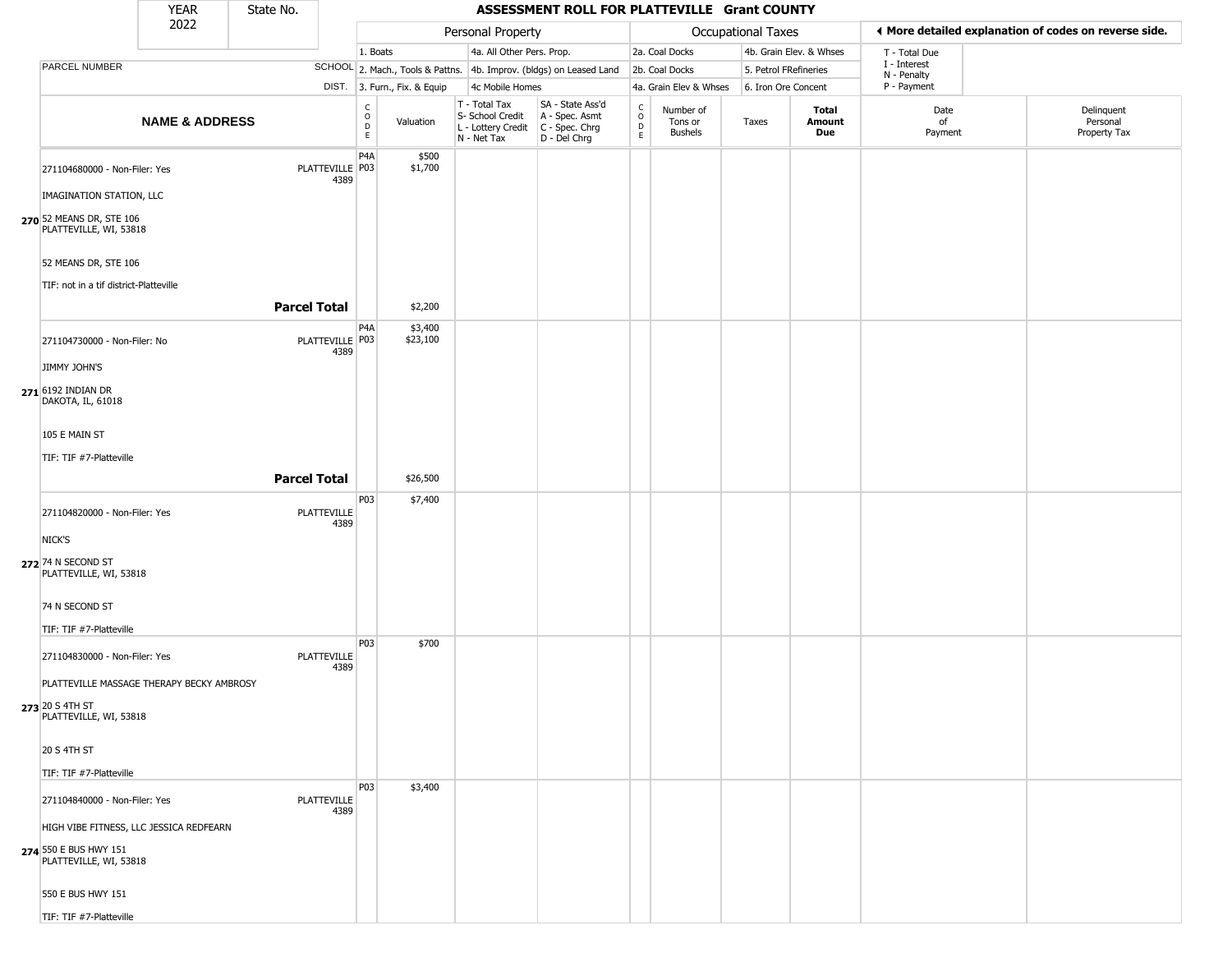|                                                   | <b>YEAR</b>               | State No.           |                         |                                                 |                              |                                                                                           | ASSESSMENT ROLL FOR PLATTEVILLE Grant COUNTY                        |                                   |                                        |                       |                         |                             |                                                       |
|---------------------------------------------------|---------------------------|---------------------|-------------------------|-------------------------------------------------|------------------------------|-------------------------------------------------------------------------------------------|---------------------------------------------------------------------|-----------------------------------|----------------------------------------|-----------------------|-------------------------|-----------------------------|-------------------------------------------------------|
|                                                   | 2022                      |                     |                         |                                                 |                              | Personal Property                                                                         |                                                                     |                                   |                                        | Occupational Taxes    |                         |                             | ♦ More detailed explanation of codes on reverse side. |
|                                                   |                           |                     |                         | 1. Boats                                        |                              | 4a. All Other Pers. Prop.                                                                 |                                                                     |                                   | 2a. Coal Docks                         |                       | 4b. Grain Elev. & Whses | T - Total Due               |                                                       |
| PARCEL NUMBER                                     |                           |                     |                         |                                                 |                              |                                                                                           | SCHOOL 2. Mach., Tools & Pattns. 4b. Improv. (bldgs) on Leased Land |                                   | 2b. Coal Docks                         | 5. Petrol FRefineries |                         | I - Interest<br>N - Penalty |                                                       |
|                                                   |                           |                     |                         |                                                 | DIST. 3. Furn., Fix. & Equip | 4c Mobile Homes                                                                           |                                                                     |                                   | 4a. Grain Elev & Whses                 | 6. Iron Ore Concent   |                         | P - Payment                 |                                                       |
|                                                   | <b>NAME &amp; ADDRESS</b> |                     |                         | $\begin{array}{c} C \\ C \\ D \\ E \end{array}$ | Valuation                    | T - Total Tax<br>S- School Credit<br>$L$ - Lottery Credit $C$ - Spec. Chrg<br>N - Net Tax | SA - State Ass'd<br>A - Spec. Asmt<br>D - Del Chrg                  | $\frac{c}{0}$<br>$\mathsf D$<br>E | Number of<br>Tons or<br><b>Bushels</b> | Taxes                 | Total<br>Amount<br>Due  | Date<br>of<br>Payment       | Delinquent<br>Personal<br>Property Tax                |
| 271104850000 - Non-Filer: Yes                     |                           |                     | PLATTEVILLE P03<br>4389 | P <sub>4</sub> A                                | \$1,600<br>\$5,100           |                                                                                           |                                                                     |                                   |                                        |                       |                         |                             |                                                       |
| <b>BARBERSHOP ROCK</b>                            |                           |                     |                         |                                                 |                              |                                                                                           |                                                                     |                                   |                                        |                       |                         |                             |                                                       |
| 275 130 MARKET ST<br>PLATTEVILLE, WI, 53818       |                           |                     |                         |                                                 |                              |                                                                                           |                                                                     |                                   |                                        |                       |                         |                             |                                                       |
| 130 MARKET ST                                     |                           |                     |                         |                                                 |                              |                                                                                           |                                                                     |                                   |                                        |                       |                         |                             |                                                       |
| TIF: TIF #7-Platteville                           |                           |                     |                         |                                                 |                              |                                                                                           |                                                                     |                                   |                                        |                       |                         |                             |                                                       |
|                                                   |                           | <b>Parcel Total</b> |                         |                                                 | \$6,700                      |                                                                                           |                                                                     |                                   |                                        |                       |                         |                             |                                                       |
|                                                   |                           |                     |                         | P03                                             | \$5,000                      |                                                                                           |                                                                     |                                   |                                        |                       |                         |                             |                                                       |
| 271104880000 - Non-Filer: Yes                     |                           |                     | PLATTEVILLE<br>4389     |                                                 |                              |                                                                                           |                                                                     |                                   |                                        |                       |                         |                             |                                                       |
| <b>ELEMENTS LLC</b>                               |                           |                     |                         |                                                 |                              |                                                                                           |                                                                     |                                   |                                        |                       |                         |                             |                                                       |
| 276 55 W MAIN ST<br>PLATTEVILLE, WI, 53818        |                           |                     |                         |                                                 |                              |                                                                                           |                                                                     |                                   |                                        |                       |                         |                             |                                                       |
| 55 W MAIN ST                                      |                           |                     |                         |                                                 |                              |                                                                                           |                                                                     |                                   |                                        |                       |                         |                             |                                                       |
| TIF: TIF #7-Platteville                           |                           |                     |                         |                                                 |                              |                                                                                           |                                                                     |                                   |                                        |                       |                         |                             |                                                       |
|                                                   |                           |                     |                         | <b>P03</b>                                      | \$58,100                     |                                                                                           |                                                                     |                                   |                                        |                       |                         |                             |                                                       |
| 271104890000 - Non-Filer: Yes                     |                           |                     | PLATTEVILLE<br>4389     |                                                 |                              |                                                                                           |                                                                     |                                   |                                        |                       |                         |                             |                                                       |
| <b>ANYTIME FITNESS</b>                            |                           |                     |                         |                                                 |                              |                                                                                           |                                                                     |                                   |                                        |                       |                         |                             |                                                       |
| 277 6000 MONONA DR, STE 204<br>MONONA, WI, 53716  |                           |                     |                         |                                                 |                              |                                                                                           |                                                                     |                                   |                                        |                       |                         |                             |                                                       |
| 555 ELLEN ST                                      |                           |                     |                         |                                                 |                              |                                                                                           |                                                                     |                                   |                                        |                       |                         |                             |                                                       |
| TIF: not in a tif district-Platteville            |                           |                     |                         |                                                 |                              |                                                                                           |                                                                     |                                   |                                        |                       |                         |                             |                                                       |
| 271104940000 - Non-Filer: No                      |                           |                     | PLATTEVILLE mpt<br>4389 | Exe                                             | \$0                          |                                                                                           |                                                                     |                                   |                                        |                       |                         |                             |                                                       |
| HODAN COMMUNITY SERVICES                          |                           |                     |                         |                                                 |                              |                                                                                           |                                                                     |                                   |                                        |                       |                         |                             |                                                       |
| 278 941 W FOUNTAIN ST<br>MINERAL POINT, WI, 53565 |                           |                     |                         |                                                 |                              |                                                                                           |                                                                     |                                   |                                        |                       |                         |                             |                                                       |
| 305 E BUS HWY 151 STE C                           |                           |                     |                         |                                                 |                              |                                                                                           |                                                                     |                                   |                                        |                       |                         |                             |                                                       |
| TIF: not in a tif district-Platteville            |                           |                     |                         |                                                 |                              |                                                                                           |                                                                     |                                   |                                        |                       |                         |                             |                                                       |
| 271104950000 - Non-Filer: No                      |                           |                     | PLATTEVILLE   P03       | P <sub>4</sub> A                                | \$800<br>\$38,200            |                                                                                           |                                                                     |                                   |                                        |                       |                         |                             |                                                       |
|                                                   |                           |                     | 4389                    |                                                 |                              |                                                                                           |                                                                     |                                   |                                        |                       |                         |                             |                                                       |
| FIDELITY BANK AND TRUST                           |                           |                     |                         |                                                 |                              |                                                                                           |                                                                     |                                   |                                        |                       |                         |                             |                                                       |
| 279 PO BOX 401<br>PLATTEVILLE, WI, 53818          |                           |                     |                         |                                                 |                              |                                                                                           |                                                                     |                                   |                                        |                       |                         |                             |                                                       |
| 6 INSIGHT DR                                      |                           |                     |                         |                                                 |                              |                                                                                           |                                                                     |                                   |                                        |                       |                         |                             |                                                       |
| TIF: not in a tif district-Platteville            |                           |                     |                         |                                                 |                              |                                                                                           |                                                                     |                                   |                                        |                       |                         |                             |                                                       |
|                                                   |                           | <b>Parcel Total</b> |                         |                                                 | \$39,000                     |                                                                                           |                                                                     |                                   |                                        |                       |                         |                             |                                                       |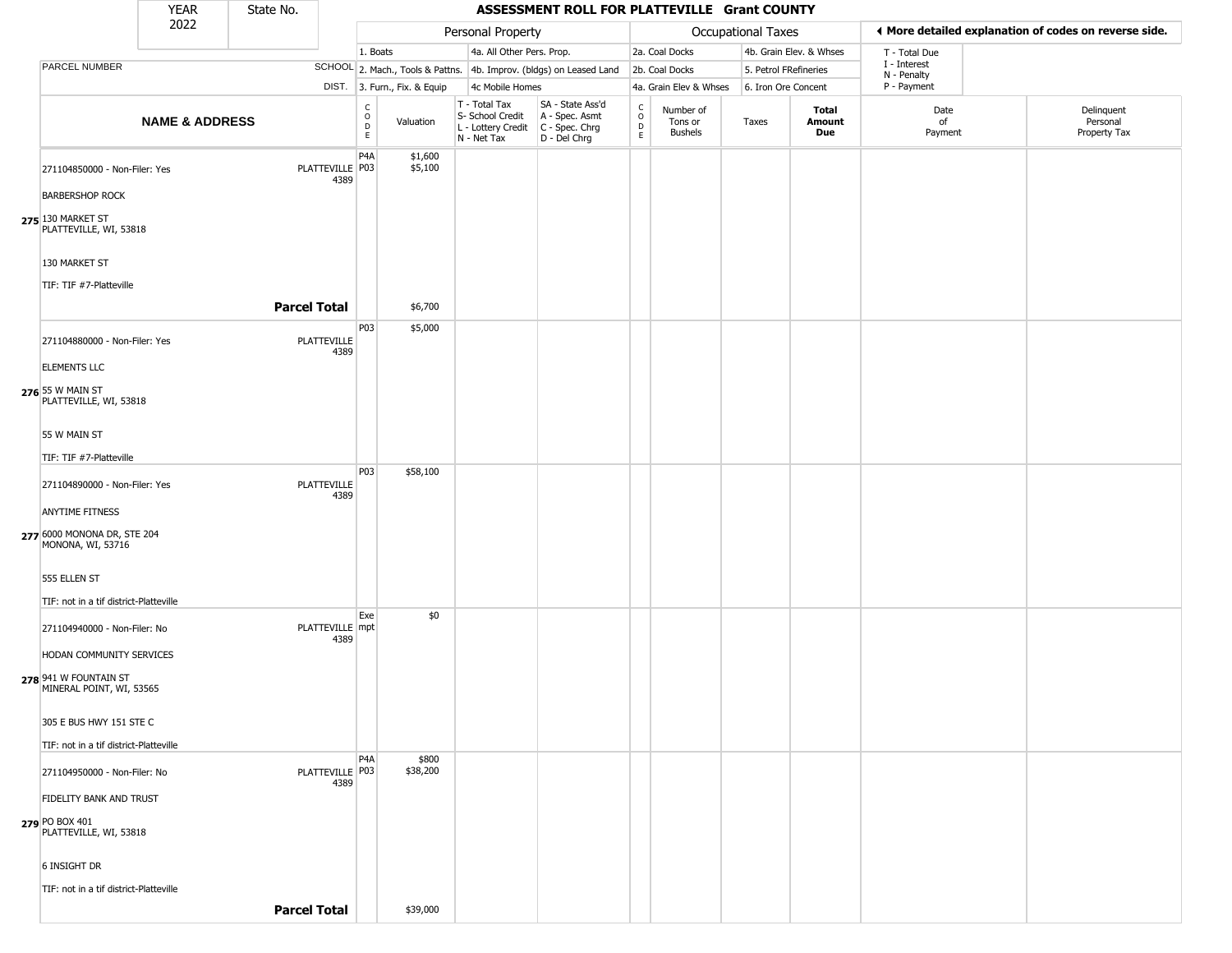|                                                    | YEAR                      | State No.           |                            |                                                  |                              |                                                                        | ASSESSMENT ROLL FOR PLATTEVILLE Grant COUNTY                         |                                |                                        |                       |                         |                             |                                                       |
|----------------------------------------------------|---------------------------|---------------------|----------------------------|--------------------------------------------------|------------------------------|------------------------------------------------------------------------|----------------------------------------------------------------------|--------------------------------|----------------------------------------|-----------------------|-------------------------|-----------------------------|-------------------------------------------------------|
|                                                    | 2022                      |                     |                            |                                                  |                              | Personal Property                                                      |                                                                      |                                |                                        | Occupational Taxes    |                         |                             | ◀ More detailed explanation of codes on reverse side. |
|                                                    |                           |                     |                            | 1. Boats                                         |                              | 4a. All Other Pers. Prop.                                              |                                                                      |                                | 2a. Coal Docks                         |                       | 4b. Grain Elev. & Whses | T - Total Due               |                                                       |
| PARCEL NUMBER                                      |                           |                     |                            |                                                  |                              |                                                                        | SCHOOL 2. Mach., Tools & Pattns. 4b. Improv. (bldgs) on Leased Land  |                                | 2b. Coal Docks                         | 5. Petrol FRefineries |                         | I - Interest<br>N - Penalty |                                                       |
|                                                    |                           |                     |                            |                                                  | DIST. 3. Furn., Fix. & Equip | 4c Mobile Homes                                                        |                                                                      |                                | 4a. Grain Elev & Whses                 | 6. Iron Ore Concent   |                         | P - Payment                 |                                                       |
|                                                    | <b>NAME &amp; ADDRESS</b> |                     |                            | $_{\rm o}^{\rm c}$<br>$\mathsf D$<br>$\mathsf E$ | Valuation                    | T - Total Tax<br>S- School Credit<br>L - Lottery Credit<br>N - Net Tax | SA - State Ass'd<br>A - Spec. Asmt<br>C - Spec. Chrg<br>D - Del Chrg | $\frac{c}{0}$<br>$\frac{D}{E}$ | Number of<br>Tons or<br><b>Bushels</b> | Taxes                 | Total<br>Amount<br>Due  | Date<br>of<br>Payment       | Delinquent<br>Personal<br>Property Tax                |
| 271104970000 - Non-Filer: Yes                      |                           |                     | PLATTEVILLE P03<br>4389    | P <sub>4</sub> A                                 | \$1,600<br>\$7,500           |                                                                        |                                                                      |                                |                                        |                       |                         |                             |                                                       |
| <b>GINA'S RESTURANT &amp; BAR</b>                  |                           |                     |                            |                                                  |                              |                                                                        |                                                                      |                                |                                        |                       |                         |                             |                                                       |
| 280 45 N 2ND ST<br>PLATTEVILLE, WI, 53818          |                           |                     |                            |                                                  |                              |                                                                        |                                                                      |                                |                                        |                       |                         |                             |                                                       |
| 45 N 2ND ST                                        |                           |                     |                            |                                                  |                              |                                                                        |                                                                      |                                |                                        |                       |                         |                             |                                                       |
| TIF: TIF #7-Platteville                            |                           |                     |                            |                                                  |                              |                                                                        |                                                                      |                                |                                        |                       |                         |                             |                                                       |
|                                                    |                           | <b>Parcel Total</b> |                            |                                                  | \$9,100                      |                                                                        |                                                                      |                                |                                        |                       |                         |                             |                                                       |
|                                                    |                           |                     |                            | P4A                                              | \$11,800                     |                                                                        |                                                                      |                                |                                        |                       |                         |                             |                                                       |
| 27110620000 - Non-Filer: No                        |                           |                     | PLATTEVILLE P03<br>4389    |                                                  | \$40,600                     |                                                                        |                                                                      |                                |                                        |                       |                         |                             |                                                       |
| AKA, LLC DBA: CULVER'S FROZEN CUSTARD              |                           |                     |                            |                                                  |                              |                                                                        |                                                                      |                                |                                        |                       |                         |                             |                                                       |
| 281 PO BOX 426<br>PLATTEVILLE, WI, 53818           |                           |                     |                            |                                                  |                              |                                                                        |                                                                      |                                |                                        |                       |                         |                             |                                                       |
| 375 E HIGHTWAY 151                                 |                           |                     |                            |                                                  |                              |                                                                        |                                                                      |                                |                                        |                       |                         |                             |                                                       |
| TIF: not in a tif district-Platteville             |                           |                     |                            |                                                  |                              |                                                                        |                                                                      |                                |                                        |                       |                         |                             |                                                       |
|                                                    |                           | <b>Parcel Total</b> |                            |                                                  | \$52,400                     |                                                                        |                                                                      |                                |                                        |                       |                         |                             |                                                       |
| 271106550000 - Non-Filer: No                       |                           |                     | <b>PLATTEVILLE</b><br>4389 | P <sub>4</sub> B                                 | \$75,000                     |                                                                        |                                                                      |                                |                                        |                       |                         |                             |                                                       |
| JASON KLOVNING PP4B                                |                           |                     |                            |                                                  |                              |                                                                        |                                                                      |                                |                                        |                       |                         |                             |                                                       |
| 282 717 WOODLANE AVE<br>ROCKFORD, IL, 61107        |                           |                     |                            |                                                  |                              |                                                                        |                                                                      |                                |                                        |                       |                         |                             |                                                       |
| HANGAR AT AIRPORT                                  |                           |                     |                            |                                                  |                              |                                                                        |                                                                      |                                |                                        |                       |                         |                             |                                                       |
| TIF: not in a tif district-Platteville             |                           |                     |                            | P03                                              | \$16,600                     |                                                                        |                                                                      |                                |                                        |                       |                         |                             |                                                       |
| 27115010000 - Non-Filer: Yes                       |                           |                     | <b>PLATTEVILLE</b><br>4389 |                                                  |                              |                                                                        |                                                                      |                                |                                        |                       |                         |                             |                                                       |
| <b>NAIL WORLD</b>                                  |                           |                     |                            |                                                  |                              |                                                                        |                                                                      |                                |                                        |                       |                         |                             |                                                       |
| 283 555 ELLEN ST STE 102<br>PLATTEVILLE, WI, 53818 |                           |                     |                            |                                                  |                              |                                                                        |                                                                      |                                |                                        |                       |                         |                             |                                                       |
| 555 ELLEN ST STE 102                               |                           |                     |                            |                                                  |                              |                                                                        |                                                                      |                                |                                        |                       |                         |                             |                                                       |
| TIF: not in a tif district-Platteville             |                           |                     |                            |                                                  |                              |                                                                        |                                                                      |                                |                                        |                       |                         |                             |                                                       |
| 271150120000 - Non-Filer: No                       |                           |                     | <b>PLATTEVILLE</b><br>4389 | P03                                              | \$4,900                      |                                                                        |                                                                      |                                |                                        |                       |                         |                             |                                                       |
| BAXTER HEALTHCARE CORPORATION C/O RYAN, LLC        |                           |                     |                            |                                                  |                              |                                                                        |                                                                      |                                |                                        |                       |                         |                             |                                                       |
| 284 PO BOX 4900<br>SCOTTSDALE, AZ, 85261-4900      |                           |                     |                            |                                                  |                              |                                                                        |                                                                      |                                |                                        |                       |                         |                             |                                                       |
| VARIOUS                                            |                           |                     |                            |                                                  |                              |                                                                        |                                                                      |                                |                                        |                       |                         |                             |                                                       |

TIF: not in a tif district-Platteville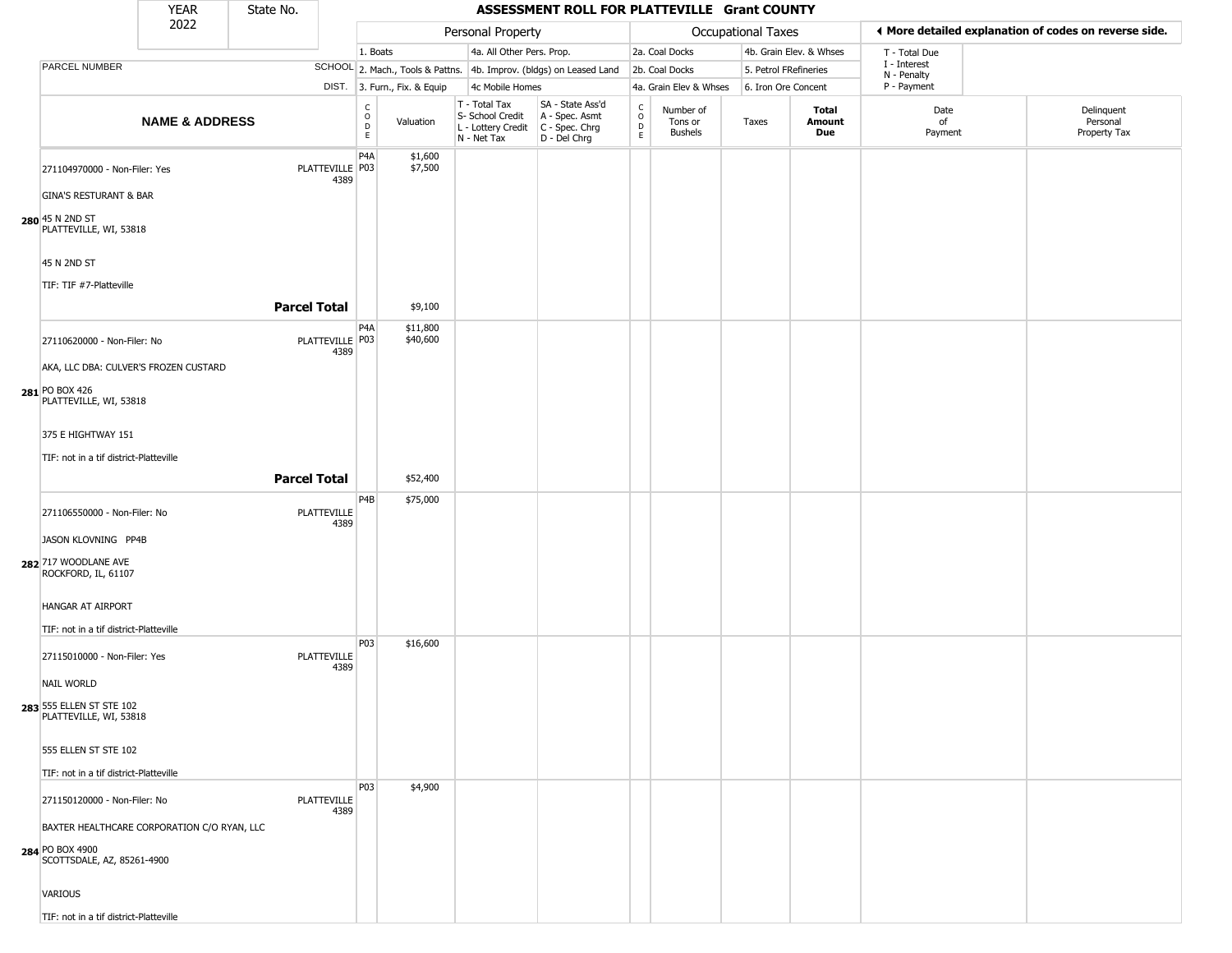|                                                                         | <b>YEAR</b>               | State No. |                            |                         |                              |                                                                        | ASSESSMENT ROLL FOR PLATTEVILLE Grant COUNTY                         |                                     |                                        |                       |                         |                             |                                                       |
|-------------------------------------------------------------------------|---------------------------|-----------|----------------------------|-------------------------|------------------------------|------------------------------------------------------------------------|----------------------------------------------------------------------|-------------------------------------|----------------------------------------|-----------------------|-------------------------|-----------------------------|-------------------------------------------------------|
|                                                                         | 2022                      |           |                            |                         |                              | Personal Property                                                      |                                                                      |                                     |                                        | Occupational Taxes    |                         |                             | ◀ More detailed explanation of codes on reverse side. |
|                                                                         |                           |           |                            | 1. Boats                |                              | 4a. All Other Pers. Prop.                                              |                                                                      |                                     | 2a. Coal Docks                         |                       | 4b. Grain Elev. & Whses | T - Total Due               |                                                       |
| PARCEL NUMBER                                                           |                           |           |                            |                         |                              |                                                                        | SCHOOL 2. Mach., Tools & Pattns. 4b. Improv. (bldgs) on Leased Land  |                                     | 2b. Coal Docks                         | 5. Petrol FRefineries |                         | I - Interest<br>N - Penalty |                                                       |
|                                                                         |                           |           |                            |                         | DIST. 3. Furn., Fix. & Equip | 4c Mobile Homes                                                        |                                                                      |                                     | 4a. Grain Elev & Whses                 | 6. Iron Ore Concent   |                         | P - Payment                 |                                                       |
|                                                                         | <b>NAME &amp; ADDRESS</b> |           |                            | C<br>$\circ$<br>D<br>E. | Valuation                    | T - Total Tax<br>S- School Credit<br>L - Lottery Credit<br>N - Net Tax | SA - State Ass'd<br>A - Spec. Asmt<br>C - Spec. Chrg<br>D - Del Chrg | $\rm ^c_{o}$<br>$\overline{D}$<br>E | Number of<br>Tons or<br><b>Bushels</b> | Taxes                 | Total<br>Amount<br>Due  | Date<br>of<br>Payment       | Delinquent<br>Personal<br>Property Tax                |
| 271150140000 - Non-Filer: No<br>XEROX FINANCIAL SERVICES, LLC           |                           |           | PLATTEVILLE<br>4389        | P03                     | \$2,600                      |                                                                        |                                                                      |                                     |                                        |                       |                         |                             |                                                       |
| 285 PO BOX 909<br>WEBSTER, NY, 14580                                    |                           |           |                            |                         |                              |                                                                        |                                                                      |                                     |                                        |                       |                         |                             |                                                       |
| VARIOUS<br>TIF: not in a tif district-Platteville                       |                           |           |                            | P <sub>4</sub> B        | \$26,800                     |                                                                        |                                                                      |                                     |                                        |                       |                         |                             |                                                       |
| 271150250000 - Non-Filer: No<br>NEWT MARINE PP4B                        |                           |           | <b>PLATTEVILLE</b><br>4389 |                         |                              |                                                                        |                                                                      |                                     |                                        |                       |                         |                             |                                                       |
| 286 5 JONES ST<br>DUBUQUE, IA, 52001                                    |                           |           |                            |                         |                              |                                                                        |                                                                      |                                     |                                        |                       |                         |                             |                                                       |
| HANGAR AT AIRPORT                                                       |                           |           |                            |                         |                              |                                                                        |                                                                      |                                     |                                        |                       |                         |                             |                                                       |
| TIF: not in a tif district-Platteville                                  |                           |           |                            |                         |                              |                                                                        |                                                                      |                                     |                                        |                       |                         |                             |                                                       |
| 271150260000 - Non-Filer: No                                            |                           |           | PLATTEVILLE<br>4389        | P <sub>4</sub> B        | \$550,800                    |                                                                        |                                                                      |                                     |                                        |                       |                         |                             |                                                       |
| J C REALTY, LLC PP4B<br>287 3681 PRISM LANE<br>KIELER, WI, 53812        |                           |           |                            |                         |                              |                                                                        |                                                                      |                                     |                                        |                       |                         |                             |                                                       |
| HANGAR AT AIRPORT<br>TIF: not in a tif district-Platteville             |                           |           |                            |                         |                              |                                                                        |                                                                      |                                     |                                        |                       |                         |                             |                                                       |
| 271150270000 - Non-Filer: No                                            |                           |           | <b>PLATTEVILLE</b><br>4389 | P4B                     | \$118,000                    |                                                                        |                                                                      |                                     |                                        |                       |                         |                             |                                                       |
| JET SERVICES OF IOWA, INC PP4B<br>288 50 MI-T-M DR<br>PEOSTA, IA, 52068 |                           |           |                            |                         |                              |                                                                        |                                                                      |                                     |                                        |                       |                         |                             |                                                       |
| HANGAR AT AIRPORT<br>TIF: not in a tif district-Platteville             |                           |           |                            |                         |                              |                                                                        |                                                                      |                                     |                                        |                       |                         |                             |                                                       |
| 271150300000 - Non-Filer: Yes                                           |                           |           | PLATTEVILLE<br>4389        | P03                     | \$13,300                     |                                                                        |                                                                      |                                     |                                        |                       |                         |                             |                                                       |
| <b>EXPRESS EMPLOYMENT PROFESSIONALS</b>                                 |                           |           |                            |                         |                              |                                                                        |                                                                      |                                     |                                        |                       |                         |                             |                                                       |
| 289 220 S WATER ST<br>PLATTEVILLE, WI, 53818                            |                           |           |                            |                         |                              |                                                                        |                                                                      |                                     |                                        |                       |                         |                             |                                                       |
| 220 S WATER ST                                                          |                           |           |                            |                         |                              |                                                                        |                                                                      |                                     |                                        |                       |                         |                             |                                                       |
| TIF: TIF #7-Platteville                                                 |                           |           |                            |                         |                              |                                                                        |                                                                      |                                     |                                        |                       |                         |                             |                                                       |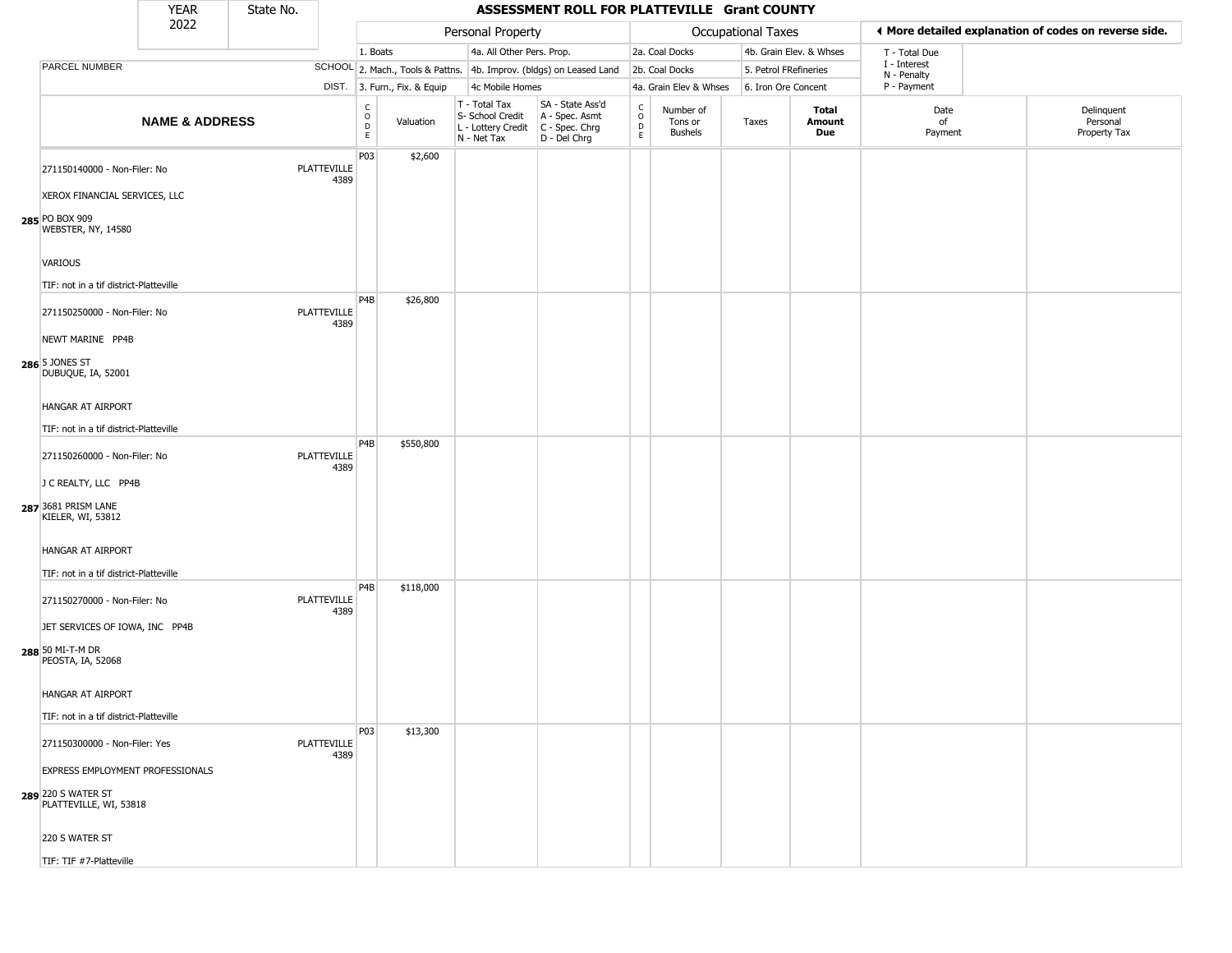|                                                                                     | <b>YEAR</b>               | State No.           |                            |                            |                              |                                                                        | ASSESSMENT ROLL FOR PLATTEVILLE Grant COUNTY                           |                                                          |                                        |                       |                         |                             |                                                       |
|-------------------------------------------------------------------------------------|---------------------------|---------------------|----------------------------|----------------------------|------------------------------|------------------------------------------------------------------------|------------------------------------------------------------------------|----------------------------------------------------------|----------------------------------------|-----------------------|-------------------------|-----------------------------|-------------------------------------------------------|
|                                                                                     | 2022                      |                     |                            |                            |                              | Personal Property                                                      |                                                                        |                                                          |                                        | Occupational Taxes    |                         |                             | ♦ More detailed explanation of codes on reverse side. |
|                                                                                     |                           |                     |                            | 1. Boats                   |                              | 4a. All Other Pers. Prop.                                              |                                                                        |                                                          | 2a. Coal Docks                         |                       | 4b. Grain Elev. & Whses | T - Total Due               |                                                       |
| PARCEL NUMBER                                                                       |                           |                     |                            |                            |                              |                                                                        | SCHOOL 2. Mach., Tools & Pattns. 4b. Improv. (bldgs) on Leased Land    |                                                          | 2b. Coal Docks                         | 5. Petrol FRefineries |                         | I - Interest<br>N - Penalty |                                                       |
|                                                                                     |                           |                     |                            |                            | DIST. 3. Furn., Fix. & Equip | 4c Mobile Homes                                                        |                                                                        |                                                          | 4a. Grain Elev & Whses                 | 6. Iron Ore Concent   |                         | P - Payment                 |                                                       |
|                                                                                     | <b>NAME &amp; ADDRESS</b> |                     |                            | C<br>0<br>D<br>$\mathsf E$ | Valuation                    | T - Total Tax<br>S- School Credit<br>L - Lottery Credit<br>N - Net Tax | SA - State Ass'd<br>A - Spec. Asmt<br>$C - Spec. Chrg$<br>D - Del Chrg | $\begin{matrix} 0 \\ 0 \\ D \end{matrix}$<br>$\mathsf E$ | Number of<br>Tons or<br><b>Bushels</b> | Taxes                 | Total<br>Amount<br>Due  | Date<br>of<br>Payment       | Delinquent<br>Personal<br>Property Tax                |
| 271150500000 - Non-Filer: Yes<br>NORMANDY PARTNERS, LLC                             |                           |                     | <b>PLATTEVILLE</b><br>4389 | <b>P03</b>                 | \$9,700                      |                                                                        |                                                                        |                                                          |                                        |                       |                         |                             |                                                       |
| 290 6417 NORMANDY LANE<br>MADISON, WI, 53719                                        |                           |                     |                            |                            |                              |                                                                        |                                                                        |                                                          |                                        |                       |                         |                             |                                                       |
| 20 COLLEGE DR<br>TIF: not in a tif district-Platteville                             |                           |                     |                            |                            |                              |                                                                        |                                                                        |                                                          |                                        |                       |                         |                             |                                                       |
| 271150550000 - Non-Filer: Yes                                                       |                           |                     | <b>PLATTEVILLE</b><br>4389 | P03                        | \$5,500                      |                                                                        |                                                                        |                                                          |                                        |                       |                         |                             |                                                       |
| NUTRITION WORLD<br>291 360 S WATER ST<br>PLATTEVILLE, WI, 53818                     |                           |                     |                            |                            |                              |                                                                        |                                                                        |                                                          |                                        |                       |                         |                             |                                                       |
| 360 S WATER ST<br>TIF: TIF #7-Platteville                                           |                           |                     |                            |                            |                              |                                                                        |                                                                        |                                                          |                                        |                       |                         |                             |                                                       |
| 271150560000 - Non-Filer: No                                                        |                           |                     | PLATTEVILLE   P03<br>4389  | P <sub>4</sub> A           | \$15,300<br>\$18,300         |                                                                        |                                                                        |                                                          |                                        |                       |                         |                             |                                                       |
| THE SHERWIN-WILLIAMS COMPANY DBA: 703471<br>292 PO BOX 6027<br>CLEVELAND, OH, 44101 |                           |                     |                            |                            |                              |                                                                        |                                                                        |                                                          |                                        |                       |                         |                             |                                                       |
| 1741 PROGRESSIVE PKWY<br>TIF: TIF #5-Platteville                                    |                           |                     |                            |                            |                              |                                                                        |                                                                        |                                                          |                                        |                       |                         |                             |                                                       |
|                                                                                     |                           |                     | <b>Parcel Total</b>        |                            | \$33,600                     |                                                                        |                                                                        |                                                          |                                        |                       |                         |                             |                                                       |
| 271150580000 - Non-Filer: No<br>GRAYHAWK LEASING, LLC                               |                           |                     | <b>PLATTEVILLE</b><br>4389 | P03                        | \$16,300                     |                                                                        |                                                                        |                                                          |                                        |                       |                         |                             |                                                       |
| 293 1412 MAIN ST SUITE 1500<br>DALLAS, TX, 75202                                    |                           |                     |                            |                            |                              |                                                                        |                                                                        |                                                          |                                        |                       |                         |                             |                                                       |
| VARIOUS                                                                             |                           |                     |                            |                            |                              |                                                                        |                                                                        |                                                          |                                        |                       |                         |                             |                                                       |
| TIF: not in a tif district-Platteville<br>271150600000 - Non-Filer: No              |                           |                     | PLATTEVILLE   P03          | P <sub>4</sub> A           | \$200<br>\$25,700            |                                                                        |                                                                        |                                                          |                                        |                       |                         |                             |                                                       |
| SEDGWICK CLAIMS MANAGEMENT SERVICES, INC                                            |                           |                     | 4389                       |                            |                              |                                                                        |                                                                        |                                                          |                                        |                       |                         |                             |                                                       |
| 294 8125 SEDGWICK WAY<br>MEMPHIS, TN, 38125                                         |                           |                     |                            |                            |                              |                                                                        |                                                                        |                                                          |                                        |                       |                         |                             |                                                       |
| 500 HIGHWAY 151 E                                                                   |                           |                     |                            |                            |                              |                                                                        |                                                                        |                                                          |                                        |                       |                         |                             |                                                       |
| TIF: not in a tif district-Platteville                                              |                           | <b>Parcel Total</b> |                            |                            | \$25,900                     |                                                                        |                                                                        |                                                          |                                        |                       |                         |                             |                                                       |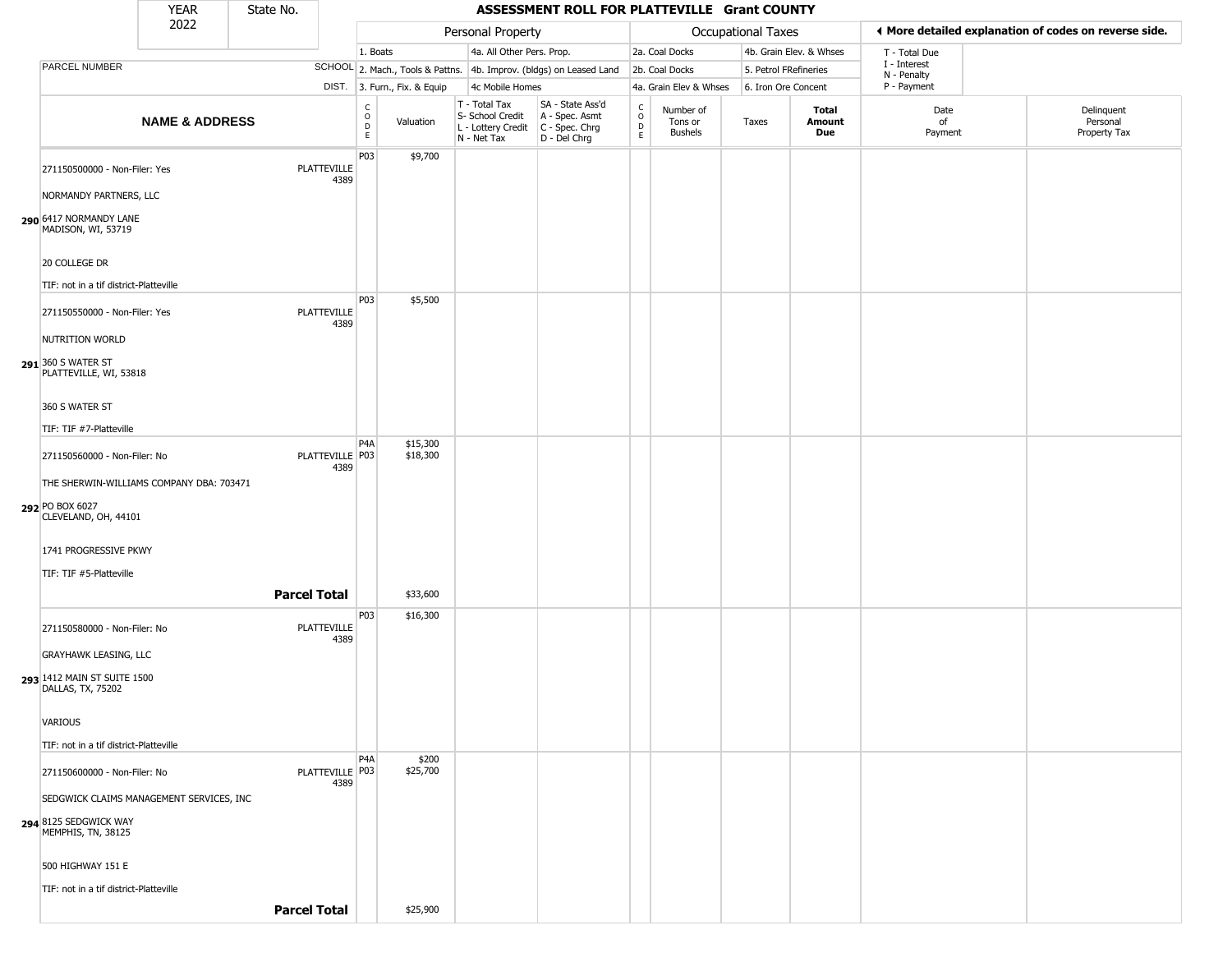|                                                            | <b>YEAR</b>               | State No.           |                            |                                                       |                              |                                                                                         | ASSESSMENT ROLL FOR PLATTEVILLE Grant COUNTY                        |                                |                                        |                       |                         |                             |                                                       |
|------------------------------------------------------------|---------------------------|---------------------|----------------------------|-------------------------------------------------------|------------------------------|-----------------------------------------------------------------------------------------|---------------------------------------------------------------------|--------------------------------|----------------------------------------|-----------------------|-------------------------|-----------------------------|-------------------------------------------------------|
|                                                            | 2022                      |                     |                            |                                                       |                              | Personal Property                                                                       |                                                                     |                                |                                        | Occupational Taxes    |                         |                             | ◀ More detailed explanation of codes on reverse side. |
|                                                            |                           |                     |                            | 1. Boats                                              |                              | 4a. All Other Pers. Prop.                                                               |                                                                     |                                | 2a. Coal Docks                         |                       | 4b. Grain Elev. & Whses | T - Total Due               |                                                       |
| PARCEL NUMBER                                              |                           |                     |                            |                                                       |                              |                                                                                         | SCHOOL 2. Mach., Tools & Pattns. 4b. Improv. (bldgs) on Leased Land |                                | 2b. Coal Docks                         | 5. Petrol FRefineries |                         | I - Interest<br>N - Penalty |                                                       |
|                                                            |                           |                     |                            |                                                       | DIST. 3. Furn., Fix. & Equip | 4c Mobile Homes                                                                         |                                                                     |                                | 4a. Grain Elev & Whses                 | 6. Iron Ore Concent   |                         | P - Payment                 |                                                       |
|                                                            | <b>NAME &amp; ADDRESS</b> |                     |                            | $\mathsf{C}$<br>$\circ$<br>$\mathsf D$<br>$\mathsf E$ | Valuation                    | T - Total Tax<br>S- School Credit<br>L - Lottery Credit   C - Spec. Chrg<br>N - Net Tax | SA - State Ass'd<br>A - Spec. Asmt<br>D - Del Chrg                  | $\frac{c}{0}$<br>$\frac{D}{E}$ | Number of<br>Tons or<br><b>Bushels</b> | Taxes                 | Total<br>Amount<br>Due  | Date<br>of<br>Payment       | Delinquent<br>Personal<br>Property Tax                |
| 271150650000 - Non-Filer: No                               |                           |                     | PLATTEVILLE<br>4389        | P4B                                                   | \$160,000                    |                                                                                         |                                                                     |                                |                                        |                       |                         |                             |                                                       |
| TINA HAKE PP4B<br>295 PO BOX 127<br>LANCASTER, WI, 53813   |                           |                     |                            |                                                       |                              |                                                                                         |                                                                     |                                |                                        |                       |                         |                             |                                                       |
| 75 MEANS DR-BULK FUEL STORAGE                              |                           |                     |                            |                                                       |                              |                                                                                         |                                                                     |                                |                                        |                       |                         |                             |                                                       |
| TIF: TIF #6-Platteville<br>271150660000 - Non-Filer: Yes   |                           |                     | <b>PLATTEVILLE</b><br>4389 | P03                                                   | \$8,700                      |                                                                                         |                                                                     |                                |                                        |                       |                         |                             |                                                       |
| RICE DAIRY, LLC<br>296 PO BOX 27<br>PLATTEVILLE, WI, 53818 |                           |                     |                            |                                                       |                              |                                                                                         |                                                                     |                                |                                        |                       |                         |                             |                                                       |
| 10 KEYSTONE PKWY UPPER LEVEL                               |                           |                     |                            |                                                       |                              |                                                                                         |                                                                     |                                |                                        |                       |                         |                             |                                                       |
| TIF: TIF #7-Platteville                                    |                           |                     |                            | P03                                                   |                              |                                                                                         |                                                                     |                                |                                        |                       |                         |                             |                                                       |
| 271150670000 - Non-Filer: Yes<br><b>CHANGE OF SEASONS</b>  |                           |                     | <b>PLATTEVILLE</b><br>4389 |                                                       | \$6,600                      |                                                                                         |                                                                     |                                |                                        |                       |                         |                             |                                                       |
| 297 85 E MAIN ST<br>PLATTEVILLE, WI, 53818                 |                           |                     |                            |                                                       |                              |                                                                                         |                                                                     |                                |                                        |                       |                         |                             |                                                       |
| 85 E MAIN ST                                               |                           |                     |                            |                                                       |                              |                                                                                         |                                                                     |                                |                                        |                       |                         |                             |                                                       |
| TIF: TIF #7-Platteville                                    |                           |                     |                            | P03                                                   | \$6,600                      |                                                                                         |                                                                     |                                |                                        |                       |                         |                             |                                                       |
| 271150680000 - Non-Filer: Yes<br>THE HEALING ARTS CENTER   |                           |                     | <b>PLATTEVILLE</b><br>4389 |                                                       |                              |                                                                                         |                                                                     |                                |                                        |                       |                         |                             |                                                       |
| 298 530 S WATER ST<br>PLATTEVILLE, WI, 53818               |                           |                     |                            |                                                       |                              |                                                                                         |                                                                     |                                |                                        |                       |                         |                             |                                                       |
| 530 S WATER ST                                             |                           |                     |                            |                                                       |                              |                                                                                         |                                                                     |                                |                                        |                       |                         |                             |                                                       |
| TIF: not in a tif district-Platteville                     |                           |                     |                            | P <sub>4</sub> A                                      | \$800                        |                                                                                         |                                                                     |                                |                                        |                       |                         |                             |                                                       |
| 271150690000 - Non-Filer: No                               |                           |                     | PLATTEVILLE P03<br>4389    |                                                       | \$3,600                      |                                                                                         |                                                                     |                                |                                        |                       |                         |                             |                                                       |
| EDWARD D JONES & CO, LP DBA: BRANCH TAX 95389              |                           |                     |                            |                                                       |                              |                                                                                         |                                                                     |                                |                                        |                       |                         |                             |                                                       |
| 299 PO BOX 66528<br>ST LOUIS, MO, 63166                    |                           |                     |                            |                                                       |                              |                                                                                         |                                                                     |                                |                                        |                       |                         |                             |                                                       |
| 2 INSIGHT DR SUITE B                                       |                           |                     |                            |                                                       |                              |                                                                                         |                                                                     |                                |                                        |                       |                         |                             |                                                       |
| TIF: not in a tif district-Platteville                     |                           |                     |                            |                                                       |                              |                                                                                         |                                                                     |                                |                                        |                       |                         |                             |                                                       |
|                                                            |                           | <b>Parcel Total</b> |                            |                                                       | \$4,400                      |                                                                                         |                                                                     |                                |                                        |                       |                         |                             |                                                       |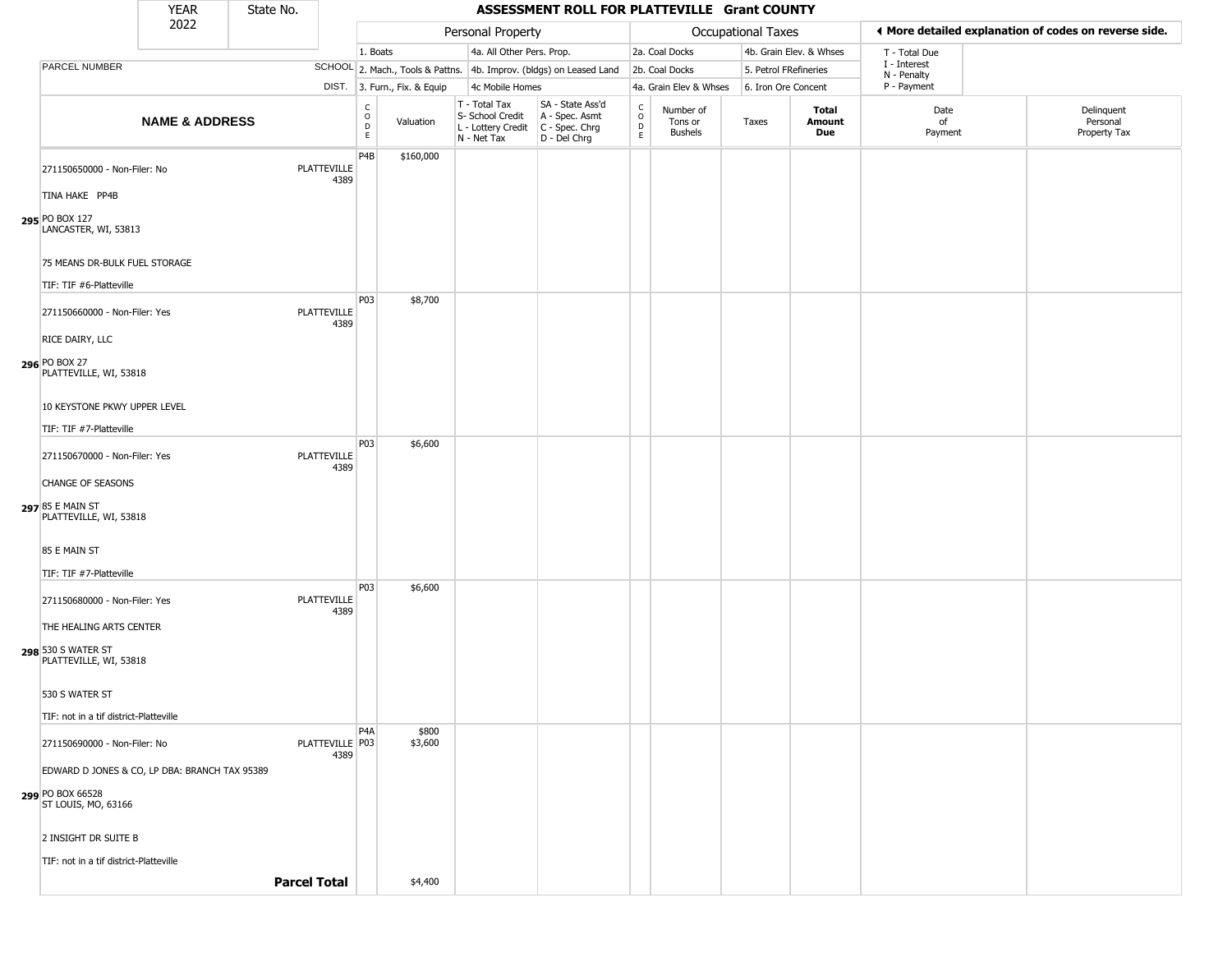|                                                          | <b>YEAR</b>               | State No. |                            |                                                |                              |                                                                        | ASSESSMENT ROLL FOR PLATTEVILLE Grant COUNTY                           |                                |                                        |                     |                         |                             |                                                       |  |
|----------------------------------------------------------|---------------------------|-----------|----------------------------|------------------------------------------------|------------------------------|------------------------------------------------------------------------|------------------------------------------------------------------------|--------------------------------|----------------------------------------|---------------------|-------------------------|-----------------------------|-------------------------------------------------------|--|
|                                                          | 2022                      |           |                            |                                                |                              | Personal Property                                                      |                                                                        |                                |                                        | Occupational Taxes  |                         |                             | ♦ More detailed explanation of codes on reverse side. |  |
|                                                          |                           |           |                            | 1. Boats                                       |                              | 4a. All Other Pers. Prop.                                              |                                                                        |                                | 2a. Coal Docks                         |                     | 4b. Grain Elev. & Whses | T - Total Due               |                                                       |  |
| PARCEL NUMBER                                            |                           |           |                            |                                                |                              |                                                                        | SCHOOL 2. Mach., Tools & Pattns. 4b. Improv. (bldgs) on Leased Land    |                                | 2b. Coal Docks                         |                     | 5. Petrol FRefineries   | I - Interest<br>N - Penalty |                                                       |  |
|                                                          |                           |           |                            |                                                | DIST. 3. Furn., Fix. & Equip | 4c Mobile Homes                                                        |                                                                        |                                | 4a. Grain Elev & Whses                 | 6. Iron Ore Concent |                         | P - Payment                 |                                                       |  |
|                                                          | <b>NAME &amp; ADDRESS</b> |           |                            | C<br>$\mathsf O$<br>$\mathsf D$<br>$\mathsf E$ | Valuation                    | T - Total Tax<br>S- School Credit<br>L - Lottery Credit<br>N - Net Tax | SA - State Ass'd<br>A - Spec. Asmt<br>$C - Spec. Chrg$<br>D - Del Chrg | $\rm ^c_o$<br>$\mathsf D$<br>E | Number of<br>Tons or<br><b>Bushels</b> | Taxes               | Total<br>Amount<br>Due  | Date<br>of<br>Payment       | Delinquent<br>Personal<br>Property Tax                |  |
| 271150800000 - Non-Filer: Yes                            |                           |           | <b>PLATTEVILLE</b><br>4389 | P03                                            | \$2,000                      |                                                                        |                                                                        |                                |                                        |                     |                         |                             |                                                       |  |
| PLATTEVILLE GAS                                          |                           |           |                            |                                                |                              |                                                                        |                                                                        |                                |                                        |                     |                         |                             |                                                       |  |
| 300 1840 UBERSOX DR<br>PLATTEVILLE, WI, 53818            |                           |           |                            |                                                |                              |                                                                        |                                                                        |                                |                                        |                     |                         |                             |                                                       |  |
| 1840 UBERSOX DR<br>TIF: TIF #6-Platteville               |                           |           |                            |                                                |                              |                                                                        |                                                                        |                                |                                        |                     |                         |                             |                                                       |  |
|                                                          |                           |           |                            | P03                                            | \$800                        |                                                                        |                                                                        |                                |                                        |                     |                         |                             |                                                       |  |
| 271150810000 - Non-Filer: No<br>ALLEGIANT OIL            |                           |           | PLATTEVILLE<br>4389        |                                                |                              |                                                                        |                                                                        |                                |                                        |                     |                         |                             |                                                       |  |
| 301 190 2ND ST<br>PLATTEVILLE, WI, 53818                 |                           |           |                            |                                                |                              |                                                                        |                                                                        |                                |                                        |                     |                         |                             |                                                       |  |
| 190 2ND ST<br>TIF: TIF #7-Platteville                    |                           |           |                            |                                                |                              |                                                                        |                                                                        |                                |                                        |                     |                         |                             |                                                       |  |
|                                                          |                           |           |                            | P03                                            | \$1,600                      |                                                                        |                                                                        |                                |                                        |                     |                         |                             |                                                       |  |
| 271150811000 - Non-Filer: No<br><b>BLUE NOTE MUSIC</b>   |                           |           | PLATTEVILLE P4A<br>4389    |                                                | \$2,500                      |                                                                        |                                                                        |                                |                                        |                     |                         |                             |                                                       |  |
| 302 200 N COURT ST<br>PLATTEVILLE, WI, 53818             |                           |           |                            |                                                |                              |                                                                        |                                                                        |                                |                                        |                     |                         |                             |                                                       |  |
| 200 N COURT ST                                           |                           |           |                            |                                                |                              |                                                                        |                                                                        |                                |                                        |                     |                         |                             |                                                       |  |
| TIF: not in a tif district-Platteville                   |                           |           |                            |                                                |                              |                                                                        |                                                                        |                                |                                        |                     |                         |                             |                                                       |  |
|                                                          |                           |           | <b>Parcel Total</b>        |                                                | \$4,100                      |                                                                        |                                                                        |                                |                                        |                     |                         |                             |                                                       |  |
| 271150812000 - Non-Filer: Yes                            |                           |           | PLATTEVILLE P03<br>4389    | P <sub>4</sub> A                               | \$1,400<br>\$9,700           |                                                                        |                                                                        |                                |                                        |                     |                         |                             |                                                       |  |
| THE UNDERGROUND                                          |                           |           |                            |                                                |                              |                                                                        |                                                                        |                                |                                        |                     |                         |                             |                                                       |  |
| 303 115 E MAIN ST, LOWER LEVEL<br>PLATTEVILLE, WI, 53818 |                           |           |                            |                                                |                              |                                                                        |                                                                        |                                |                                        |                     |                         |                             |                                                       |  |
| 115 E MAIN ST, LOWER LEVEL                               |                           |           |                            |                                                |                              |                                                                        |                                                                        |                                |                                        |                     |                         |                             |                                                       |  |
| TIF: TIF #7-Platteville                                  |                           |           |                            |                                                |                              |                                                                        |                                                                        |                                |                                        |                     |                         |                             |                                                       |  |
|                                                          |                           |           | <b>Parcel Total</b>        |                                                | \$11,100                     |                                                                        |                                                                        |                                |                                        |                     |                         |                             |                                                       |  |
| 271150814000 - Non-Filer: Yes                            |                           |           | PLATTEVILLE<br>4389        | P03                                            | \$1,500                      |                                                                        |                                                                        |                                |                                        |                     |                         |                             |                                                       |  |
| POPCORN KENNEL                                           |                           |           |                            |                                                |                              |                                                                        |                                                                        |                                |                                        |                     |                         |                             |                                                       |  |
| 304 65 W MAIN ST<br>PLATTEVILLE, WI, 53818               |                           |           |                            |                                                |                              |                                                                        |                                                                        |                                |                                        |                     |                         |                             |                                                       |  |
| 65 W MAIN ST                                             |                           |           |                            |                                                |                              |                                                                        |                                                                        |                                |                                        |                     |                         |                             |                                                       |  |
| TIF: TIF #7-Platteville                                  |                           |           |                            |                                                |                              |                                                                        |                                                                        |                                |                                        |                     |                         |                             |                                                       |  |

TIF: TIF #7-Platteville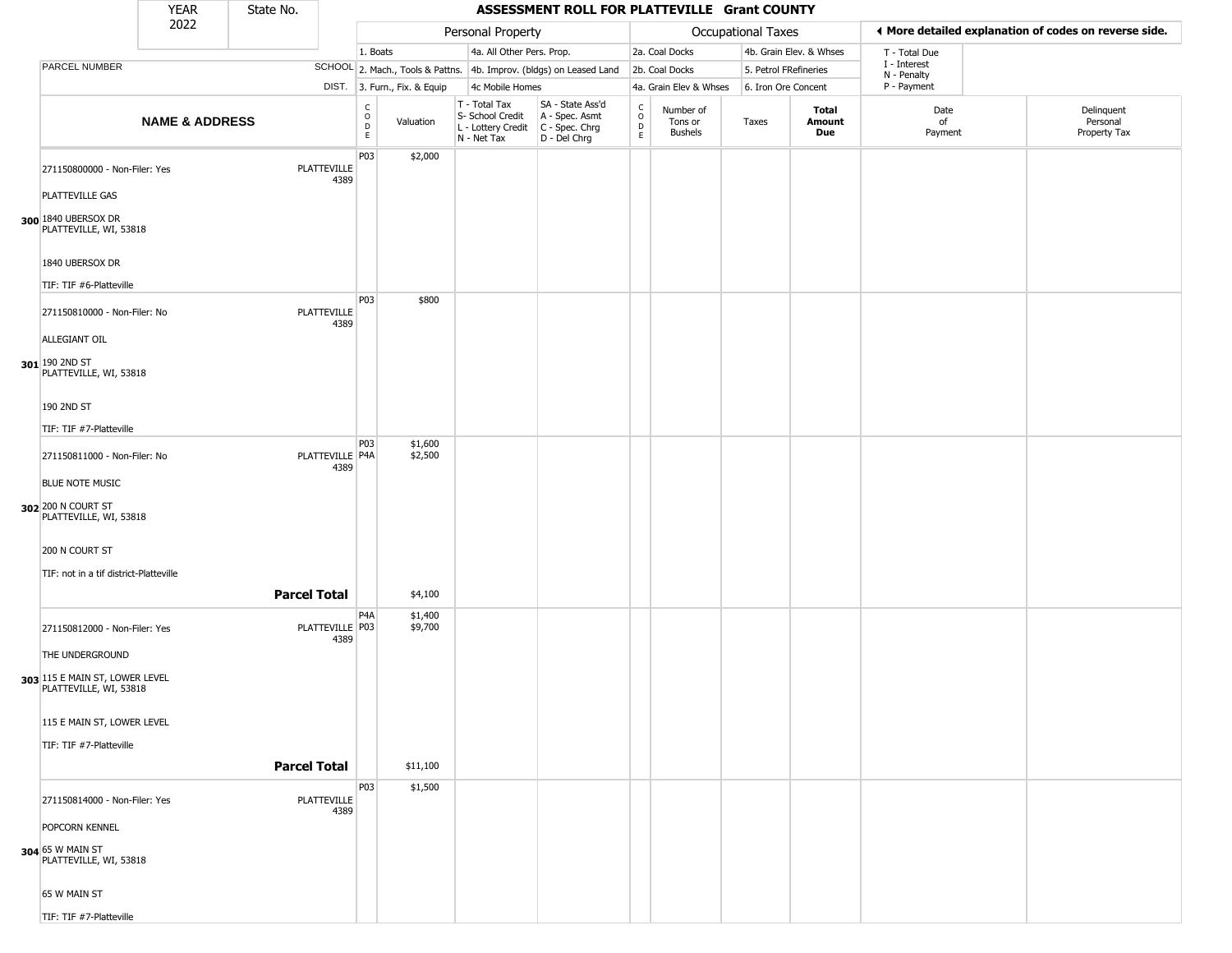|                                                                   | <b>YEAR</b>               | State No.           |                            |                             |                              |                                                                        | ASSESSMENT ROLL FOR PLATTEVILLE Grant COUNTY                           |                                                          |                                        |                    |                         |                        |                             |                                                       |
|-------------------------------------------------------------------|---------------------------|---------------------|----------------------------|-----------------------------|------------------------------|------------------------------------------------------------------------|------------------------------------------------------------------------|----------------------------------------------------------|----------------------------------------|--------------------|-------------------------|------------------------|-----------------------------|-------------------------------------------------------|
|                                                                   | 2022                      |                     |                            |                             |                              | Personal Property                                                      |                                                                        |                                                          |                                        | Occupational Taxes |                         |                        |                             | ♦ More detailed explanation of codes on reverse side. |
|                                                                   |                           |                     |                            | 1. Boats                    |                              | 4a. All Other Pers. Prop.                                              |                                                                        |                                                          | 2a. Coal Docks                         |                    | 4b. Grain Elev. & Whses |                        | T - Total Due               |                                                       |
| PARCEL NUMBER                                                     |                           |                     |                            |                             |                              |                                                                        | SCHOOL 2. Mach., Tools & Pattns. 4b. Improv. (bldgs) on Leased Land    |                                                          | 2b. Coal Docks                         |                    | 5. Petrol FRefineries   |                        | I - Interest<br>N - Penalty |                                                       |
|                                                                   |                           |                     |                            |                             | DIST. 3. Furn., Fix. & Equip | 4c Mobile Homes                                                        |                                                                        |                                                          | 4a. Grain Elev & Whses                 |                    | 6. Iron Ore Concent     |                        | P - Payment                 |                                                       |
|                                                                   | <b>NAME &amp; ADDRESS</b> |                     |                            | C<br>$\mathsf{O}$<br>D<br>E | Valuation                    | T - Total Tax<br>S- School Credit<br>L - Lottery Credit<br>N - Net Tax | SA - State Ass'd<br>A - Spec. Asmt<br>$C - Spec. Chrg$<br>D - Del Chrg | $\begin{smallmatrix} C \\ 0 \\ D \end{smallmatrix}$<br>E | Number of<br>Tons or<br><b>Bushels</b> | Taxes              |                         | Total<br>Amount<br>Due | Date<br>of<br>Payment       | Delinquent<br>Personal<br>Property Tax                |
| 271150815000 - Non-Filer: No                                      |                           |                     | <b>PLATTEVILLE</b><br>4389 | P03                         | \$1,600                      |                                                                        |                                                                        |                                                          |                                        |                    |                         |                        |                             |                                                       |
| PP ACQUISITION COMPANY, LLC                                       |                           |                     |                            |                             |                              |                                                                        |                                                                        |                                                          |                                        |                    |                         |                        |                             |                                                       |
| 305 PO BOX 72000<br>PHOENIX, AZ, 85050                            |                           |                     |                            |                             |                              |                                                                        |                                                                        |                                                          |                                        |                    |                         |                        |                             |                                                       |
| 1300 N WATER ST                                                   |                           |                     |                            |                             |                              |                                                                        |                                                                        |                                                          |                                        |                    |                         |                        |                             |                                                       |
| TIF: not in a tif district-Platteville                            |                           |                     |                            |                             |                              |                                                                        |                                                                        |                                                          |                                        |                    |                         |                        |                             |                                                       |
| 271150816000 - Non-Filer: Yes                                     |                           |                     | PLATTEVILLE P4A<br>4389    | P03                         | \$15,800<br>\$26,300         |                                                                        |                                                                        |                                                          |                                        |                    |                         |                        |                             |                                                       |
| CAVE ENTERPRISES OPERATIONS, LLC BURGER KING #24293               |                           |                     |                            |                             |                              |                                                                        |                                                                        |                                                          |                                        |                    |                         |                        |                             |                                                       |
| 306 1624 W 18TH ST<br>CHICAGO, IL, 60608                          |                           |                     |                            |                             |                              |                                                                        |                                                                        |                                                          |                                        |                    |                         |                        |                             |                                                       |
| 1770 PROGRESSIVE PKWY                                             |                           |                     |                            |                             |                              |                                                                        |                                                                        |                                                          |                                        |                    |                         |                        |                             |                                                       |
| TIF: TIF #5-Platteville                                           |                           |                     |                            |                             |                              |                                                                        |                                                                        |                                                          |                                        |                    |                         |                        |                             |                                                       |
|                                                                   |                           | <b>Parcel Total</b> |                            |                             | \$42,100                     |                                                                        |                                                                        |                                                          |                                        |                    |                         |                        |                             |                                                       |
|                                                                   |                           |                     |                            | P03                         | \$100                        |                                                                        |                                                                        |                                                          |                                        |                    |                         |                        |                             |                                                       |
| 271150817000 - Non-Filer: Yes                                     |                           |                     | PLATTEVILLE<br>4389        |                             |                              |                                                                        |                                                                        |                                                          |                                        |                    |                         |                        |                             |                                                       |
| MUZAK, LLC                                                        |                           |                     |                            |                             |                              |                                                                        |                                                                        |                                                          |                                        |                    |                         |                        |                             |                                                       |
| 307 PO BOX 460049 - DEPT 616<br>HOUSTON, TX, 77056                |                           |                     |                            |                             |                              |                                                                        |                                                                        |                                                          |                                        |                    |                         |                        |                             |                                                       |
| 95 E BUS HWY 151                                                  |                           |                     |                            |                             |                              |                                                                        |                                                                        |                                                          |                                        |                    |                         |                        |                             |                                                       |
| TIF: not in a tif district-Platteville                            |                           |                     |                            |                             |                              |                                                                        |                                                                        |                                                          |                                        |                    |                         |                        |                             |                                                       |
| 271150818000 - Non-Filer: Yes                                     |                           |                     | PLATTEVILLE<br>4389        | P03                         | \$5,500                      |                                                                        |                                                                        |                                                          |                                        |                    |                         |                        |                             |                                                       |
| HUNTINGTON TECHNOLOGY FINANCE AND SUBS                            |                           |                     |                            |                             |                              |                                                                        |                                                                        |                                                          |                                        |                    |                         |                        |                             |                                                       |
| 308 2285 FRANKLING RD, PO BOX 2017<br>BLOOMFIELD HILLS, MI, 48302 |                           |                     |                            |                             |                              |                                                                        |                                                                        |                                                          |                                        |                    |                         |                        |                             |                                                       |
| 1400 EAST SIDE RD                                                 |                           |                     |                            |                             |                              |                                                                        |                                                                        |                                                          |                                        |                    |                         |                        |                             |                                                       |
| TIF: not in a tif district-Platteville                            |                           |                     |                            |                             |                              |                                                                        |                                                                        |                                                          |                                        |                    |                         |                        |                             |                                                       |
| 271150819000 - Non-Filer: Yes                                     |                           |                     | <b>PLATTEVILLE</b><br>4389 | P03                         | \$14,100                     |                                                                        |                                                                        |                                                          |                                        |                    |                         |                        |                             |                                                       |
| BIOMERIEUX, INC                                                   |                           |                     |                            |                             |                              |                                                                        |                                                                        |                                                          |                                        |                    |                         |                        |                             |                                                       |
| 309 100 RODOLPHE ST<br>DURHAM, NC, 27712                          |                           |                     |                            |                             |                              |                                                                        |                                                                        |                                                          |                                        |                    |                         |                        |                             |                                                       |
| 1400 EAST SIDE RD                                                 |                           |                     |                            |                             |                              |                                                                        |                                                                        |                                                          |                                        |                    |                         |                        |                             |                                                       |
| TIF: not in a tif district-Platteville                            |                           |                     |                            |                             |                              |                                                                        |                                                                        |                                                          |                                        |                    |                         |                        |                             |                                                       |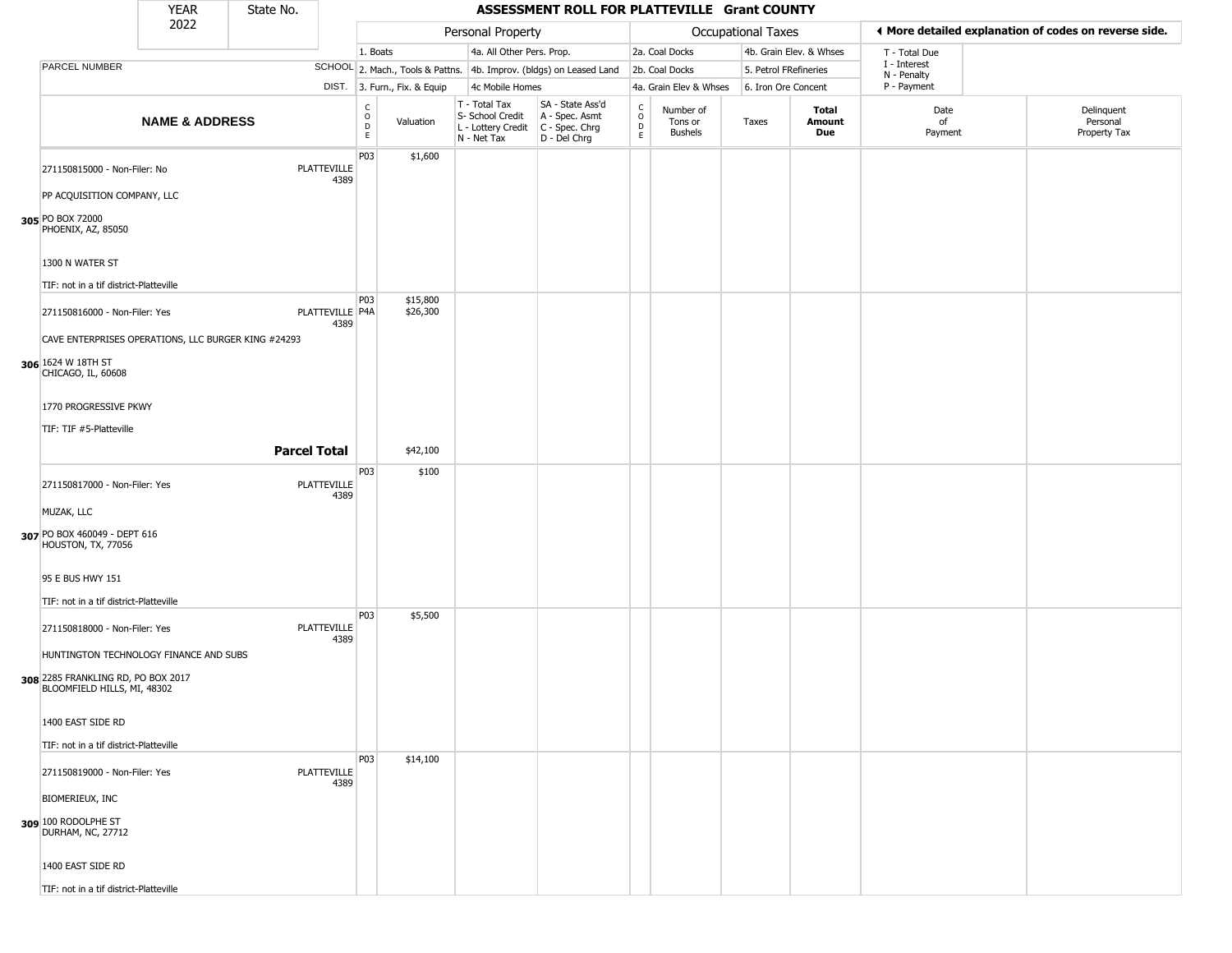|                                                                  | <b>YEAR</b>               | State No. |                            |                         |                              |                                                                        | ASSESSMENT ROLL FOR PLATTEVILLE Grant COUNTY                         |                                 |                                        |                       |                         |                             |                                                       |
|------------------------------------------------------------------|---------------------------|-----------|----------------------------|-------------------------|------------------------------|------------------------------------------------------------------------|----------------------------------------------------------------------|---------------------------------|----------------------------------------|-----------------------|-------------------------|-----------------------------|-------------------------------------------------------|
|                                                                  | 2022                      |           |                            |                         |                              | Personal Property                                                      |                                                                      |                                 |                                        | Occupational Taxes    |                         |                             | ◀ More detailed explanation of codes on reverse side. |
|                                                                  |                           |           |                            | 1. Boats                |                              | 4a. All Other Pers. Prop.                                              |                                                                      |                                 | 2a. Coal Docks                         |                       | 4b. Grain Elev. & Whses | T - Total Due               |                                                       |
| PARCEL NUMBER                                                    |                           |           |                            |                         |                              |                                                                        | SCHOOL 2. Mach., Tools & Pattns. 4b. Improv. (bldgs) on Leased Land  |                                 | 2b. Coal Docks                         | 5. Petrol FRefineries |                         | I - Interest<br>N - Penalty |                                                       |
|                                                                  |                           |           |                            |                         | DIST. 3. Furn., Fix. & Equip | 4c Mobile Homes                                                        |                                                                      |                                 | 4a. Grain Elev & Whses                 | 6. Iron Ore Concent   |                         | P - Payment                 |                                                       |
|                                                                  | <b>NAME &amp; ADDRESS</b> |           |                            | C<br>$\circ$<br>D<br>E. | Valuation                    | T - Total Tax<br>S- School Credit<br>L - Lottery Credit<br>N - Net Tax | SA - State Ass'd<br>A - Spec. Asmt<br>C - Spec. Chrg<br>D - Del Chrg | $\rm ^c_o$<br>$\mathsf{D}$<br>E | Number of<br>Tons or<br><b>Bushels</b> | Taxes                 | Total<br>Amount<br>Due  | Date<br>of<br>Payment       | Delinquent<br>Personal<br>Property Tax                |
| 271150820000 - Non-Filer: Yes                                    |                           |           | <b>PLATTEVILLE</b><br>4389 | P03                     | \$4,900                      |                                                                        |                                                                      |                                 |                                        |                       |                         |                             |                                                       |
| US BANK NATIONAL ASSOCIATION                                     |                           |           |                            |                         |                              |                                                                        |                                                                      |                                 |                                        |                       |                         |                             |                                                       |
| 310 1310 MADRID ST, STE 100<br>MARSHALL, MN, 56258               |                           |           |                            |                         |                              |                                                                        |                                                                      |                                 |                                        |                       |                         |                             |                                                       |
| 115 W MAIN ST<br>TIF: TIF #7-Platteville                         |                           |           |                            |                         |                              |                                                                        |                                                                      |                                 |                                        |                       |                         |                             |                                                       |
| 271150820010 - Non-Filer: No                                     |                           |           | <b>PLATTEVILLE</b>         | P <sub>03</sub>         | \$13,800                     |                                                                        |                                                                      |                                 |                                        |                       |                         |                             |                                                       |
| US BANK NATIONAL ASSOCIATION                                     |                           |           | 4389                       |                         |                              |                                                                        |                                                                      |                                 |                                        |                       |                         |                             |                                                       |
| 311 1310 MADRID ST, STE 100<br>MARSHALL, MN, 56258               |                           |           |                            |                         |                              |                                                                        |                                                                      |                                 |                                        |                       |                         |                             |                                                       |
| 685 S CHESTNUT ST                                                |                           |           |                            |                         |                              |                                                                        |                                                                      |                                 |                                        |                       |                         |                             |                                                       |
|                                                                  |                           |           |                            |                         |                              |                                                                        |                                                                      |                                 |                                        |                       |                         |                             |                                                       |
| TIF: not in a tif district-Platteville                           |                           |           |                            | P03                     | \$9,700                      |                                                                        |                                                                      |                                 |                                        |                       |                         |                             |                                                       |
| 271150824000 - Non-Filer: Yes                                    |                           |           | <b>PLATTEVILLE</b><br>4389 |                         |                              |                                                                        |                                                                      |                                 |                                        |                       |                         |                             |                                                       |
| MARIA'S ICE CREAM<br>312 125 E MAIN ST<br>PLATTEVILLE, WI, 53818 |                           |           |                            |                         |                              |                                                                        |                                                                      |                                 |                                        |                       |                         |                             |                                                       |
| 125 E MAIN ST                                                    |                           |           |                            |                         |                              |                                                                        |                                                                      |                                 |                                        |                       |                         |                             |                                                       |
| TIF: TIF #7-Platteville                                          |                           |           |                            |                         |                              |                                                                        |                                                                      |                                 |                                        |                       |                         |                             |                                                       |
| 271150825000 - Non-Filer: Yes                                    |                           |           | <b>PLATTEVILLE</b><br>4389 | P03                     | \$1,200                      |                                                                        |                                                                      |                                 |                                        |                       |                         |                             |                                                       |
| AVERKAMP AUTO BODY                                               |                           |           |                            |                         |                              |                                                                        |                                                                      |                                 |                                        |                       |                         |                             |                                                       |
| 313 230 E MAIN ST<br>PLATTEVILLE, WI, 53818                      |                           |           |                            |                         |                              |                                                                        |                                                                      |                                 |                                        |                       |                         |                             |                                                       |
| 230 E MAIN ST                                                    |                           |           |                            |                         |                              |                                                                        |                                                                      |                                 |                                        |                       |                         |                             |                                                       |
| TIF: TIF #7-Platteville                                          |                           |           |                            |                         |                              |                                                                        |                                                                      |                                 |                                        |                       |                         |                             |                                                       |
| 271150826000 - Non-Filer: Yes                                    |                           |           | PLATTEVILLE<br>4389        | P <sub>03</sub>         | \$19,000                     |                                                                        |                                                                      |                                 |                                        |                       |                         |                             |                                                       |
| 7 HILL NORTH                                                     |                           |           |                            |                         |                              |                                                                        |                                                                      |                                 |                                        |                       |                         |                             |                                                       |
| 314 96 E MAIN ST<br>PLATTEVILLE, WI, 53818                       |                           |           |                            |                         |                              |                                                                        |                                                                      |                                 |                                        |                       |                         |                             |                                                       |
| 96 E MAIN ST                                                     |                           |           |                            |                         |                              |                                                                        |                                                                      |                                 |                                        |                       |                         |                             |                                                       |
| TIF: TIF #7-Platteville                                          |                           |           |                            |                         |                              |                                                                        |                                                                      |                                 |                                        |                       |                         |                             |                                                       |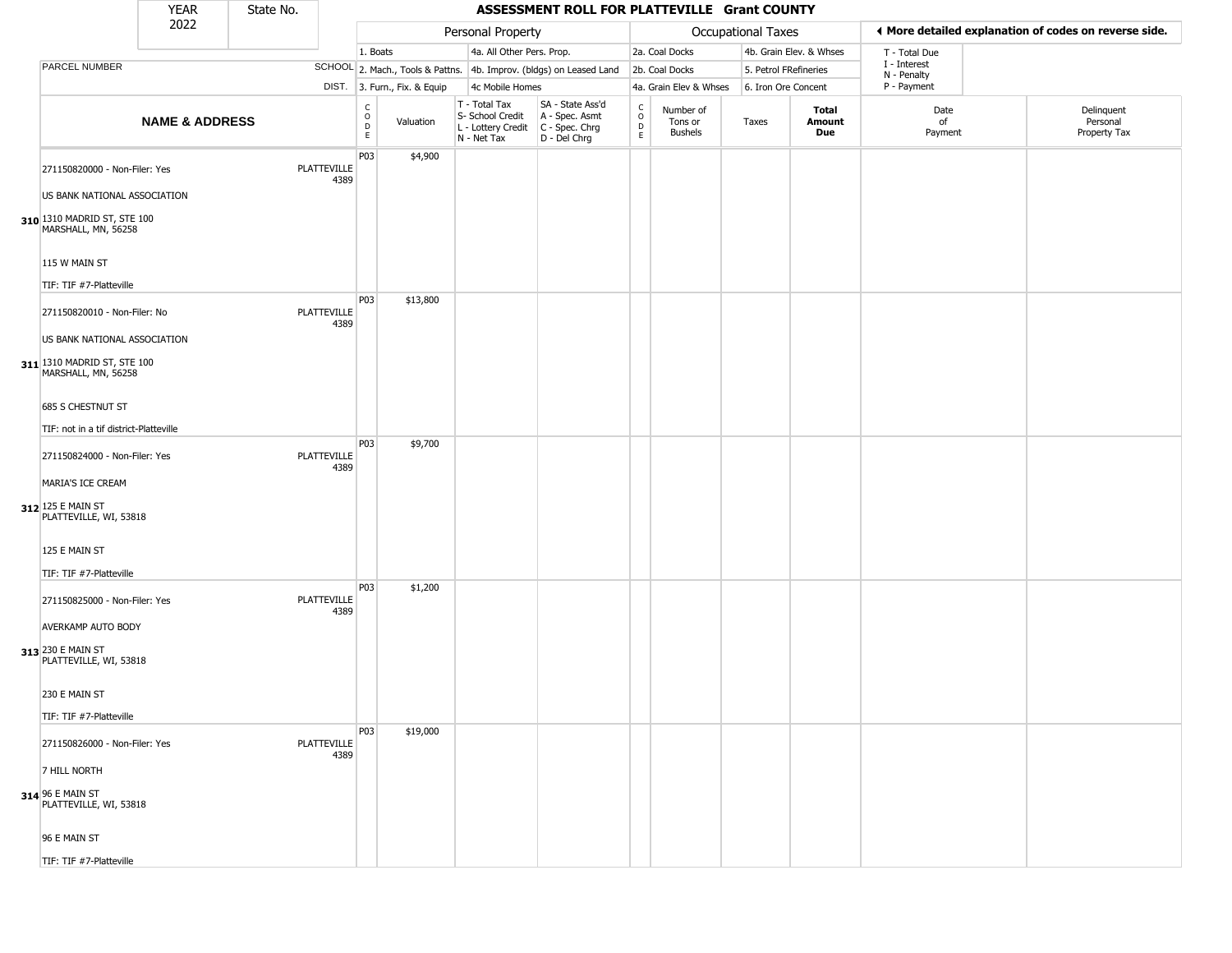|                                                                             | <b>YEAR</b>               | State No.           |                         |                                   |                              |                                                                                       | ASSESSMENT ROLL FOR PLATTEVILLE Grant COUNTY                        |                                       |                                        |                       |                         |                             |                                                       |
|-----------------------------------------------------------------------------|---------------------------|---------------------|-------------------------|-----------------------------------|------------------------------|---------------------------------------------------------------------------------------|---------------------------------------------------------------------|---------------------------------------|----------------------------------------|-----------------------|-------------------------|-----------------------------|-------------------------------------------------------|
|                                                                             | 2022                      |                     |                         |                                   |                              | Personal Property                                                                     |                                                                     |                                       |                                        | Occupational Taxes    |                         |                             | ◀ More detailed explanation of codes on reverse side. |
|                                                                             |                           |                     |                         | 1. Boats                          |                              | 4a. All Other Pers. Prop.                                                             |                                                                     |                                       | 2a. Coal Docks                         |                       | 4b. Grain Elev. & Whses | T - Total Due               |                                                       |
| PARCEL NUMBER                                                               |                           |                     |                         |                                   |                              |                                                                                       | SCHOOL 2. Mach., Tools & Pattns. 4b. Improv. (bldgs) on Leased Land |                                       | 2b. Coal Docks                         | 5. Petrol FRefineries |                         | I - Interest<br>N - Penalty |                                                       |
|                                                                             |                           |                     |                         |                                   | DIST. 3. Furn., Fix. & Equip | 4c Mobile Homes                                                                       |                                                                     |                                       | 4a. Grain Elev & Whses                 | 6. Iron Ore Concent   |                         | P - Payment                 |                                                       |
|                                                                             | <b>NAME &amp; ADDRESS</b> |                     |                         | $\mathsf{C}$<br>$\circ$<br>D<br>E | Valuation                    | T - Total Tax<br>S- School Credit<br>L - Lottery Credit C - Spec. Chrg<br>N - Net Tax | SA - State Ass'd<br>A - Spec. Asmt<br>D - Del Chrg                  | C<br>$\mathsf{o}$<br>$\mathsf D$<br>E | Number of<br>Tons or<br><b>Bushels</b> | Taxes                 | Total<br>Amount<br>Due  | Date<br>of<br>Payment       | Delinquent<br>Personal<br>Property Tax                |
| 271150827000 - Non-Filer: No<br>HOLIDAY INN PLATTEVILLE HOTEL PARTNERS, LLC |                           |                     | PLATTEVILLE P03<br>4389 | P4A                               | \$27,100<br>\$312,900        |                                                                                       |                                                                     |                                       |                                        |                       |                         |                             |                                                       |
| 315 N7116 COUNTY A<br>BEAVER DAM, WI, 53916                                 |                           |                     |                         |                                   |                              |                                                                                       |                                                                     |                                       |                                        |                       |                         |                             |                                                       |
| 55 S ELM ST                                                                 |                           |                     |                         |                                   |                              |                                                                                       |                                                                     |                                       |                                        |                       |                         |                             |                                                       |
| TIF: TIF #7-Platteville                                                     |                           | <b>Parcel Total</b> |                         |                                   | \$340,000                    |                                                                                       |                                                                     |                                       |                                        |                       |                         |                             |                                                       |
| 271150828000 - Non-Filer: No                                                |                           |                     | <b>PLATTEVILLE</b>      | P03                               | \$900                        |                                                                                       |                                                                     |                                       |                                        |                       |                         |                             |                                                       |
| AMERICAN FAMILY MUTUAL INS, CO                                              |                           |                     | 4389                    |                                   |                              |                                                                                       |                                                                     |                                       |                                        |                       |                         |                             |                                                       |
| 316 PO BOX 4747<br>OAK BROOK, IL, 60522                                     |                           |                     |                         |                                   |                              |                                                                                       |                                                                     |                                       |                                        |                       |                         |                             |                                                       |
| 1800 VISION DR, STE 1                                                       |                           |                     |                         |                                   |                              |                                                                                       |                                                                     |                                       |                                        |                       |                         |                             |                                                       |
| TIF: TIF #6-Platteville                                                     |                           |                     |                         |                                   |                              |                                                                                       |                                                                     |                                       |                                        |                       |                         |                             |                                                       |
| 271150829000 - Non-Filer: No                                                |                           |                     | PLATTEVILLE<br>4389     | P03                               | \$1,400                      |                                                                                       |                                                                     |                                       |                                        |                       |                         |                             |                                                       |
| FLORIDA'S NATURAL FOOD SERVICE, INC                                         |                           |                     |                         |                                   |                              |                                                                                       |                                                                     |                                       |                                        |                       |                         |                             |                                                       |
| 317 20205 HWY 27<br>LAKE WALES, FL, 33853                                   |                           |                     |                         |                                   |                              |                                                                                       |                                                                     |                                       |                                        |                       |                         |                             |                                                       |
| 630 S WATER ST                                                              |                           |                     |                         |                                   |                              |                                                                                       |                                                                     |                                       |                                        |                       |                         |                             |                                                       |
| TIF: not in a tif district-Platteville                                      |                           |                     |                         | <b>P03</b>                        | \$374,500                    |                                                                                       |                                                                     |                                       |                                        |                       |                         |                             |                                                       |
| 271150830000 - Non-Filer: No                                                |                           |                     | PLATTEVILLE<br>4389     |                                   |                              |                                                                                       |                                                                     |                                       |                                        |                       |                         |                             |                                                       |
| DE LAGE LANDEN FINANCIAL SERVICES, INC                                      |                           |                     |                         |                                   |                              |                                                                                       |                                                                     |                                       |                                        |                       |                         |                             |                                                       |
| 318 1111 OLD EAGLE SCHOOL RD<br>WAYNE, PA, 19087                            |                           |                     |                         |                                   |                              |                                                                                       |                                                                     |                                       |                                        |                       |                         |                             |                                                       |
| 1400 EASTSIDE RD                                                            |                           |                     |                         |                                   |                              |                                                                                       |                                                                     |                                       |                                        |                       |                         |                             |                                                       |
| TIF: not in a tif district-Platteville                                      |                           |                     |                         |                                   |                              |                                                                                       |                                                                     |                                       |                                        |                       |                         |                             |                                                       |
| 271150831000 - Non-Filer: Yes                                               |                           |                     | PLATTEVILLE<br>4389     | P03                               | \$400                        |                                                                                       |                                                                     |                                       |                                        |                       |                         |                             |                                                       |
| <b>GEORGE &amp; CATHY KNUCKEY</b>                                           |                           |                     |                         |                                   |                              |                                                                                       |                                                                     |                                       |                                        |                       |                         |                             |                                                       |
| 319 6785 JEWELL LN<br>SCALES MOUND, IL, 61075                               |                           |                     |                         |                                   |                              |                                                                                       |                                                                     |                                       |                                        |                       |                         |                             |                                                       |
| 850 FREMONT ST                                                              |                           |                     |                         |                                   |                              |                                                                                       |                                                                     |                                       |                                        |                       |                         |                             |                                                       |
| TIF: not in a tif district-Platteville                                      |                           |                     |                         |                                   |                              |                                                                                       |                                                                     |                                       |                                        |                       |                         |                             |                                                       |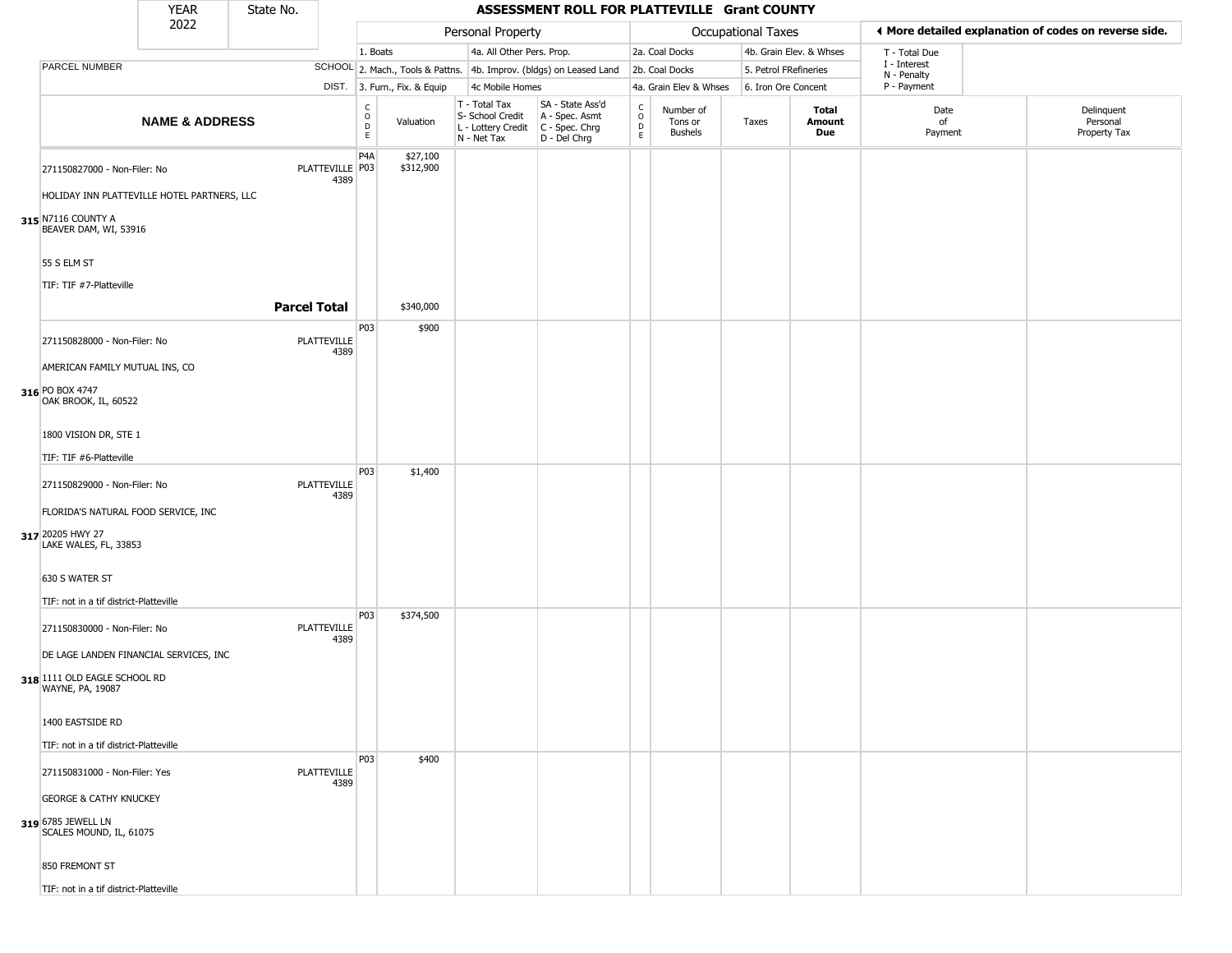|                                                                            | <b>YEAR</b>               | State No. |                            |                                                 |                     |                                                                        | ASSESSMENT ROLL FOR PLATTEVILLE Grant COUNTY                           |                                        |                                        |                     |                         |                             |                                                       |
|----------------------------------------------------------------------------|---------------------------|-----------|----------------------------|-------------------------------------------------|---------------------|------------------------------------------------------------------------|------------------------------------------------------------------------|----------------------------------------|----------------------------------------|---------------------|-------------------------|-----------------------------|-------------------------------------------------------|
|                                                                            | 2022                      |           |                            |                                                 |                     | Personal Property                                                      |                                                                        |                                        |                                        | Occupational Taxes  |                         |                             | ♦ More detailed explanation of codes on reverse side. |
|                                                                            |                           |           |                            | 1. Boats                                        |                     | 4a. All Other Pers. Prop.                                              |                                                                        |                                        | 2a. Coal Docks                         |                     | 4b. Grain Elev. & Whses | T - Total Due               |                                                       |
| PARCEL NUMBER                                                              |                           |           |                            |                                                 |                     |                                                                        | SCHOOL 2. Mach., Tools & Pattns. 4b. Improv. (bldgs) on Leased Land    |                                        | 2b. Coal Docks                         |                     | 5. Petrol FRefineries   | I - Interest<br>N - Penalty |                                                       |
|                                                                            |                           |           |                            | DIST. 3. Furn., Fix. & Equip                    |                     | 4c Mobile Homes                                                        |                                                                        |                                        | 4a. Grain Elev & Whses                 | 6. Iron Ore Concent |                         | P - Payment                 |                                                       |
|                                                                            | <b>NAME &amp; ADDRESS</b> |           |                            | $\mathsf{C}$<br>$\circ$<br>Valuation<br>D<br>E. |                     | T - Total Tax<br>S- School Credit<br>L - Lottery Credit<br>N - Net Tax | SA - State Ass'd<br>A - Spec. Asmt<br>$C - Spec. Chrg$<br>D - Del Chrg | $_{\rm o}^{\rm c}$<br>D<br>$\mathsf E$ | Number of<br>Tons or<br><b>Bushels</b> | Taxes               | Total<br>Amount<br>Due  | Date<br>of<br>Payment       | Delinquent<br>Personal<br>Property Tax                |
| 271150832000 - Non-Filer: No                                               |                           |           | <b>PLATTEVILLE</b><br>4389 | P <sub>4</sub> A                                | \$8,000             |                                                                        |                                                                        |                                        |                                        |                     |                         |                             |                                                       |
| VITALITY FOODSERVICE, INC<br>320 PO BOX 330219<br>NASHVILLE, TN, 37203     |                           |           |                            |                                                 |                     |                                                                        |                                                                        |                                        |                                        |                     |                         |                             |                                                       |
| 1755 W US HWY 151                                                          |                           |           |                            |                                                 |                     |                                                                        |                                                                        |                                        |                                        |                     |                         |                             |                                                       |
| TIF: TIF #6-Platteville                                                    |                           |           |                            |                                                 |                     |                                                                        |                                                                        |                                        |                                        |                     |                         |                             |                                                       |
| 271150833000 - Non-Filer: No                                               |                           |           | <b>PLATTEVILLE</b><br>4389 | P03                                             | \$800               |                                                                        |                                                                        |                                        |                                        |                     |                         |                             |                                                       |
| LEARFIELD COMMUNICATIONS, LLC C/O LEARFIELD/IMG COLLEGE TAX<br><b>DEPT</b> |                           |           |                            |                                                 |                     |                                                                        |                                                                        |                                        |                                        |                     |                         |                             |                                                       |
| 321 2400 DALLAS PARKWAY, STE 500<br>PLANO, TX, 75093                       |                           |           |                            |                                                 |                     |                                                                        |                                                                        |                                        |                                        |                     |                         |                             |                                                       |
| 51 MEANS DR                                                                |                           |           |                            |                                                 |                     |                                                                        |                                                                        |                                        |                                        |                     |                         |                             |                                                       |
| TIF: not in a tif district-Platteville                                     |                           |           |                            |                                                 |                     |                                                                        |                                                                        |                                        |                                        |                     |                         |                             |                                                       |
| 271150834000 - Non-Filer: No                                               |                           |           | PLATTEVILLE<br>4389        | P03                                             | \$7,800             |                                                                        |                                                                        |                                        |                                        |                     |                         |                             |                                                       |
| WABASHA LEASING, LLC                                                       |                           |           |                            |                                                 |                     |                                                                        |                                                                        |                                        |                                        |                     |                         |                             |                                                       |
| 322 PO BOX 80615<br>INDIANAPOLIS, IN, 46280                                |                           |           |                            |                                                 |                     |                                                                        |                                                                        |                                        |                                        |                     |                         |                             |                                                       |
| VARIOUS                                                                    |                           |           |                            |                                                 |                     |                                                                        |                                                                        |                                        |                                        |                     |                         |                             |                                                       |
| TIF: not in a tif district-Platteville                                     |                           |           |                            |                                                 |                     |                                                                        |                                                                        |                                        |                                        |                     |                         |                             |                                                       |
| 271150835000 - Non-Filer: Yes                                              |                           |           | <b>PLATTEVILLE</b><br>4389 | P03                                             | \$24,200            |                                                                        |                                                                        |                                        |                                        |                     |                         |                             |                                                       |
| PLATTEVILLE DENTAL<br>323 960 N WASHINGTON ST<br>PLATTEVILLE, WI, 53818    |                           |           |                            |                                                 |                     |                                                                        |                                                                        |                                        |                                        |                     |                         |                             |                                                       |
| 960 N WASHINGTON ST                                                        |                           |           |                            |                                                 |                     |                                                                        |                                                                        |                                        |                                        |                     |                         |                             |                                                       |
| TIF: not in a tif district-Platteville                                     |                           |           |                            |                                                 |                     |                                                                        |                                                                        |                                        |                                        |                     |                         |                             |                                                       |
| 271150837000 - Non-Filer: No                                               |                           |           | PLATTEVILLE P03<br>4389    | P <sub>4</sub> A                                | \$5,400<br>\$23,700 |                                                                        |                                                                        |                                        |                                        |                     |                         |                             |                                                       |
| KUNES COUNTRY C OF PLATTEVILLE INC                                         |                           |           |                            |                                                 |                     |                                                                        |                                                                        |                                        |                                        |                     |                         |                             |                                                       |
| 324 1234 E GENEVA ST<br>DELAVAN, WI, 53115                                 |                           |           |                            |                                                 |                     |                                                                        |                                                                        |                                        |                                        |                     |                         |                             |                                                       |
| 1950 UBERSOX DR                                                            |                           |           |                            |                                                 |                     |                                                                        |                                                                        |                                        |                                        |                     |                         |                             |                                                       |
| TIF: TIF #6-Platteville                                                    |                           |           |                            |                                                 |                     |                                                                        |                                                                        |                                        |                                        |                     |                         |                             |                                                       |
|                                                                            |                           |           | <b>Parcel Total</b>        | \$29,100                                        |                     |                                                                        |                                                                        |                                        |                                        |                     |                         |                             |                                                       |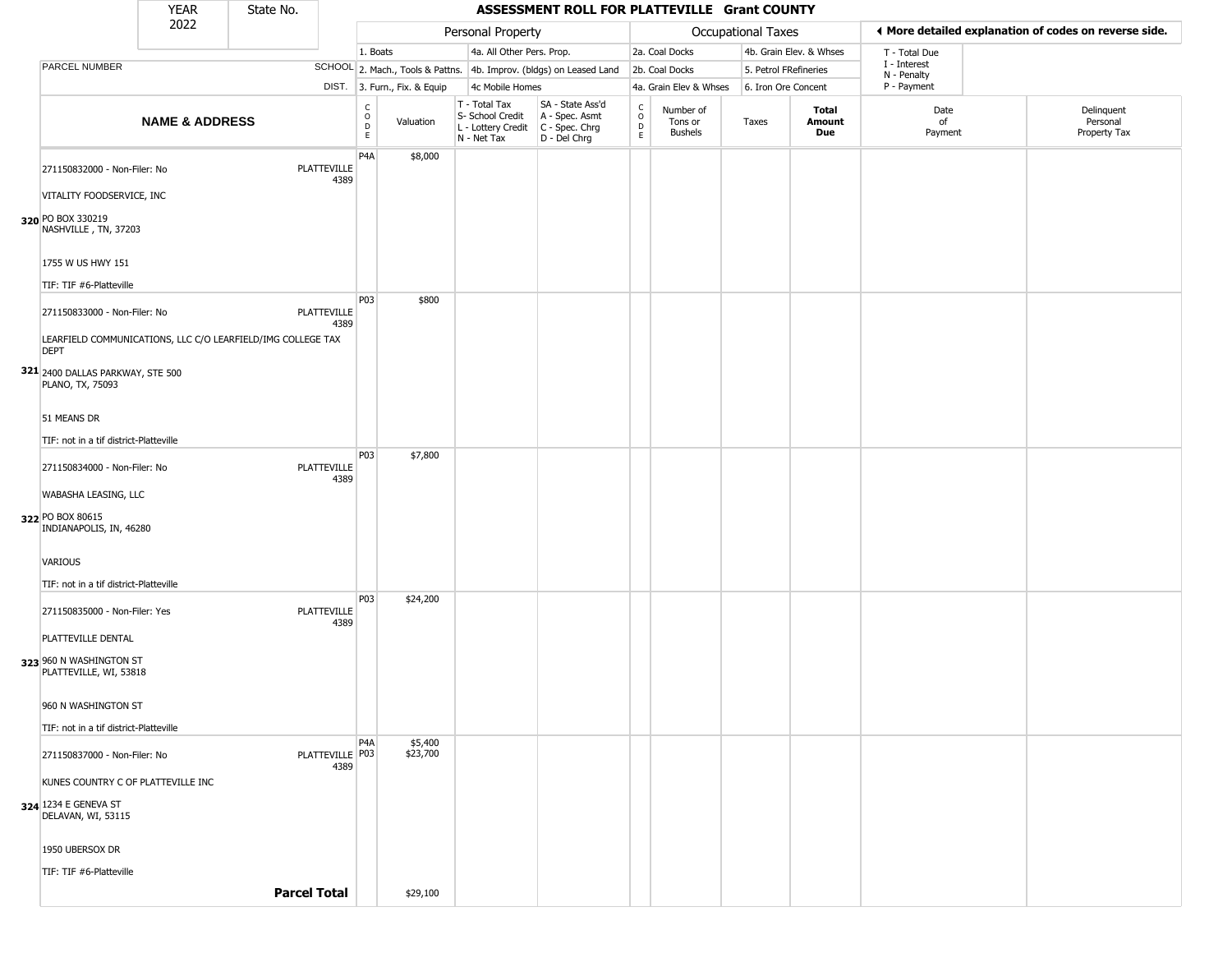|                                                                                            | <b>YEAR</b>               | State No. |                     |                              |                              |                                                                        | ASSESSMENT ROLL FOR PLATTEVILLE Grant COUNTY                           |                                |                                        |       |                     |                               |                             |                                                       |
|--------------------------------------------------------------------------------------------|---------------------------|-----------|---------------------|------------------------------|------------------------------|------------------------------------------------------------------------|------------------------------------------------------------------------|--------------------------------|----------------------------------------|-------|---------------------|-------------------------------|-----------------------------|-------------------------------------------------------|
|                                                                                            | 2022                      |           |                     |                              |                              | Personal Property                                                      |                                                                        |                                |                                        |       | Occupational Taxes  |                               |                             | ♦ More detailed explanation of codes on reverse side. |
|                                                                                            |                           |           |                     | 1. Boats                     |                              | 4a. All Other Pers. Prop.                                              |                                                                        |                                | 2a. Coal Docks                         |       |                     | 4b. Grain Elev. & Whses       | T - Total Due               |                                                       |
| PARCEL NUMBER                                                                              |                           |           |                     |                              |                              |                                                                        | SCHOOL 2. Mach., Tools & Pattns. 4b. Improv. (bldgs) on Leased Land    |                                | 2b. Coal Docks                         |       |                     | 5. Petrol FRefineries         | I - Interest<br>N - Penalty |                                                       |
|                                                                                            |                           |           |                     |                              | DIST. 3. Furn., Fix. & Equip | 4c Mobile Homes                                                        |                                                                        |                                | 4a. Grain Elev & Whses                 |       | 6. Iron Ore Concent |                               | P - Payment                 |                                                       |
|                                                                                            | <b>NAME &amp; ADDRESS</b> |           |                     | $_{\rm o}^{\rm c}$<br>D<br>E | Valuation                    | T - Total Tax<br>S- School Credit<br>L - Lottery Credit<br>N - Net Tax | SA - State Ass'd<br>A - Spec. Asmt<br>$C - Spec. Chrg$<br>D - Del Chrg | $\rm _o^c$<br>D<br>$\mathsf E$ | Number of<br>Tons or<br><b>Bushels</b> | Taxes |                     | Total<br>Amount<br><b>Due</b> | Date<br>of<br>Payment       | Delinquent<br>Personal<br>Property Tax                |
| 271150838000 - Non-Filer: No<br>LEASECOMM CORP CROWE LLP ATTN TERI HARMAN                  |                           |           | PLATTEVILLE<br>4389 | P03                          | \$300                        |                                                                        |                                                                        |                                |                                        |       |                     |                               |                             |                                                       |
| 325 330 E JEFFERSON BLVD<br>SOUTH BEND, IN, 46624-007<br>15 S 4TH ST                       |                           |           |                     |                              |                              |                                                                        |                                                                        |                                |                                        |       |                     |                               |                             |                                                       |
| TIF: TIF #7-Platteville                                                                    |                           |           |                     |                              |                              |                                                                        |                                                                        |                                |                                        |       |                     |                               |                             |                                                       |
| 271150839000 - Non-Filer: No                                                               |                           |           | PLATTEVILLE<br>4389 | P03                          | \$6,800                      |                                                                        |                                                                        |                                |                                        |       |                     |                               |                             |                                                       |
| ACCELERATED CARE PLUS LEASING, INC<br>326 4999 AIRCENTER CIRCLE #103<br>RENO, NV, 89502    |                           |           |                     |                              |                              |                                                                        |                                                                        |                                |                                        |       |                     |                               |                             |                                                       |
| 1300 N WATER ST                                                                            |                           |           |                     |                              |                              |                                                                        |                                                                        |                                |                                        |       |                     |                               |                             |                                                       |
| TIF: not in a tif district-Platteville                                                     |                           |           |                     |                              |                              |                                                                        |                                                                        |                                |                                        |       |                     |                               |                             |                                                       |
| 271150840000 - Non-Filer: Yes                                                              |                           |           | PLATTEVILLE<br>4389 | P <sub>4</sub> A             | \$3,400                      |                                                                        |                                                                        |                                |                                        |       |                     |                               |                             |                                                       |
| PINNACLE PROPANE EXPRESS, LLC<br>327 600 E LAS COLINAS BLVD, STE 2000<br>IRVING, TX, 75039 |                           |           |                     |                              |                              |                                                                        |                                                                        |                                |                                        |       |                     |                               |                             |                                                       |
| VARIOUS                                                                                    |                           |           |                     |                              |                              |                                                                        |                                                                        |                                |                                        |       |                     |                               |                             |                                                       |
| TIF: not in a tif district-Platteville<br>271150841000 - Non-Filer: Yes                    |                           |           | PLATTEVILLE<br>4389 | P03                          | \$31,600                     |                                                                        |                                                                        |                                |                                        |       |                     |                               |                             |                                                       |
| <b>ECOATM</b><br>328 10121 BARNES CANYON RD<br>SAN DIEGO, CA, 92121                        |                           |           |                     |                              |                              |                                                                        |                                                                        |                                |                                        |       |                     |                               |                             |                                                       |
| 1800 PROGRESSIVE PKWY                                                                      |                           |           |                     |                              |                              |                                                                        |                                                                        |                                |                                        |       |                     |                               |                             |                                                       |
| TIF: TIF #5-Platteville                                                                    |                           |           |                     |                              |                              |                                                                        |                                                                        |                                |                                        |       |                     |                               |                             |                                                       |
| 271150842000 - Non-Filer: No                                                               |                           |           | PLATTEVILLE<br>4389 | P03                          | \$3,300                      |                                                                        |                                                                        |                                |                                        |       |                     |                               |                             |                                                       |
| COINSTAR ASSET HOLDINGS, LLC                                                               |                           |           |                     |                              |                              |                                                                        |                                                                        |                                |                                        |       |                     |                               |                             |                                                       |
| 329 PO BOX 72210<br>PHOENIX, AZ, 85050                                                     |                           |           |                     |                              |                              |                                                                        |                                                                        |                                |                                        |       |                     |                               |                             |                                                       |
| 1800 PROGRESSIVE PKWY                                                                      |                           |           |                     |                              |                              |                                                                        |                                                                        |                                |                                        |       |                     |                               |                             |                                                       |
| TIF: TIF #5-Platteville                                                                    |                           |           |                     |                              |                              |                                                                        |                                                                        |                                |                                        |       |                     |                               |                             |                                                       |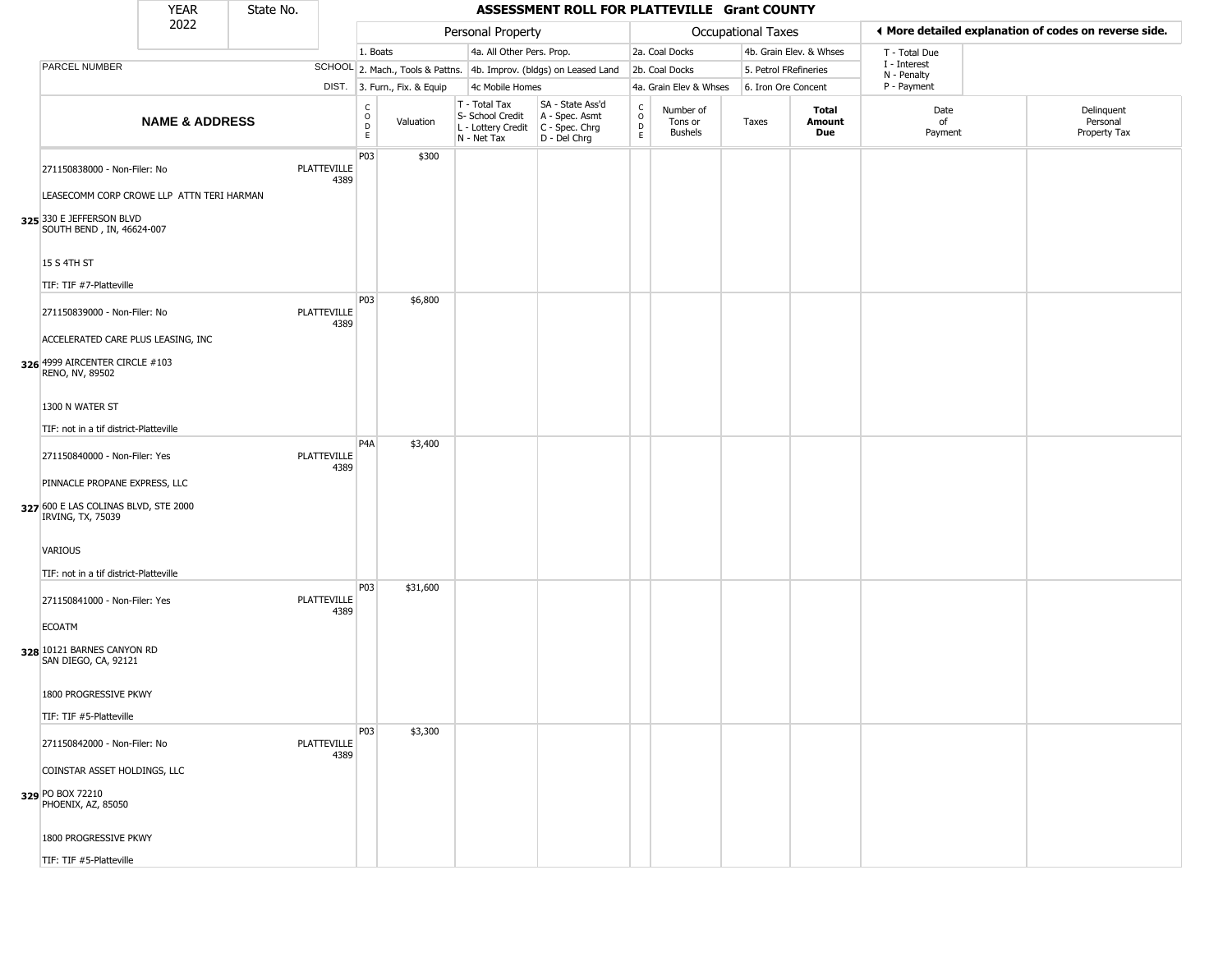|                                                                                 | <b>YEAR</b>               | State No.           |                            |                  |                              |                                                                        | ASSESSMENT ROLL FOR PLATTEVILLE Grant COUNTY                         |                                                          |                                 |                     |                         |                             |                                                       |
|---------------------------------------------------------------------------------|---------------------------|---------------------|----------------------------|------------------|------------------------------|------------------------------------------------------------------------|----------------------------------------------------------------------|----------------------------------------------------------|---------------------------------|---------------------|-------------------------|-----------------------------|-------------------------------------------------------|
|                                                                                 | 2022                      |                     |                            |                  |                              | Personal Property                                                      |                                                                      |                                                          |                                 | Occupational Taxes  |                         |                             | ◀ More detailed explanation of codes on reverse side. |
|                                                                                 |                           |                     |                            | 1. Boats         |                              | 4a. All Other Pers. Prop.                                              |                                                                      |                                                          | 2a. Coal Docks                  |                     | 4b. Grain Elev. & Whses | T - Total Due               |                                                       |
| PARCEL NUMBER                                                                   |                           |                     |                            |                  |                              |                                                                        | SCHOOL 2. Mach., Tools & Pattns. 4b. Improv. (bldgs) on Leased Land  |                                                          | 2b. Coal Docks                  |                     | 5. Petrol FRefineries   | I - Interest<br>N - Penalty |                                                       |
|                                                                                 |                           |                     |                            |                  | DIST. 3. Furn., Fix. & Equip | 4c Mobile Homes                                                        |                                                                      |                                                          | 4a. Grain Elev & Whses          | 6. Iron Ore Concent |                         | P - Payment                 |                                                       |
|                                                                                 | <b>NAME &amp; ADDRESS</b> |                     |                            | C<br>O<br>D<br>E | Valuation                    | T - Total Tax<br>S- School Credit<br>L - Lottery Credit<br>N - Net Tax | SA - State Ass'd<br>A - Spec. Asmt<br>C - Spec. Chrg<br>D - Del Chrg | $\begin{matrix} 0 \\ 0 \\ D \end{matrix}$<br>$\mathsf E$ | Number of<br>Tons or<br>Bushels | Taxes               | Total<br>Amount<br>Due  | Date<br>of<br>Payment       | Delinquent<br>Personal<br>Property Tax                |
| 271150843000 - Non-Filer: No<br>SCHOLL'S WELLNESS COMPANY, LLC                  |                           |                     | PLATTEVILLE<br>4389        | P03              | \$2,800                      |                                                                        |                                                                      |                                                          |                                 |                     |                         |                             |                                                       |
| 330 PO BOX 80615<br>INDIANAPOLIS, IN, 46280                                     |                           |                     |                            |                  |                              |                                                                        |                                                                      |                                                          |                                 |                     |                         |                             |                                                       |
| 1800 PROGRESSIVE PKWY<br>TIF: TIF #5-Platteville                                |                           |                     |                            |                  |                              |                                                                        |                                                                      |                                                          |                                 |                     |                         |                             |                                                       |
| 271150844000 - Non-Filer: No                                                    |                           |                     | <b>PLATTEVILLE</b><br>4389 | P03              | \$3,700                      |                                                                        |                                                                      |                                                          |                                 |                     |                         |                             |                                                       |
| CLIFFORD WITTE LANDRIDGE LLC<br>331 1215 LANCASTER ST<br>PLATTEVILLE, WI, 53818 |                           |                     |                            |                  |                              |                                                                        |                                                                      |                                                          |                                 |                     |                         |                             |                                                       |
| 59 W MAIN ST                                                                    |                           |                     |                            |                  |                              |                                                                        |                                                                      |                                                          |                                 |                     |                         |                             |                                                       |
| TIF: TIF #7-Platteville<br>271150845000 - Non-Filer: No                         |                           |                     | <b>PLATTEVILLE</b><br>4389 | P <sub>03</sub>  | \$100                        |                                                                        |                                                                      |                                                          |                                 |                     |                         |                             |                                                       |
| GOODNEY'S GARAGE, LLC<br>332 80 N CHESTNUT ST<br>PLATTEVILLE, WI, 53818         |                           |                     |                            |                  |                              |                                                                        |                                                                      |                                                          |                                 |                     |                         |                             |                                                       |
| 80 N CHESTNUT ST                                                                |                           |                     |                            |                  |                              |                                                                        |                                                                      |                                                          |                                 |                     |                         |                             |                                                       |
| TIF: TIF #7-Platteville<br>271150846000 - Non-Filer: No                         |                           |                     | PLATTEVILLE   P03<br>4389  | P <sub>4</sub> A | \$500<br>\$38,900            |                                                                        |                                                                      |                                                          |                                 |                     |                         |                             |                                                       |
| JNB PLATTEVILLE FAMILY, LP<br>333 PO BOX 703                                    |                           |                     |                            |                  |                              |                                                                        |                                                                      |                                                          |                                 |                     |                         |                             |                                                       |
| PLATTEVILLE, WI, 53818<br>1245 N 4TH ST                                         |                           |                     |                            |                  |                              |                                                                        |                                                                      |                                                          |                                 |                     |                         |                             |                                                       |
| TIF: not in a tif district-Platteville                                          |                           |                     |                            |                  |                              |                                                                        |                                                                      |                                                          |                                 |                     |                         |                             |                                                       |
|                                                                                 |                           | <b>Parcel Total</b> |                            |                  | \$39,400                     |                                                                        |                                                                      |                                                          |                                 |                     |                         |                             |                                                       |
| 271150846001 - Non-Filer: Yes                                                   |                           |                     | <b>PLATTEVILLE</b><br>4389 | P03              | \$5,500                      |                                                                        |                                                                      |                                                          |                                 |                     |                         |                             |                                                       |
| PLATTEVILLE MATTRESS<br>334 40 N CHESTNUT ST<br>PLATTEVILLE, WI, 53818          |                           |                     |                            |                  |                              |                                                                        |                                                                      |                                                          |                                 |                     |                         |                             |                                                       |
| 40 N CHESTNUT ST                                                                |                           |                     |                            |                  |                              |                                                                        |                                                                      |                                                          |                                 |                     |                         |                             |                                                       |

TIF: TIF #7-Platteville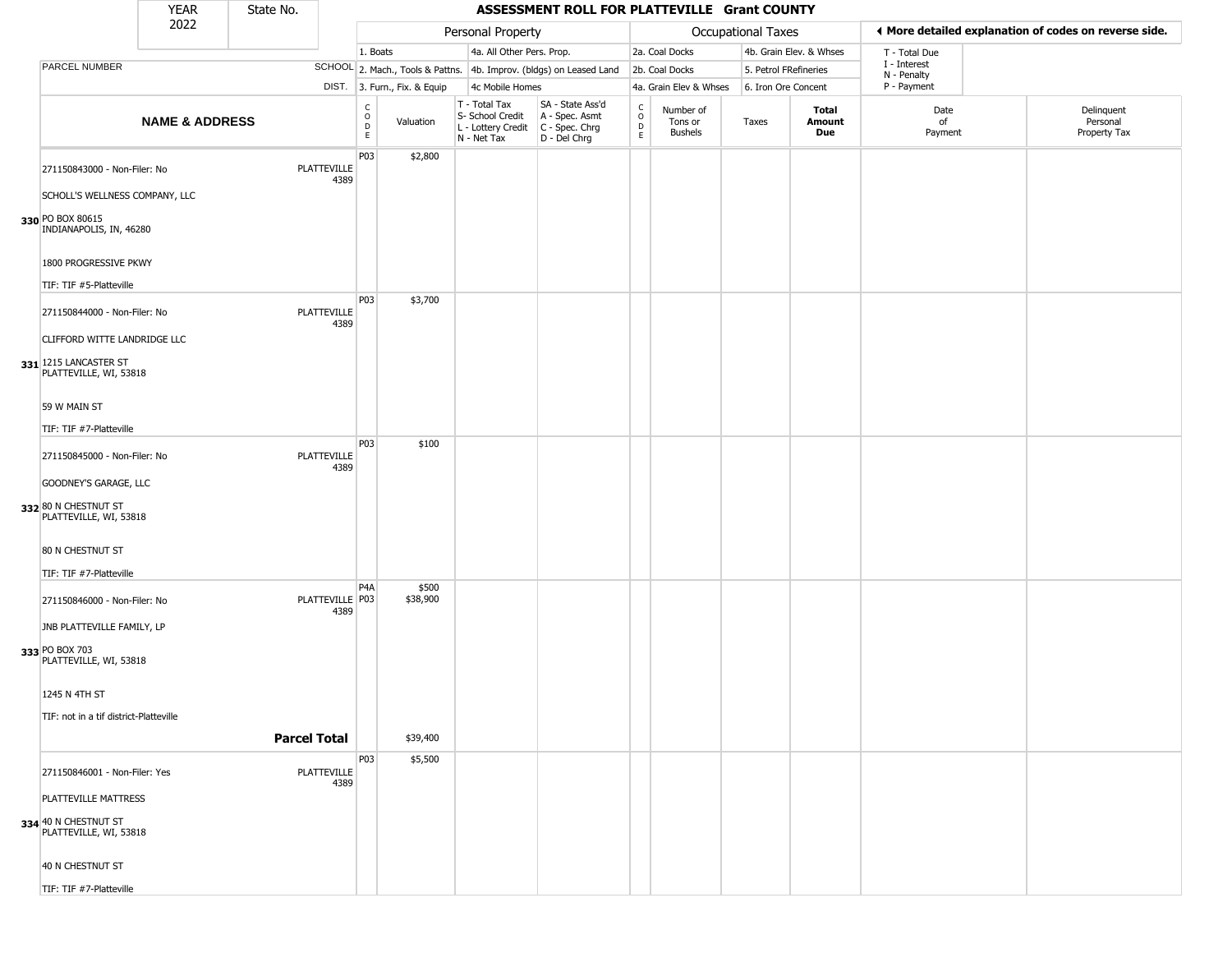|                                                                            | <b>YEAR</b>               | State No. |                            |                        |                              |                                                                        | ASSESSMENT ROLL FOR PLATTEVILLE Grant COUNTY                           |                                                          |                                        |       |                         |                             |                                                       |
|----------------------------------------------------------------------------|---------------------------|-----------|----------------------------|------------------------|------------------------------|------------------------------------------------------------------------|------------------------------------------------------------------------|----------------------------------------------------------|----------------------------------------|-------|-------------------------|-----------------------------|-------------------------------------------------------|
|                                                                            | 2022                      |           |                            |                        |                              | Personal Property                                                      |                                                                        |                                                          | <b>Occupational Taxes</b>              |       |                         |                             | ◀ More detailed explanation of codes on reverse side. |
|                                                                            |                           |           |                            | 1. Boats               |                              | 4a. All Other Pers. Prop.                                              |                                                                        |                                                          | 2a. Coal Docks                         |       | 4b. Grain Elev. & Whses | T - Total Due               |                                                       |
| PARCEL NUMBER                                                              |                           |           |                            |                        |                              |                                                                        | SCHOOL 2. Mach., Tools & Pattns. 4b. Improv. (bldgs) on Leased Land    |                                                          | 2b. Coal Docks                         |       | 5. Petrol FRefineries   | I - Interest<br>N - Penalty |                                                       |
|                                                                            |                           |           |                            |                        | DIST. 3. Furn., Fix. & Equip | 4c Mobile Homes                                                        |                                                                        |                                                          | 4a. Grain Elev & Whses                 |       | 6. Iron Ore Concent     | P - Payment                 |                                                       |
|                                                                            | <b>NAME &amp; ADDRESS</b> |           |                            | C<br>$\circ$<br>D<br>E | Valuation                    | T - Total Tax<br>S- School Credit<br>L - Lottery Credit<br>N - Net Tax | SA - State Ass'd<br>A - Spec. Asmt<br>$C - Spec. Chrg$<br>D - Del Chrg | $\begin{smallmatrix} C \\ O \\ D \end{smallmatrix}$<br>E | Number of<br>Tons or<br><b>Bushels</b> | Taxes | Total<br>Amount<br>Due  | Date<br>of<br>Payment       | Delinquent<br>Personal<br>Property Tax                |
| 271150847000 - Non-Filer: Yes                                              |                           |           | PLATTEVILLE<br>4389        | P03                    | \$5,500                      |                                                                        |                                                                        |                                                          |                                        |       |                         |                             |                                                       |
| WHITEWATER LAUNDROMAT                                                      |                           |           |                            |                        |                              |                                                                        |                                                                        |                                                          |                                        |       |                         |                             |                                                       |
| 335 250 W HWY 151<br>PLATTEVILEE, WI, 53818                                |                           |           |                            |                        |                              |                                                                        |                                                                        |                                                          |                                        |       |                         |                             |                                                       |
| 250 W HWY 151<br>TIF: not in a tif district-Platteville                    |                           |           |                            |                        |                              |                                                                        |                                                                        |                                                          |                                        |       |                         |                             |                                                       |
|                                                                            |                           |           |                            | P03                    | \$11,000                     |                                                                        |                                                                        |                                                          |                                        |       |                         |                             |                                                       |
| 271150848000 - Non-Filer: Yes                                              |                           |           | <b>PLATTEVILLE</b><br>4389 |                        |                              |                                                                        |                                                                        |                                                          |                                        |       |                         |                             |                                                       |
| <b>IWI MOTOR PARTS</b><br>336 1410 VISION DRIVE<br>PLATTEVILLE, WI, 53818  |                           |           |                            |                        |                              |                                                                        |                                                                        |                                                          |                                        |       |                         |                             |                                                       |
| 1410 VISION DRIVE                                                          |                           |           |                            |                        |                              |                                                                        |                                                                        |                                                          |                                        |       |                         |                             |                                                       |
| TIF: TIF #6-Platteville                                                    |                           |           |                            |                        |                              |                                                                        |                                                                        |                                                          |                                        |       |                         |                             |                                                       |
| 271150849000 - Non-Filer: Yes                                              |                           |           | <b>PLATTEVILLE</b><br>4389 | P03                    | \$1,100                      |                                                                        |                                                                        |                                                          |                                        |       |                         |                             |                                                       |
| HAUTE DOG GROOMING<br>337 380 E BUSINESS HWY 151<br>PLATTEVILLE, WI, 53818 |                           |           |                            |                        |                              |                                                                        |                                                                        |                                                          |                                        |       |                         |                             |                                                       |
| 380 E BUSINESS HWY 151                                                     |                           |           |                            |                        |                              |                                                                        |                                                                        |                                                          |                                        |       |                         |                             |                                                       |
| TIF: not in a tif district-Platteville<br>271150850000 - Non-Filer: Yes    |                           |           | PLATTEVILLE<br>4389        | P03                    | \$5,500                      |                                                                        |                                                                        |                                                          |                                        |       |                         |                             |                                                       |
| PLATTEVILLE SPORTS ANDACTIVITIES CENTER                                    |                           |           |                            |                        |                              |                                                                        |                                                                        |                                                          |                                        |       |                         |                             |                                                       |
| 338 900 VALLEY RD<br>PLATTEVILLE, WI, 53818                                |                           |           |                            |                        |                              |                                                                        |                                                                        |                                                          |                                        |       |                         |                             |                                                       |
| 900 VALLEY RD                                                              |                           |           |                            |                        |                              |                                                                        |                                                                        |                                                          |                                        |       |                         |                             |                                                       |
| TIF: not in a tif district-Platteville                                     |                           |           |                            |                        |                              |                                                                        |                                                                        |                                                          |                                        |       |                         |                             |                                                       |
| 271150851000 - Non-Filer: No                                               |                           |           | PLATTEVILLE<br>4389        | P <sub>03</sub>        | \$22,300                     |                                                                        |                                                                        |                                                          |                                        |       |                         |                             |                                                       |
| CIT BANK NA C/O RYAN TAX COMPLIANC ESERVICES LLC                           |                           |           |                            |                        |                              |                                                                        |                                                                        |                                                          |                                        |       |                         |                             |                                                       |
| 339 PO BOX 460709<br>HOUSTON, TX, 77056                                    |                           |           |                            |                        |                              |                                                                        |                                                                        |                                                          |                                        |       |                         |                             |                                                       |
| VARIOUS                                                                    |                           |           |                            |                        |                              |                                                                        |                                                                        |                                                          |                                        |       |                         |                             |                                                       |
| TIF: not in a tif district-Platteville                                     |                           |           |                            |                        |                              |                                                                        |                                                                        |                                                          |                                        |       |                         |                             |                                                       |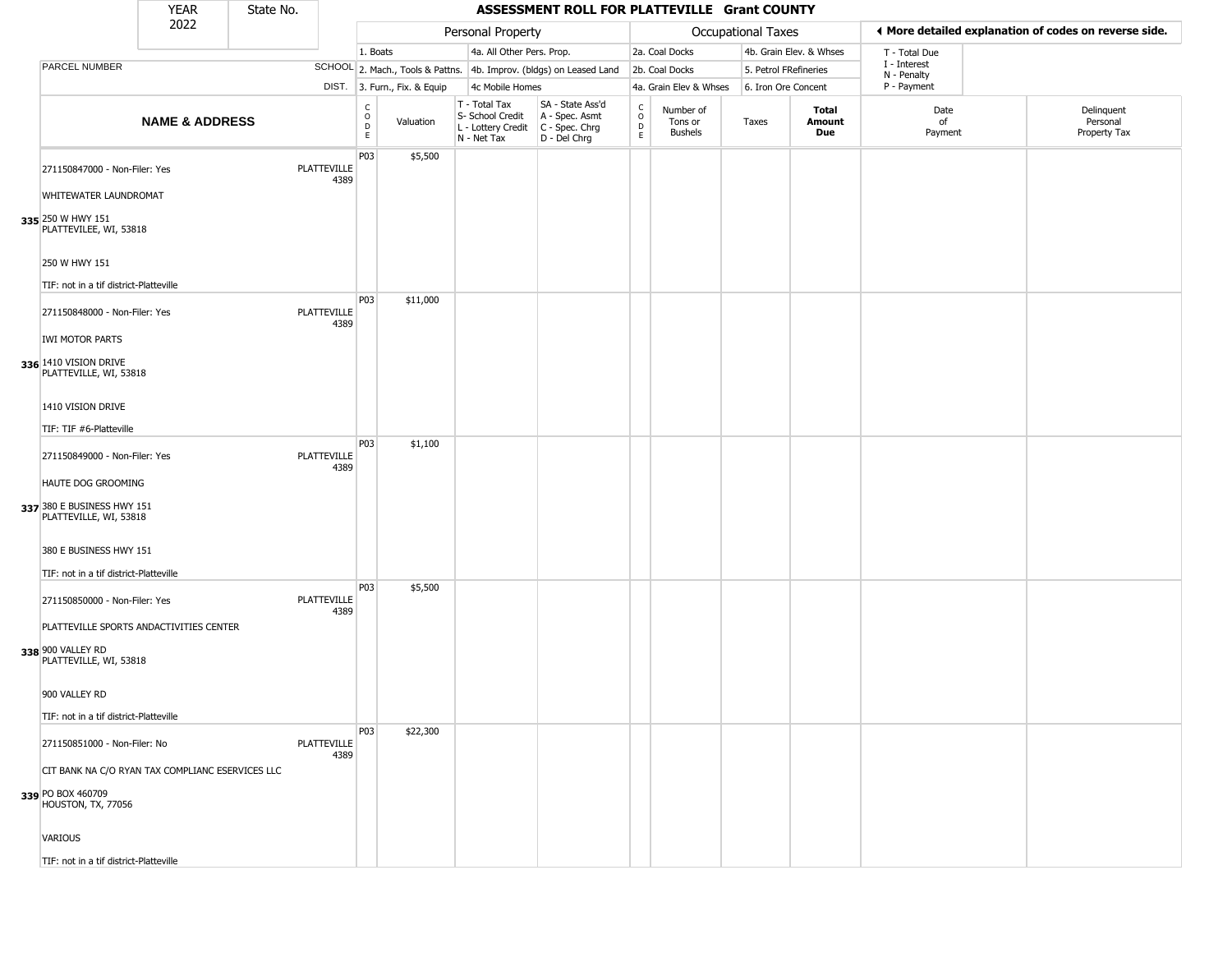|                                                                       | <b>YEAR</b>               | State No.           |                            |                        |                              |                                                                          | ASSESSMENT ROLL FOR PLATTEVILLE Grant COUNTY                           |                                   |                                        |                       |                         |                                                       |                                        |
|-----------------------------------------------------------------------|---------------------------|---------------------|----------------------------|------------------------|------------------------------|--------------------------------------------------------------------------|------------------------------------------------------------------------|-----------------------------------|----------------------------------------|-----------------------|-------------------------|-------------------------------------------------------|----------------------------------------|
|                                                                       | 2022                      |                     |                            |                        |                              | Personal Property                                                        |                                                                        |                                   |                                        | Occupational Taxes    |                         | ◀ More detailed explanation of codes on reverse side. |                                        |
|                                                                       |                           |                     |                            | 1. Boats               |                              | 4a. All Other Pers. Prop.                                                |                                                                        |                                   | 2a. Coal Docks                         |                       | 4b. Grain Elev. & Whses | T - Total Due                                         |                                        |
| <b>PARCEL NUMBER</b>                                                  |                           |                     |                            |                        |                              |                                                                          | SCHOOL 2. Mach., Tools & Pattns. 4b. Improv. (bldgs) on Leased Land    |                                   | 2b. Coal Docks                         | 5. Petrol FRefineries |                         | I - Interest<br>N - Penalty                           |                                        |
|                                                                       |                           |                     |                            |                        | DIST. 3. Furn., Fix. & Equip | 4c Mobile Homes                                                          |                                                                        |                                   | 4a. Grain Elev & Whses                 | 6. Iron Ore Concent   |                         | P - Payment                                           |                                        |
|                                                                       | <b>NAME &amp; ADDRESS</b> |                     |                            | C<br>$\circ$<br>D<br>E | Valuation                    | $T - Total Tax$<br>S- School Credit<br>L - Lottery Credit<br>N - Net Tax | SA - State Ass'd<br>A - Spec. Asmt<br>$C - Spec. Chrg$<br>D - Del Chrg | $\mathsf{C}$<br>$\circ$<br>D<br>E | Number of<br>Tons or<br><b>Bushels</b> | Taxes                 | Total<br>Amount<br>Due  | Date<br>of<br>Payment                                 | Delinquent<br>Personal<br>Property Tax |
| 271150852000 - Non-Filer: No                                          |                           |                     | PLATTEVILLE P03<br>4389    | P4A                    | \$100<br>\$4,900             |                                                                          |                                                                        |                                   |                                        |                       |                         |                                                       |                                        |
| <b>DEALS AND DRAGONS</b><br>340 55 COURT ST<br>PLATTEVILLE, WI, 53818 |                           |                     |                            |                        |                              |                                                                          |                                                                        |                                   |                                        |                       |                         |                                                       |                                        |
| 55 COURT ST                                                           |                           |                     |                            |                        |                              |                                                                          |                                                                        |                                   |                                        |                       |                         |                                                       |                                        |
| TIF: TIF #7-Platteville                                               |                           | <b>Parcel Total</b> |                            |                        | \$5,000                      |                                                                          |                                                                        |                                   |                                        |                       |                         |                                                       |                                        |
|                                                                       |                           |                     |                            | P03                    |                              |                                                                          |                                                                        |                                   |                                        |                       |                         |                                                       |                                        |
| 2711508530000 - Non-Filer: Yes                                        |                           |                     | PLATTEVILLE<br>4389        |                        | \$100                        |                                                                          |                                                                        |                                   |                                        |                       |                         |                                                       |                                        |
| DREYER'S GRAND ICE CREAM                                              |                           |                     |                            |                        |                              |                                                                          |                                                                        |                                   |                                        |                       |                         |                                                       |                                        |
| 341 PO BOX 4900 DEPT 660<br>SCOTTSDALE, AZ, 85261                     |                           |                     |                            |                        |                              |                                                                          |                                                                        |                                   |                                        |                       |                         |                                                       |                                        |
| VARIOUS                                                               |                           |                     |                            |                        |                              |                                                                          |                                                                        |                                   |                                        |                       |                         |                                                       |                                        |
| TIF: not in a tif district-Platteville                                |                           |                     |                            |                        |                              |                                                                          |                                                                        |                                   |                                        |                       |                         |                                                       |                                        |
| 271150855000 - Non-Filer: No                                          |                           |                     | PLATTEVILLE<br>4389        | P03                    | \$10,200                     |                                                                          |                                                                        |                                   |                                        |                       |                         |                                                       |                                        |
| WABASHA LEASING LLC                                                   |                           |                     |                            |                        |                              |                                                                          |                                                                        |                                   |                                        |                       |                         |                                                       |                                        |
| 342 PO BOX 80615<br>INDIANAPOLIS, IN, 46280                           |                           |                     |                            |                        |                              |                                                                          |                                                                        |                                   |                                        |                       |                         |                                                       |                                        |
| VARIOUS                                                               |                           |                     |                            |                        |                              |                                                                          |                                                                        |                                   |                                        |                       |                         |                                                       |                                        |
| TIF: TIF #7-Platteville                                               |                           |                     |                            |                        |                              |                                                                          |                                                                        |                                   |                                        |                       |                         |                                                       |                                        |
| 271150856000 - Non-Filer: No                                          |                           |                     | <b>PLATTEVILLE</b><br>4389 | P03                    | \$6,100                      |                                                                          |                                                                        |                                   |                                        |                       |                         |                                                       |                                        |
| FIFTH THIRD BANK, NA DBA CURRENCY PROCESSING SOLUTIONS                |                           |                     |                            |                        |                              |                                                                          |                                                                        |                                   |                                        |                       |                         |                                                       |                                        |
| 343 38 FOUNTAIN SQUARE PLAZA, 1090HM<br>CINCINNATI, OH, 45263         |                           |                     |                            |                        |                              |                                                                          |                                                                        |                                   |                                        |                       |                         |                                                       |                                        |
| 2001 PROGRESSIVE PKWY                                                 |                           |                     |                            |                        |                              |                                                                          |                                                                        |                                   |                                        |                       |                         |                                                       |                                        |
| TIF: TIF #5-Platteville                                               |                           |                     |                            |                        |                              |                                                                          |                                                                        |                                   |                                        |                       |                         |                                                       |                                        |
| 271150857000 - Non-Filer: No                                          |                           |                     | <b>PLATTEVILLE</b><br>4389 | P03                    | \$9,300                      |                                                                          |                                                                        |                                   |                                        |                       |                         |                                                       |                                        |
| PITNEY BOWES GLOBAL FINANCIAL SVCS LLC                                |                           |                     |                            |                        |                              |                                                                          |                                                                        |                                   |                                        |                       |                         |                                                       |                                        |
| 344 5310 CYPRESS CENTER DR STE 110<br>TAMPA, FL, 33609                |                           |                     |                            |                        |                              |                                                                          |                                                                        |                                   |                                        |                       |                         |                                                       |                                        |
| VARIOUS                                                               |                           |                     |                            |                        |                              |                                                                          |                                                                        |                                   |                                        |                       |                         |                                                       |                                        |
| TIF: TIF #5-Platteville                                               |                           |                     |                            |                        |                              |                                                                          |                                                                        |                                   |                                        |                       |                         |                                                       |                                        |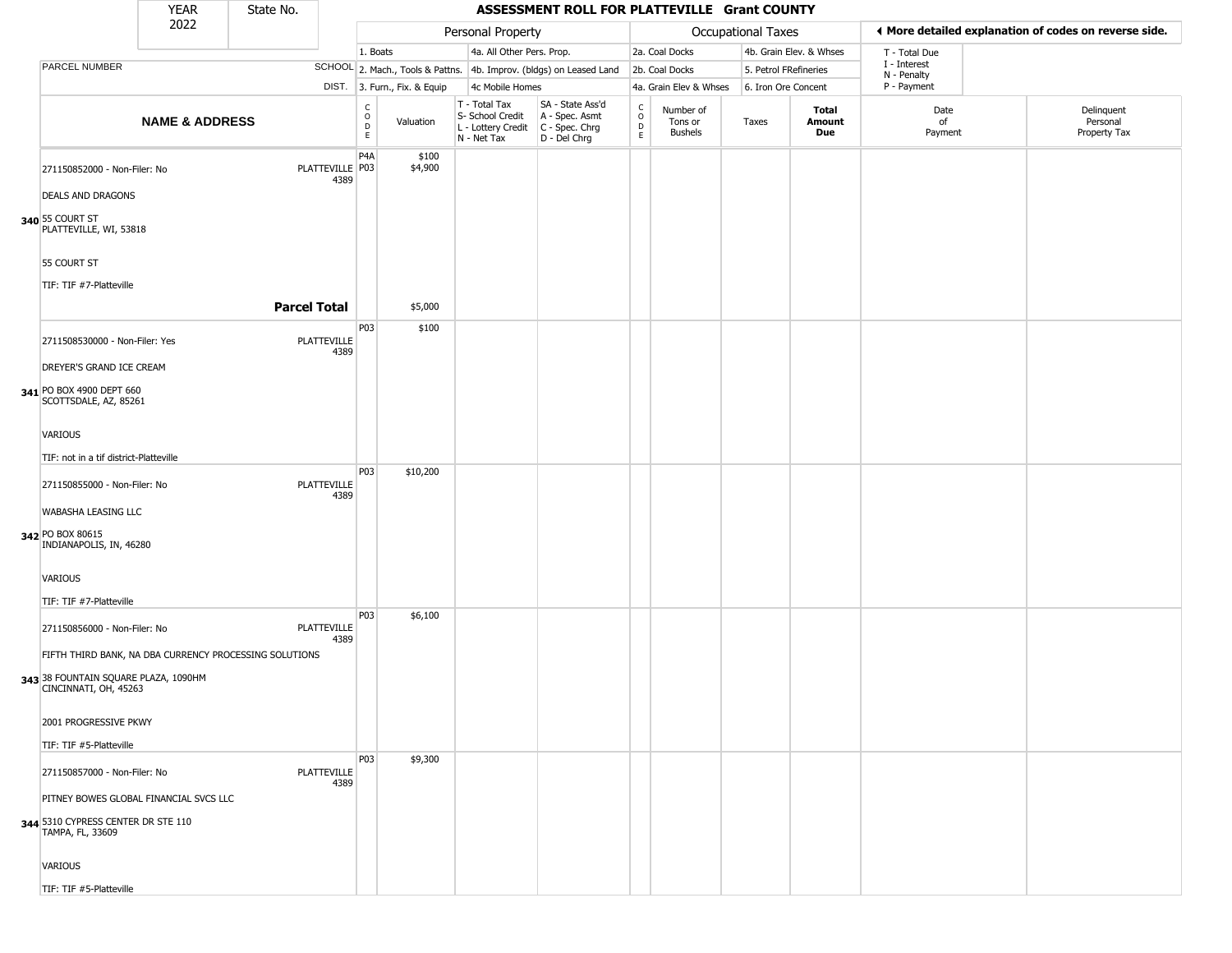|                                                                                                                     | <b>YEAR</b>               | State No. |                            |                    |                              |                                                                        | ASSESSMENT ROLL FOR PLATTEVILLE Grant COUNTY                           |                                                |                                 |                    |                         |                             |                                                       |
|---------------------------------------------------------------------------------------------------------------------|---------------------------|-----------|----------------------------|--------------------|------------------------------|------------------------------------------------------------------------|------------------------------------------------------------------------|------------------------------------------------|---------------------------------|--------------------|-------------------------|-----------------------------|-------------------------------------------------------|
|                                                                                                                     | 2022                      |           |                            |                    |                              | Personal Property                                                      |                                                                        |                                                |                                 | Occupational Taxes |                         |                             | ♦ More detailed explanation of codes on reverse side. |
|                                                                                                                     |                           |           |                            | 1. Boats           |                              | 4a. All Other Pers. Prop.                                              |                                                                        |                                                | 2a. Coal Docks                  |                    | 4b. Grain Elev. & Whses | T - Total Due               |                                                       |
| <b>PARCEL NUMBER</b>                                                                                                |                           |           |                            |                    |                              |                                                                        | SCHOOL 2. Mach., Tools & Pattns. 4b. Improv. (bldgs) on Leased Land    |                                                | 2b. Coal Docks                  |                    | 5. Petrol FRefineries   | I - Interest<br>N - Penalty |                                                       |
|                                                                                                                     |                           |           |                            |                    | DIST. 3. Furn., Fix. & Equip | 4c Mobile Homes                                                        |                                                                        |                                                | 4a. Grain Elev & Whses          |                    | 6. Iron Ore Concent     | P - Payment                 |                                                       |
|                                                                                                                     | <b>NAME &amp; ADDRESS</b> |           |                            | C.<br>O<br>D<br>E. | Valuation                    | T - Total Tax<br>S- School Credit<br>L - Lottery Credit<br>N - Net Tax | SA - State Ass'd<br>A - Spec. Asmt<br>$C - Spec. Chrg$<br>D - Del Chrg | $\begin{matrix} 0 \\ 0 \\ 0 \end{matrix}$<br>E | Number of<br>Tons or<br>Bushels | Taxes              | Total<br>Amount<br>Due  | Date<br>0f<br>Payment       | Delinquent<br>Personal<br>Property Tax                |
| 271150858000 - Non-Filer: No<br>DOCUSIGN SYSTEMS, INC                                                               |                           |           | PLATTEVILLE<br>4389        | P03                | \$7,300                      |                                                                        |                                                                        |                                                |                                 |                    |                         |                             |                                                       |
| 345 PO BOX 1271<br>MYRTLE BEACH, SC, 29578-1271                                                                     |                           |           |                            |                    |                              |                                                                        |                                                                        |                                                |                                 |                    |                         |                             |                                                       |
| 100 EASTSIDE RD<br>TIF: not in a tif district-Platteville                                                           |                           |           |                            |                    |                              |                                                                        |                                                                        |                                                |                                 |                    |                         |                             |                                                       |
| 271150860000 - Non-Filer: No<br>TOYOTA INDUSTRIES COMMERCIAL FINANCE INC                                            |                           |           | <b>PLATTEVILLE</b><br>4389 | P <sub>4</sub> A   | \$51,700                     |                                                                        |                                                                        |                                                |                                 |                    |                         |                             |                                                       |
| 346 PO BOX 80615<br>INDIANAPOLIS, IN, 46280                                                                         |                           |           |                            |                    |                              |                                                                        |                                                                        |                                                |                                 |                    |                         |                             |                                                       |
| 1700 PROGRESSIVE PKWY<br>TIF: TIF #5-Platteville                                                                    |                           |           |                            |                    |                              |                                                                        |                                                                        |                                                |                                 |                    |                         |                             |                                                       |
| 271150861000 - Non-Filer: No                                                                                        |                           |           | PLATTEVILLE<br>4389        | P03                | \$3,900                      |                                                                        |                                                                        |                                                |                                 |                    |                         |                             |                                                       |
| DS SERVICES OF AMERICA INC DBA: PRIMO WATER NORTH AMERICA<br>347 4221 W BOY SCOUT BLVD, STE 400<br>TAMPA, FL, 33607 |                           |           |                            |                    |                              |                                                                        |                                                                        |                                                |                                 |                    |                         |                             |                                                       |
| VARIOUS<br>TIF: not in a tif district-Platteville                                                                   |                           |           |                            |                    |                              |                                                                        |                                                                        |                                                |                                 |                    |                         |                             |                                                       |
| 271150862000 - Non-Filer: No                                                                                        |                           |           | <b>PLATTEVILLE</b><br>4389 | P <sub>03</sub>    | \$4,600                      |                                                                        |                                                                        |                                                |                                 |                    |                         |                             |                                                       |
| FARMER BROS CO. TAX DEPT<br>348 1912 FARMER BROTHERS DR<br>NORTHLAKE, TX, 76262                                     |                           |           |                            |                    |                              |                                                                        |                                                                        |                                                |                                 |                    |                         |                             |                                                       |
| VARIOUS<br>TIF: not in a tif district-Platteville                                                                   |                           |           |                            |                    |                              |                                                                        |                                                                        |                                                |                                 |                    |                         |                             |                                                       |
| 271150863000 - Non-Filer: No                                                                                        |                           |           | PLATTEVILLE P03<br>4389    | P <sub>4</sub> A   | \$600<br>\$297,700           |                                                                        |                                                                        |                                                |                                 |                    |                         |                             |                                                       |
| GENCAP PLATTEVILLE 17, LLC C/O GENERAL CAPITAL MANAGEMENT, INC                                                      |                           |           |                            |                    |                              |                                                                        |                                                                        |                                                |                                 |                    |                         |                             |                                                       |
| 349 6938 N SANTA MONICA BLVD<br>FOX POINT, WI, 53217                                                                |                           |           |                            |                    |                              |                                                                        |                                                                        |                                                |                                 |                    |                         |                             |                                                       |
| 85 S OAK ST                                                                                                         |                           |           |                            |                    |                              |                                                                        |                                                                        |                                                |                                 |                    |                         |                             |                                                       |

TIF: TIF #7-Platteville

**Parcel Total | \$298,300**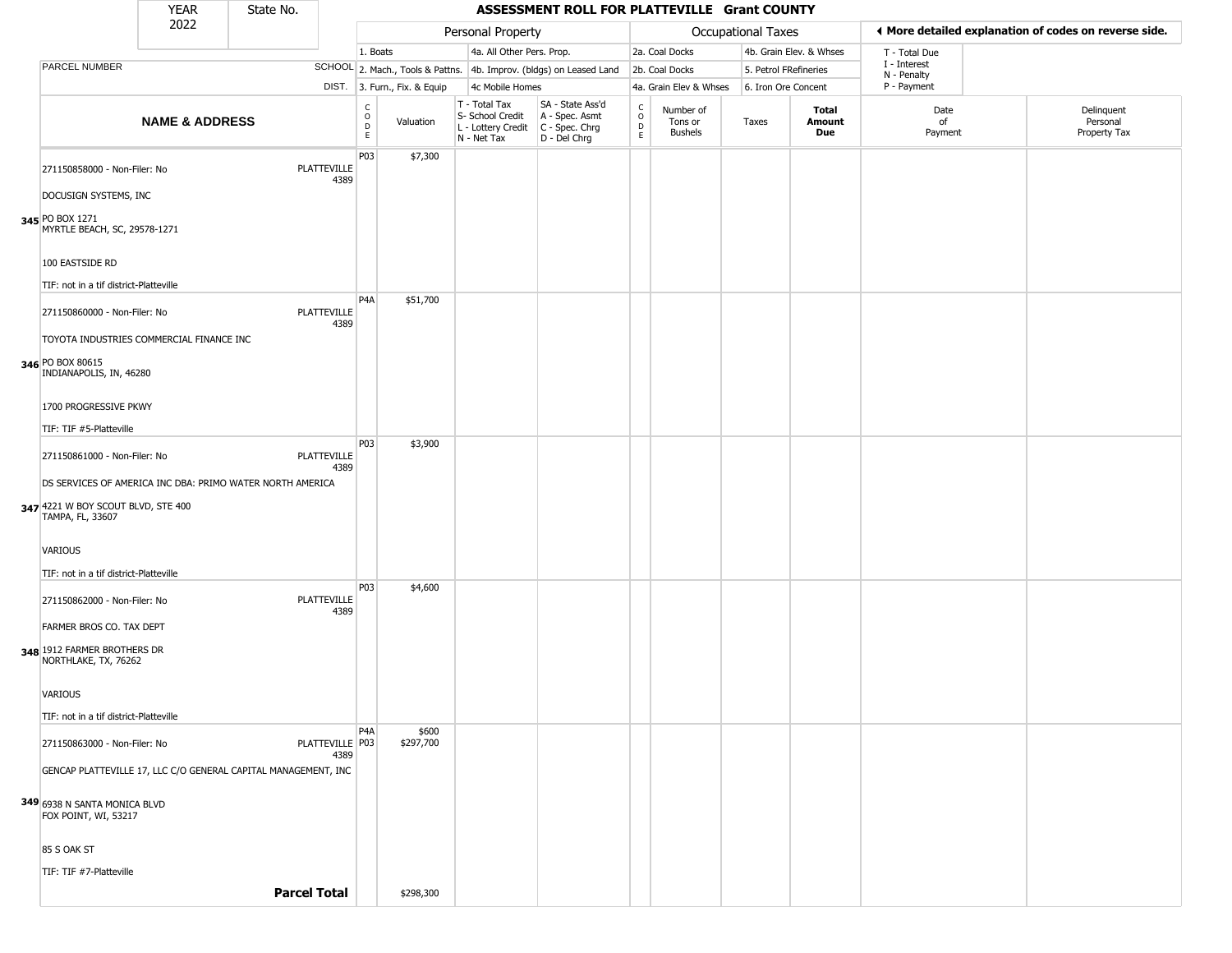|                                                                           | <b>YEAR</b>               | State No. |                           |                                   |                              |                                                                        | ASSESSMENT ROLL FOR PLATTEVILLE Grant COUNTY                         |                                          |                                        |                    |                         |                             |                                                       |
|---------------------------------------------------------------------------|---------------------------|-----------|---------------------------|-----------------------------------|------------------------------|------------------------------------------------------------------------|----------------------------------------------------------------------|------------------------------------------|----------------------------------------|--------------------|-------------------------|-----------------------------|-------------------------------------------------------|
|                                                                           | 2022                      |           |                           |                                   |                              | Personal Property                                                      |                                                                      |                                          |                                        | Occupational Taxes |                         |                             | ◀ More detailed explanation of codes on reverse side. |
|                                                                           |                           |           |                           | 1. Boats                          |                              | 4a. All Other Pers. Prop.                                              |                                                                      |                                          | 2a. Coal Docks                         |                    | 4b. Grain Elev. & Whses | T - Total Due               |                                                       |
| PARCEL NUMBER                                                             |                           |           |                           |                                   |                              |                                                                        | SCHOOL 2. Mach., Tools & Pattns. 4b. Improv. (bldgs) on Leased Land  |                                          | 2b. Coal Docks                         |                    | 5. Petrol FRefineries   | I - Interest<br>N - Penalty |                                                       |
|                                                                           |                           |           |                           |                                   | DIST. 3. Furn., Fix. & Equip | 4c Mobile Homes                                                        |                                                                      |                                          | 4a. Grain Elev & Whses                 |                    | 6. Iron Ore Concent     | P - Payment                 |                                                       |
|                                                                           | <b>NAME &amp; ADDRESS</b> |           |                           | C<br>$\circ$<br>$\mathsf{D}$<br>E | Valuation                    | T - Total Tax<br>S- School Credit<br>L - Lottery Credit<br>N - Net Tax | SA - State Ass'd<br>A - Spec. Asmt<br>C - Spec. Chrg<br>D - Del Chrg | $\rm _o^C$<br>$\mathsf D$<br>$\mathsf E$ | Number of<br>Tons or<br><b>Bushels</b> | Taxes              | Total<br>Amount<br>Due  | Date<br>of<br>Payment       | Delinquent<br>Personal<br>Property Tax                |
| 271150864000 - Non-Filer: No<br>QUENCH USA, INC                           |                           |           | PLATTEVILLE<br>4389       | P4A                               | \$200                        |                                                                        |                                                                      |                                          |                                        |                    |                         |                             |                                                       |
| 350 PO BOX 5166<br>OAK BROOK, IL, 60522-5166                              |                           |           |                           |                                   |                              |                                                                        |                                                                      |                                          |                                        |                    |                         |                             |                                                       |
| VARIOUS                                                                   |                           |           |                           |                                   |                              |                                                                        |                                                                      |                                          |                                        |                    |                         |                             |                                                       |
| TIF: not in a tif district-Platteville                                    |                           |           |                           |                                   |                              |                                                                        |                                                                      |                                          |                                        |                    |                         |                             |                                                       |
| 271150865000 - Non-Filer: Yes                                             |                           |           | PLATTEVILLE P03<br>4389   | P <sub>4</sub> A                  | \$1,500<br>\$5,100           |                                                                        |                                                                      |                                          |                                        |                    |                         |                             |                                                       |
| MYSTIC TATTOO AND PIERCING<br>351 110 W MAIN ST<br>PLATTEVILLE, WI, 53818 |                           |           |                           |                                   |                              |                                                                        |                                                                      |                                          |                                        |                    |                         |                             |                                                       |
| 110 W MAIN ST                                                             |                           |           |                           |                                   |                              |                                                                        |                                                                      |                                          |                                        |                    |                         |                             |                                                       |
| TIF: TIF #7-Platteville                                                   |                           |           | <b>Parcel Total</b>       |                                   | \$6,600                      |                                                                        |                                                                      |                                          |                                        |                    |                         |                             |                                                       |
| 271150866000 - Non-Filer: Yes                                             |                           |           | PLATTEVILLE P03<br>4389   | P <sub>4</sub> A                  | \$1,000<br>\$5,100           |                                                                        |                                                                      |                                          |                                        |                    |                         |                             |                                                       |
| FIRE FITNESS CAMP                                                         |                           |           |                           |                                   |                              |                                                                        |                                                                      |                                          |                                        |                    |                         |                             |                                                       |
| 352 1800 VISION DR STE 4<br>PLATTEVILLE, WI, 53818                        |                           |           |                           |                                   |                              |                                                                        |                                                                      |                                          |                                        |                    |                         |                             |                                                       |
| 1800 VISION DR STE 4<br>TIF: TIF #6-Platteville                           |                           |           |                           |                                   |                              |                                                                        |                                                                      |                                          |                                        |                    |                         |                             |                                                       |
|                                                                           |                           |           |                           |                                   |                              |                                                                        |                                                                      |                                          |                                        |                    |                         |                             |                                                       |
|                                                                           |                           |           | <b>Parcel Total</b>       |                                   | \$6,100                      |                                                                        |                                                                      |                                          |                                        |                    |                         |                             |                                                       |
| 271150867000 - Non-Filer: Yes                                             |                           |           | PLATTEVILLE   P03<br>4389 | P <sub>4</sub> A                  | \$1,000<br>\$3,500           |                                                                        |                                                                      |                                          |                                        |                    |                         |                             |                                                       |
| <b>GOOD VIBES NUTRITION STE 3B</b>                                        |                           |           |                           |                                   |                              |                                                                        |                                                                      |                                          |                                        |                    |                         |                             |                                                       |
| 353 1800 VISION DR STE 3B<br>PLATTEVILLE, WI, 53818                       |                           |           |                           |                                   |                              |                                                                        |                                                                      |                                          |                                        |                    |                         |                             |                                                       |
| 1800 VISION DR STE 3B                                                     |                           |           |                           |                                   |                              |                                                                        |                                                                      |                                          |                                        |                    |                         |                             |                                                       |
| TIF: TIF #6-Platteville                                                   |                           |           |                           |                                   |                              |                                                                        |                                                                      |                                          |                                        |                    |                         |                             |                                                       |
|                                                                           |                           |           | <b>Parcel Total</b>       |                                   | \$4,500                      |                                                                        |                                                                      |                                          |                                        |                    |                         |                             |                                                       |
|                                                                           |                           |           |                           |                                   |                              |                                                                        |                                                                      |                                          |                                        |                    |                         |                             |                                                       |
| 271150868000 - Non-Filer: Yes                                             |                           |           | PLATTEVILLE P03<br>4389   | P <sub>4</sub> A                  | \$4,000<br>\$5,000           |                                                                        |                                                                      |                                          |                                        |                    |                         |                             |                                                       |
| AFFORDABLE MATTRESS STE 3A                                                |                           |           |                           |                                   |                              |                                                                        |                                                                      |                                          |                                        |                    |                         |                             |                                                       |
| 354 1800 VISION DR STE 3A<br>PLATTEVILLE, WI, 53818                       |                           |           |                           |                                   |                              |                                                                        |                                                                      |                                          |                                        |                    |                         |                             |                                                       |
| 1800 VISION DR STE 3A                                                     |                           |           |                           |                                   |                              |                                                                        |                                                                      |                                          |                                        |                    |                         |                             |                                                       |

TIF: TIF #6-Platteville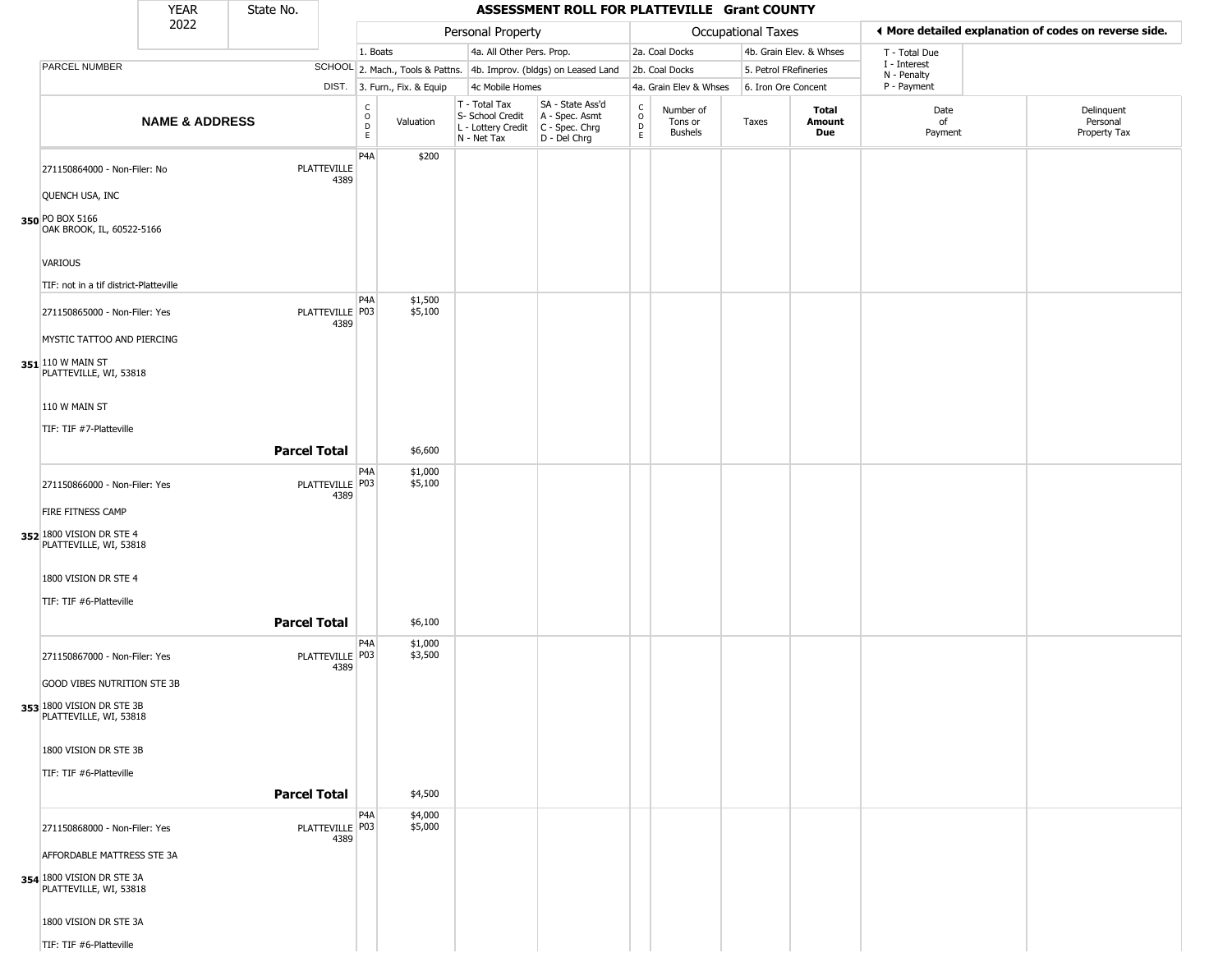|                                                          | <b>YEAR</b>               | State No.           |                            |                               |                              |                                                                                         | ASSESSMENT ROLL FOR PLATTEVILLE Grant COUNTY                        |                                                   |                                        |                           |                         |                             |                                                       |
|----------------------------------------------------------|---------------------------|---------------------|----------------------------|-------------------------------|------------------------------|-----------------------------------------------------------------------------------------|---------------------------------------------------------------------|---------------------------------------------------|----------------------------------------|---------------------------|-------------------------|-----------------------------|-------------------------------------------------------|
|                                                          | 2022                      |                     |                            |                               |                              | Personal Property                                                                       |                                                                     |                                                   |                                        | <b>Occupational Taxes</b> |                         |                             | ◀ More detailed explanation of codes on reverse side. |
|                                                          |                           |                     |                            | 1. Boats                      |                              | 4a. All Other Pers. Prop.                                                               |                                                                     |                                                   | 2a. Coal Docks                         |                           | 4b. Grain Elev. & Whses | T - Total Due               |                                                       |
| PARCEL NUMBER                                            |                           |                     |                            |                               |                              |                                                                                         | SCHOOL 2. Mach., Tools & Pattns. 4b. Improv. (bldgs) on Leased Land |                                                   | 2b. Coal Docks                         | 5. Petrol FRefineries     |                         | I - Interest<br>N - Penalty |                                                       |
|                                                          |                           |                     |                            |                               | DIST. 3. Furn., Fix. & Equip | 4c Mobile Homes                                                                         |                                                                     |                                                   | 4a. Grain Elev & Whses                 | 6. Iron Ore Concent       |                         | P - Payment                 |                                                       |
|                                                          | <b>NAME &amp; ADDRESS</b> |                     |                            | $\overline{0}$<br>$\mathsf E$ | Valuation                    | T - Total Tax<br>S- School Credit<br>L - Lottery Credit   C - Spec. Chrg<br>N - Net Tax | SA - State Ass'd<br>A - Spec. Asmt<br>D - Del Chrg                  | c<br>$\begin{array}{c}\n0 \\ 0 \\ E\n\end{array}$ | Number of<br>Tons or<br><b>Bushels</b> | Taxes                     | Total<br>Amount<br>Due  | Date<br>of<br>Payment       | Delinquent<br>Personal<br>Property Tax                |
|                                                          |                           | <b>Parcel Total</b> |                            |                               | \$9,000                      |                                                                                         |                                                                     |                                                   |                                        |                           |                         |                             |                                                       |
| 271150869000 - Non-Filer: Yes                            |                           |                     | PLATTEVILLE   P03<br>4389  | P <sub>4</sub> A              | \$9,000<br>\$30,100          |                                                                                         |                                                                     |                                                   |                                        |                           |                         |                             |                                                       |
| <b>GLENDA'S TAMALES &amp; MORE</b>                       |                           |                     |                            |                               |                              |                                                                                         |                                                                     |                                                   |                                        |                           |                         |                             |                                                       |
| 355 500 S OAK ST<br>PLATTEVILLE, WI, 53818               |                           |                     |                            |                               |                              |                                                                                         |                                                                     |                                                   |                                        |                           |                         |                             |                                                       |
| 50 S OAK ST                                              |                           |                     |                            |                               |                              |                                                                                         |                                                                     |                                                   |                                        |                           |                         |                             |                                                       |
| TIF: TIF #7-Platteville                                  |                           |                     |                            |                               |                              |                                                                                         |                                                                     |                                                   |                                        |                           |                         |                             |                                                       |
|                                                          |                           | <b>Parcel Total</b> |                            |                               | \$39,100                     |                                                                                         |                                                                     |                                                   |                                        |                           |                         |                             |                                                       |
|                                                          |                           |                     |                            | P <sub>4</sub> A              | \$2,000                      |                                                                                         |                                                                     |                                                   |                                        |                           |                         |                             |                                                       |
| 271150870000 - Non-Filer: Yes                            |                           |                     | PLATTEVILLE P03<br>4389    |                               | \$4,200                      |                                                                                         |                                                                     |                                                   |                                        |                           |                         |                             |                                                       |
| MARIE DRIVER DESIGN                                      |                           |                     |                            |                               |                              |                                                                                         |                                                                     |                                                   |                                        |                           |                         |                             |                                                       |
| 356 500 S OAK ST<br>PLATTEVILLE, WI, 53818               |                           |                     |                            |                               |                              |                                                                                         |                                                                     |                                                   |                                        |                           |                         |                             |                                                       |
| 50 S OAK ST                                              |                           |                     |                            |                               |                              |                                                                                         |                                                                     |                                                   |                                        |                           |                         |                             |                                                       |
| TIF: TIF #7-Platteville                                  |                           |                     |                            |                               |                              |                                                                                         |                                                                     |                                                   |                                        |                           |                         |                             |                                                       |
|                                                          |                           | <b>Parcel Total</b> |                            |                               | \$6,200                      |                                                                                         |                                                                     |                                                   |                                        |                           |                         |                             |                                                       |
|                                                          |                           |                     |                            | P <sub>0</sub> 3              |                              |                                                                                         |                                                                     |                                                   |                                        |                           |                         |                             |                                                       |
| 271150870000 - Non-Filer: No                             |                           |                     | <b>PLATTEVILLE</b><br>4389 |                               | \$21,200                     |                                                                                         |                                                                     |                                                   |                                        |                           |                         |                             |                                                       |
| GREATAMERICA FINANCIAL SERVICES CORP                     |                           |                     |                            |                               |                              |                                                                                         |                                                                     |                                                   |                                        |                           |                         |                             |                                                       |
| 357 625 1ST STREET SE STE 800<br>CEDAR RAPIDS, IA, 52401 |                           |                     |                            |                               |                              |                                                                                         |                                                                     |                                                   |                                        |                           |                         |                             |                                                       |
| Various                                                  |                           |                     |                            |                               |                              |                                                                                         |                                                                     |                                                   |                                        |                           |                         |                             |                                                       |
| TIF: TIF #7-Platteville                                  |                           |                     |                            |                               |                              |                                                                                         |                                                                     |                                                   |                                        |                           |                         |                             |                                                       |
| 271150880000 - Non-Filer: No                             |                           |                     | <b>PLATTEVILLE</b>         | P03                           | \$5,700                      |                                                                                         |                                                                     |                                                   |                                        |                           |                         |                             |                                                       |
| GREATAMERICA FINANCIAL SERVICES CORP                     |                           |                     | 4389                       |                               |                              |                                                                                         |                                                                     |                                                   |                                        |                           |                         |                             |                                                       |
| 358 625 1ST STREET SE STE 800<br>CEDAR RAPIDS, IA, 52401 |                           |                     |                            |                               |                              |                                                                                         |                                                                     |                                                   |                                        |                           |                         |                             |                                                       |
| VARIOUS                                                  |                           |                     |                            |                               |                              |                                                                                         |                                                                     |                                                   |                                        |                           |                         |                             |                                                       |
| TIF: TIF #6-Platteville                                  |                           |                     |                            |                               |                              |                                                                                         |                                                                     |                                                   |                                        |                           |                         |                             |                                                       |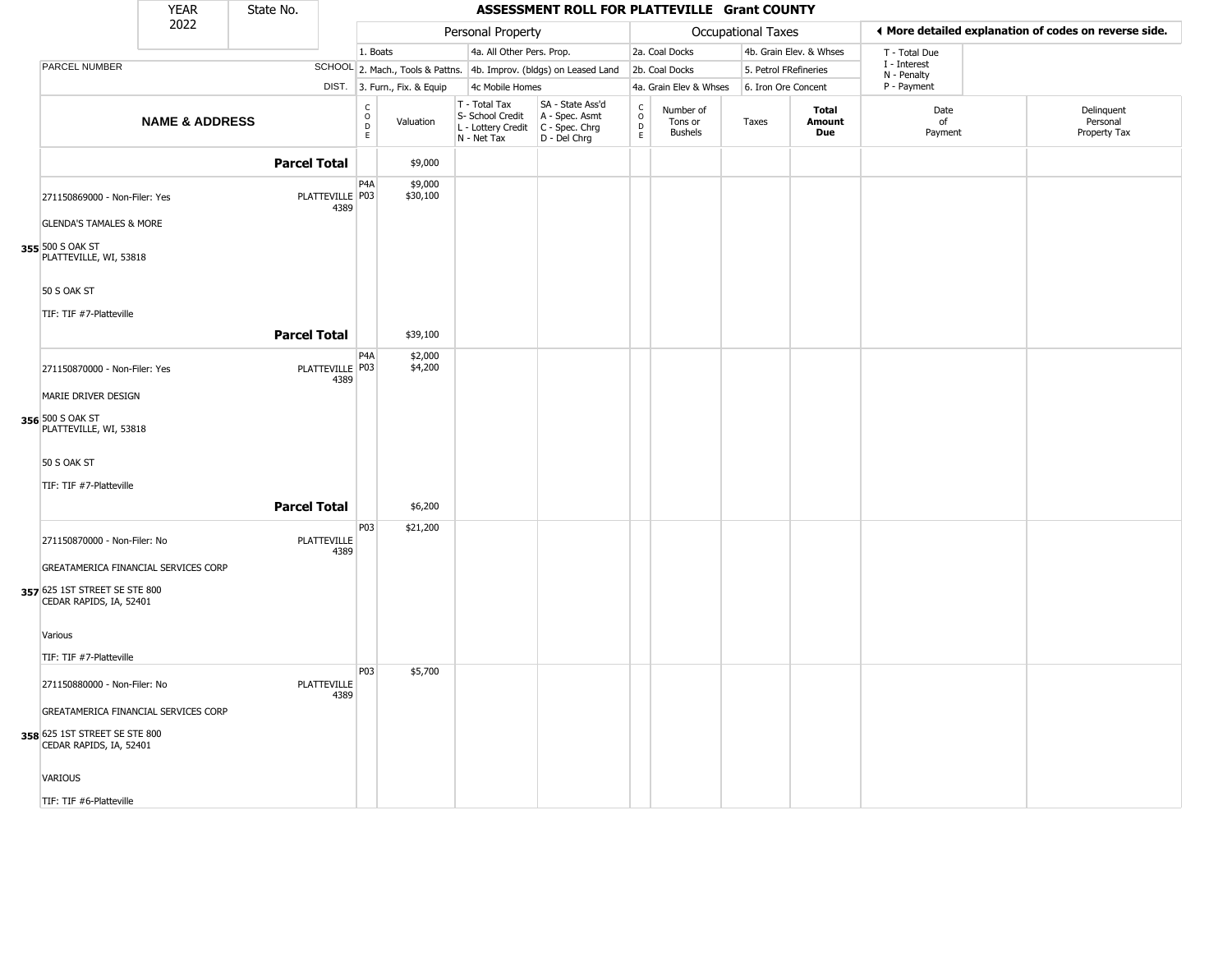|                                                                                                                                                                            |                           | <b>YEAR</b> | State No.     |                     |           |                                                                        |                                                                      | ASSESSMENT ROLL FOR PLATTEVILLE Grant COUNTY                        |                                        |                           |                        |                         |                                                       |  |
|----------------------------------------------------------------------------------------------------------------------------------------------------------------------------|---------------------------|-------------|---------------|---------------------|-----------|------------------------------------------------------------------------|----------------------------------------------------------------------|---------------------------------------------------------------------|----------------------------------------|---------------------------|------------------------|-------------------------|-------------------------------------------------------|--|
| <b>PARCEL NUMBER</b><br>271150890000 - Non-Filer: No<br>GREATAMERICA FINANCIAL SERVICES CORP<br>359 625 1ST STREET SE STE 800<br>CEDAR RAPIDS, IA, 52401<br><b>VARIOUS</b> | 2022                      |             |               |                     |           | Personal Property                                                      |                                                                      |                                                                     |                                        | <b>Occupational Taxes</b> |                        |                         | ◀ More detailed explanation of codes on reverse side. |  |
|                                                                                                                                                                            |                           |             |               |                     | 1. Boats  |                                                                        | 4a. All Other Pers. Prop.                                            |                                                                     |                                        | 2a. Coal Docks            |                        | 4b. Grain Elev. & Whses | T - Total Due                                         |  |
|                                                                                                                                                                            |                           |             |               |                     |           |                                                                        |                                                                      | SCHOOL 2. Mach., Tools & Pattns. 4b. Improv. (bldgs) on Leased Land |                                        | 2b. Coal Docks            | 5. Petrol FRefineries  |                         | I - Interest<br>N - Penalty                           |  |
|                                                                                                                                                                            |                           |             |               | DIST.               |           | 3. Furn., Fix. & Equip                                                 | 4c Mobile Homes                                                      |                                                                     |                                        | 4a. Grain Elev & Whses    | 6. Iron Ore Concent    |                         | P - Payment                                           |  |
|                                                                                                                                                                            | <b>NAME &amp; ADDRESS</b> |             |               |                     | Valuation | T - Total Tax<br>S- School Credit<br>L - Lottery Credit<br>N - Net Tax | SA - State Ass'd<br>A - Spec. Asmt<br>C - Spec. Chrg<br>D - Del Chrq | $\begin{matrix} 0 \\ 0 \\ 0 \end{matrix}$<br>E                      | Number of<br>Tons or<br><b>Bushels</b> | Taxes                     | Total<br>Amount<br>Due | Date<br>of<br>Payment   | Delinquent<br>Personal<br>Property Tax                |  |
|                                                                                                                                                                            |                           |             |               | PLATTEVILLE<br>4389 | P03       | \$10,900                                                               |                                                                      |                                                                     |                                        |                           |                        |                         |                                                       |  |
|                                                                                                                                                                            |                           |             |               |                     |           |                                                                        |                                                                      |                                                                     |                                        |                           |                        |                         |                                                       |  |
|                                                                                                                                                                            | TIF: TIF #5-Platteville   |             |               |                     |           |                                                                        |                                                                      |                                                                     |                                        |                           |                        |                         |                                                       |  |
|                                                                                                                                                                            |                           |             |               |                     |           |                                                                        |                                                                      |                                                                     |                                        |                           |                        |                         |                                                       |  |
| <b>TOTALS</b><br>NO. OF PARCELS 359                                                                                                                                        |                           |             | 12,018,300.00 |                     |           |                                                                        |                                                                      |                                                                     |                                        |                           |                        |                         |                                                       |  |